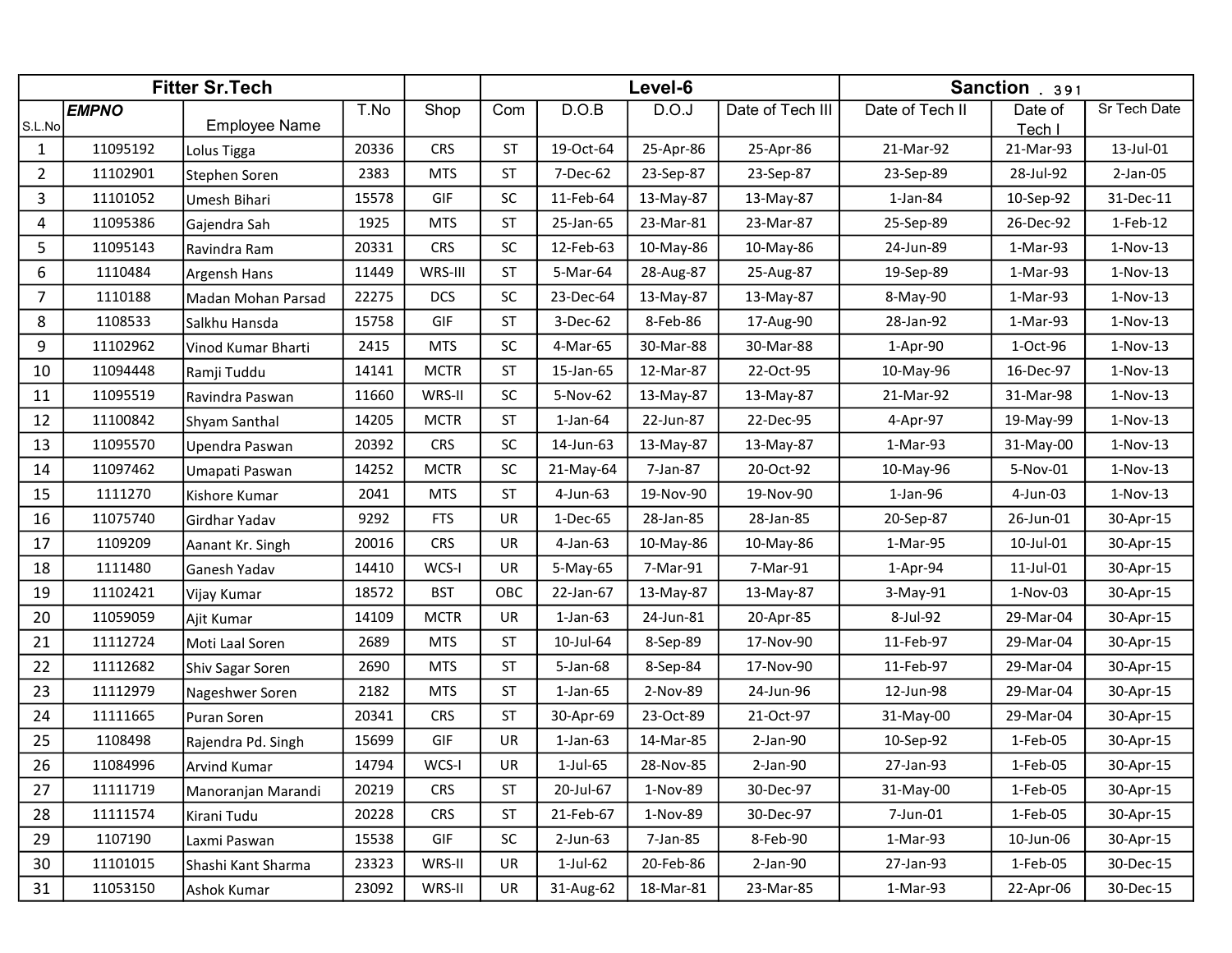| 32 | 1109323  | MD Wahabuddin         | 12929 | PD          | <b>UR</b> | 15-Feb-64      | 13-May-87   | 13-May-87 | 1-Mar-93       | 10.06.06   | 30-Dec-15      |
|----|----------|-----------------------|-------|-------------|-----------|----------------|-------------|-----------|----------------|------------|----------------|
| 33 | 11111212 | Dinesh Pd. Mandal     | 9140  | <b>FTS</b>  | <b>ST</b> | 24-May-70      | 30-Nov-89   | 17-May-99 | 31-Oct-01      | 10.06.06   | 30-Dec-15      |
| 34 | 11095283 | Sanjeev Kr. Choudhry  | 20357 | <b>CRS</b>  | <b>UR</b> | 1-Oct-66       | 4-Jun-86    | 4-Jun-86  | 1-Mar-93       | 24-Apr-07  | 30-Dec-15      |
| 35 | 1104723  | Om Prakash Saw        | 13862 | <b>TTS</b>  | OBC       | 4-Nov-62       | 5-Jan-81    | 7-Nov-86  | 1-Mar-93       | 24-Apr-07  | 30-Dec-15      |
| 36 | 1110189  | Krishn Kr. Jha        | 9827  | IR          | UR        | 15-Oct-63      | 13-May-87   | 13-May-87 | 1-Mar-93       | 24-Apr-07  | 30-Dec-15      |
| 37 | 11095532 | Manoj Kr. Pathak      | 20388 | <b>CRS</b>  | <b>UR</b> | $1$ -Jan- $64$ | 13-May-87   | 13-May-87 | 1-Mar-93       | 24-Apr-07  | 30-Dec-15      |
| 38 | 11095568 | Madhendra Nath Bose   | 20391 | <b>CRS</b>  | UR        | 20-Dec-63      | 13-May-87   | 13-May-87 | 1-Mar-93       | 24-Apr-07  | 30-Dec-15      |
| 39 | 11104820 | Dinesh Kr. Singh      | 4443  | WS          | UR        | 15-Jul-63      | 13-May-87   | 13-May-87 | 1-Mar-93       | 24-Apr-07  | 30-Dec-15      |
| 40 | 11095490 | Manoj Kumar           | 21003 | <b>CRS</b>  | <b>UR</b> | 22-Nov-64      | 13-May-87   | 13-May-87 | 1-Mar-93       | 24-Apr-07  | 30-Dec-15      |
| 41 | 11095520 | Pramod Kr. Mandal     | 20387 | <b>CRS</b>  | UR        | 2-Mar-66       | 13-May-87   | 13-May-87 | 1-Mar-93       | 24-Apr-07  | 30-Dec-15      |
| 42 | 11099367 | Vidyanand Aarya       | 20197 | <b>CRS</b>  | <b>UR</b> | 1-Dec-64       | 25-Oct-86   | 25-Oct-86 | 1-Mar-93       | 30-May-08  | 30-Dec-15      |
| 43 | 11101593 | <b>Bhaskar Prasad</b> | 20030 | <b>CRS</b>  | <b>UR</b> | 3-Jul-63       | 7-Jan-87    | 15-Jul-88 | 1-Mar-93       | 30-May-08  | 30-Dec-15      |
| 44 | 11087912 | Bhagwaan Marandi      | 1948  | <b>MTS</b>  | <b>ST</b> | 5-May-62       | 7-May-86    | 9-Nov-90  | 1-Mar-93       | 30-May-08  | 30-Dec-15      |
| 45 | 1110376  | J Paswan              | 15434 | GIF         | <b>SC</b> | 24-Aug-64      | 10-Feb-87   | 10-Apr-90 | 1-Mar-93       | 10-Jun-06  | $1-Sep-16$     |
| 46 | 11061613 | Rajo Murmu            | 9320  | WCS-II      | <b>ST</b> | 10-Sep-63      | 23-Dec-82   | 28-Jun-90 | 13-Jul-98      | 29-Mar-04  | $1-Sep-16$     |
| 47 | 11092014 | Vasudev Hembram       | 14734 | WCS-I       | <b>ST</b> | 15-Jan-65      | 8-Feb-86    | 2-Dec-89  | 10-Sep-92      | $1-Nov-03$ | $1-$ Sep $-16$ |
| 48 | 1110375  | Bhim Pd. Modi         | 15533 | GIF         | OBC       | 31-Dec-63      | 7-Jan-87    | 7-Dec-90  | 1-Mar-93       | 30-May-08  | $1-Sep-16$     |
| 49 | 11104806 | Dijendra Kr. Mandal   | 2293  | <b>MTS</b>  | UR        | 15-Jan-64      | 29-Jul-86   | 29-Jul-86 | 8-Dec-94       | 30-May-08  | $1-Sep-16$     |
| 50 | 11096846 | Maanik Chandra Sarkar | 1935  | <b>MTS</b>  | UR        | $2-Jan-63$     | 13-May-87   | 13-May-87 | 8-Dec-94       | 30-May-08  | $1-Sep-16$     |
| 51 | 1106574  | Anil Kumar            | 22282 | <b>DCS</b>  | OBC       | $1-Sep-63$     | $1$ -Jun-84 | 18-May-90 | 22-Jul-95      | 30-May-08  | $1-Sep-16$     |
| 52 | 1107390  | Nagesh                | 22286 | <b>DCS</b>  | OBC       | 5-Mar-62       | 12-Apr-85   | 10-Mar-92 | 22-Jul-95      | 30-May-08  | $1-$ Sep $-16$ |
| 53 | 11096895 | Navin Kumar           | 14296 | <b>MCTR</b> | <b>UR</b> | 1-Apr-65       | 4-Nov-86    | 17-Jun-87 | 18-Jun-95      | 30-May-08  | $1-Sep-16$     |
| 54 | 11096901 | Nagehswer Prasad      | 20192 | <b>CRS</b>  | <b>UR</b> | 25-Sep-62      | 4-Nov-86    | 17-Jun-87 | 18-Aug-95      | 30-May-08  | $1-Sep-16$     |
| 55 | 11053811 | Tufaan Chandra Rai    | 11538 | WRS-II      | UR        | 15-Feb-63      | 11-Sep-81   | 14-Feb-86 | 23-Aug-95      | 30-May-08  | $1-$ Sep $-16$ |
| 56 | 1109959  | Janardhan Yadav       | 2023  | <b>MTS</b>  | <b>UR</b> | 30-Mar-65      | 14-Dec-86   | 6-Apr-90  | 23-Aug-95      | 30-May-08  | $1-Sep-16$     |
| 57 | 11102858 | Jayant Kr. Sharma     | 2237  | <b>MTS</b>  | OBC       | 20-Jan-64      | 30-Mar-88   | 30-Mar-88 | $1$ -Jan- $96$ | 30-May-08  | $1-Sep-16$     |
| 58 | 1110288  | Navin Kumar           | 23274 | WRS II      | OBC       | 24-Nov-67      | 30-Mar-88   | 30-Mar-88 | $1$ -Jan-96    | 30-May-08  | $1-Sep-16$     |
| 59 | 1110289  | Chandan Kr. Dutta     | 2372  | <b>MTS</b>  | <b>UR</b> | 10-Jan-64      | 30-Mar-88   | 30-Mar-88 | $1$ -Jan- $96$ | 30-May-08  | 1-Sep-16       |
| 60 | 01111153 | Jay Laal Marandi      | 27309 | <b>WLD</b>  | ST        | 15-Sep-66      | 23-Oct-89   | 31-Mar-88 | 2-Jan-96       | 30-May-08  | $1-Sep-16$     |
| 61 | 11102925 | Anup Lal Prasad       | 23276 | WRS II      | OBC       | 23-Jul-63      | 30-Mar-88   | 30-Mar-88 | $1-Jan-96$     | 18-May-09  | $1-$ Sep $-16$ |
| 62 | 11104790 | Shankar Kr. Chourasia | 2117  | <b>MTS</b>  | OBC       | $1-Apr-66$     | 30-Mar-88   | 30-Mar-88 | $1$ -Jan- $96$ | 18-May-09  | $1-$ Sep $-16$ |
| 63 | 11112578 | Ram Kumar             | 2043  | <b>MTS</b>  | <b>SC</b> | 30-Sep-65      | 19-Nov-90   | 19-Nov-90 | 3-Jan-96       | 18-May-09  | $1-Sep-16$     |
| 64 | 11104788 | Rajesh Kumar          | 1910  | <b>MTS</b>  | OBC       | 17-Dec-62      | 25-Feb-89   | 25-Feb-89 | 24-Jun-96      | 18-May-09  | $1-Sep-16$     |
| 65 | 11058833 | Vinod Kumar           | 13874 | <b>TTS</b>  | OBC       | 25-Mar-63      | 28-Sep-81   | 19-Nov-84 | 30-Jul-96      | 18-May-09  | $1-Sep-16$     |
| 66 | 11102755 | Anil Pd. Yadav        | 9226  | <b>FTS</b>  | UR        | 4-Mar-65       | 13-May-87   | 13-May-87 | 20-Dec-96      | 22-Jul-09  | $1-$ Sep $-16$ |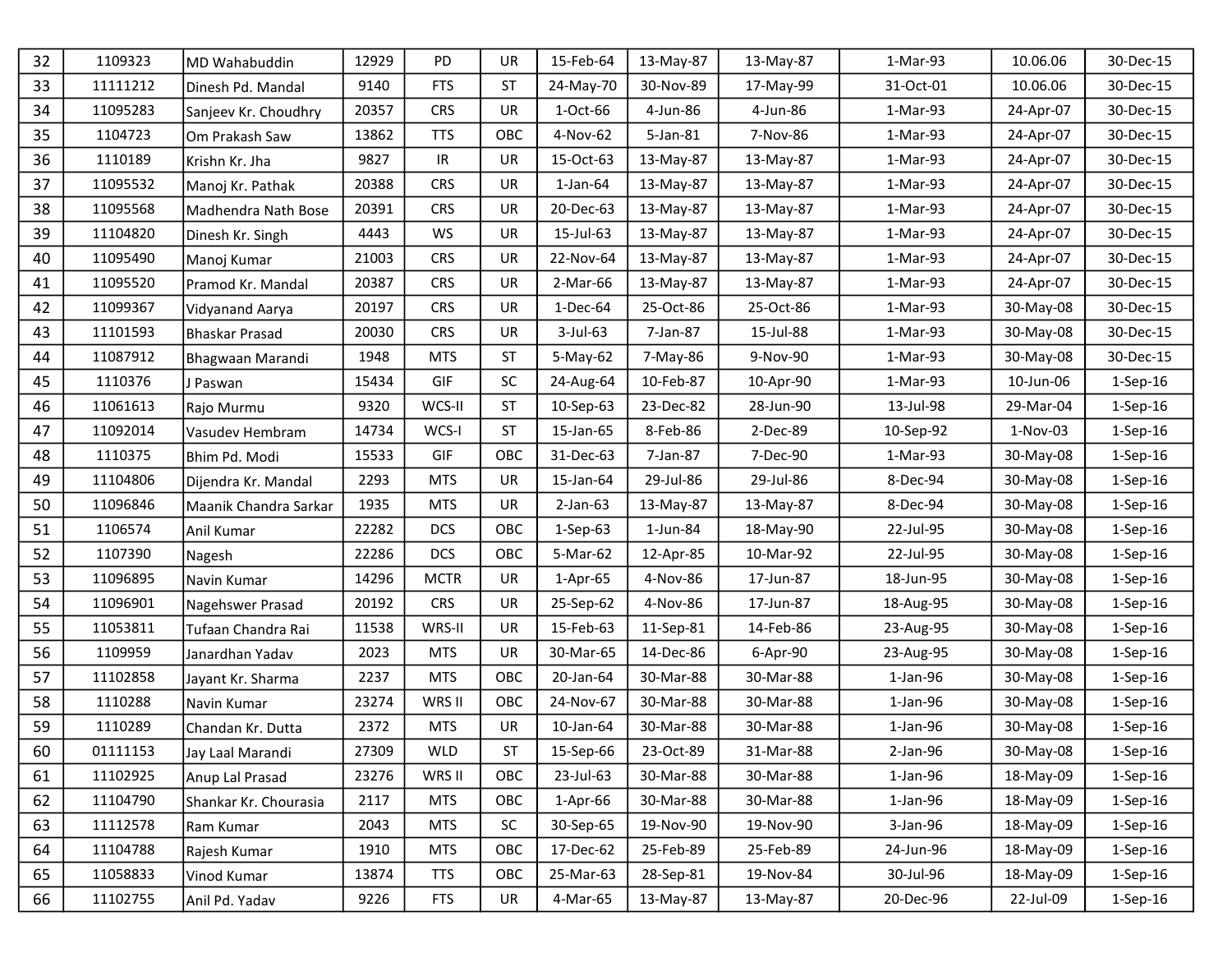| 67  | 11112580 | Kaushal Kumar           | 1904   | <b>MTS</b>       | OBC       | 9-Jan-68       | 19-Nov-90  | 19-Nov-90 | 1-Feb-97  | 22-Jul-09  | 1-Sep-16       |
|-----|----------|-------------------------|--------|------------------|-----------|----------------|------------|-----------|-----------|------------|----------------|
| 68  | 1110910  | Ajt Kumar               | 13861  | <b>TTS</b>       | <b>SC</b> | 15-Oct-65      | 23-Oct-89  | 24-Oct-92 | 19-May-97 | 22-Jul-09  | $1-Sep-16$     |
| 69  | 11112785 | Shailendra Shanker Mish | 1971   | <b>MTS</b>       | <b>UR</b> | $1$ -Jan- $68$ | 19-Nov-90  | 19-Nov-90 | 5-Jun-97  | 22-Jul-09  | $1-Sep-16$     |
| 70  | 11084169 | Kishore Kumar           | 20137  | <b>CRS</b>       | <b>SC</b> | 18-Oct-63      | 4-Jan-86   | 21-Mar-92 | 30-Dec-97 | 1-Sep-09   | $1-Sep-16$     |
| 71  | 11112621 | Ashok Kr. Giri          | 2092   | <b>MTS</b>       | UR        | 12-Jul-65      | 4-Dec-90   | 4-Dec-90  | 1-Aug-97  | $1-Sep-10$ | $1-Sep-16$     |
| 72  | 11112797 | Girendra Prasad Sah     | 1973   | <b>MTS</b>       | OBC       | 1-Feb-64       | 19-Nov-90  | 19-Nov-90 | 1-Nov-97  | $1-Sep-10$ | $1-Sep-16$     |
| 73  | 11112748 | Sanjay Kumar            | 1986   | <b>MTS</b>       | UR        | 1-Mar-66       | 19-Nov-90  | 19-Nov-90 | 1-Nov-97  | $1-Sep-10$ | $1-$ Sep $-16$ |
| 74  | 11076380 | Kamini Kaushal          | 14172  | <b>MCTR</b>      | OBC       | 2-Feb-64       | 21-Nov-85  | 17-Jun-89 | 16-Dec-97 | $1-Sep-10$ | $1-$ Sep $-16$ |
| 75  | 1109754  | Ram Prakash Rajak       | 14225  | <b>MCTR</b>      | SC        | 1-Jul-65       | 4-Mar-87   | 22-Dec-95 | 16-Dec-97 | $1-Sep-10$ | $1-$ Sep $-16$ |
| 76  | 11115580 | Munoshwer Rai           | 129161 | PD               | UR        | $1$ -Jan- $66$ | 20-Nov-90  | 20-Nov-90 | 30-Dec-97 | $1-Sep-10$ | $1-$ Sep $-16$ |
| 77  | 11077323 | Ram Briksh Ram          | 2144   | <b>MTS</b>       | SC        | 11-Apr-65      | 22-Dec-84  | 1-Dec-95  | 18-Feb-98 | $1-Sep-10$ | $1-$ Sep $-16$ |
| 78  | 1109490  | Parshuram Kumar         | 14630  | WCS I            | OBC       | 5-Mar-64       | 13-May-87  | 13-May-87 | 11-Feb-99 | $1-Sep-10$ | $1-Sep-16$     |
| 79  | 1109491  | Suraj Kumar             | 13863  | <b>TTS</b>       | OBC       | $1-Apr-67$     | 13-May-87  | 13-May-87 | 11-Feb-99 | $1-Sep-10$ | $1-$ Sep $-16$ |
| 80  | 1109813  | Ram Sharan Das          | 13818  | <b>TTS</b>       | SC        | 16-May-63      | 1-Jun-87   | 1-Mar-93  | 11-Feb-99 | $1-Sep-10$ | $1-$ Sep $-16$ |
| 81  | 1111395  | Ram Dular Ram           | 13869  | <b>TTS</b>       | <b>SC</b> | 12-Sep-64      | 12-Apr-91  | 26-Jul-95 | 11-Feb-99 | $1-Sep-10$ | $1-$ Sep $-16$ |
| 82  | 11074589 | Raj Kumar Rajak         | 9167   | <b>FTS</b>       | <b>SC</b> | 11-Dec-63      | 21-Dec-84  | 17-Feb-89 | 17-May-99 | $1-Sep-10$ | $1-Sep-16$     |
| 83  | 11115634 | Ravish Kr. Poddar       | 20071  | <b>CRS</b>       | <b>UR</b> | 8-Jan-66       | 7-Mar-91   | 7-Mar-91  | 7-Jun-01  | $1-Sep-10$ | $1-Sep-16$     |
| 84  | 11114812 | A K Thakur              | 14411  | WCS <sub>I</sub> | OBC       | 14-Nov-64      | 7-Mar-91   | 7-Mar-91  | 12-Jul-01 | 12-May-11  | $1-Sep-16$     |
| 85  | 1110771  | Raj Kumari              | 22242  | <b>DCS</b>       | <b>SC</b> | 10-Apr-67      | 2-Jun-88   | 31-May-95 | 4-Oct-01  | 12-May-11  | $1-$ Sep $-16$ |
| 86  | 11067500 | Krishna Nandan Prasad   | 2622   | <b>MTS</b>       | OBC       | 16-May-62      | 13-Dec-83  | 28-Nov-95 | 23-Oct-01 | 12-May-11  | $1-Sep-16$     |
| 87  | 11115646 | Sai Shanker             | 20078  | <b>CRS</b>       | UR        | 16-Nov-67      | 7-Mar-91   | 7-Mar-91  | 15-Nov-01 | 12-May-11  | $1-$ Sep $-16$ |
| 88  | 11104867 | Uday Kumar              | 11539  | WRS-III          | UR        | 1-Dec-62       | 6-Apr-88   | 6-Apr-88  | 28-Dec-01 | 12-May-11  | $1-Sep-16$     |
| 89  | 11102469 | Sanjay Kumar            | 18576  | <b>BST</b>       | OBC       | 10-Feb-63      | 13-May-87  | 13-May-87 | 16-May-03 | 16-Jul-11  | 1-Sep-16       |
| 90  | 11102408 | Amrendra Kr. Sinha      | 9845   | <b>BST</b>       | UR        | 9-Oct-64       | 13-May-87  | 13-May-87 | 16-May-03 | 16-Jul-11  | $1-$ Sep $-16$ |
| 91  | 11102457 | Kishore Kr. Choudhry    | 11788  | WRS-III          | <b>SC</b> | 4-Aug-65       | 13-May-87  | 13-May-87 | 16-May-03 | 16-Jul-11  | $1-Sep-16$     |
| 92  | 1106215  | Krishna Nand            | 19994  | <b>WLD</b>       | UR        | 16-Feb-64      | $2-Apr-83$ | 31-Aug-88 | 16-May-03 | 16-Jul-11  | $1-$ Sep $-16$ |
| 93  | 1107837  | Om Prakash Yadav        | 19770  | <b>WLD</b>       | OBC       | 19-Oct-63      | 3-Aug-85   | 18-May-90 | 16-May-03 | 16-Oct-12  | $1-Sep-16$     |
| 94  | 11113480 | Arvind Kr. Sharma       | 4457   | WS               | OBC       | $1-Apr-66$     | 19-Nov-90  | 19-Nov-90 | 16-May-03 | 16-Oct-12  | $1-$ Sep $-16$ |
| 95  | 11113509 | Deendyal Verma          | 23245  | WRS-II           | UR        | 5-Dec-67       | 13-Mar-91  | 13-Mar-91 | 16-May-03 | 16-Oct-12  | $1-$ Sep $-16$ |
| 96  | 1111312  | Vishwajit Kumar         | 13852  | <b>TTS</b>       | UR        | 25-Sep-68      | 7-Mar-91   | 7-Mar-91  | 16-May-03 | 16-Oct-12  | $1-Sep-16$     |
| 97  | 11113510 | Devendra Kr. Sinha      | 12922  | <b>BST</b>       | UR        | 1-Feb-64       | 7-Mar-91   | 7-Mar-91  | 16-May-03 | 16-Oct-12  | $1-$ Sep $-16$ |
| 98  | 1111311  | Mahmood Hussain         | 19718  | <b>WLD</b>       | OBC       | 2-Oct-64       | 7-Mar-91   | 7-Mar-91  | 16-May-03 | 16-Oct-12  | $1-$ Sep $-16$ |
| 99  | 11113492 | Narendra Kumar          | 4439   | WS               | UR        | $2$ -Jan-67    | 13-Mar-91  | 13-Mar-91 | 16-May-03 | 16-Oct-12  | $1-$ Sep $-16$ |
| 100 | 11102585 | Anil Kumar              | 14197  | <b>MCTR</b>      | OBC       | 7-Aug-64       | 7-Jan-87   | 27-Mar-91 | 16-May-03 | 16-Oct-12  | $1-Sep-16$     |
| 101 | 11115210 | Pramod Kumar            | 11502  | WRS-I            | UR        | $1$ -Jan-65    | 28-Mar-91  | 28-Mar-91 | 16-May-03 | 16-Oct-12  | $1-Sep-16$     |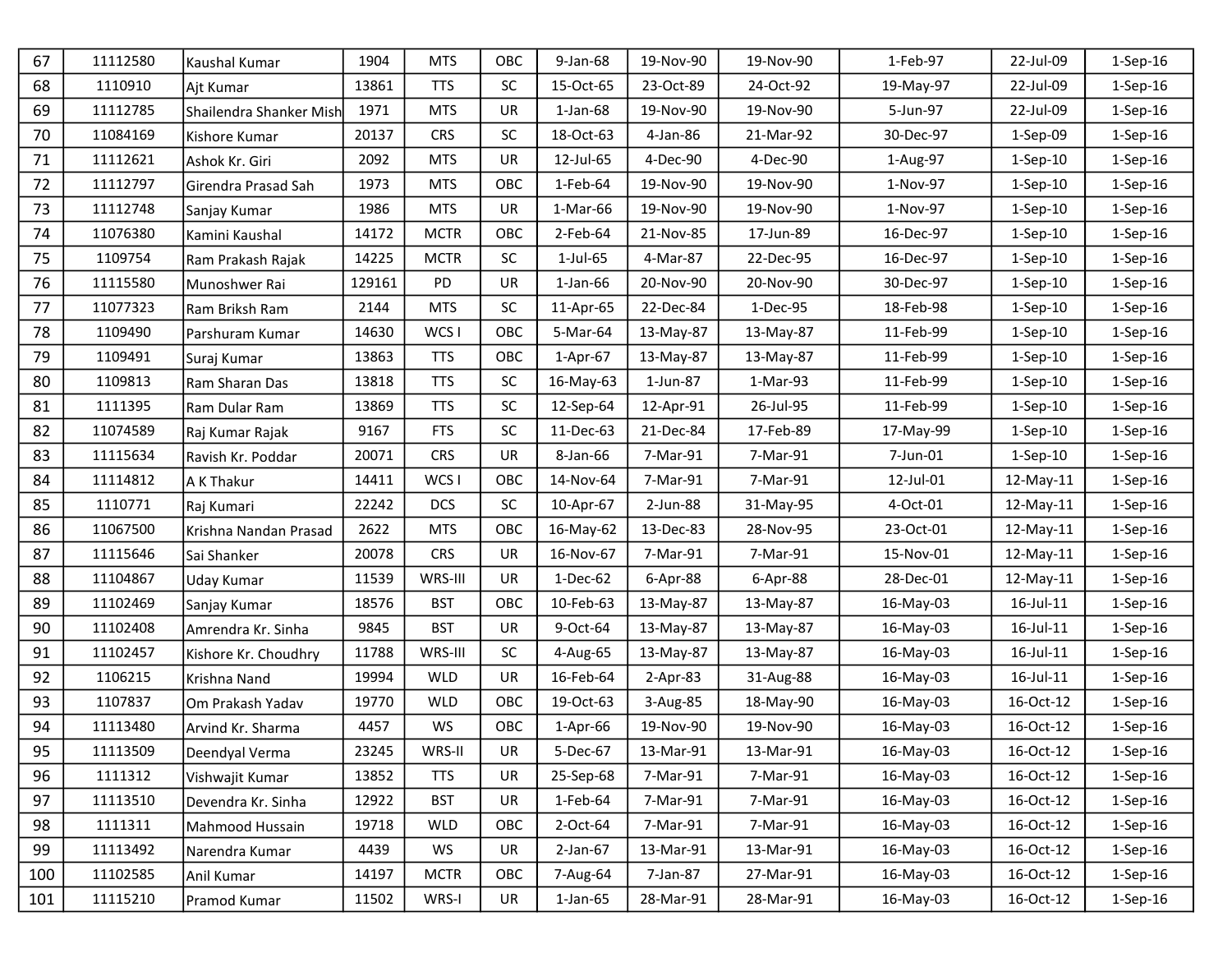| 102 | 11114034 | Ajay Kumar             | 14132 | <b>MCTR</b> | OBC       | 15-Dec-68      | 28-Mar-91 | 28-Mar-91  | 16-May-03 | 16-Oct-12      | 1-Sep-16       |
|-----|----------|------------------------|-------|-------------|-----------|----------------|-----------|------------|-----------|----------------|----------------|
| 103 | 11097553 | Dipak Ram              | 10729 | WRS-III     | UR        | 11-Jul-65      | 4-Mar-87  | 4-Mar-87   | 23.02.04  | 16-Oct-12      | 1-Sep-16       |
| 104 | 1111154  | Timohi Hansda          | 27304 | <b>WLD</b>  | <b>ST</b> | 7-Feb-70       | 23-Oct-89 | 20-Oct-95  | 16-May-03 | 16-Oct-12      | $1-$ Sep $-16$ |
| 105 | 11111756 | Pradhan Soren          | 20251 | <b>CRS</b>  | <b>ST</b> | 1-Aug-67       | 1-Nov-89  | 8-Jan-02   | 19-Apr-04 | 16-Oct-12      | 1-Sep-16       |
| 106 | 1106133  | Raghunandan Pd. Yadav  | 27244 | <b>WLD</b>  | UR        | 30-Apr-62      | 2-Dec-82  | 17-Mar-92  | 24-Oct-03 | 16-Oct-12      | $1-Sep-16$     |
| 107 | 1109971  | <b>Amir Thakur</b>     | 13800 | <b>TTS</b>  | OBC       | 5-Oct-67       | 19-Jun-87 | 17-Mar-92  | 24-Oct-03 | 16-Oct-12      | $1-Sep-16$     |
| 108 | 11058195 | Nathuni Mandal         | 11522 | WRS III     | UR        | 31-Dec-62      | 31-May-82 | 20-Jun-91  | 1-Feb-05  | 16-Oct-12      | $1-Sep-16$     |
| 109 | 22058183 | Rameshwer Shah         | 9212  | <b>FTS</b>  | UR        | 4-Dec-62       | 31-May-82 | 28-Aug-92  | 29-Apr-06 | $1$ -Jan- $13$ | 1-Sep-16       |
| 110 | 11098156 | Vijay Paswan           | 9113  | <b>FTS</b>  | SC        | 9-Jan-63       | 30-Dec-86 | 28-Aug-92  | 29-Apr-06 | $1$ -Jan- $13$ | 1-Sep-16       |
| 111 | 1110122  | Ranjan Kumar           | 14756 | WCS I       | UR        | 30-Mar-64      | 2-Jun-87  | $1-Sep-92$ | 29-Apr-06 | $1$ -Jan- $13$ | $1-$ Sep $-16$ |
| 112 | 11113741 | Krishn Kumar           | 14772 | WCS I       | SC        | 3-Jun-68       | 8-Sep-89  | 10-Sep-92  | 29-Apr-06 | $1$ -Jan- $13$ | $1-Sep-16$     |
| 113 | 1110017  | Baal Kishore Chourasia | 15529 | GIF         | UR        | 3-Apr-64       | 15-Jun-87 | 10-Sep-92  | 29-Apr-06 | $1-Jan-13$     | 1-Sep-16       |
| 114 | 1109703  | Naresh Mandal          | 15611 | GIF         | UR        | 3-Jul-66       | 19-Nov-88 | 10-Sep-92  | 29-Apr-06 | $1$ -Jan- $13$ | 1-Sep-16       |
| 115 | 1111375  | Prakash Paswan         | 15612 | GIF         | <b>SC</b> | 20-Jan-68      | 7-Sep-89  | 10-Sep-92  | 29-Apr-06 | $1$ -Jan- $13$ | $1-$ Sep $-16$ |
| 116 | 1109412  | Ram Kishore Singh      | 27189 | <b>WLD</b>  | OBC       | 20-Jan-64      | 25-Jul-87 | 20-Oct-92  | 29-Apr-06 | $1$ -Jan- $13$ | 1-Sep-16       |
| 117 | 11075673 | Sunil Kumar            | 9270  | <b>FTS</b>  | UR        | 24-Mar-63      | 9-Mar-84  | 12-Feb-93  | 29-Apr-06 | $1$ -Jan- $13$ | 1-Sep-16       |
| 118 | 05311354 | Raju Ram               | 23283 | WRS-II      | <b>SC</b> | 9-Jan-65       | 11-Oct-84 | 1-Dec-95   | 29-Apr-06 | $1$ -Jan- $13$ | $1-$ Sep $-16$ |
| 119 | 11114060 | Naval Kishore Paswan   | 15636 | GIF         | SC        | $1$ -Jan- $67$ | 27-Feb-91 | 10-May-96  | 29-Apr-06 | $1$ -Jan- $13$ | $1-Sep-16$     |
| 120 | 11082033 | <b>Shanker Das</b>     | 2174  | <b>MTS</b>  | SC        | $1$ -Jan- $65$ | 8-Jul-85  | 24-Jun-96  | 29-Apr-06 | $1$ -Jan- $13$ | $1-Sep-16$     |
| 121 | 1111404  | Arun Kr. Das           | 15412 | GIF         | SC        | 2-Mar-68       | 27-Feb-91 | 19-Oct-96  | 29-Apr-06 | $1$ -Jan- $13$ | 1-Sep-16       |
| 122 | 11112463 | Sita Ram Mandal        | 9310  | WCS II      | <b>ST</b> | $3$ -Jan-68    | 7-Sep-89  | 28-Feb-04  | 29-Apr-06 | $1$ -Jan- $13$ | $1-$ Sep $-16$ |
| 123 | 11112440 | Veer Kendra Singh      | 9311  | WCS II      | <b>ST</b> | $1$ -Jan- $67$ | 8-Sep-89  | 28-Feb-04  | 29-Apr-06 | $1$ -Jan- $13$ | 1-Sep-16       |
| 124 | 11112451 | Bhoyya Lal Soren       | 9313  | WCS II      | <b>ST</b> | 9-Mar-70       | 7-Sep-89  | 28-Feb-04  | 29-Apr-06 | $1-Jan-13$     | 1-Sep-16       |
| 125 | 11107832 | Raymond Ikka           | 12038 | WRS III     | <b>ST</b> | 25-Mar-69      | 26-Oct-89 | 28-Feb-04  | 10-Jun-06 | $1$ -Jan- $13$ | $1-Sep-16$     |
| 126 | 11107765 | <b>Welcome Yafat</b>   | 23284 | WRS II/CBS  | <b>ST</b> | 1-Feb-70       | 26-Oct-89 | 28-Feb-04  | 10-Jun-06 | $1$ -Jan- $13$ | $1-$ Sep $-16$ |
| 127 | 11111768 | Rupnarayan Tudu        | 20253 | <b>CRS</b>  | <b>ST</b> | $1$ -Jan-70    | 1-Nov-89  | 28-Feb-04  | 10-Jun-06 | $1$ -Jan- $13$ | 1-Sep-16       |
| 128 | 11075600 | Shiv Shanker Ram       | 9216  | <b>FTS</b>  | UR        | 30-Dec-62      | 2-May-83  | 12-Feb-93  | 28-Mar-07 | $1$ -Jan- $13$ | $1-Sep-16$     |
| 129 | 11075648 | Abdul Jabbar           | 9220  | <b>FTS</b>  | UR        | $1$ -Jan- $64$ | 7-Dec-83  | 12-Feb-93  | 28-Mar-07 | $1$ -Jan- $13$ | 1-Sep-16       |
| 130 | 11080863 | Raghunandan Prasad     | 11504 | WRS-III     | UR        | 16-Feb-64      | 10-Sep-85 | 16-Feb-93  | 28-Mar-07 | $1$ -Jan- $13$ | $1-Sep-16$     |
| 131 | 1107677  | Visisth Kr. Yadav      | 11170 | WRS III     | UR        | $1$ -Jan- $65$ | 2-Feb-85  | 1-Mar-93   | 28-Mar-07 | $1$ -Jan- $13$ | 12-May-17      |
| 132 | 1025254  | Shivan Yadav           | 12248 | <b>BST</b>  | OBC       | $2$ -Feb-64    | 22-Feb-84 | 1-Mar-93   | 28-Mar-07 | $1$ -Jan- $13$ | 12-May-17      |
| 133 | 1108215  | Dilip Kr. Yadav        | 27245 | <b>WLD</b>  | OBC       | 4-May-65       | 4-Dec-85  | 1-Mar-93   | 28-Mar-07 | $1$ -Jan- $13$ | 12-May-17      |
| 134 | 1110018  | Ram Pd. Yadav          | 27268 | <b>WLD</b>  | UR        | 10-May-64      | 15-Jun-87 | 1-Mar-93   | 28-Mar-07 | $1$ -Jan- $13$ | 12-May-17      |
| 135 | 11068486 | Krishn Dev Prasad      | 23215 | WRS-II      | UR        | 3-Aug-63       | 7-Feb-84  | 1-Mar-93   | 28-Mar-07 | $1$ -Jan- $13$ | 12-May-17      |
| 136 | 1111693  | Santosh Kr. Singh      | 14191 | <b>MCTR</b> | UR        | 21-Mar-71      | 22-Jan-92 | 7-Jul-93   | 28-Mar-07 | $1$ -Jan-13    | 12-May-17      |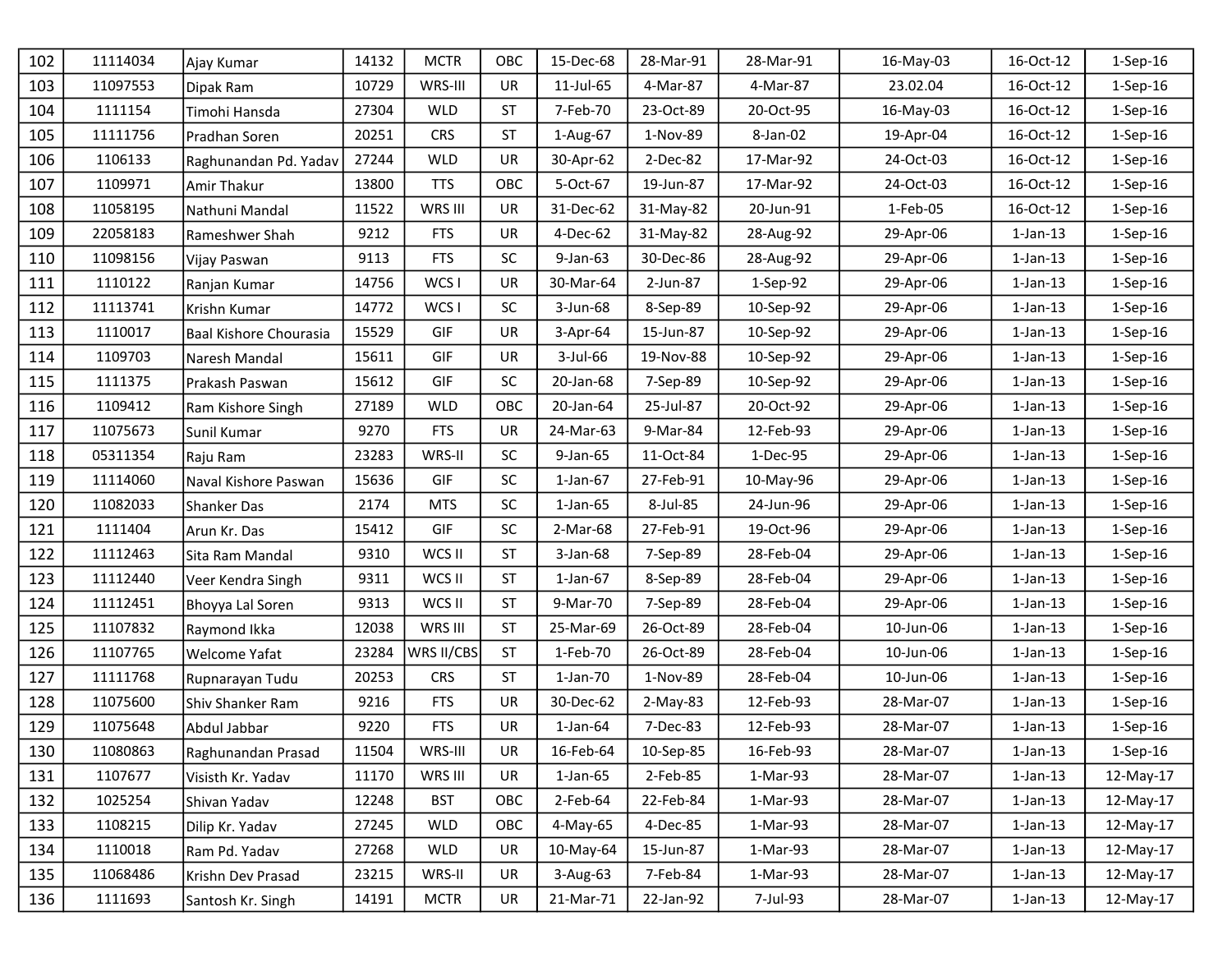| 137 | 1108395  | Rajpati Yadav         | 9860  | IR                                | OBC       | 4-May-63       | 28-Nov-85  | 7-Jul-93  | 28-Mar-07   | $1$ -Jan- $13$ | 12-May-17 |
|-----|----------|-----------------------|-------|-----------------------------------|-----------|----------------|------------|-----------|-------------|----------------|-----------|
| 138 | 11083700 | Damodar Rajak         | 1926  | <b>MTS</b>                        | <b>SC</b> | 12-Nov-63      | $2-Jan-86$ | 10-Jan-87 | 29-Apr-08   | $1-Nov-13$     | 12-May-17 |
| 139 | 1110750  | Kumari Chandrakanta   | 15638 | <b>GIF</b>                        | <b>SC</b> | 10-Oct-67      | 11-Jan-90  | 9-Sep-97  | 28-Mar-07   | $1-Nov-13$     | 12-May-17 |
| 140 | 11125846 | Rana Pratap Sharma    | 2080  | <b>MTS</b>                        | <b>ST</b> | 28-May-76      | 20-Oct-97  | 4-Dec-01  | $1$ -Jan-04 | 1-Nov-13       | 12-May-17 |
| 141 | 1106667  | Raj Kumar             | 23481 | WRS-II                            | OBC       | 3-Mar-62       | 24-Dec-83  | 20-Oct-92 | 29-Apr-06   | $1-Nov-13$     | 12-May-17 |
| 142 | 1106612  | Sanjay Kumar          | 23262 | WRS-II                            | <b>UR</b> | $1$ -Jan- $65$ | 24-Dec-83  | 16-Dec-92 | 29-Apr-06   | $1-Nov-13$     | 12-May-17 |
| 143 | 11099604 | Doman Paswan          | 9264  | WCS-II                            | <b>SC</b> | 28-Mar-66      | 7-Oct-86   | 12-Feb-93 | 29-Apr-06   | $1-Nov-13$     | 12-May-17 |
| 144 | 11079356 | Sudheer Kr. Singh     | 20007 | <b>CRS</b>                        | UR        | 2-Dec-62       | 27-Jun-85  | 12-Feb-94 | 28-Mar-07   | $1-Nov-13$     | 12-May-17 |
| 145 | 1109823  | Bambam Singh          | 962   | WRS-I                             | UR        | $2-Jan-65$     | 13-Jan-87  | 29-Jun-94 | 28-Mar-07   | $1-Nov-13$     | 12-May-17 |
| 146 | 11086932 | Krishn Kr. Singh      | 11451 | WRS III                           | UR        | 5-May-62       | 8-Mar-86   | 29-Apr-95 | 28-Mar-07   | $1-Nov-13$     | 12-May-17 |
| 147 | 11086956 | Anil Kr. Gosawami     | 23011 | WRS II                            | <b>UR</b> | $1$ -Jan- $63$ | 8-Mar-86   | 29-Apr-95 | 28-Mar-07   | $1-Nov-13$     | 12-May-17 |
| 148 | 11086993 | Vipin Kr. Singh       | 11591 | WRS III                           | UR        | 18-Aug-62      | 29-May-86  | 29-Apr-95 | 28-Mar-07   | $1-Nov-13$     | 12-May-17 |
| 149 | 11097930 | Jai Prakash Paswan    | 23353 | WRS II                            | <b>SC</b> | 28-Jul-63      | 16-Apr-87  | 2-Feb-98  | 28-Mar-07   | $1-Nov-13$     | 12-May-17 |
| 150 | 11085915 | Vinod Kr. Paswan      | 23359 | WRS II                            | <b>SC</b> | $1$ -Jan- $64$ | 13-Dec-85  | 16-Dec-98 | 28-Mar-07   | $1-Nov-13$     | 30-Jan-18 |
| 151 | 11112712 | Salita Devi           | 23361 | WRS II                            | <b>SC</b> | 15-Aug-65      | 19-Mar-89  | 26-Apr-99 | 28-Mar-07   | $1-Nov-13$     | 30-Jan-18 |
| 152 | 11115270 | Vaasuki Das           | 9404  | <b>FTS</b>                        | <b>SC</b> | 4-Jan-66       | 27-Feb-91  | 17-May-99 | 28-Mar-07   | 1-Nov-13       | 30-Jan-18 |
| 153 | 11087020 | Arun Kr. Singh        | 11592 | WRS III                           | UR        | 31-Mar-64      | 4-Jul-86   | 17-Jan-92 | 29-Apr-08   | $1-Nov-13$     | 30-Jan-18 |
| 154 | 1110193  | Shridev Prasad        | 19888 | <b>WLD</b>                        | UR        | $2$ -Jan-64    | 27-Jan-87  | 1-Mar-93  | 29-Apr-08   | $1-Sep-16$     | 30-Jan-18 |
| 155 | 1110197  | Pramod Kumar          | 27307 | <b>WLD</b>                        | OBC       | 18-Aug-65      | 10-Feb-87  | 27-Dec-91 | 29-Apr-08   | $1-Nov-13$     | 30-Jan-18 |
| 156 | 1106850  | Binesh Singh          | 27302 | <b>WLD</b>                        | <b>UR</b> | 26-Mar-65      | 17-Mar-84  | 27-Dec-91 | 29-Apr-08   | $1-Nov-13$     | 30-Jan-18 |
| 157 | 1110052  | Dilip Kr. Jha         | 27300 | <b>WLD</b>                        | UR.       | $3$ -Jan-64    | 20-Jul-87  | 1-Mar-93  | 29-Apr-08   | $1-Nov-13$     | 30-Jan-18 |
| 158 | 1109720  | Mahendra Kumar        | 23425 | WRS-II                            | <b>UR</b> | 30-Sep-65      | 15-Jun-87  | 1-Mar-93  | 29-Apr-08   | $1-Nov-13$     | 30-Jan-18 |
| 159 | 1106873  | Vijay Kr. Gupta       | 2030  | <b>MTS</b>                        | OBC       | 7-Jan-63       | 26-May-84  | 22-Apr-86 | 29-Apr-08   | $1-Nov-13$     | 30-Jan-18 |
| 160 | 1107437  | Heman Chand           | 2404  | <b>MTS</b>                        | OBC       | 31-Mar-62      | 27-Jul-84  | 22-Apr-86 | 29-Apr-08   | $1-Nov-13$     | 30-Jan-18 |
| 161 | 1111402  | Raj Kishore Ram       | 19761 | <b>WLD</b>                        | OBC       | 5-Nov-62       | 22-Jun-89  | 3-May-91  | 29-Apr-08   | $1-Nov-13$     | 30-Jan-18 |
| 162 | 11076719 | Sudhir Mandal         | 14176 | <b>MCTR</b>                       | OBC       | 28-Mar-62      | 14-Jan-85  | 3-May-91  | 29-Apr-08   | $1-Nov-13$     | 30-Jan-18 |
| 163 | 11074425 | Baaldev Saah          | 2152  | <b>MTS</b>                        | UR        | $1$ -Jan- $65$ | 29-Nov-84  | 22-Apr-86 | 24-Mar-96   | $1-Nov-13$     | 30-Jan-18 |
| 164 | 1107744  | <b>Bahadur Pandit</b> | 2164  | <b>MTS</b>                        | UR        | 10-Mar-64      | 30-Nov-84  | 22-Apr-86 | 29-Apr-08   | $1-Nov-13$     | 30-Jan-18 |
| 165 | 12550814 | Ram Chandra Prasad    | 2085  | <b>MTS</b>                        | UR        | 12-Dec-69      | 15-Sep-94  | 15-Sep-94 | 29-Apr-08   | $1-Nov-13$     | 30-Jan-18 |
| 166 | 11044194 | Bhola Kr. Gupta       | 20308 | <b>CRS</b>                        | UR        | 20-Jan-64      | 10-Dec-85  | 1-Nov-96  | 29-Apr-08   | $1-Nov-13$     | 30-Jan-18 |
| 167 | 11061418 | Jai Prakash Yadav     | 2167  | <b>MTS</b>                        | <b>UR</b> | 27-Aug-62      | 16-Dec-82  | 10-Jan-87 | 29-Apr-08   | $1-Nov-13$     | 30-Jan-18 |
| 168 | 11083529 | Pradeep Kumar         | 2261  | $\ensuremath{\mathsf{IR}}\xspace$ | UR        | 10-Aug-65      | 13-Apr-85  | 10-Jan-87 | 29-Apr-08   | $1-Nov-13$     | 30-Jan-18 |
| 169 | 11087869 | Parween Kr. Tapswi    | 2076  | MTS                               | UR        | 16-Apr-62      | 13-Apr-85  | 10-Jan-87 | 29-Apr-08   | $1-Nov-13$     | 30-Jan-18 |
| 170 | 11127065 | Naval Ravidas         | 23356 | WRS II                            | <b>SC</b> | 5-Aug-72       | 5-Jun-96   | 8-Jun-99  | 29-Apr-08   | $1-Nov-13$     | 30-Jan-18 |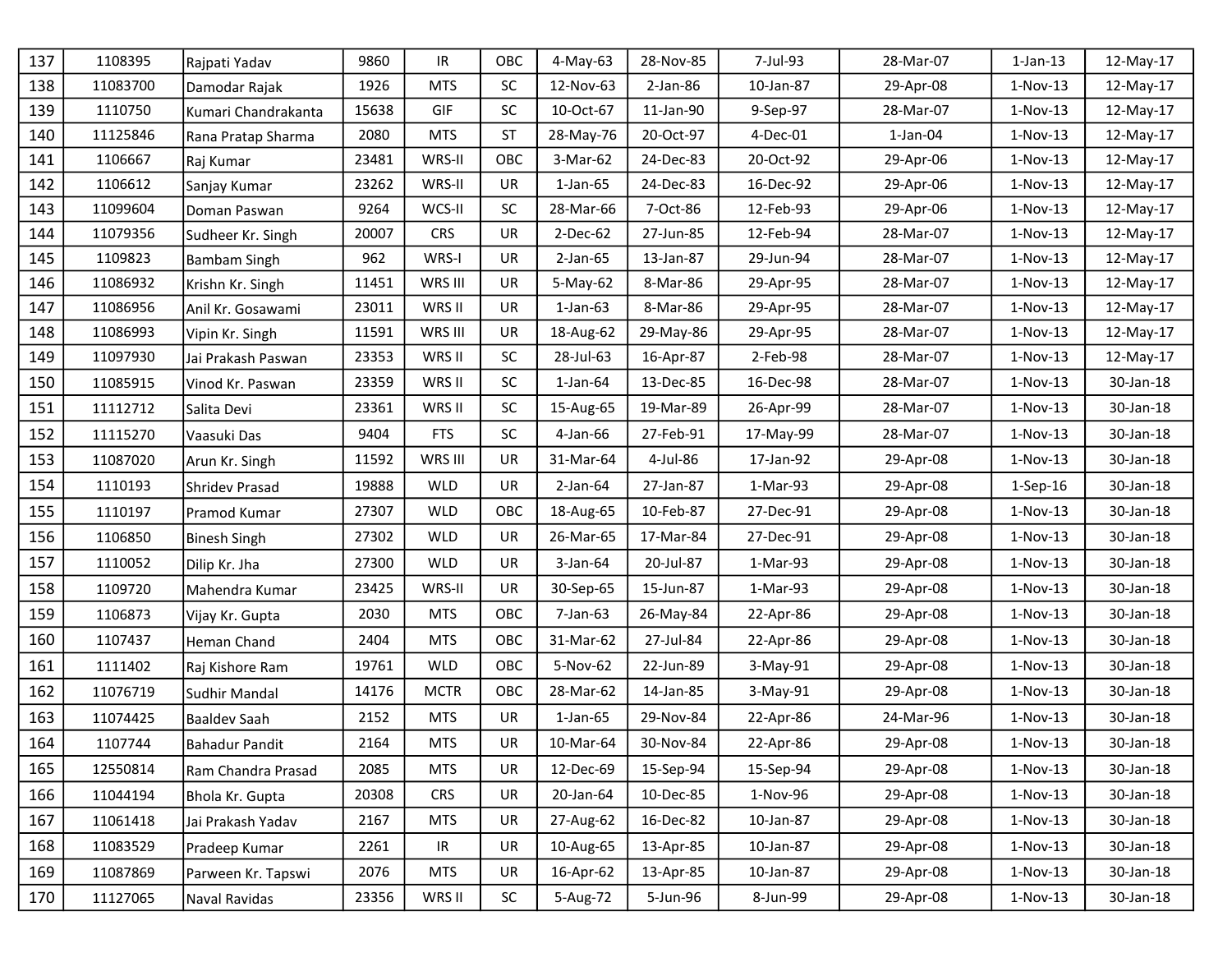| 171 | 1110770     | Hemlata Sinha       | 22212 | <b>DCS</b>  | UR        | 3-Aug-62       | 2-Jun-88  | 1-Mar-93   | 5-Jun-09    | $1-Nov-13$ | 30-Jan-18 |
|-----|-------------|---------------------|-------|-------------|-----------|----------------|-----------|------------|-------------|------------|-----------|
| 172 | 1109985     | Kumkum Devi         | 15832 | GIF         | OBC       | 17-Mar-65      | 17-Oct-87 | 1-Mar-93   | 5-Jun-09    | $1-Nov-13$ | 30-Jan-18 |
| 173 | 1108361     | Vijay Kr. Singh     | 2258  | <b>MTS</b>  | UR        | 10-Feb-64      | 12-Jun-85 | $2-Jan-88$ | 5-Jun-09    | 1-Nov-13   | 30-Jan-18 |
| 174 | 11083530    | Rajeswer Pd. Rai    | 20383 | <b>CRS</b>  | OBC       | 31-Dec-62      | 15-Jun-85 | $2-Jan-88$ | 5-Jun-09    | $1-Nov-13$ | 30-Jan-18 |
| 175 | 1107745     | A K Verma           | 1940  | <b>MTS</b>  | UR        | 5-Jan-63       | 15-Jun-85 | $2-Jan-88$ | 5-Jun-09    | $1-Nov-13$ | 30-Jan-18 |
| 176 | 1029417     | Rajesh Kumar        | 27400 | <b>WLD</b>  | OBC       | 1-Jun-68       | 10-Nov-89 | 1-Jun-97   | 5-Jun-09    | $1-Nov-13$ | 30-Jan-18 |
| 177 | 11118878    | Krishn Kr. Verma    | 14238 | <b>MCTR</b> | UR        | 1-Jun-69       | 12-Aug-93 | 14-Dec-94  | 5-Jun-09    | $1-Nov-13$ | 30-Jan-18 |
| 178 | 11107972    | Siromani Kumari     | 14240 | <b>MCTR</b> | OBC       | 1-Mar-69       | 3-Mar-89  | 14-Dec-94  | 5-Jun-09    | $1-Nov-13$ | 30-Jan-18 |
| 179 | 11095088    | Jawahar Lal Tanti   | 20324 | <b>CRS</b>  | UR        | 17-Jan-65      | 7-Nov-86  | 30-Dec-97  | 5-Jun-09    | $1-Nov-13$ | 30-Jan-18 |
| 180 | 11095404    | Birbal Parsad       | 21024 | IM          | UR        | 11-Feb-65      | 13-Nov-86 | 21-Mar-92  | 5-Jun-09    | $1-Nov-13$ | 30-Jan-18 |
| 181 | 11095428    | Permanand saw       | 20372 | <b>CRS</b>  | UR        | 1-Mar-65       | 13-Nov-86 | 21-Mar-92  | 5-Jun-09    | $1-Nov-13$ | 30-Jan-18 |
| 182 | 1109296     | Ram Naresh Ram      | 23157 | WRS II      | <b>SC</b> | 1-Aug-64       | 21-Feb-87 | 27-Mar-89  | 28-Feb-04   | 22-Jan-15  | 30-Jan-18 |
| 183 | 1104408     | Baleshwaer Rajak    | 15880 | GIF         | <b>SC</b> | 16-Jul-65      | 10-Mar-87 | 1-Mar-90   | 28-Feb-04   | 22-Jan-15  | 30-Jan-18 |
| 184 | 11091988    | Bideshwari Das      | 9307  | WCS II      | <b>SC</b> | 2-Jul-65       | 10-Dec-86 | 12-Dec-91  | 28-Feb-04   | 22-Jan-15  | 30-Jan-18 |
| 185 | 11100783    | Rajesh Kr. Paswan   | 23170 | WRS II      | <b>SC</b> | $1$ -Jan-63    | 23-Apr-87 | 23-Dec-91  | 28-Feb-04   | 22-Jan-15  | 30-Jan-18 |
| 186 | 11109040    | Lal Bihari Paswan   | 23171 | WRS II      | <b>SC</b> | 5-Oct-64       | 8-Sep-89  | 23-Dec-91  | 28-Feb-04   | 22-Jan-15  | 30-Jan-18 |
| 187 | 11099033    | Dasrath Paswan      | 20057 | <b>CRS</b>  | <b>SC</b> | 10-Feb-63      | 28-May-67 | 9-Aug-08   | 15-May-10   | 22-Jan-15  | 30-Jan-18 |
| 188 | 11097127    | Vijay Kumar         | 11976 | WRS III     | <b>SC</b> | 11-Mar-62      | 28-May-87 | 9-Aug-08   | 15-May-10   | 22-Jan-15  | 13-Jun-18 |
| 189 | 1112238     | Anil Kr. Paswan     | ,0666 | WRS I       | <b>SC</b> | 22-Sep-72      | 17-Aug-96 | 9-Aug-08   | $1-Apr-11$  | 22-Jan-15  | 13-Jun-18 |
| 190 | 9816379     | Amrendra Kumar      | 15413 | GIF         | SC        | 6-Mar-81       | 5-Dec-07  | 21-Nov-00  | $1-Apr-11$  | 22-Jan-15  | 13-Jun-18 |
| 191 | 00500628    | Hira Kumar          | 15420 | GIF         | <b>SC</b> | 10-Jun-76      | 5-Dec-07  | 5-Dec-07   | $1-Apr-11$  | 22-Jan-15  | 13-Jun-18 |
| 192 | 1112206     | Subodh Kumar        | 21004 | IM          | <b>SC</b> | 15-Feb-66      | 26-Jul-96 | 26-Nov-08  | $1-Apr-11$  | 22-Jan-15  | 13-Jun-18 |
| 193 | 11083827    | Vijay Kr. Singh     | 2278  | <b>MTS</b>  | UR        | 2-Nov-63       | 15-Jul-85 | 7-Apr-90   | 6-May-09    | 23-Dec-15  | 13-Jun-18 |
| 194 | 11082860    | Om Prakash Gupta    | 12119 | <b>BST</b>  | OBC       | 20-Jan-64      | 24-Aug-85 | 7-Apr-90   | 6-May-09    | 23-Dec-15  | 13-Jun-18 |
| 195 | 11081855    | Prem Sagar Choudhry | 23352 | <b>BST</b>  | OBC       | $1$ -Jan- $64$ | 28-Aug-85 | 7-Apr-90   | 6-May-09    | 23-Dec-15  | 13-Jun-18 |
| 196 | 11081867    | Ramavtaar Mandal    | 20043 | <b>CRS</b>  | UR        | $1$ -Jan- $64$ | 28-Aug-85 | 7-Apr-90   | 6-May-09    | 23-Dec-15  | 13-Jun-18 |
| 197 | 11097048    | Raghuver Dutt Joshi | 8370  | TPT/Ra      | UR        | $1$ -Jun-63    | 28-Jul-87 | 12-Dec-91  | 6-May-09    | 23-Dec-15  | 13-Jun-18 |
| 198 | 11081892    | Vinod Kumar         | 2405  | <b>MTS</b>  | OBC       | 12-Feb-64      | 28-Aug-85 | 22-Jun-90  | 6-May-09    | 23-Dec-15  | 13-Jun-18 |
| 199 | 11083001    | Jai Prakash Tanti   | 2309  | <b>MTS</b>  | OBC       | 9-Feb-64       | 30-Aug-85 | 15-Nov-90  | $6$ -May-09 | 23-Dec-15  | 13-Jun-18 |
| 200 | 11083013    | Dinesh Kr. Mandal   | 1927  | <b>MTS</b>  | OBC       | 12-Feb-64      | 30-Aug-85 | 15-Nov-90  | $6$ -May-09 | 23-Dec-15  | 13-Jun-18 |
| 201 | 11097103    | Vijay Kr. Choudhry  | 9265  | <b>FTS</b>  | UR        | 5-Jan-64       | 7-Nov-86  | 25-May-92  | 15-May-10   | 23-Dec-15  | 13-Jun-18 |
| 202 | 52405AC0073 | Anil Kumar          | 9550  | <b>FTS</b>  | OBC       | 12.09.84       | 24.08.05  | 24.02.06   | 24.02.08    | 01.11.13   | 23.07.16  |
| 203 | 11098260    | Dilip Kumar         | 9138  | <b>FTS</b>  | UR        | 21-Feb-67      | 17-Jan-86 | 25-Feb-92  | 15-May-10   | 23-Dec-15  | 13-Jun-18 |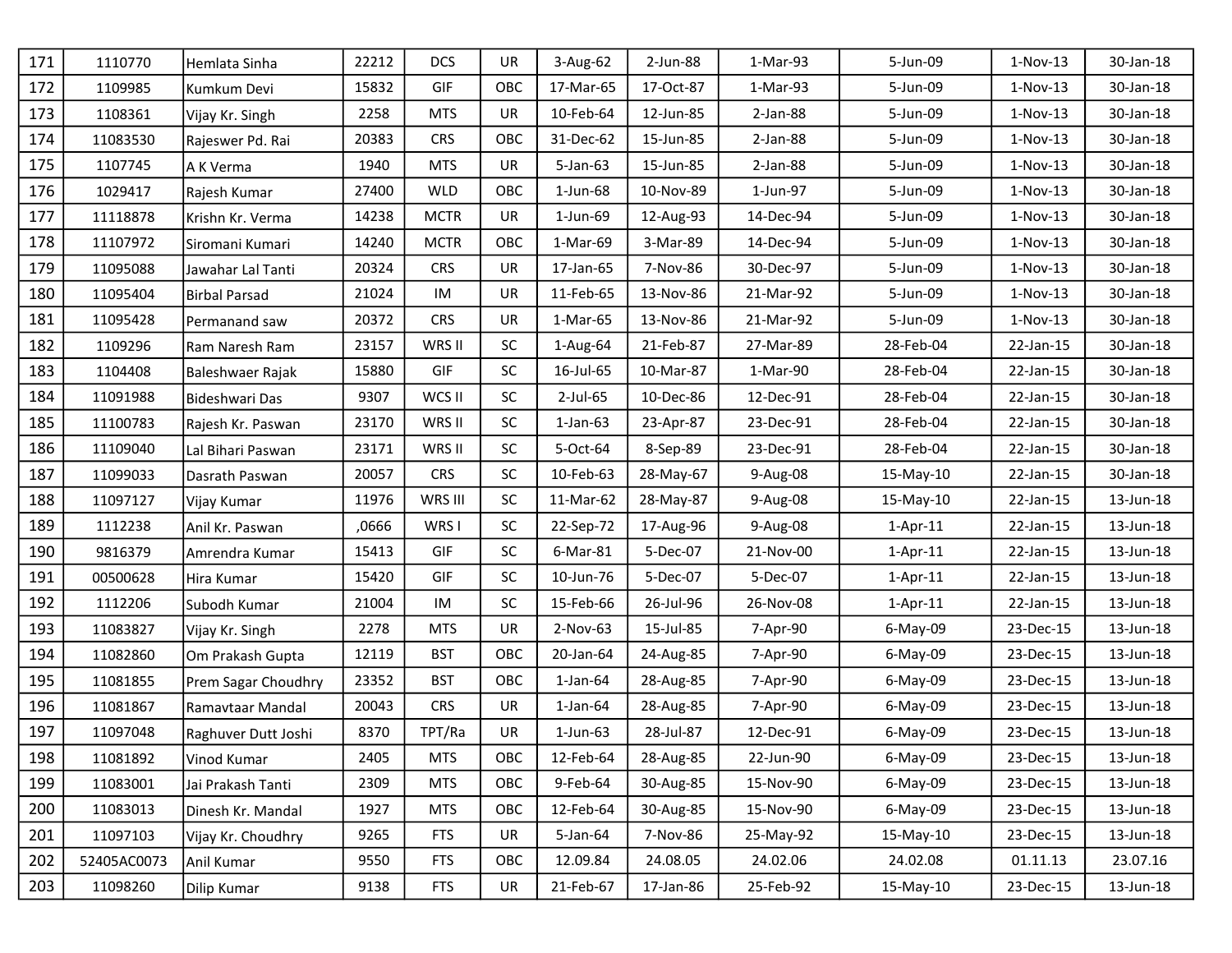| 204 | 11102998 | Nivas Kumar               | 9169  | <b>FTS</b> | <b>UR</b> | 25-Jul-65   | 29-Dec-86 | 24-Oct-92 | 15-May-10  | 23-Dec-15 | 13-Jun-18 |
|-----|----------|---------------------------|-------|------------|-----------|-------------|-----------|-----------|------------|-----------|-----------|
| 205 | 11127041 | Deva Nand Singh           | 23358 | WRS II     | <b>UR</b> | 1-Mar-77    | 8-Jun-99  | 8-Jun-99  | 15-May-10  | 23-Dec-15 | 13-Jun-18 |
| 206 | 11127053 | Amit Kr. Rai              | 23357 | WRS II     | <b>UR</b> | 1-Mar-77    | 8-Jun-99  | 8-Jun-99  | 15-May-10  | 23-Dec-15 | 13-Jun-18 |
| 207 | 11128148 | <b>Balmukund Tiwari</b>   | 23355 | WRS II     | <b>UR</b> | 23-Jun-70   | 3-Dec-99  | 3-Dec-09  | 15-May-10  | 23-Dec-15 | 13-Jun-18 |
| 208 | 11128136 | Raj Kishore               | 23354 | WRS II     | <b>UR</b> | 6-Jan-72    | 8-Mar-00  | 8-Mar-00  | 15-May-10  | 23-Dec-15 | 13-Jun-18 |
| 209 | 11128537 | Dipak Kumar               | 23450 | WRS-II     | <b>UR</b> | 6-Jan-74    | 20-Jan-98 | 18-Oct-00 | 15-May-10  | 23-Dec-15 | 13-Jun-18 |
| 210 | 11083037 | Shri Chand Yadav          | 23363 | WRS II     | OBC       | 31-Mar-64   | 30-Aug-85 | 16-Nov-90 | 15-May-10  | 23-Dec-15 | 13-Jun-18 |
| 211 | 11098247 | Sahdev Narayan Prasad     | 9171  | <b>FTS</b> | UR        | 8-Jan-63    | 13-Jan-87 | 1-Mar-93  | 15-May-10  | 23-Dec-15 | 13-Jun-18 |
| 212 | 11130829 | Ranjan Kr. Singh          | 12467 | <b>BST</b> | <b>UR</b> | 1-Feb-84    | 10-Dec-02 | 11-Dec-02 | 15-May-10  | 23-Dec-15 | 13-Jun-18 |
| 213 | 11129815 | Diwaker Kumar             | 20053 | <b>CRS</b> | UR        | $2-May-81$  | 28-Oct-99 | 23-Dec-00 | 15-May-10  | 23-Dec-15 | 13-Jun-18 |
| 214 | 11147720 | Manoj Kr. Soren           | 2018  | <b>MTS</b> | <b>ST</b> | 20-Jan-84   | 16-Jul-08 | 25-Oct-10 | $1-Nov-13$ | 23-Dec-15 | 13-Jun-18 |
| 215 | 1108961  | Md Shakur                 | 10786 | WRS III    | <b>UR</b> | 1-Feb-65    | 1-Nov-85  | 13-Apr-88 | 15-May-10  | 23-Dec-15 | 4-Feb-19  |
| 216 | 0459819  | Suresh Saw                | 4575  | WS         | UR        | 31-Dec-66   | 26-Sep-85 | 14-Aug-89 | $1-Apr-11$ | 23-Dec-15 | 4-Feb-19  |
| 217 | 11089635 | Suresh Mandal             | 10787 | WRS-III    | <b>UR</b> | 31-Aug-67   | 16-Nov-85 | 24-Oct-90 | $1-Apr-11$ | 23-Dec-15 | 4-Feb-19  |
| 218 | 11091575 | Ajit Kr. Sinha            | 14587 | WCS-I      | UR        | 25-Jan-65   | 21-Nov-86 | 13-Nov-90 | $1-Apr-11$ | 23-Dec-15 | 4-Feb-19  |
| 219 | 11130970 | Indrajeet Kumar           | 4403  | WS         | <b>UR</b> | 4-Jul-82    | 4-Aug-03  | 25-May-06 | $1-Apr-11$ | 23-Dec-15 | 4-Feb-19  |
| 220 | 11130982 | Aashutosh Singh           | 23432 | WRS II     | <b>UR</b> | 1-Jan-78    | 4-Aug-03  | 15-Sep-06 | $1-Apr-11$ | 23-Dec-15 | 4-Feb-19  |
| 221 | 11144725 | Sanjay Kumar              | 15838 | GIF        | <b>UR</b> | 1-Mar-73    | 18-Jun-08 | 18-Jun-08 | $1-Apr-11$ | 23-Dec-15 | 4-Feb-19  |
| 222 | 11146412 | Manish Kumar              | 15839 | <b>GIF</b> | <b>UR</b> | 26-Feb-85   | 18-Jun-08 | 18-Jun-08 | $1-Apr-11$ | 23-Dec-15 | 4-Feb-19  |
| 223 | 11143915 | Shashi Kumar              | 23297 | WRS II     | UR        | 15-Feb-85   | 30-Nov-07 | 18-Jul-08 | $1-Apr-11$ | 23-Dec-15 | 4-Feb-19  |
| 224 | 11104983 | Arun Kumar                | 20049 | <b>CRS</b> | <b>UR</b> | 20-Oct-63   | 12-Sep-86 | 9-Aug-08  | $1-Apr-11$ | 23-Dec-15 | 4-Feb-19  |
| 225 | 11087729 | <b>Bhim Prasad Mandal</b> | 20318 | <b>CRS</b> | UR        | 14-Aug-63   | 2-May-86  | 9-Aug-08  | $1-Apr-11$ | 23-Dec-15 | 4-Feb-19  |
| 226 | 11087730 | Rajaram Tanti             | 20328 | <b>CRS</b> | <b>UR</b> | 3-Oct-63    | 2-May-86  | 9-Aug-08  | $1-Apr-11$ | 23-Dec-15 | 4-Feb-19  |
| 227 | 11087791 | Rajendra Prasad           | 14596 | WCS-I      | <b>UR</b> | 6-Feb-63    | 6-May-86  | 9-Aug-08  | $1-Apr-11$ | 23-Dec-15 | 4-Feb-19  |
| 228 | 11087808 | Bipin Kr. Singh           | 1965  | <b>MTS</b> | UR        | 11-Feb-63   | 6-May-86  | 9-Aug-08  | $1-Apr-11$ | 23-Dec-15 | 4-Feb-19  |
| 229 | 11087810 | Upendra Pd. Verma         | 23069 | WRS-II     | UR        | 5-May-63    | 6-May-86  | 9-Aug-08  | $1-Apr-11$ | 23-Dec-15 | 4-Feb-19  |
| 230 | 11087821 | Arun Singh                | 1966  | <b>MTS</b> | UR        | 20-Jun-63   | 6-Jun-86  | 9-Aug-08  | $1-Apr-11$ | 23-Dec-15 | 4-Feb-19  |
| 231 | 11087833 | Chandra Shekhar Yadav     | 1969  | <b>MTS</b> | UR        | 5-Feb-63    | 6-May-86  | 9-Aug-08  | $1-Apr-11$ | 23-Dec-15 | 4-Feb-19  |
| 232 | 11087870 | Sunil Kumar               | 1967  | <b>MTS</b> | <b>UR</b> | 20-Sep-63   | 6-May-86  | 9-Aug-08  | $1-Apr-11$ | 23-Dec-15 | 4-Feb-19  |
| 233 | 11092749 | Krishnanad Vishwas        | 1815  | WRS-I      | UR        | 15-May-63   | 21-May-86 | 9-Aug-08  | $1-Apr-11$ | 23-Dec-15 | 4-Feb-19  |
| 234 | 11123175 | Dineswar Prasad Yadav     | 20045 | <b>CRS</b> | UR        | 1-Mar-67    | 15-Oct-96 | 9-Aug-08  | $1-Apr-11$ | 23-Dec-15 | 4-Feb-19  |
| 235 | 11122377 | Amrendra Kumar            | 20046 | <b>CRS</b> | UR        | 21-Dec-67   | 17-Aug-96 | 9-Aug-08  | $1-Apr-11$ | 23-Dec-15 | 4-Feb-19  |
| 236 | 11122018 | Rammurti Ranjan Jha       | 2260  | <b>MTS</b> | UR        | $2$ -Jan-69 | 26-Jul-96 | 9-Aug-08  | $1-Apr-11$ | 23-Dec-15 | 4-Feb-19  |
| 237 | 1112432  | Manoj Kumar               | 26153 | <b>TMS</b> | UR        | 30-Nov-68   | 14-Nov-96 | 9-Aug-08  | $1-Apr-11$ | 23-Dec-15 | 4-Feb-19  |
| 238 | 11124337 | Mukesh Kumar              | 20254 | <b>CRS</b> | UR        | $1$ -Jan-69 | 15-Nov-96 | 9-Aug-08  | $1-Apr-11$ | 23-Dec-15 | 4-Feb-19  |
| 239 | 11122330 | Santosh Kr. Tiwari        | 8302  | TPT/Ra     | UR        | 4-Jan-70    | 29-Jul-96 | 9-Aug-08  | $1-Apr-11$ | 23-Dec-15 | 4-Feb-19  |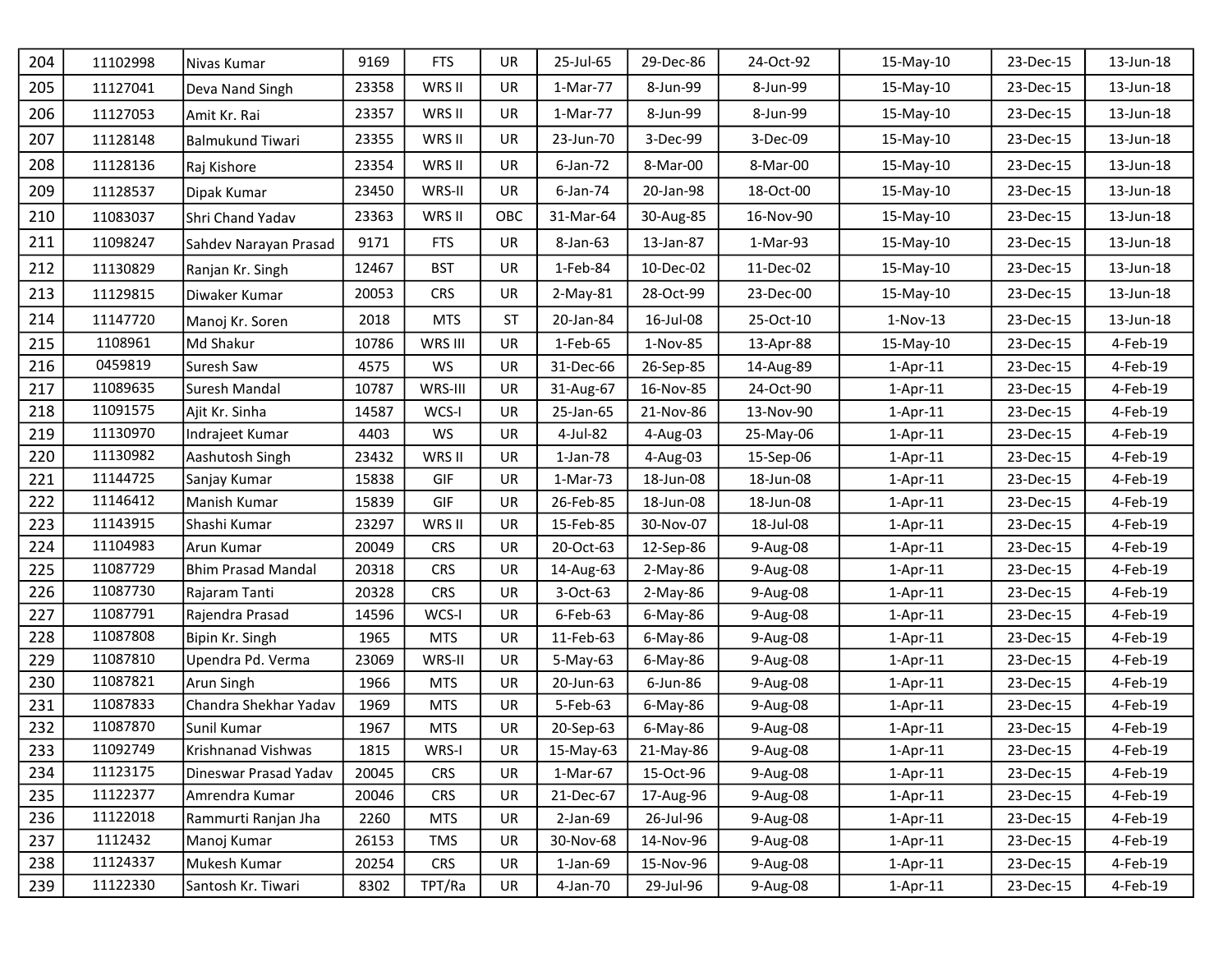| 240 | 11122365    | Bipin Kr. Choudhry   | 24084 | <b>DPS</b> | <b>SC</b> | 31-Dec-67      | 17-Aug-96 | 9-Aug-08  | $1-Apr-11$     | 23-Dec-15  | 4-Feb-19    |
|-----|-------------|----------------------|-------|------------|-----------|----------------|-----------|-----------|----------------|------------|-------------|
| 241 | 11113935    | Sudhir Kr. Vidyarthi | 11754 | WRS-III    | <b>UR</b> | 1-Dec-66       | 27-Mar-91 | 9-Aug-08  | $1-Apr-11$     | 23-Dec-15  | 4-Feb-19    |
| 242 | 11143940    | Ajit Kumar           | 20013 | <b>CRS</b> | <b>UR</b> | 5-Feb-83       | 21-Jan-08 | 9-Aug-08  | $1-Apr-11$     | 23-Dec-15  | 4-Feb-19    |
| 243 | 11143940    | Chandan Choudhry     | 16105 | GIF        | <b>UR</b> | 5-Aug-68       | 17-Aug-96 | 9-Aug-08  | $1-Apr-11$     | 23-Dec-15  | 4-Feb-19    |
| 244 | 1112206     | A Kumar              | 15616 | <b>GIF</b> | <b>SC</b> | 15-Feb-66      | 26-Jul-96 | 26-Nov-18 | $1-Apr-11$     | 23-Dec-15  | 4-Feb-19    |
| 245 | 11144245    | Om Prakash Choudhry  | 24591 | <b>GIF</b> | <b>UR</b> | 2-Feb-84       | 27-Mar-08 | 9-Aug-08  | $1-Apr-11$     | 23-Dec-15  | 4-Feb-19    |
| 246 | 99900476    | Sanjay Kr. Thakur    | ,0410 | WRS-I      | <b>UR</b> | 5-Jan-76       | 10-Mar-04 | 10-Mar-04 | $1-Apr-11$     | 23-Dec-15  | 4-Feb-19    |
| 247 | 6105774     | Jitendra Kumar       | 20157 | <b>CRS</b> | <b>UR</b> | 25-Dec-63      | 4-Nov-96  | 13-May-09 | $1$ -Jul- $11$ | 23-Dec-15  | 4-Feb-19    |
| 248 | 11123448    | Pramod Kumar         | 12921 | <b>PD</b>  | <b>UR</b> | 23-Aug-70      | 4-Nov-96  | 13-May-09 | $1$ -Jul- $11$ | 23-Dec-15  | 4-Feb-19    |
| 249 | 11123503    | Pankaj Kumar         | 4113  | WS         | UR        | 15-Apr-72      | 1-Mar-97  | 13-May-09 | $1$ -Jul- $11$ | 23-Dec-15  | 4-Feb-19    |
| 250 | 11123989    | Mukesh Kr. Bharti    | 20290 | <b>CRS</b> | <b>SC</b> | $1$ -Jan- $68$ | 26-Jul-97 | 13-May-09 | $1$ -Jul- $11$ | 23-Dec-15  | 4-Feb-19    |
| 251 | 11121951    | Raj Kr. Sharma       | 15406 | GIF        | UR        | 8-Dec-69       | 26-Jul-96 | 13-May-09 | 7-Jan-12       | 23-Dec-15  | 4-Feb-19    |
| 252 | J0132056    | Devasish Kr. Bind    | 9856  | WCS I      | UR        | 5-Nov-70       | 13-May-09 | 13-May-09 | $7$ -Jan-12    | 23-Dec-15  | 12-Mar-19   |
| 253 | 11122183    | Raj Kumar            | 15407 | GIF        | <b>UR</b> | $1$ -Jan- $66$ | 26-Jul-96 | 13-May-09 | $7$ -Jan-12    | 23-Dec-15  | 12-Mar-19   |
| 254 | 11122535    | Abhijeet Kumar       | 23291 | WRS-III    | <b>UR</b> | 28-Mar-68      | 17-Aug-96 | 13-May-09 | 7-Jan-12       | 23-Dec-15  | 12-Mar-19   |
| 255 | 11124398    | Ranjit Kumar         | 9847  | IR.        | <b>UR</b> | 19-Jul-66      | 17-Aug-96 | 13-May-09 | 7-Jan-12       | 23-Dec-15  | 12-Mar-19   |
| 256 | 11124430    | Mahesh Kumar         | 18469 | <b>BST</b> | UR        | 11-Jan-73      | 10-Jan-97 | 13-May-09 | 7-Jan-12       | 23-Dec-15  | 12-Mar-19   |
| 257 | 11124090    | Tripurari Pd. Singh  | 15409 | GIF        | UR        | 25-May-69      | 1-Mar-57  | 13-May-09 | $7$ -Jan-12    | 23-Dec-15  | 12-Mar-19   |
| 258 | 03829800340 | Rajesh Prasad        | 15431 | GIF        | OBC       | 10-May-75      | 23-Nov-05 | 9-Feb-05  | 9-Feb-10       | $1-Nov-13$ | 30-Nov-19   |
| 259 | 111458545   | Nandu Rai            | 26485 | <b>TMS</b> | <b>UR</b> | 1-Jun-69       | 1-Mar-57  | 13-May-09 | $7$ -Jan-12    | 23-Dec-15  | 30-Nov-19   |
| 260 | 28000532472 | Dhiraj kumar         | 20365 | <b>CRS</b> | <b>UR</b> | 25/6/1981      | 10.03.06  | 12.07.10  | 03.09.14       | 20.09.16   | 20.09.18    |
| 261 | 11100930    | Suresh Prasad        | 11962 | WRS-IV     | UR        | 19-Jan-64      | 19-Jan-87 | 28-Jan-10 | 20-Mar-12      | 23-Dec-15  | 30-Nov-19   |
| 262 | 11096822    | Parshuram Singh      | 2038  | <b>MTS</b> | <b>UR</b> | 1/8/19686      | 24-Jun-86 | 28-Jan-10 | 20-Mar-12      | 23-Dec-15  | 30-Nov-19   |
| 263 | 11099094    | Sanjay Kumar         | 23385 | WRS-II     | <b>UR</b> | 2-Feb-65       | 15-Jun-87 | 28-Jan-10 | 20-Mar-12      | 23-Dec-15  | 30-Nov-19   |
| 264 | 11097255    | Anil Kumar           | 11148 | WRS-III    | <b>UR</b> | 6-Aug-85       | 22-Jun-87 | 28-Jan-10 | 20-Mar-12      | 23-Dec-15  | 30-Nov-19   |
| 265 | 11104338    | Suresh Mandal        | 3056  | <b>CMT</b> | UR        | 10-Jun-68      | 15-Sep-88 | 28-Jan-10 | 20-Mar-12      | 23-Dec-15  | 30-Nov-19   |
| 266 | 11096251    | Vinod Kr. Paswan     | 23378 | WRS-II     | <b>SC</b> | 11-Jan-65      | 15-Nov-89 | 28-Jan-10 | 20-Mar-12      | 23-Dec-15  | 30-Nov-19   |
| 267 | 11096251    | Vinay Kr. Rai        | 12212 | <b>BST</b> | <b>UR</b> | 5-Jan-63       | 20-Mar-87 | 28-Jan-10 | 20-Mar-12      | 23-Dec-15  | 30-Nov-19   |
| 268 | 11096299    | Raghunath Banerjee   | 18686 | <b>BST</b> | UR        | 10-Oct-64      | 20-Mar-87 | 28-Jan-10 | 20-Mar-12      | 23-Dec-15  | 30-Nov-19   |
| 269 | 11096317    | Arun Singh           | 1930  | <b>MTS</b> | UR.       | 5-Apr-64       | 3-Apr-87  | 28-Jan-10 | 20-Mar-12      | 23-Dec-15  | 30-Nov-19   |
| 270 | 11096342    | Vijya Kr. Choudhry   | 23012 | WRS-II     | UR        | 7-Jan-65       | 16-Apr-87 | 28-Jan-10 | 20-Mar-12      | 23-Dec-15  | 30-Nov-19   |
| 271 | 11096366    | Ramdev Bind          | 23011 | WRS-II     | UR        | 10-Jan-65      | 16-Apr-87 | 28-Jan-10 | 20-Mar-12      | 23-Dec-15  | 30-Nov-19   |
| 272 | 11096378    | Ravindra Yadav       | 23047 | WRS-II     | UR        | 21-Jan-65      | 16-Apr-87 | 28-Jan-10 | 20-Mar-12      | 23-Dec-15  | 30-Nov-19   |
| 273 | 11096380    | Mahendra Sah         | 23045 | WRS-II     | UR        | 4-Feb-65       | 16-Apr-87 | 28-Jan-10 | 20-Mar-12      | 23-Dec-15  | 30-Nov-19   |
| 274 | 11115798    | Ravindra Paswan      | 15452 | GIF        | <b>SC</b> | 8-Mar-65       | 1-Mar-93  | 28-Jan-10 | 20-Mar-12      | 23-Dec-15  | $1$ -Jan-20 |
| 275 | 11116390    | Ajit Kumar           | 23376 | WRS-II     | <b>SC</b> | 17-May-63      | 27-Sep-91 | 28-Jan-10 | 20-Mar-12      | 23-Dec-15  | $1$ -Jan-20 |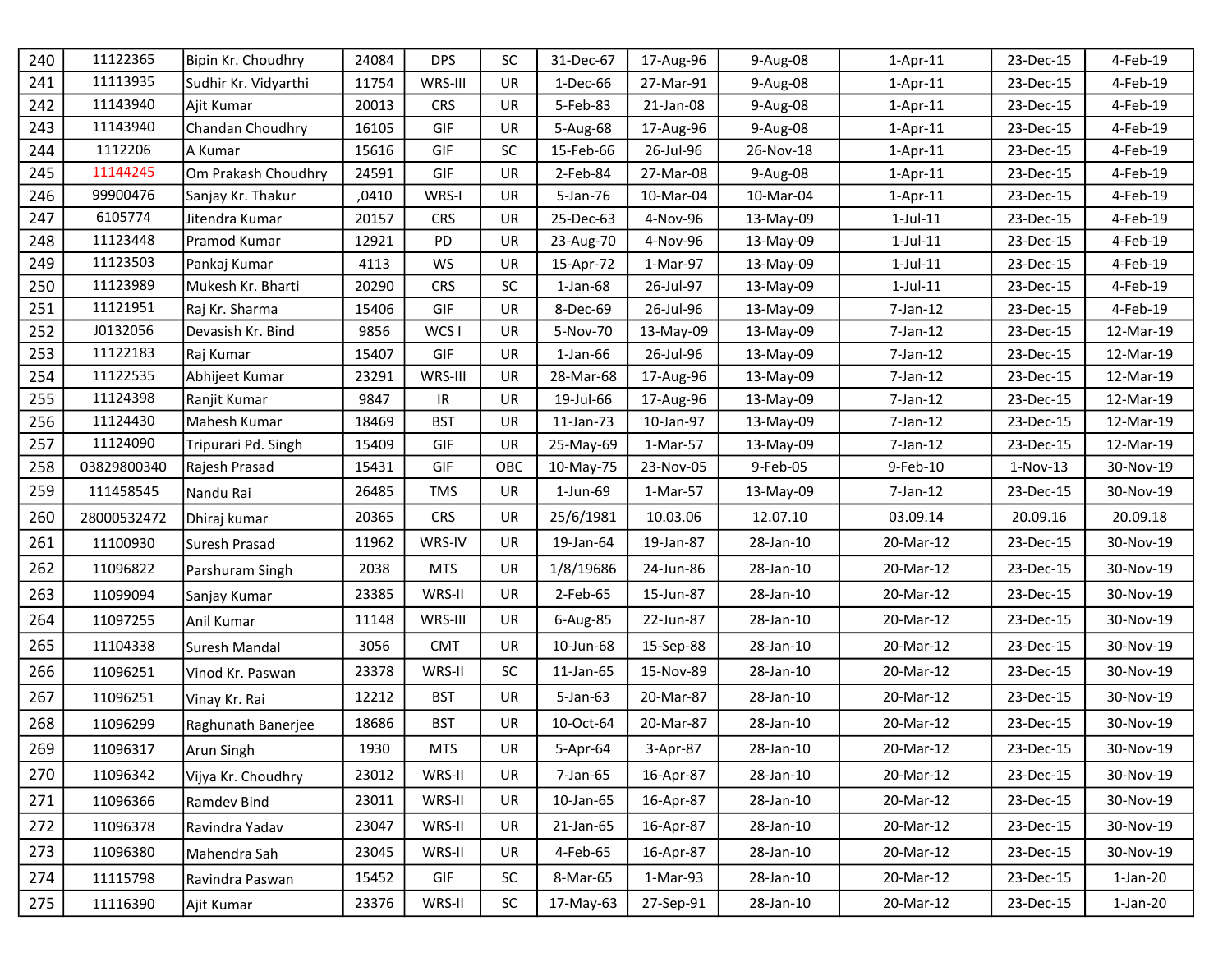| 276 | 11115567  | Uttam Kr. Ujagar   | 15451 | <b>GIF</b>  | <b>SC</b> | 7-Jan-65       | 27-Feb-91  | 28-Jan-10    | 20-Mar-12  | 23-Dec-15      | $1-Jan-20$ |
|-----|-----------|--------------------|-------|-------------|-----------|----------------|------------|--------------|------------|----------------|------------|
| 277 | 11114770  | Surendra Das       | 15846 | GIF         | <b>SC</b> | $5 - Jan-63$   | 27-Feb-91  | 28-Jan-10    | 20-Mar-12  | 23-Dec-15      | $1-Jan-20$ |
| 278 | 11115841  | Kamlesh Paswan     | 12590 | <b>BST</b>  | SC        | 2-Feb-69       | 27-Feb-91  | 28-Jan-10    | 20-Mar-12  | 23-Dec-15      | $1-Jan-20$ |
| 279 | 11154858  | Chandan Kr. Saw    | 20076 | <b>CRS</b>  | <b>ST</b> | 26-Dec-86      | 27-Aug-12  | $5 - Jun-13$ | 14-Dec-15  | $1$ -Jan- $18$ | $1-Jan-20$ |
| 280 | 9816379   | Chandrika Kumar    | 28001 | SF          | <b>UR</b> | 5-Dec-76       | 23-Dec-05  | 28-Jan-10    | $1-Nov-13$ | 23-Dec-15      | 4-Feb-20   |
| 281 | 11097139  | Sakaldev Mandal    | 10640 | <b>BWF</b>  | UR        | 7-Jun-65       | 23-Apr-87  | 28-Jan-10    | $1-Nov-13$ | 23-Dec-15      | 4-Feb-20   |
| 282 | 11093675  | Sahdev             | 23107 | WRS-II      | <b>UR</b> | 20-Mar-64      | $2-Dec-86$ | 28-Jan-10    | $1-Nov-13$ | 23-Dec-15      | 4-Feb-20   |
| 283 | 11108705  | Ammaya Kr. Rai     | 4410  | <b>WS</b>   | <b>UR</b> | 22-Jan-63      | 28-Mar-86  | 28-Jan-10    | $1-Nov-13$ | 23-Dec-15      | 4-Feb-20   |
| 284 | 1110253   | Surendra Ram       | 4412  | WS          | UR        | $2-Mar-63$     | 21-Apr-88  | 28-Jan-10    | $1-Nov-13$ | 23-Dec-15      | 4-Feb-20   |
| 285 | 11102056  | Rajendra Mandal    | 15500 | GIF         | UR        | 25-Mar-65      | 23-Apr-87  | 28-Jan-10    | $1-Nov-13$ | 23-Dec-15      | 4-Feb-20   |
| 286 | 11103048  | Shambhu Kr. Singh  | 15503 | GIF         | <b>UR</b> | $3$ -Jul-63    | 4-Jun-87   | 28-Jan-10    | $1-Nov-13$ | 23-Dec-15      | 4-Feb-20   |
| 287 | 11142522  | Laxmi Ram Hansda   | 10727 | WRS-III     | <b>ST</b> | 2-Jan-70       | 3-Feb-07   | 26-Nov-12    | 14-Dec-15  | $1$ -Jan- $18$ | 4-Feb-20   |
| 288 | 1109877   | Bachchu Paswan     | 4430  | <b>WS</b>   | SC        | 12-Apr-88      | 20-Aug-86  | $1-Oct-10$   | $1-Nov-13$ | 23-Dec-15      | 7-Mar-20   |
| 289 | 11148664  | Ashutosh Kumar     | 14112 | <b>MCTR</b> | SC        | 10-Feb-84      | 26-Jun-08  | 25-Oct-10    | $1-Nov-13$ | 23-Dec-15      | 7-Mar-20   |
| 290 | 11148676  | Vinay Kumar        | 14114 | <b>MCTR</b> | SC        | 26-Feb-90      | 16-Jul-08  | 25-Oct-10    | $1-Nov-13$ | 23-Dec-15      | 7-Mar-20   |
| 291 | 11148860  | Amarnath Paswan    | 0929  | WRS-I       | <b>SC</b> | 4-May-79       | 21-Aug-08  | 10-Nov-10    | $1-Nov-13$ | 23-Dec-15      | 7-Mar-20   |
| 292 | 11109075  | Ashok Mehtar       | 9396  | WCS-II      | SC        | 26-Sep-65      | 4-Dec-92   | 14-Dec-10    | $1-Nov-13$ | 23-Dec-15      | 7-Mar-20   |
| 293 | 12142153  | Rajesh Kumar       | 9112  | WCS-II      | SC        | 4-Mar-71       | $1-Apr-04$ | 14-Dec-10    | $1-Nov-13$ | 23-Dec-15      | 7-Mar-20   |
| 294 | 11100448  | Ranjeet Kr. Mishra | 11530 | WRS III     | UR        | 16-Jan-63      | 20-Jul-87  | 13-Nov-90    | 28-Feb-04  | $1-Sep-16$     | 23-Jun-20  |
| 295 | 1110217   | Ajit Kumar         | 17296 | GIF         | <b>UR</b> | $3$ -Jan-64    | 4-Jun-87   | 28-Jan-10    | $1-Nov-13$ | $1-Sep-16$     | 23-Jun-20  |
| 296 | 111098910 | Ajay Pandit        | 24066 | <b>DPS</b>  | UR        | 2-Feb-65       | 21-Apr-87  | 28-Jan-10    | $1-Nov-13$ | $1-Sep-16$     | 23-Jun-20  |
| 297 | 1111771   | Manohar Tanti      | 23078 | WRS II      | <b>UR</b> | 6-Jan-69       | 15-May-90  | 28-Jan-10    | $1-Nov-13$ | 1-Sep-16       | 23-Jun-20  |
| 298 | 11098600  | Ajay Kr. Mandal    | 23174 | WRS-II      | <b>UR</b> | 16-Dec-62      | 4-Jul-86   | 28-Jan-10    | $1-Nov-13$ | $1-Sep-16$     | 23-Jun-20  |
| 299 | 11100941  | Vinay Kumar        | 11963 | WRS-III     | UR        | 23-Mar-64      | 19-Jan-87  | 28-Jan-10    | $1-Nov-13$ | $1-$ Sep $-16$ | 23-Jun-20  |
| 300 | 11100953  | Hari Pd. Singh     | 11964 | WRS-III     | <b>UR</b> | 1-Aug-64       | 19-Jan-87  | 28-Jan-10    | $1-Nov-13$ | $1-Sep-16$     | 23-Jun-20  |
| 301 | 11100989  | Krishn Kant Ojha   | 11967 | WRS-III     | <b>UR</b> | 23-Jan-65      | 19-Jan-87  | 28-Jan-10    | $1-Nov-13$ | $1-Sep-16$     | 23-Jun-20  |
| 302 | 11101696  | Mahesh Shah        | 1854  | WRS-I       | <b>UR</b> | $1-Jan-65$     | 8-Jun-87   | 28-Jan-10    | 1-Nov-13   | $1-Sep-16$     | 12.8.2020  |
| 303 | 11101726  | Arjun Pd- Sharma   | 1471  | WRS-I       | <b>UR</b> | $2$ -Jan- $63$ | 8-Jun-87   | 28-Jan-10    | $1-Nov-13$ | $1-Sep-16$     | 12.8.2020  |
| 304 | 11101738  | Baleshwar Prasad   | 1473  | WRS-I       | <b>UR</b> | 17-Jun-63      | 8-Jun-87   | 28-Jan-10    | 1-Nov-13   | $1-Sep-16$     | 12.8.2020  |
| 305 | 11101740  | Surendra Pd-Ram    | 1477  | WRS-I       | <b>UR</b> | $1-Jan-64$     | 8-Jun-87   | 28-Jan-10    | $1-Nov-13$ | $1-Sep-16$     | 15.09.20   |
| 306 | 11101751  | Vinod Kr-Thakur    | 1478  | WRS-I       | <b>UR</b> | 25-Feb-64      | 8-Jun-87   | 28-Jan-10    | $1-Nov-13$ | $1-Sep-16$     | 15.09.20   |
| 307 | 11106591  | Reva Sahu          | 15461 | <b>GIF</b>  | <b>UR</b> | 31-Mar-69      | 8-Jun-87   | 28-Jan-10    | $1-Nov-13$ | $1-Sep-16$     | 15.09.20   |
| 308 | "00534020 | Sandeep Kumar      | 28065 | <b>SF</b>   | SC        | 2-Jan-79       | 24-Oct-06  | 18-Aug-12    | 3-Sep-14   | $1-Sep-16$     | 15.09.20   |
| 309 | 11143812  | Suresh Kr- Hansda  | 12070 | WRS-III     | ST        | 1-Jul-89       | 24-Apr-08  | 26-Nov-12    | 14-Dec-15  | $1-Jan-18$     | 10.11.20   |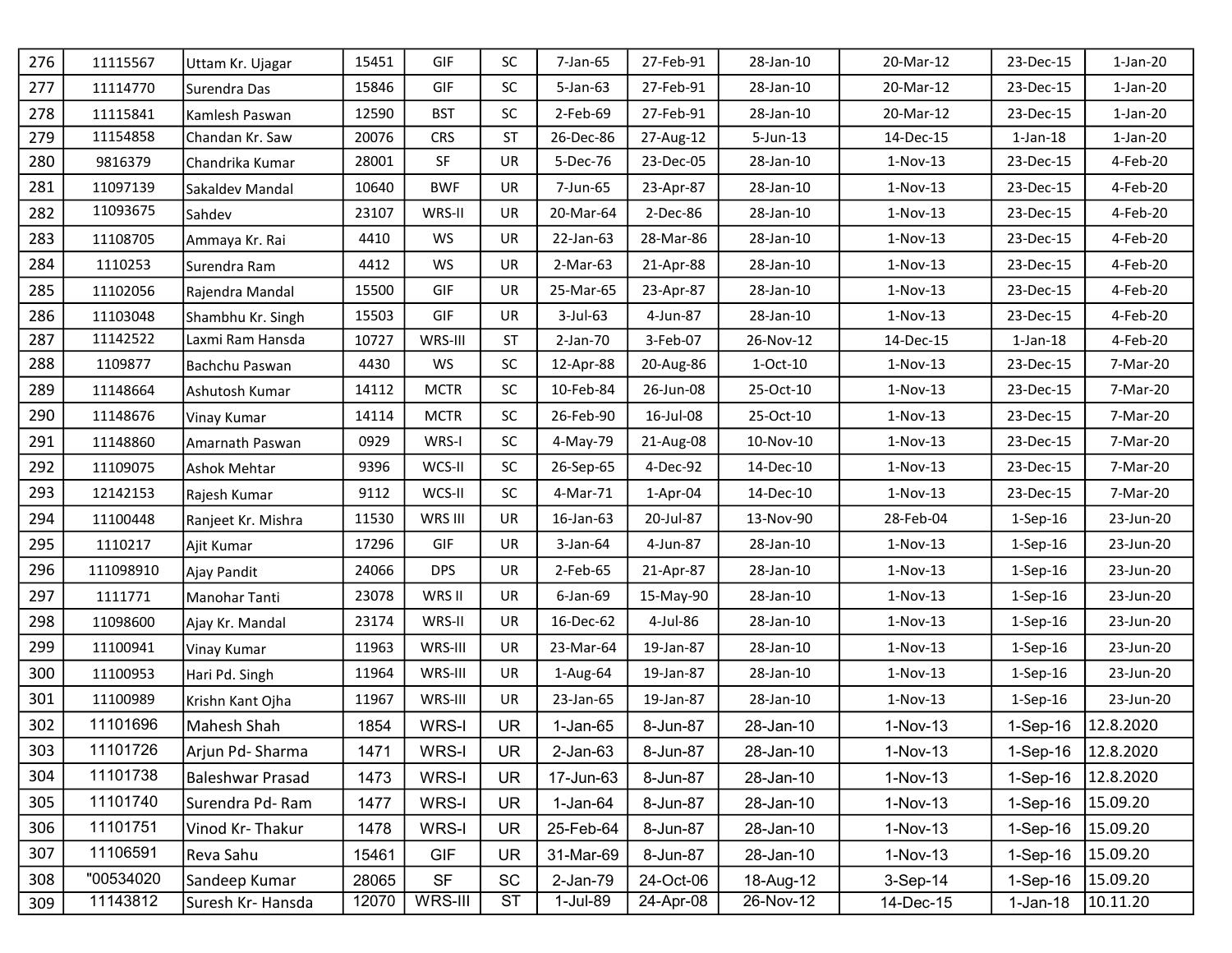| 310 | 11142522         | Sushil Kumar Chaure   | 12071 | WRS-III    | <b>ST</b>  | $2-Jan-70$  | 2-Mar-07  | 26-Nov-12  | 14-Dec-15  | $1-Jan-18$        | 10.11.20     |
|-----|------------------|-----------------------|-------|------------|------------|-------------|-----------|------------|------------|-------------------|--------------|
| 311 | 11113728         | Ramashankar Saw       | 15852 | <b>GIF</b> | <b>OBC</b> | 2-Jul-72    | 16-Oct-90 | 28-Jan-10  | 1-Nov-13   | $1-Sep-16$        | 29.12.2020   |
| 312 | 11104296         | Quamrul Hoda          | 23127 | WRS-II     | <b>UR</b>  | 22-Feb-68   | 28-Jun-88 | 28-Jan-10  | 1-Nov-13   | $1-Sep-16$        | 29.12.2020   |
| 313 | 11103190         | <b>Ashok Tanti</b>    | 9589  | WCS-II     | <b>UR</b>  | 25-Mar-62   | 4-Jun-87  | 28-Jan-10  | 1-Nov-13   | $1-Sep-16$        | 29.12.2020   |
| 314 | 11093596         | Ashok Kumar           | 15851 | <b>GIF</b> | <b>UR</b>  | 5-Jan-67    | 29-Aug-87 | 28-Jan-10  | 1-Nov-13   | 1-Sep-16          | 18.01.2021   |
| 315 | 11092105         | Tuntun Thakur         | 12417 | <b>BST</b> | <b>UR</b>  | 3-Oct-63    | 18-May-86 | 28-Jan-10  | $1-Nov-13$ | 1-Sep-16          | 18.01.2021   |
| 316 | <b>NPS 07423</b> | Ravi Kumar            | 15801 | <b>GIF</b> | OBC        | 15-Jan-88   | 16-Sep-09 | 18-Mar-10  | 1-Nov-13   | $1-Sep-16$        | 18.01.2021   |
| 317 | 11148706         | Sudhanshu Kumar       | 23086 | <b>CRS</b> | <b>UR</b>  | $2$ -Jan-84 | 30-Oct-07 | 16-Mar-10  | $1-Nov-13$ | $1-Sep-16$        | 18.01.2021   |
| 318 | 11149784         | Nilesh Kumar          | 20178 | <b>CRS</b> | <b>UR</b>  | 1-Mar-81    | 4-Feb-07  | 16-Mar-10  | 1-Nov-13   | $1-Sep-16$        | 18.01.2021   |
| 319 | 11150464         | Karan Kumar           | 15859 | <b>GIF</b> | <b>UR</b>  | 1-Mar-86    | 22-Jan-10 | 18-Aug-10  | 1-Nov-13   | $1-Sep-16$        | 18.01.2021   |
| 320 | 11122560         | Parmod Kumar Rajak    | 15499 | <b>GIF</b> | SC         | 9-Jan-72    | 14-Sep-96 | 16-Nov-11  | 11-Mar-15  | $1-Sep-16$        | 18.01.2021   |
| 321 | 11148196         | Avinash Kumar Pandey  | 15860 | <b>GIF</b> | <b>UR</b>  | 16-Feb-86   | 22-Jan-10 | 18-Aug-10  | 1-Nov-13   | $1-Sep-16$        | 10.02.2021   |
| 322 | 11148202         | Anil Kumar            | 15861 | <b>GIF</b> | <b>UR</b>  | 3-Jan-79    | 22-Jan-10 | 18-Aug-10  | 1-Nov-13   | $1-Sep-16$        | 10.02.2021   |
| 323 | 20800332         | Sanjay Kushwaha       | 15819 | <b>GIF</b> | <b>UR</b>  | 1-Feb-79    | 29-Feb-08 | 29-Feb-08  | 1-Nov-13   | 1-Sep-16          | 10.02.2021   |
| 324 | 50490104018      | Pappu pal             | 15804 | <b>GIF</b> | <b>UR</b>  | 1-Dec-78    | 12-May-10 | 19-Jan-11  | 16-Aug-13  | 13-Dec-15         | 10.02.2021   |
| 325 | 11148378         | Aalok Ranjan          | 21023 | WRS-II     | <b>UR</b>  | 7-Aug-83    | 29-Jan-10 | 27-Aug-10  | 1-Nov-13   | $1-Sep-16$        | 10.02.2021   |
| 326 | 11148445         | Aatma Ram             | 23467 | WRS-II     | <b>UR</b>  | 10-Nov-88   | 29-Jan-10 | 27-Aug-10  | 1-Nov-13   | $1-Sep-16$        | 10.02.2021   |
| 327 | 11149012         | Purushottam Kumar Jh  | 15866 | <b>GIF</b> | <b>UR</b>  | 5-Jan-86    | 29-Jan-10 | 27-Aug-10  | $1-Nov-13$ | $1-Sep-16$        | 10.02.2021   |
| 328 | 11148421         | Nilambar Kumar        | 23033 | WRS-II     | <b>UR</b>  | 20-Nov-79   | 29-Jan-10 | 27-Aug-10  | 1-Nov-13   | $1-Sep-16$        | 10.02.2021   |
| 329 | 11148433         | Santosh Sah           | 23469 | WRS-II     | <b>UR</b>  | 3-Jan-82    | 29-Jan-10 | 27-Aug-10  | 1-Nov-13   | $1-Sep-16$        | 10.02.2021   |
| 330 | 11148469         | <b>Abhinay Patel</b>  | 23470 | WRS-II     | <b>UR</b>  | 17-Feb-88   | 29-Jan-10 | 27-Aug-10  | 1-Nov-13   | $1-Sep-16$        | 01.03.21     |
| 331 | 11148457         | <b>Bibhaash Kumar</b> | 23471 | WRS-II     | <b>UR</b>  | 12-Apr-84   | 12-Feb-10 | 27-Aug-10  | 1-Nov-13   | $1-Sep-16$        | 01.03.21     |
| 332 | 11122699         | Anil Kumar Das        | 16412 | WRS-IV     | SC         | 4-Jan-73    | 16-Oct-96 | 16-Nov-11  | 11-Mar-15  | $1-Sep-16$        | 01.03.21     |
| 333 | 11148550         | Prabhaat Ranjan       | 23472 | WRS-II     | <b>UR</b>  | 2-Jan-81    | 13-Feb-10 | 27-Aug-10  | 1-Nov-13   | $1-Sep-16$        | 10.04.21     |
| 334 | 20702206         | Manoj Kumar           | 23042 | WRS-II     | <b>UR</b>  | 1-Jan-75    | 27-Aug-10 | 27-Aug-10  | $1-Nov-13$ | $1-Sep-16$        | 10.04.21     |
| 335 | J0100031         | Ram Mohan Sharma      | 23098 | WRS-II     | <b>UR</b>  | 1-Mar-77    | 22-Dec-09 | 7-Apr-10   | 1-Nov-13   | $1-Sep-16$        | 10.04.21     |
| 336 | 11149000         | Vinod Kumar Aanand    | 15871 | <b>GIF</b> | <b>UR</b>  | 30-May-85   | 2-Sep-10  | $2-Sep-10$ | 1-Nov-13   | $1-Sep-16$        | 21.05.21     |
| 337 |                  | Manoj Kumar           |       | <b>GIF</b> | <b>UR</b>  |             |           |            |            |                   | m. trd. With |
| 338 | 11118015         | Usha Devi             | 23270 | WRS-II     | SC         | 30-Aug-68   | 7-Oct-92  | 16-Nov-11  | 11-Mar-15  | 1-Sep-16 21.05.21 |              |
| 339 | 11118131         | Mahesh Paswan         | ,0703 | WRS-I      | <b>SC</b>  | 26-Dec-66   | 20-Mar-93 | 16-Nov-11  | 11-Mar-15  | $1-Sep-16$        | 21.05.21     |
| 340 | 5563478          | Raj Vardhan           | 15882 | <b>GIF</b> | <b>UR</b>  | 4-Jun-86    | 26-May-10 | 23-Sep-10  | $1-Nov-13$ | $1-Sep-16$        | 25.06.21     |
| 341 | 06040299         | Parmahans Kumar       | 14732 | WCS-I      | <b>UR</b>  | 7-Nov-84    | 19-Dec-06 | 30-Jan-00  | $1-Nov-13$ | $1-Sep-16$        | 25.06.21     |
| 342 | 704003           | Parmod Kumar          | 23079 | WRS-II     | <b>UR</b>  | 2-Feb-80    | 1-Mar-07  | 23-Sep-10  | $1-Nov-13$ | $1-Sep-16$        | 25.06.21     |
| 343 | 11102731         | Ajay Kumar            | 23382 | WRS-II     | <b>UR</b>  | 7-Dec-64    | 24-Sep-86 | 23-Sep-10  | $1-Nov-13$ | $1-Sep-16$        | 25.06.21     |
| 344 | 4766258          | Subhaash Pd-Singh     | 12309 | <b>BST</b> | UR.        | 5-Sep-68    | 26-Sep-87 | $1-Oct-10$ | $1-Nov-13$ | $1-Sep-16$        | 21.07.21     |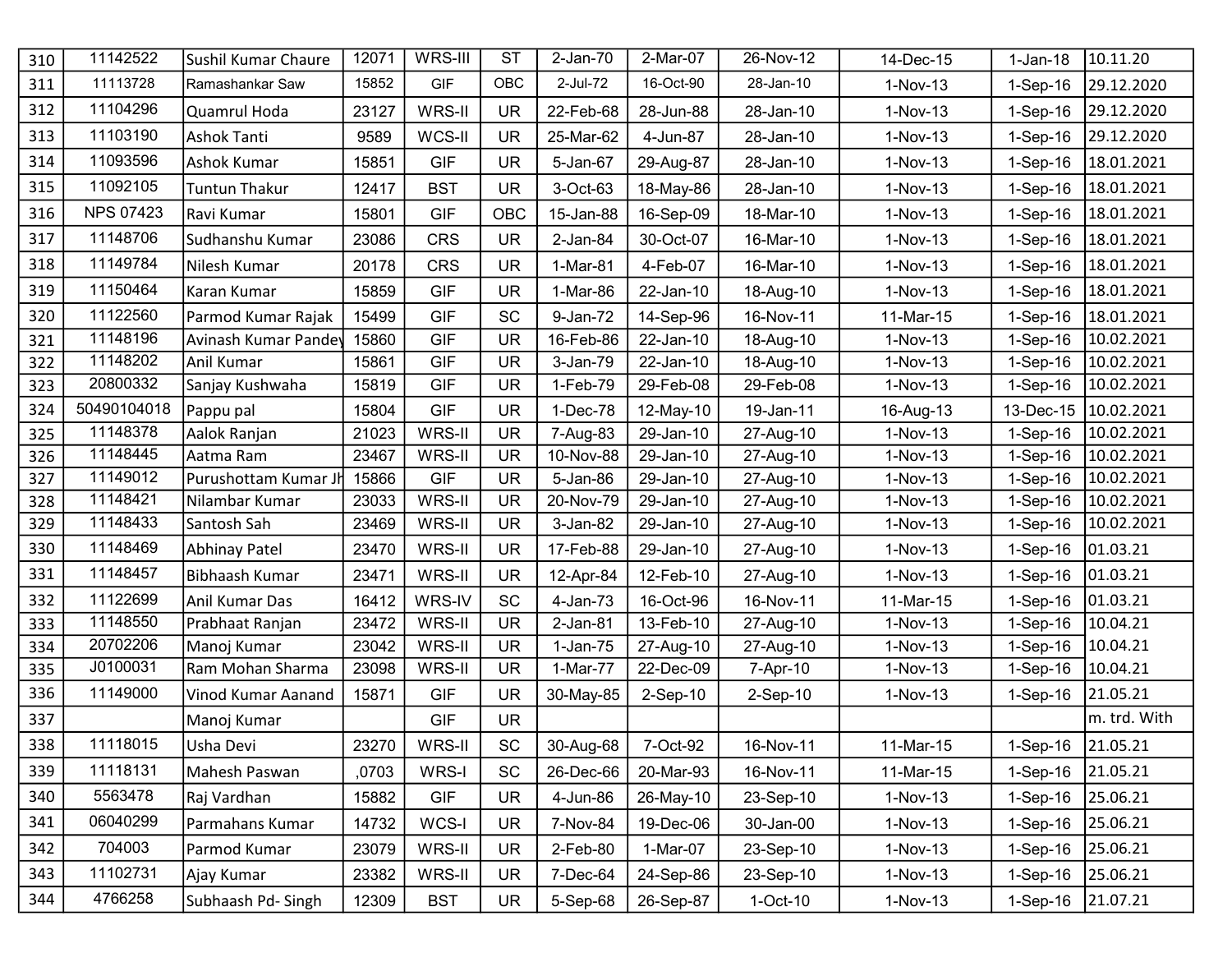| 345 | 11107534  | Gyan Shanker Chouras      | 23350 | WRS-II                  | <b>UR</b>                | $1-May-70$     | 19-Sep-88                  | $1-Oct-10$  | $1-Nov-13$ | $1-Sep-16$ | 21.07.21 |
|-----|-----------|---------------------------|-------|-------------------------|--------------------------|----------------|----------------------------|-------------|------------|------------|----------|
| 346 | 11105586  | Chandra Dev Mandal        | 19896 | <b>WLD</b>              | <b>UR</b>                | 15-May-63      | 29-Jun-88                  | $1-Oct-10$  | $1-Nov-13$ | $1-Sep-16$ | 01.10.21 |
| 347 | J0127322  | Amarjeet Kumar            | 15490 | <b>GIF</b>              | <b>UR</b>                | 1-Sep-78       | 19-Aug-97                  | 3-Nov-09    | 15-May-14  | 1-Sep-16   | 01.10.21 |
| 348 | 11118544  | Satendra Kumar            | 4236  | WS                      | <b>SC</b>                | 4-Jan-67       | 20-Mar-93                  | 16-Nov-11   | 11-Mar-15  | 1-Sep-16   | 01.10.21 |
| 349 | 11118155  | Bablu Paswan              | 26206 | <b>TMS</b>              | <b>SC</b>                | 7-Jan-68       | 20-Mar-93                  | 16-Nov-11   | 11-Mar-15  | 1-Sep-16   | 01.10.21 |
| 350 | 11061297  | <b>Harkit Pandey</b>      | 14570 | WCS-I                   | <b>UR</b>                | 30-Apr-62      | 19-Nov-82                  | $1-Oct-10$  | $1-Nov-13$ | 1-Sep-16   | 29.12.21 |
| 351 | J04016486 | <b>Sushant Kumar</b>      | 9448  | WCS-II                  | <b>UR</b>                | 1-Aug-86       | 31-Mar-10                  | $1-Oct-10$  | 11-Mar-15  | $1-Sep-16$ | 29.12.21 |
| 352 | 11118799  | Rajesh Kumar Paswan       | 23113 | WRS-II                  | SC                       | 1-Aug-78       | 20-Mar-93                  | 16-Nov-11   | 11-Mar-15  | 1-Sep-16   | 29.12.21 |
| 353 | 11122559  | Mukhdev Yadav             | 11776 | <b>WRS III</b>          | <b>UR</b>                | $1-Jan-65$     | 14-Sep-96                  | 16-Nov-11   | 14-Dec-15  | $1-Jan-18$ | 29.12.21 |
| 354 | 11116432  | Dinesh Paswan             | 11740 | WRS-III                 | SC                       | 1-Aug-68       | 27-Feb-91                  | $1-Oct-10$  | 14-Dec-15  | $1-Jan-18$ | 29.12.21 |
| 355 | 11150488  | Niraj Kumar               | 2014  | <b>MTS</b>              | $\overline{\mathsf{UR}}$ | 1-Mar-78       | 12-Nov-07                  | 25-Oct-10   | 14-Dec-15  | $1-Jan-18$ | 29.12.21 |
| 356 | 1114873   | Sintu Kumar               | 931   | WRS-I                   | <b>UR</b>                | 20-Jan-80      | $29$ -Jul- $\overline{08}$ | 29-Nov-10   | 14-Dec-15  | $1-Jan-18$ | 29.12.21 |
| 357 | 1114885   | Vikaash Kumar             | 930   | WRS <sub>I</sub>        | $\overline{\mathsf{UR}}$ | 1-Apr-90       | 29-Jul-06                  | 25-Oct-10   | 14-Dec-15  | $1-Jan-18$ | 29.12.21 |
| 358 | 00138691  | Ajay Kumar Sharma         | 2037  | <b>MTS</b>              | <b>UR</b>                | 15-Apr-79      | 21-Aug-08                  | 30-Nov-06   | 14-Dec-15  | $1-Jan-18$ | 29.12.21 |
| 359 | 05563367  | Rajiv Kumar Singh         | 15422 | GIF                     | <b>UR</b>                | 2-Jan-82       | $26$ -May-10               | 26-May-10   | 14-Dec-15  | $1-Jan-18$ | 29.12.21 |
| 360 | 11151080  | Bachkan Laakda            | 10759 | WRS-III                 | $\overline{\text{ST}}$   | 14-Jun-77      | 22-Mar-11                  | 22-Mar-11   | 14-Dec-15  | $1-Jan-18$ | 29.12.21 |
| 361 | 11117916  | Girish Chandra Sah        | 9812  | $\overline{\mathbb{R}}$ | <b>UR</b>                | 4-Mar-71       | 1-Apr-04                   | 14-Dec-10   | 14-Dec-15  | $1-Jan-18$ | 01.01.22 |
| 362 | 11113248  | Parbhagar Puj             | 20146 | CRS                     | <b>UR</b>                | 26-May-87      | 11-May-07                  | 11-May-07   | 14-Dec-15  | $1-Jan-18$ | 01.01.22 |
| 363 | 11123874  | <b>Arvind Kumar</b>       | 2028  | <b>MTS</b>              | <b>UR</b>                | 31-Dec-84      | 30-Jun-10                  | 30-Jun-10   | 14-Dec-15  | $1-Jan-18$ | 01.01.22 |
| 364 | 11117620  | Mithilesh Pd- Yadav       | 27005 | <b>WLD</b>              | <b>UR</b>                | $2-May-73$     | 25-May-92                  | $15-Nov-11$ | 14-Dec-15  | $1-Jan-18$ | 01.01.22 |
| 365 | 11113248  | Vipin Kr-Yadav            | 11116 | WRS III                 | <b>UR</b>                | 6-Nov-67       | 2-Jun-90                   | $15-Nov-11$ | 14-Dec-15  | $1-Jan-18$ | 01.01.22 |
| 366 | 11118337  | Guneshwar Yadav           | 9576  | WCS-II                  | <b>UR</b>                | 13-Nov-62      | 16-Nov-93                  | 15-Nov-11   | 14-Dec-15  | $1-Jan-18$ | 01.01.22 |
| 367 | 11120174  | Krishn Nandan Ram         | 9862  | $\overline{\mathbb{R}}$ | $\overline{SC}$          | 18-Jan-66      | $\overline{23}$ -May-94    | 16-Nov-11   | 14-Dec-15  | $1-Jan-18$ | 01.01.22 |
| 368 | 11124301  | Maharan Paratap           | 14549 | WCS-I                   | $\overline{SC}$          | 10-Feb-72      | 17-Aug-96                  | 16-Nov-11   | 14-Dec-15  | $1-Jan-18$ | 01.01.22 |
| 369 | 11122390  | <b>Ashok Kumar Mandal</b> | 1934  | <b>MTS</b>              | <b>UR</b>                | $1-Jan-66$     | 12-Aug-96                  | 15-Nov-11   | 14-Dec-15  | $1-Jan-18$ | 1.02.22  |
| 370 | 11123473  | Premjeet Singh            | 1959  | <b>MTS</b>              | $\overline{\mathsf{UR}}$ | 5-Mar-72       | 1-Mar-97                   | 15-Nov-11   | 14-Dec-15  | $1-Jan-18$ | 1.02.22  |
| 371 | 11098119  | Garib Tanti               | 11174 | <b>WRS III</b>          | <b>UR</b>                | $6$ -Jan- $66$ | 10-Apr-87                  | 15-Nov-11   | 14-Dec-15  | $1-Jan-18$ | 1.02.22  |
| 372 | 11107637  | Kapi Dev Yadav            | 23023 | WRS II                  | <b>UR</b>                | $2$ -Jan- $65$ | 29-Nov-89                  | 16-Nov-11   | 14-Dec-15  | $1-Jan-18$ | 1.02.22  |
| 373 | 11104314  | Ramanand Yadav            | 11800 | <b>WRS III</b>          | $\overline{\mathsf{UR}}$ | 15-Jan-70      | 10-Sep-88                  | 16-Nov-11   | 14-Dec-15  | $1-Jan-18$ | 1.02.22  |
| 374 | 4793365   | Jitendra Yadav            | 23399 | WRS II                  | <b>UR</b>                | 10-Jul-75      | 8-May-94                   | 16-Nov-11   | 14-Dec-15  | $1-Jan-18$ | 1.02.22  |
| 375 | 11124921  | <b>Uday Kant Sah</b>      | 1458  | WRS <sub>I</sub>        | UR                       | 15-Jun-70      | 5-Sep-97                   | 16-Nov-11   | 14-Dec-15  | $1-Jan-18$ | 1.02.22  |
| 376 | 11124933  | Santanu Ganguly           | 1459  | WRS I                   | <b>UR</b>                | 25-Dec-71      | 5-Sep-97                   | 16-Nov-11   | 14-Dec-15  | $1-Jan-18$ | 1.02.22  |
| 377 | 11124945  | Murli Manohar Singh       | 23049 | WRS-II                  | <b>UR</b>                | 12-May-78      | 5-Sep-97                   | 16-Nov-11   | 14-Dec-15  | $1-Jan-18$ | 1.02.22  |
| 378 | 11124957  | Kunal Kumar Mandal        | 1819  | WRS <sub>I</sub>        | <b>UR</b>                | 7-Jan-72       | 5-Sep-97                   | 16-Nov-11   | 14-Dec-15  | $1-Jan-18$ | 1.02.22  |
| 379 | 11122079  | Ravindra Kumar Singh      | 4206  | WS                      | <b>UR</b>                | 21-Sep-67      | 26-Jul-96                  | 16-Nov-11   | 14-Dec-15  | $1-Jan-18$ | 1.02.22  |
| 380 | 11121981  | Ravindra Kumar            | 9565  | WCS-II                  | <b>UR</b>                | 15-Jan-69      | 26-Jul-96                  | 16-Nov-11   | 14-Dec-15  | $1-Jan-18$ | 1.02.22  |
| 381 | 11120393  | Suresh Kumar              | 4243  | WS                      | <b>UR</b>                | 1-Dec-66       | 29-Sep-94                  | 16-Nov-11   | 14-Dec-15  | $1-Jan-18$ | 1.02.22  |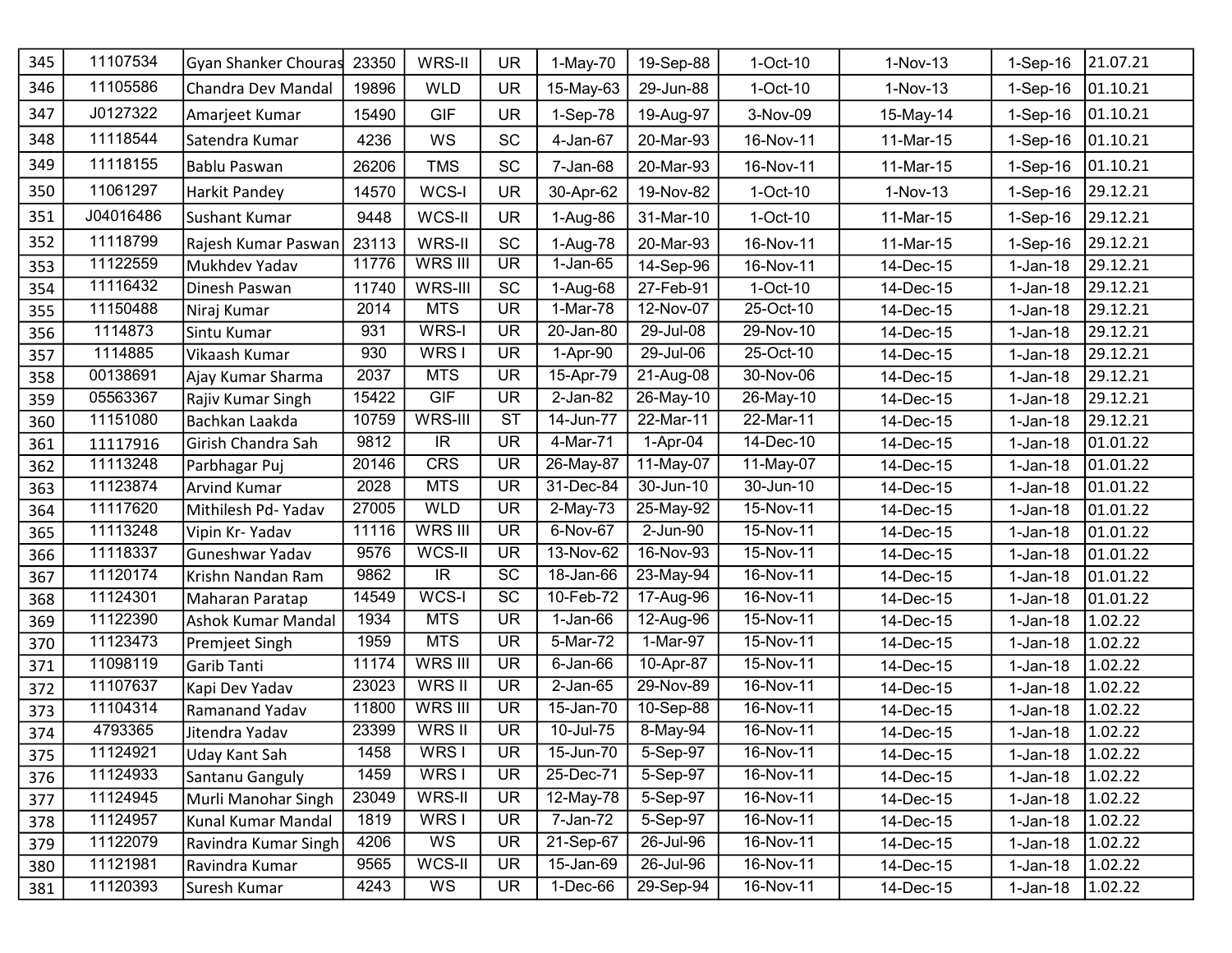| 382 | 11155498 | <b>Arvind Soren</b> | 16367 | WRS IV        | <b>ST</b> | 9-Dec-90  | 31-Mar-10 | $30-May-13$ | $1-Sep-16$ | 21-Jan-19  | 1.02.22  |
|-----|----------|---------------------|-------|---------------|-----------|-----------|-----------|-------------|------------|------------|----------|
| 383 | 11120060 | Saket Kumar         | 11937 | WRS III       | UR        | 2-Dec-70  | 17-Aug-94 | 16-Nov-11   | 14-Dec-15  | $1-Jan-18$ | 01.03.21 |
| 384 | 11067998 | Shankar Mandal      | 0741  | WRS-I         | UR        | 1-Aug-85  | 14-Aug-84 | 16-Nov-11   | 14-Dec-15  | $1-Jan-18$ | 01.03.21 |
| 385 | 11112207 | Premanand Yadav     | 11934 | WRS-III       | UR        | -Jan-64   | 12-Apr-88 | 16-Nov-11   | 14-Dec-15  | $1-Jan-18$ | 01.03.21 |
| 386 | 11093705 | Manohar Tanti       | 0670  | WRS-I         | UR        | 19-Apr-67 | 26-Dec-86 | 16-Nov-11   | 14-Dec-15  | $1-Jan-18$ | 01.03.21 |
| 387 | 11122547 | Ramanand Yadav      | 23402 | WRS II        | UR        | 28-Nov-68 | 14-Sep-96 | 16-Nov-11   | 14-Dec-15  | 1-Jan-18   | 01.03.21 |
| 388 | 11122602 | Anil Kumar Mandal   | 18437 | <b>BST</b>    | UR        | 10-Jan-68 | 16-Oct-96 | 16-Nov-11   | 14-Dec-15  | $1-Jan-18$ | 01.03.21 |
| 389 | 11122651 | Shyam Sunder Singh  | 16395 | <b>WRS IV</b> | UR        | 3-Apr-70  | 16-Oct-96 | 16-Nov-11   | 14-Dec-15  | $1-Jan-18$ | 01.03.21 |
|     |          |                     |       |               |           |           |           |             |            |            |          |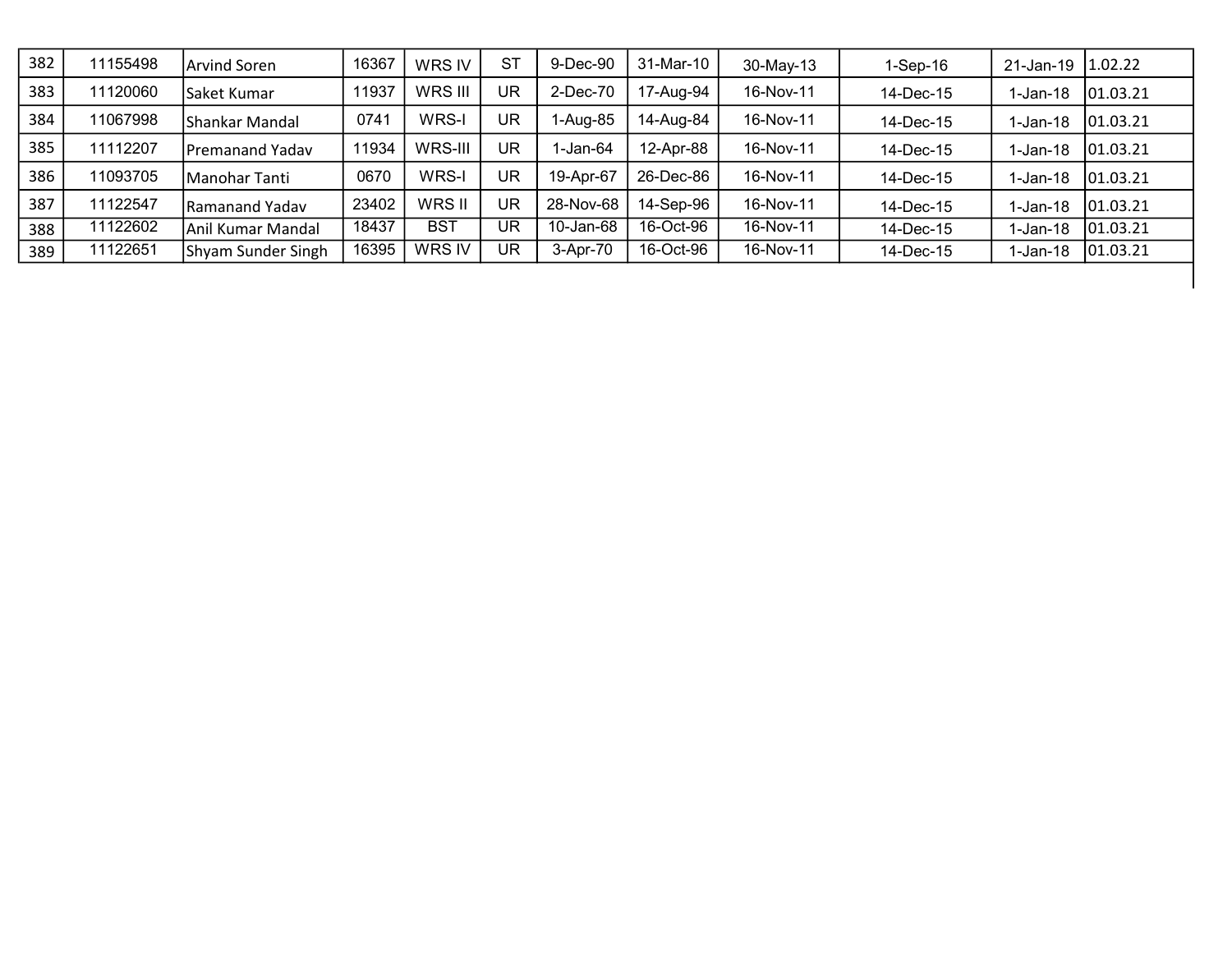|                 | <b>Fitter Tech-I</b> |                      |       |                          |                          | Level-5        | Sanction : 866 |                  |                 |            |               |
|-----------------|----------------------|----------------------|-------|--------------------------|--------------------------|----------------|----------------|------------------|-----------------|------------|---------------|
|                 | S.L.No EMPNO         | <b>Employee Name</b> | T.No  | Shop                     | Com                      | D.O.B          | D.O.J          | Date of Tech III | Date of Tech II | Date of    | Remark        |
|                 |                      |                      |       |                          |                          |                |                |                  |                 | Tech I     |               |
| -1              | 11162983             | Raj Kumar Shah       | 1914  | <b>MTS</b>               | <b>UR</b>                | $1-Jan-63$     | 1-Apr-86       | 28-Jan-10        | 20-Mar-12       | 23-Dec-15  | DA/COURT Case |
|                 |                      |                      |       |                          |                          |                |                |                  |                 |            |               |
| $\overline{2}$  | 11122687             | Umesh Kumar          | 22222 | <b>DCS</b>               | <b>UR</b>                | 1-Jun-67       | 16-Oct-96      | 16-Nov-11        | 14-Dec-15       | $1-Jan-18$ |               |
| 3               | 11117333             | Subodh Kumar Sah     | 0675  | WRS-I                    | <b>UR</b>                | 5-Jun-73       | 6-Nov-92       | 16-Nov-11        | 14-Dec-15       | $1-Jan-18$ |               |
| 4               | 11118532             | Naresh Tanti         | 20143 | <b>CRS</b>               | <b>UR</b>                | $6$ -Jan- $64$ | 20-Mar-93      | 16-Nov-11        | 14-Dec-15       | $1-Jan-18$ |               |
| 5               | 11117941             | Arvind Kumar         | 26067 | <b>TMS</b>               | $\overline{\mathsf{UR}}$ | $2-Mar-72$     | 13-May-94      | 16-Nov-11        | 14-Dec-15       | $1-Jan-18$ |               |
| 6               | 11119135             | Ajit Kumar Singh     | 23273 | WRS II                   | $\overline{\mathsf{UR}}$ | 13-Sep-65      | 30-May-94      | 16-Nov-11        | 14-Dec-15       | $1-Jan-18$ |               |
| 7               | 11124416             | Sanjay Kumar Sah     | 23091 | <b>WRS II</b>            | $\overline{\mathsf{UR}}$ | $1-Feb-72$     | 11-Jan-97      | 16-Nov-11        | 14-Dec-15       | $1-Jan-18$ |               |
| 8               | 11124441             | Sanjay Kumar         | 9863  | $\overline{\mathbb{R}}$  | $\overline{\mathsf{UR}}$ | $18 - Jan-72$  | 11-Jan-97      | 16-Nov-11        | 14-Dec-15       | $1-Jan-18$ |               |
| 9               | 11124186             | Rajeshwar Pd-Singh   | ,0706 | WRS <sub>I</sub>         | $\overline{\mathsf{UR}}$ | 5-Feb-69       | 1-Mar-97       | 16-Nov-11        | 14-Dec-15       | $1-Jan-18$ |               |
| $\overline{10}$ | 11124120             | Pradeep Kumar        | ,0708 | WRS <sub>I</sub>         | $\overline{\mathsf{UR}}$ | $1-Jul-70$     | 1-Mar-97       | 16-Nov-11        | 14-Dec-15       | $1-Jan-18$ |               |
| $\overline{11}$ | 11126176             | Sharavan Kumar Singh | 23272 | <b>WRS-II</b>            | $\overline{\mathsf{UR}}$ | 13-May-70      | 1-Mar-97       | 16-Nov-11        | 14-Dec-15       | $1-Jan-18$ |               |
| $\overline{12}$ | 11126164             | Dipak Kumar          | 23018 | WRS II                   | $\overline{\mathsf{UR}}$ | $1-Jan-73$     | 8-Apr-97       | 16-Nov-11        | 14-Dec-15       | $1-Jan-18$ |               |
| 13              | 50207316513          | Manoj Kumar Chouras  | 23123 | <b>WRS-II</b>            | $\overline{\mathsf{UR}}$ | 29-Jan-66      | 10-Apr-89      | 16-Nov-11        | 14-Dec-15       | $1-Jan-18$ |               |
| 14              | 11066647             | Raju Raut            | 20063 | CRS                      | $\overline{SC}$          | 31.07.64       | 15.09.83       | 16-Nov-11        | 14-Dec-15       | $1-Jan-18$ |               |
| 15              | 11105641             | Ashok Kr- Pankaj     | 20127 | <b>CRS</b>               | <b>UR</b>                | 5-Aug-63       | 12-Nov-88      | 16-Nov-11        | 14-Dec-15       | $1-Jan-18$ |               |
| 16              | 11117930             | Upendra Kumar        | 20142 | CRS                      | $\overline{\mathsf{UR}}$ | $1-Jan-68$     | 4-Nov-92       | 16-Nov-11        | 14-Dec-15       | $1-Jan-18$ |               |
| 17              | 11123825             | Ram Pravesh Chourasi | 20231 | CRS                      | <b>UR</b>                | 11-Jan-67      | 26-Jul-96      | 16-Nov-11        | 14-Dec-15       | $1-Jan-18$ |               |
| 18              | 11123827             | Yogendra Pd-Singh    | 20226 | <b>CRS</b>               | $\overline{\mathsf{UR}}$ | 1-Jan-67       | 26-Jul-96      | 16-Nov-11        | 14-Dec-15       | $1-Jan-18$ |               |
| 19              | 11124350             | Arnn Kumar Sharma    | 6102  | <b>BSS</b>               | $\overline{\mathsf{UR}}$ | $1-Jan-70$     | 14-Sep-96      | 16-Nov-11        | 14-Dec-15       | $1-Jan-18$ |               |
| $\overline{20}$ | 8324335              | Uma Shanker Mandal   | 4479  | $\overline{\mathsf{WS}}$ | <b>UR</b>                | 25-Feb-73      | 23-Apr-92      | $16-Nov-11$      | 14-Dec-15       | $1-Jan-18$ |               |
| $\overline{21}$ | 11125810             | Raj Kumar            | 1964  | <b>MTS</b>               | $\overline{\text{UR}}$   | 26-Jul-71      | 5-Sep-97       | 16-Nov-11        | 14-Dec-15       | $1-Jan-18$ |               |
| $\overline{22}$ | 11125822             | Ram Narayan Pathak   | 2005  | <b>MTS</b>               | $\overline{\mathsf{UR}}$ | 26-Dec-71      | 5-Sep-97       | 16-Nov-11        | 14-Dec-15       | $1-Jan-18$ |               |
| $\overline{23}$ | 11125834             | Mritunjay Singh      | 1936  | <b>MTS</b>               | <b>UR</b>                | 17-Oct-70      | 5-Sep-97       | 16-Nov-11        | 14-Dec-15       | $1-Jan-18$ |               |
| $\overline{24}$ | 11125743             | Sayed Arshad Aazmi   | 14284 | <b>MCTR</b>              | $\overline{\mathsf{UR}}$ | 2-Oct-69       | 12-Nov-97      | 16-Nov-11        | 14-Dec-15       | $1-Jan-18$ |               |
| 25              | 11062721             | Pradeep Kumar Yadav  | 13952 | <b>TTS</b>               | <b>UR</b>                | 18-Jun-64      | 28-Sep-82      | 16-Nov-11        | 14-Dec-15       | $1-Jan-18$ |               |
| 26              | 11117631             | Rajendra Kumar       | 3084  | <b>CMT</b>               | <b>UR</b>                | 25-Dec-66      | 13-Sep-95      | 16-Nov-11        | 14-Dec-15       | $1-Jan-18$ |               |
| $\overline{27}$ | 11119032             | Lagan Dev Paswan     | 3071  | <b>CMT</b>               | $\overline{SC}$          | 1-Jan-74       | 15-Feb-95      | $16-Nov-11$      | 14-Dec-15       | $1-Jan-18$ |               |
| $\overline{28}$ | 11120230             | Anil Kumar Sharma    | 3075  | <b>CMT</b>               | <b>UR</b>                | 5-Jun-72       | 15-Feb-95      | 16-Nov-11        | 14-Dec-15       | $1-Jan-18$ |               |
| 29              | 11120238             | Raj Kumar Sharma     | 3074  | <b>CMT</b>               | <b>UR</b>                | 2-Feb-66       | 15-Feb-95      | 16-Nov-11        | 14-Dec-15       | $1-Jan-18$ |               |
| 30              | 1126140              | <b>KPRTomar</b>      | 3081  | <b>CMT</b>               | <b>UR</b>                | 25-Aug-68      | 8-Mar-97       | 16-Nov-11        | 14-Dec-15       | $1-Jan-18$ |               |
| 31              | 12116129             | Anil Kumar Singh     | 23413 | WRS II                   | <b>UR</b>                | 15-Oct-73      | 6-Sep-95       | 16-Nov-11        | 14-Dec-15       | $1-Jan-18$ |               |
| $\overline{32}$ | 532514               | Suberu Yadav         | 26063 | <b>TMS</b>               | <b>UR</b>                | 11-Jun-67      | 14-Dec-85      | 16-Nov-11        | 14-Dec-15       | $1-Jan-18$ |               |
| 33              | 11116456             | Daani Paswan         | 14174 | <b>MCTR</b>              | SC                       | 5-Apr-63       | 27-Feb-91      | 16-Nov-11        | 14-Dec-15       | $1-Jan-18$ |               |
| 34              | 11124787             | Subodh Kr-Mandal     | 16150 | GIF                      | <b>UR</b>                | 1-Apr-71       | 22-Mar-97      | 16-Nov-11        | 14-Dec-15       | $1-Jan-18$ |               |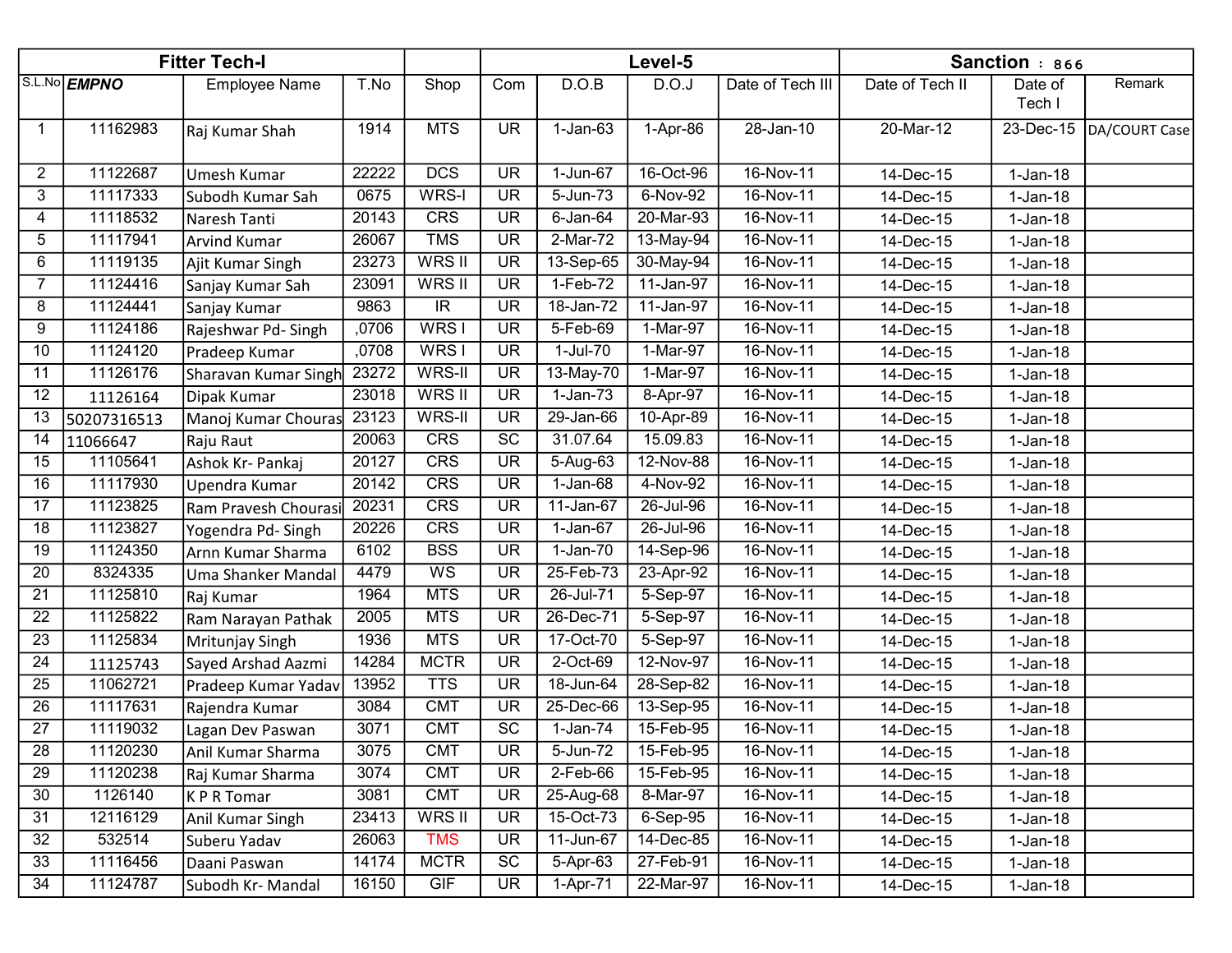| 35              | 06124940    | Vipin Kumar          | 14231 | <b>MCTR</b>      | <b>UR</b>                | 24-Jan-70      | 22-Jan-98           | 16-Nov-11   | 14-Dec-15 | $1-Jan-18$ |  |
|-----------------|-------------|----------------------|-------|------------------|--------------------------|----------------|---------------------|-------------|-----------|------------|--|
| 36              | 6125141     | Manoj Kumar Mandal   | 8386  | <b>TPT</b>       | <b>UR</b>                | 27-Apr-70      | 15-Jan-98           | 16-Nov-11   | 14-Dec-15 | $1-Jan-18$ |  |
| 37              | 4786750     | Manoj Kr-Singh       | 1428  | WRS I            | <b>UR</b>                | 16-Jan-68      | 9-Aug-93            | $16-Nov-11$ | 14-Dec-15 | $1-Jan-18$ |  |
| 38              | 6125396     | Ram Balak Chaoudhry  | 1432  | WRS <sub>I</sub> | <b>UR</b>                | 26-Oct-71      | 18-Jan-99           | 16-Nov-11   | 14-Dec-15 | $1-Jan-18$ |  |
| $\overline{39}$ | 1106232     | Dharmendra Kumar     | 1419  | WRS <sub>I</sub> | $\overline{\mathsf{UR}}$ | 13-Jan-65      | 5-Jul-89            | 16-Nov-11   | 14-Dec-15 | $1-Jan-18$ |  |
| 40              | 83126181    | Devendra Yadav       | 1420  | WRS <sub>I</sub> | <b>UR</b>                | $1-Jan-66$     | 30-Jul-98           | 16-Nov-11   | 14-Dec-15 | $1-Jan-18$ |  |
| 41              | 82826754    | Suresh Kr- Rajak     | 1430  | WRS <sub>I</sub> | $\overline{SC}$          | 1-Mar-70       | $1-Jul-88$          | 16-Nov-11   | 14-Dec-15 | $1-Jan-18$ |  |
| 42              | 11116985    | Subodh Pd-Sah        | 1422  | WRS <sub>I</sub> | $\overline{\mathsf{UR}}$ | 20-Feb-63      | 27-May-92           | 16-Nov-11   | 14-Dec-15 | $1-Jan-18$ |  |
| $\overline{43}$ | 1112480     | S Kumar              | 16152 | GIF              | <b>UR</b>                | 20-Jan-72      | 22-Mar-97           | 16-Nov-11   | 14-Dec-15 | $1-Jan-18$ |  |
| $\overline{44}$ | 11124817    | kailash pd yadav     | 12591 | <b>BST</b>       | $\overline{\mathsf{UR}}$ | 12-Feb-67      | 22-Mar-97           | 16-Nov-11   | 14-Dec-15 | $1-Jan-18$ |  |
| 45              | 11124829    | Lalith Singh         | 23209 | <b>WRSII</b>     | <b>UR</b>                | 10-Feb-70      | $22-Mar-97$         | 16-Nov-11   | 14-Dec-15 | $1-Jan-18$ |  |
| 46              | 11124878    | Manoj Kumar          | 11666 | WRS <sub>I</sub> | <b>UR</b>                | 31-Dec-67      | 11-Jan-97           | 16-Nov-11   | 14-Dec-15 | $1-Jan-18$ |  |
| 47              | 11111021    | Mina Devi            | 3960  | WRS-I            | $\overline{\mathsf{UR}}$ | 25-Oct-62      | 19-Mar-90           | 16-Nov-11   | 14-Dec-15 | $1-Jan-18$ |  |
| 48              | 11118246    | Niro Paswan          | 27056 | <b>WLD</b>       | <b>SC</b>                | 1-Sep-62       | 21-Jul-93           | 16-Nov-11   | 14-Dec-15 | $1-Jan-18$ |  |
| 49              | 11120721    | Kiran Kumari         | 2049  | <b>MTS</b>       | <b>UR</b>                | 2-Jan-71       | 27-Jun-95           | 16-Nov-11   | 14-Dec-15 | $1-Jan-18$ |  |
| 50              | 11118260    | Ram Chandra Pandit   | 11173 | WRS III          | <b>UR</b>                | 1-Mar-67       | 11-Sep-93           | 16-Nov-11   | 14-Dec-15 | $1-Jan-18$ |  |
| 51              | 11118957    | Ganesh Yadav         | 1469  | WRS <sub>I</sub> | <b>UR</b>                | 7-Feb-64       | 1-Jul-94            | 16-Nov-11   | 14-Dec-15 | $1-Jan-18$ |  |
| 52              | 11068687    | Ajay Kumar           | 20321 | CRS              | $\overline{\mathsf{UR}}$ | 1-Jan-64       | 22-May-84           | 16-Nov-11   | 14-Dec-15 | $1-Jan-18$ |  |
| 53              | 11123849    | Ranjit Kr-Singh      | 20232 | <b>CRS</b>       | <b>UR</b>                | 30-Jul-68      | 17-Aug-96           | 16-Nov-11   | 14-Dec-15 | $1-Jan-18$ |  |
| 54              | 11123862    | A K Chourasia        | 11028 | <b>WRS III</b>   | <b>UR</b>                | 2-Oct-65       | 14-Sep-96           | 16-Nov-11   | 14-Dec-15 | $1-Jan-18$ |  |
| $\overline{55}$ | 11123904    | Manoj Kr-Sharma      | 20277 | CRS              | $\overline{\text{UR}}$   | $2-Mar-68$     | 24-Oct-96           | 16-Nov-11   | 14-Dec-15 | $1-Jan-18$ |  |
| 56              | 11123930    | Dhananjay Kr-Singh   | 20285 | <b>CRS</b>       | <b>UR</b>                | 5-Mar-67       | 14-Nov-96           | 16-Nov-11   | 14-Dec-15 | $1-Jan-18$ |  |
| 57              | 11123965    | Raj Kr-Mandal        | 20288 | CRS              | $\overline{\mathsf{UR}}$ | 25-Jun-69      | 14-Nov-96           | 16-Nov-11   | 14-Dec-15 | $1-Jan-18$ |  |
| 58              | 11100436    | Shashi Kaant Pathak  | 11801 | WRS III          | <b>UR</b>                | 25-May-62      | 20-Jul-87           | 16-Nov-11   | 14-Dec-15 | $1-Jan-18$ |  |
| 59              | 11000438    | Upendra Prasad       | 3475  | <b>DSS</b>       | <b>UR</b>                | 6-Aug-64       | 29-Aug-85           | 16-Nov-11   | 14-Dec-15 | $1-Jan-18$ |  |
| 60              | 11100497    | Anjay Kumar          | 14722 | WCS <sub>I</sub> | $\overline{\mathsf{UR}}$ | $2-Apr-68$     | 29-Aug-85           | 16-Nov-11   | 14-Dec-15 | $1-Jan-18$ |  |
| 61              | 93677558    | Dharmveer Kr- Choura | 1906  | <b>MTS</b>       | <b>UR</b>                | 2-Apr-73       | 6-Feb-92            | 16-Nov-11   | 14-Dec-15 | $1-Jan-18$ |  |
| 62              | 11106621    | Naresh Rai           | 23374 | WRS I            | <b>UR</b>                | 5-Sep-68       | 1-Dec-87            | 16-Nov-11   | 14-Dec-15 | $1-Jan-18$ |  |
| 63              | 50208285100 | Lalit Mandal         | 1425  | WRS I            | <b>UR</b>                | $1-May-63$     | 20-Oct-87           | 16-Nov-11   | 14-Dec-15 | $1-Jan-18$ |  |
| 64              | 88285100    | Md Khurshid Alam     | 1421  | WRS <sub>I</sub> | <b>UR</b>                | 10-Feb-63      | 14-Mar-86           | 16-Nov-11   | 14-Dec-15 | $1-Jan-18$ |  |
| 65              | 4593194     | Arun Kumar           | 20287 | CRS              | $\overline{\mathsf{UR}}$ | 5-Jan-67       | 14-Nov-96           | 16-Nov-11   | 14-Dec-15 | $1-Jan-18$ |  |
| 66              | 11112505    | Manoj Das            | 4481  | WS               | $\overline{SC}$          |                | 12-Jun-69 26-Oct-89 | 16-Nov-11   | 14-Dec-15 | $1-Jan-18$ |  |
| 67              | 1110868     | Rajesh Kumar         | 4482  | WS               | <b>UR</b>                | 29-Apr-71      | $2$ -Jun- $90$      | 16-Nov-11   | 14-Dec-15 | $1-Jan-18$ |  |
| 68              | 11152138    | Mirnaal Kant         | 925   | WRS-I            | <b>UR</b>                | $5 - Feb - 90$ | 15-May-09           | 16-Nov-11   | 14-Dec-15 | $1-Jan-18$ |  |
| 69              | 1112541     | Nehru Prasad         | 15450 | GIF              | <b>UR</b>                | 5-Jan-69       | 11-Jan-97           | 16-Nov-11   | 14-Dec-15 | $1-Jan-18$ |  |
| 70              | 50211155358 | Miritunjay Kumar     | 9429  | WCS-II           | <b>UR</b>                | 25-Feb-90      | 3-Mar-09            | 16-Nov-11   | 14-Dec-15 | $1-Jan-18$ |  |
| 71              | 11155437    | Ankesh Kr-Singh      | 16361 | <b>BBF</b>       | <b>UR</b>                | 29-Jun-88      | 12-06-09-           | 16-Nov-11   | 14-Dec-15 | $1-Jan-18$ |  |
| 72              | 11155449    | Anuj Kumar           | 16362 | <b>BBF</b>       | <b>SC</b>                | 25-Feb-86      | 22-Jun-09           | 16-Nov-11   | 14-Dec-15 | $1-Jan-18$ |  |
| 73              | 11153751    | Laxmi Kumari         | 20150 | <b>CRS</b>       | SC                       | 1-Jan-82       | 25-Aug-09           | 15-Oct-12   | 14-Dec-15 | $1-Jan-18$ |  |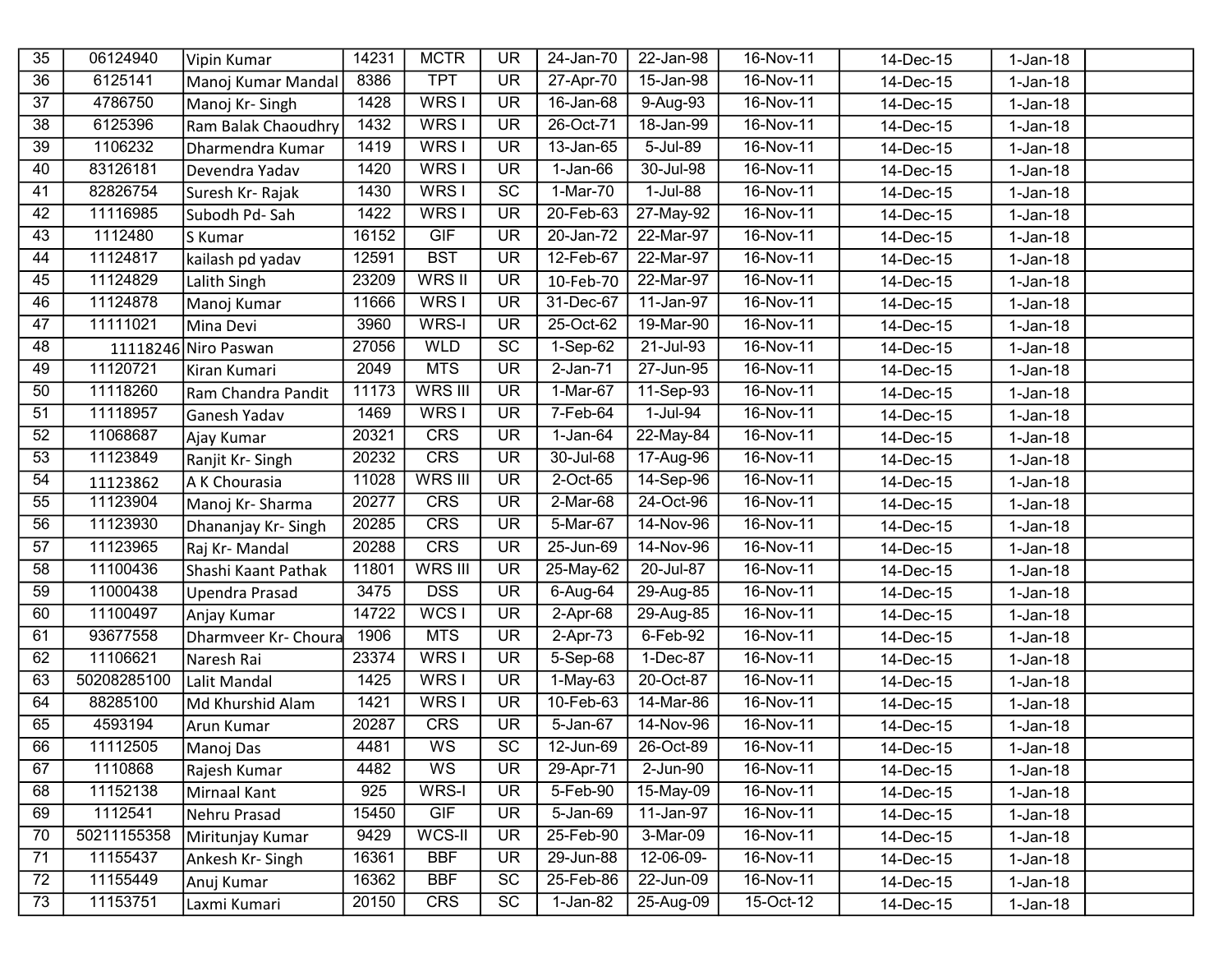| $\overline{74}$ | 00402199        | Diwakar Chandan        | 20019 | CRS              | <b>UR</b>                | $5 - Feb - 85$         | $1-Feb-11$   | 25-Jun-11     | 14-Dec-15  | $1-Jan-18$   |              |
|-----------------|-----------------|------------------------|-------|------------------|--------------------------|------------------------|--------------|---------------|------------|--------------|--------------|
| 75              | 11153271        | Rajendra Das           | 9434  | WCS-II           | SC                       | 5-Nov-86               | 5-Jul-12     | 28-Feb-13     | 14-Dec-15  | $1-Jan-18$   |              |
| 76              | 11152667        | Vimal Mandal           | 934   | WRS-I            | SC                       | 5-May-87               | $5$ -Jul-12  | 28-Feb-13     | 14-Dec-15  | $1-Jan-18$   |              |
| 77              | 90023717        | Dinesh Kumar           | 23009 | WRS-II           | $\overline{SC}$          | 15-Jan-89              | 21-May-12    | 26-Nov-12     | 14-Dec-15  | $1-Jan-18$   |              |
| $\overline{78}$ | 11161164        | Pankaj Kumar           | 9432  | WCS-II           | $\overline{\mathsf{UR}}$ | $\overline{1}$ -Jan-81 | 22-Oct-09    | $27 - Dec-12$ | 14-Dec-15  | $1-Jan-18$   |              |
| 79              | J2001375        | Ajit Kumar             | 15829 | GIF              | $\overline{\mathsf{UR}}$ | $6$ -Jan-86            | 11-Jun-12    | $11$ -Jun-12  | 14-Dec-15  | $1-Jan-18$   |              |
| 80              | 11152953        | Purusottam Kumar       | 4240  | $\overline{WS}$  | OBC                      | 1-Aug-90               | $5$ -Jul-12  | $28$ -Feb-13  | 30-Dec-15  | $1-Jan-18$   |              |
| 81              | 11152941        | Birendra Kr- Chourasia | 1231  | WRS <sub>I</sub> | OBC                      | $2-Jan-86$             | $5$ -Jul-12  | $28$ -Feb-13  | 30-Dec-15  | $1-Jan-18$   |              |
| 82              | 11157628        | Ravi Prakash Ravi      | 24107 | <b>DPS</b>       | <b>UR</b>                | $1-Jan-86$             | 5-Jul-12     | 28-Feb-13     | 30-Dec-15  | $1-Jan-18$   |              |
| 83              | 11152394        | Prveen Kr-Sharma       | 14220 | <b>MCTR</b>      | $\overline{\mathsf{UR}}$ | $1-Mar-83$             | $5 -$ Jul-12 | $5-Mar-13$    | 30-Dec-15  | $1-Jan-18$   |              |
| $\overline{84}$ | 13690           | Ram Prakash Pandit     | 932   | WRS <sub>I</sub> | <b>UR</b>                | 18-Feb-89              | $5 -$ Jul-12 | $28$ -Feb-13  | 30-Dec-15  | $1-Jan-18$   |              |
| 85              | 1115366         | Rajeev Kumar           | 9435  | WCS II           | OBC                      | 24-Jan-85              | $5$ -Jul-12  | $28$ -Feb-13  | 30-Dec-15  | $1-Jan-18$   |              |
| 86              | 1115366         | Amarnath Chourasia     | 15651 | GIF              | OBC                      | 22-Jan-86              | 4-Nov-06     | $1-Jul-08$    | 9-Dec-14   | 11-Jan-18    |              |
| 87              | 28016005435     | Pranav kumar panka     | 9537  | WCS-II           | <b>OBC</b>               | 2-Mar-89               | 25-Jun-13    | 25-Dec-13     | 16-Mar-16  | 16-Mar-18    |              |
| 88              | 00534340        | Rajiv Kumar            | 14771 | WCSI             | OBC                      | $1-Jan-81$             | 24-Oct-06    | $3-May-13$    | 13-May-15  | 21-Jan-19    |              |
| 89              | J5396451        | Saket Kumar            | 12078 | WRS-III          | <b>UR</b>                | 20-Jan-80              | 25-Oct-09    | 16-Jun-10     | $1-Sep-16$ | 21-Jan-19    |              |
| 90              | 21002099        | Arshad Ayyub           | 14668 | WCS-I            | <b>UR</b>                | 25-Oct-82              | 20-Mar-12    | 20-Sep-12     | $1-Sep-16$ | 21-Jan-19    |              |
| 91              | <b>NPS08856</b> | Rakesh Ranjan          | 4259  | IM               | <b>UR</b>                | 31-Dec-83              | 7-Oct-07     | 12-Dec-12     | 1-Sep-16   | 21-Jan-19    |              |
| 92              | 12001168        | Nitesh Kumar           | 1246  | WRS I            | <b>UR</b>                | 17-Jan-85              | 28-May-12    | 27-Nov-12     | 1-Sep-16   | 21-Jan-19    |              |
| 93              | 11155395        | Suresh Kr- Pandit      | 20261 | <b>CRS</b>       | <b>UR</b>                | 15-Jan-89              | 5-Jul-12     | 5-Mar-13      | 1-Sep-16   | 21-Jan-19    |              |
| 94              | 11156338        | Ashwani Kumar          | 20260 | <b>CRS</b>       | <b>UR</b>                | 8-Feb-89               | 5-Jul-12     | 28-Feb-13     | 1-Sep-16   | 21-Jan-19    |              |
| 95              | 52416005184     | Anand Raj              | 9636  | WCS II           | <b>UR</b>                | 24.10.86               | 01.03.13     |               |            |              | Govind Kumar |
|                 |                 |                        |       |                  |                          |                        |              |               |            |              | 9433 WCS II  |
|                 |                 |                        |       |                  |                          |                        |              |               |            |              |              |
| 96              | 51101473799     | Dev Raj kumar Ranjan   | 16310 | WRS-IV           | <b>UR</b>                | 08.07.84               | 07.07.06     |               |            |              | Mukhtar      |
|                 |                 |                        |       |                  |                          |                        |              |               |            |              | Ansari 16391 |
|                 |                 |                        |       |                  |                          |                        |              |               |            |              |              |
| 97              | 14107069        | Sudarshan Kumar        | 987   | WRS-I            | <b>UR</b>                | 10-Nov-89              | 7-Jun-12     | $7 - Jan-13$  | 1-Sep-16   | 21-Jan-19    |              |
| 98              | J0137534        | Sanjieet Kumar         | 1234  | WRS I            | <b>OBC</b>               | 2-Oct-86               | 7-Jul-12     | 28-Feb-13     | 1-Sep-16   | 21-Jan-19    |              |
| 99              | 11156326        | Rajesh Kumar           | 20180 | <b>CRS</b>       | <b>OBC</b>               | 21-Feb-88              | 8-Aug-12     | 3-Apr-13      | 1-Sep-16   | 21-Jan-19    |              |
| 100             | 11156340        | Sanjay Kumar           | 20186 | <b>CRS</b>       | OBC                      | 23-Feb-82              | 8-Aug-12     | 3-Apr-13      | $1-Sep-16$ | 21-Jan-19    |              |
| 101             | 11154184        | Pankaj Kumar Piyush    | 2039  | <b>MTS</b>       | OBC                      | $2-Jan-89$             | 8-Aug-12     | 3-Apr-13      | 1-Sep-16   | $21$ -Jan-19 |              |
| 102             | 11154573        | Hiritik Kumar          | 2044  | <b>MTS</b>       | <b>OBC</b>               | 27-Jan-87              | 8-Aug-12     | 3-Apr-13      | 1-Sep-16   | 21-Jan-19    |              |
| 103             | 11154172        | Sanjay Kumar           | 2053  | <b>MTS</b>       | OBC                      | 19-Nov-86              | 8-Aug-12     | 3-Apr-13      | 1-Sep-16   | 21-Jan-19    |              |
| 104             | 11157537        | Rakesh Kumar           | 16366 | <b>BBF</b>       | OBC                      | 11-Jul-90              | 8-Aug-12     | 3-Apr-13      | 1-Sep-16   | $21$ -Jan-19 |              |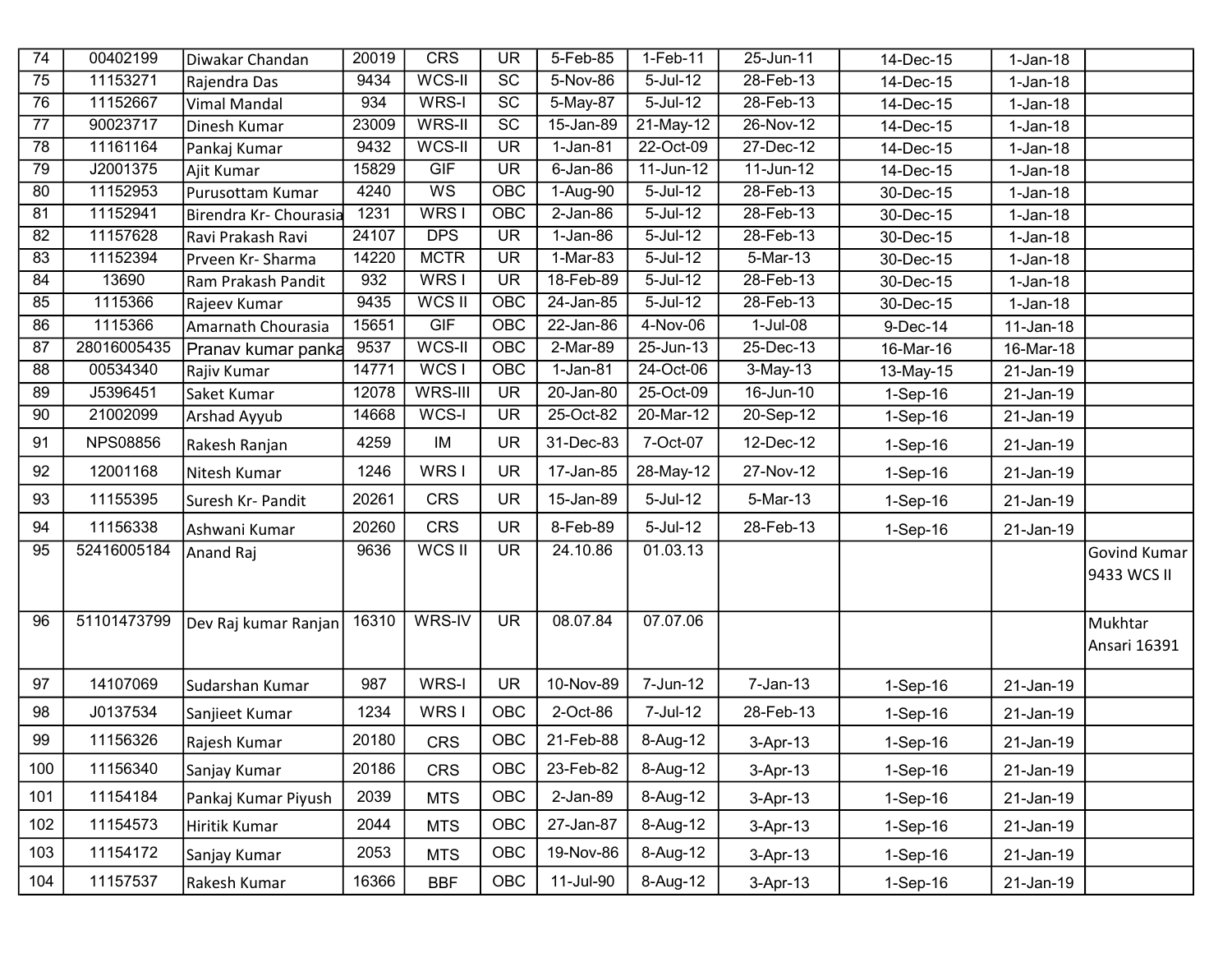| 105 | 00138356    | Ajay Kumar                 | 14415 | WCS-I      | OBC        | 12-Mar-89  | 8-Aug-12    | 3-Apr-13   | 1-Sep-16   | 21-Jan-19 |                                                                        |
|-----|-------------|----------------------------|-------|------------|------------|------------|-------------|------------|------------|-----------|------------------------------------------------------------------------|
| 106 | 11153878    | Kaushal Kumar              | 14576 | WCS-I      | <b>SC</b>  | 6-Jul-88   | 8-Aug-12    | 3-Apr-13   | 1-Sep-16   | 21-Jan-19 |                                                                        |
| 107 | 90107779    | Sudheer Kumar              | 14580 | WCS-I      | <b>OBC</b> | 12-Mar-82  | 4-Apr-12    | 1-Nov-12   | 1-Sep-16   | 21-Jan-19 |                                                                        |
| 108 | 11158633    | Mantu Kumar                | 23264 | WRS-II     | OBC        | 15-Feb-84  | 8-Aug-12    | 3-Apr-13   | 1-Sep-16   | 21-Jan-19 |                                                                        |
| 109 | "04228017   | Deepak Kumar Manda         | 23057 | WRS-II     | <b>OBC</b> | 15-Jan-84  | 8-Aug-12    | 3-Apr-13   | 1-Sep-16   | 21-Jan-19 |                                                                        |
| 110 | J0138447    | Manish Kumar               | 963   | WRS-I      | OBC        | 5-Dec-90   | 8-Aug-12    | 3-Apr-13   | 1-Sep-16   | 21-Jan-19 |                                                                        |
| 111 | J0138459    | Aarshi Kumar               | 1235  | WRS-I      | <b>UR</b>  | 5-Mar-88   | 8-Aug-12    | 3-Apr-13   | 1-Sep-16   | 21-Jan-19 |                                                                        |
| 112 | 27629800397 | Pankaj Kumar               |       | WRS-I      |            |            |             |            |            |           | SANJAY                                                                 |
| 113 | 00123985    | Sanjan Kumar Sharma        | 978   | WRS-I      | <b>UR</b>  | 4-Jan-87   | 8-Aug-12    | 3-Apr-13   | 1-Sep-16   | 21-Jan-19 |                                                                        |
| 114 | 21000707    | Sanjay Kumar               | 986   | WRS-I      | <b>UR</b>  | 5-Jan-77   | 27-Dec-07   | 28-Jun-08  | 1-Sep-16   | 21-Jan-19 |                                                                        |
| 115 | 50213000100 | Aadarsh Raj                | 23051 | WRS-II     | <b>OBC</b> | 5-Jan-77   | 27-Dec-07   | 28-Jun-08  | 1-Sep-16   | 21-Jan-19 |                                                                        |
| 116 | 11152930    | R K Sahu                   | 23081 | WRS-II     | <b>OBC</b> | 20-Nov-81  | 8-Aug-12    | 3-Apr-13   | 1-Sep-16   | 21-Jan-19 |                                                                        |
| 117 | 90024035    | Varun Kr- Yadav            | 23050 | WRS-II     | <b>OBC</b> | 15-Jan-88  | $6$ -Feb-12 | 7-Dec-12   | 1-Sep-16   | 21-Jan-19 |                                                                        |
| 118 | 90024497    | Uma Shankar Bharti         | 9410  | WRS-II     | <b>OBC</b> | 25-Nov-88  | 27-Aug-12   | 3-Apr-13   | 1-Sep-16   | 21-Jan-19 |                                                                        |
| 119 | 90023675    | Nishikant Kaushal          | 11025 | WRS-II     | <b>UR</b>  | 15-Jan-88  | 21-May-12   | 3-Apr-13   | 1-Sep-16   | 21-Jan-19 |                                                                        |
| 120 | 11156776    | Bipin Bihari Behra         | 15425 | <b>GIF</b> | <b>OBC</b> | 3-Apr-89   | 21-Aug-12   | 3-Apr-13   | 1-Sep-16   | 21-Jan-19 |                                                                        |
| 121 | 11156697    | Arjun Sah                  | 15463 | <b>GIF</b> | <b>OBC</b> | 16-Apr-89  | 21-Aug-12   | 3-Apr-13   | $1-Sep-16$ | 21-Jan-19 |                                                                        |
| 122 | 11154639    | Tej Narayan Thakur         | 15888 | <b>GIF</b> | <b>OBC</b> | 27-Aug-88  | 21-Aug-12   | 3-Apr-13   | 1-Sep-16   | 21-Jan-19 |                                                                        |
| 123 | 11154640    | Rajeev Kumar               | 9455  | WCS-II     | OBC        | 15-Nov-87  | 21-Aug-12   | 3-Apr-13   | $1-Sep-16$ | 21-Jan-19 |                                                                        |
| 124 | 90023626    | Santosh Kumar              | 15893 | <b>GIF</b> | <b>UR</b>  | 25-Jan-86  | 24-Nov-12   | 3-Apr-13   | 1-Sep-16   | 21-Jan-19 |                                                                        |
| 125 | 05583858    | Rajiv Kumar                | 11024 | WRS-III    | <b>OBC</b> | 1-May-87   | 1-Nov-12    | 30-Apr-13  | 1-Sep-16   | 21-Jan-19 |                                                                        |
| 126 | 11152801    | Vijiyant Kumar             | 12075 | WRS-III    | OBC        | $3-Jan-86$ | 21-Aug-12   | $3-Apr-13$ | 1-Sep-16   | 21-Jan-19 |                                                                        |
| 127 | 11154846    | Pawan Kr- Malakar          | 2055  | <b>MTS</b> | <b>OBC</b> | 9-May-85   | 21-Aug-12   | 3-Apr-13   | $1-Sep-16$ | 21-Jan-19 |                                                                        |
| 128 | 01230451    | <b>Bhushan Kumar</b>       | 20408 | <b>CRS</b> | <b>OBC</b> | 20-Dec-85  | 25-Oct-12   | 5-Apr-13   | 1-Sep-16   | 21-Jan-19 |                                                                        |
| 129 | 744202115   | Rakesh Kumar               | 20002 | <b>CRS</b> | UR         | 1-Mar-88   | 24-May-12   | 3-Apr-13   | 1-Sep-16   | 21-Jan-19 |                                                                        |
| 130 | 52400533051 | RANJEET KUMAR              | 23247 | WRS-II     | <b>OBC</b> | 1-Aug-84   | 4-Jul-06    | 4-Jan-07   | 25-Jul-14  | 10-Aug-16 | CAME ON M.<br>TRFD VIDE<br>RARINDRA<br>KUMAR EX T. N.-<br>23295/WRS-II |
| 131 | 1115344     | Niranjan Kumar             | 16368 | WRS IV     | OBC        | 25-Nov-89  | 31-Mar-10   | 30-May-13  | 1-Sep-16   | 21-Jan-19 |                                                                        |
| 132 | 11158153    | Amitabh Kr- Kushwaha 16369 |       | <b>BBF</b> | <b>OBC</b> | 25-Nov-84  | 31-Mar-10   | 30-May-13  | 1-Sep-16   | 21-Jan-19 |                                                                        |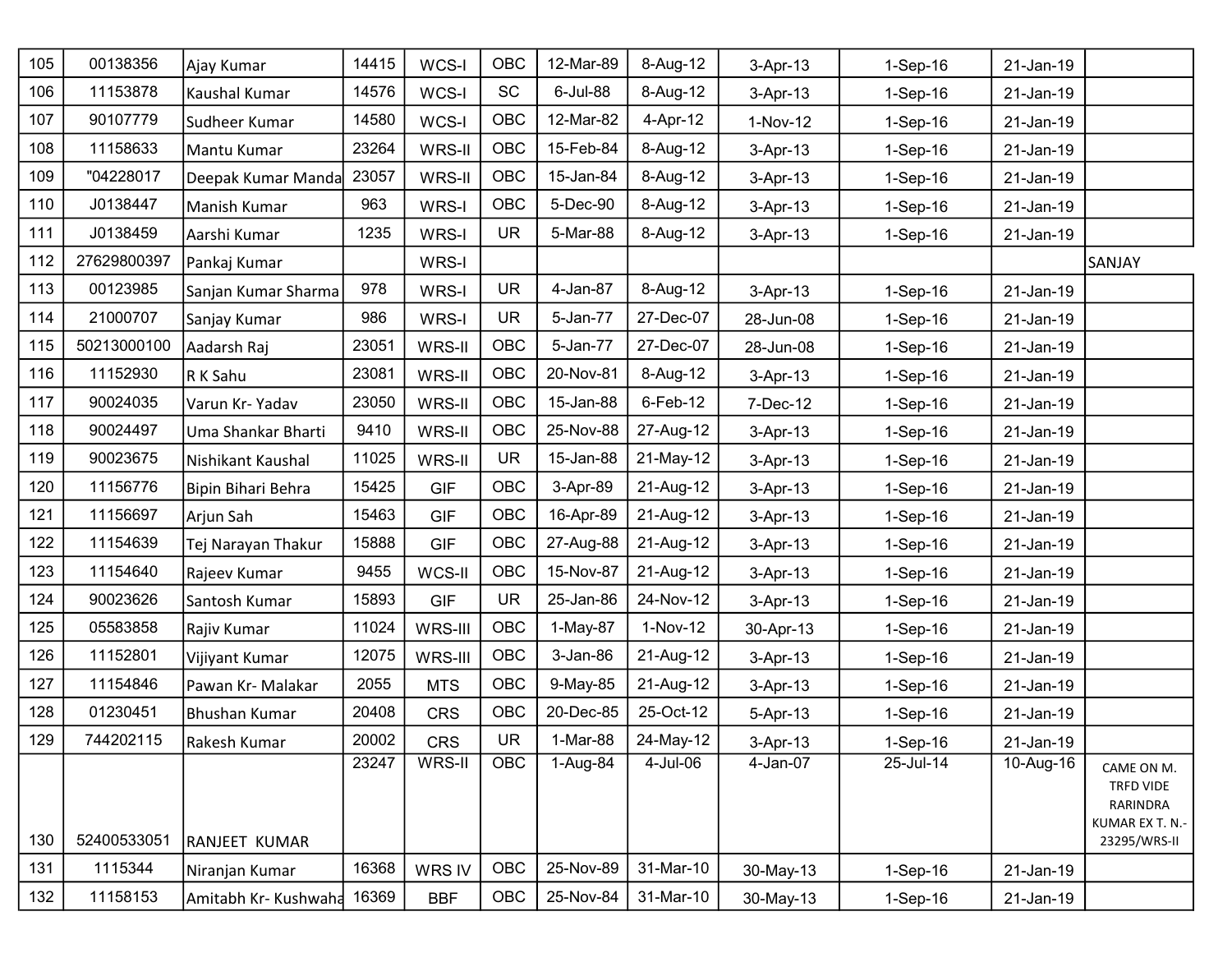| 133 | 11152886    | Devjeet Ghatak     | 575   | WRS-III                           | SC         | $1-Jan-81$ | 8-Aug-12  | $5 - Jun-13$ | 1-Sep-16   | 21-Jan-19 |                                                                                |
|-----|-------------|--------------------|-------|-----------------------------------|------------|------------|-----------|--------------|------------|-----------|--------------------------------------------------------------------------------|
| 134 | 11156715    | Mukesh Kumar       | 9855  | $\ensuremath{\mathsf{IR}}\xspace$ | <b>OBC</b> | 3-Sep-87   | 27-Aug-12 | $5 - Jun-13$ | $1-Sep-16$ | 21-Jan-19 |                                                                                |
| 135 | 51101415169 | NIRANJAN KUMAR     | 12344 | <b>BST</b>                        | OBC        | 9-Dec-81   | 15-Mar-07 | 6-Aug-12     | $1-Sep-16$ | 1-Oct-18  | <b>CAME MUTUAL</b><br><b>TRFD VIDE</b><br>HIMANSHU<br>CHAAR. EX T.N,-<br>12343 |
| 136 | 11152849    | Uma Shanker Kumar  | 12054 | WRS-III                           | <b>OBC</b> | 5-Jan-86   | 27-Aug-12 | $5 - Jun-13$ | 1-Sep-16   | 21-Jan-19 |                                                                                |
| 137 | 11154275    | Manish Kumar       | 12055 | WRS-III                           | <b>OBC</b> | 17-Jun-88  | 27-Aug-12 | $5 - Jun-13$ | 1-Sep-16   | 21-Jan-19 |                                                                                |
| 138 | 28016005425 | Madhav Kumar       | 9553  | WCS-II                            | OBC        | 10-Mar-88  | 25-Jun-13 | 25-Dec-13    | 16-Mar-16  | 16-Mar-18 |                                                                                |
| 139 | 28000866015 | MITHILESH KUMAR    | 1280  | WRS-I                             | <b>OBC</b> | 13-Mar-89  | 12-Sep-13 | 13-Mar-14    | 3-Dec-16   | 3-Dec-18  | CAME ON MU<br>TRFD VIDE RAN<br>VIJAY, EX T.N.-<br>967/WRS-I                    |
| 140 | 00138988    | B Kumar            | 968   | WRS-I                             | OBC        | 3-Feb-84   | 27-Aug-12 | $5 - Jun-13$ | $1-Sep-16$ | 21-Jan-19 |                                                                                |
| 141 | 00138990    | Aashish Raj        | 614   | WRS-I                             | OBC        | 10-Dec-87  | 27-Aug-12 | $5 - Jun-13$ | $1-Sep-16$ | 21-Jan-19 |                                                                                |
| 142 | 00139002    | Bikash Kumar       | 23034 | WRS-II                            | OBC        | 15-Jun-89  | 27-Aug-12 | $5 - Jun-13$ | $1-Sep-16$ | 21-Jan-19 |                                                                                |
| 143 | 00139014    | Jitendra Kumar     | 1241  | WRS-I                             | <b>OBC</b> | 2-Oct-84   | 27-Aug-12 | $5 - Jun-13$ | $1-Sep-16$ | 21-Jan-19 |                                                                                |
| 144 | 11160159    | Ajay Kumar         | 14579 | WRS-I                             | <b>OBC</b> | 10-Sep-88  | 27-Aug-12 | $5 - Jun-13$ | $1-Sep-16$ | 21-Jan-19 |                                                                                |
| 145 | 50216005496 | Ravi Ranjan Kumar  | 14582 | WCS-I                             | <b>OBC</b> | 02.01.88   | 02.07.13  | 02.01.14     | 16.03.16   | 16.03.18  | MTRD With<br>Ranjeet kumar<br>14700                                            |
| 146 | 11159029    | Anup Ranjan        | 9436  | WCS-II                            | <b>OBC</b> | 15-Jan-90  | 27-Aug-12 | $5 - Jun-13$ | 1-Sep-16   | 21-Jan-19 |                                                                                |
| 147 | 11157239    | Rahul Raman        | 9437  | WCS-II                            | <b>UR</b>  | 18-Oct-89  | 27-Aug-12 | $5 - Jun-13$ | 1-Sep-16   | 21-Jan-19 |                                                                                |
| 148 | 51101473027 | Avishek Ranjan     | 9639  | WCS-II                            | <b>OBC</b> | 20.12.84   | 07.07.06  |              |            |           | M.Trd vice of                                                                  |
| 149 | 03829800833 | Khalik Akhter      | 9525  | WCS-II                            | <b>UR</b>  | 17-Jan-88  | 20-May-12 | 28-Jan-13    | 1-Sep-16   | 21-Jan-19 |                                                                                |
| 150 | 11154044    | Arvindra Kumar     | 4252  | WS                                | <b>OBC</b> | 15-Sep-89  | 27-Aug-12 | 5-Jun-13     | $1-Sep-16$ | 21-Jan-19 |                                                                                |
| 151 | 11154068    | Lokesh Singh       | 4253  | WS                                | OBC        | 15-Jul-84  | 27-Aug-12 | $5 - Jun-13$ | $1-Sep-16$ | 21-Jan-19 |                                                                                |
| 152 | 11154070    | Arun Kumar         | 4254  | WS                                | <b>OBC</b> | 26-Sep-88  | 27-Aug-12 | $5 - Jun-13$ | $1-Sep-16$ | 21-Jan-19 |                                                                                |
| 153 | 00139129    | Amrendra Kumar     | 4255  | WS                                | OBC        | 16-Dec-80  | 27-Aug-12 | $5 - Jun-13$ | $1-Sep-16$ | 21-Jan-19 |                                                                                |
| 154 | 90024072    | Jitendra Kr- Gupta | 20311 | <b>CRS</b>                        | <b>UR</b>  | 27-Mar-86  | 27-Aug-12 | $5 - Jun-13$ | $1-Sep-16$ | 21-Jan-19 |                                                                                |
| 155 | 90024047    | Akhileshwar Kumar  | 20319 | <b>CRS</b>                        | <b>UR</b>  | 26-Sep-90  | 27-Aug-12 | $5 - Jun-13$ | $1-Sep-16$ | 21-Jan-19 |                                                                                |
| 156 | 11154287    | Ravi Kumar         | 13845 | <b>TTS</b>                        | OBC        | 5-Aug-89   | 27-Aug-12 | $5 - Jun-13$ | $1-Sep-16$ | 21-Jan-19 |                                                                                |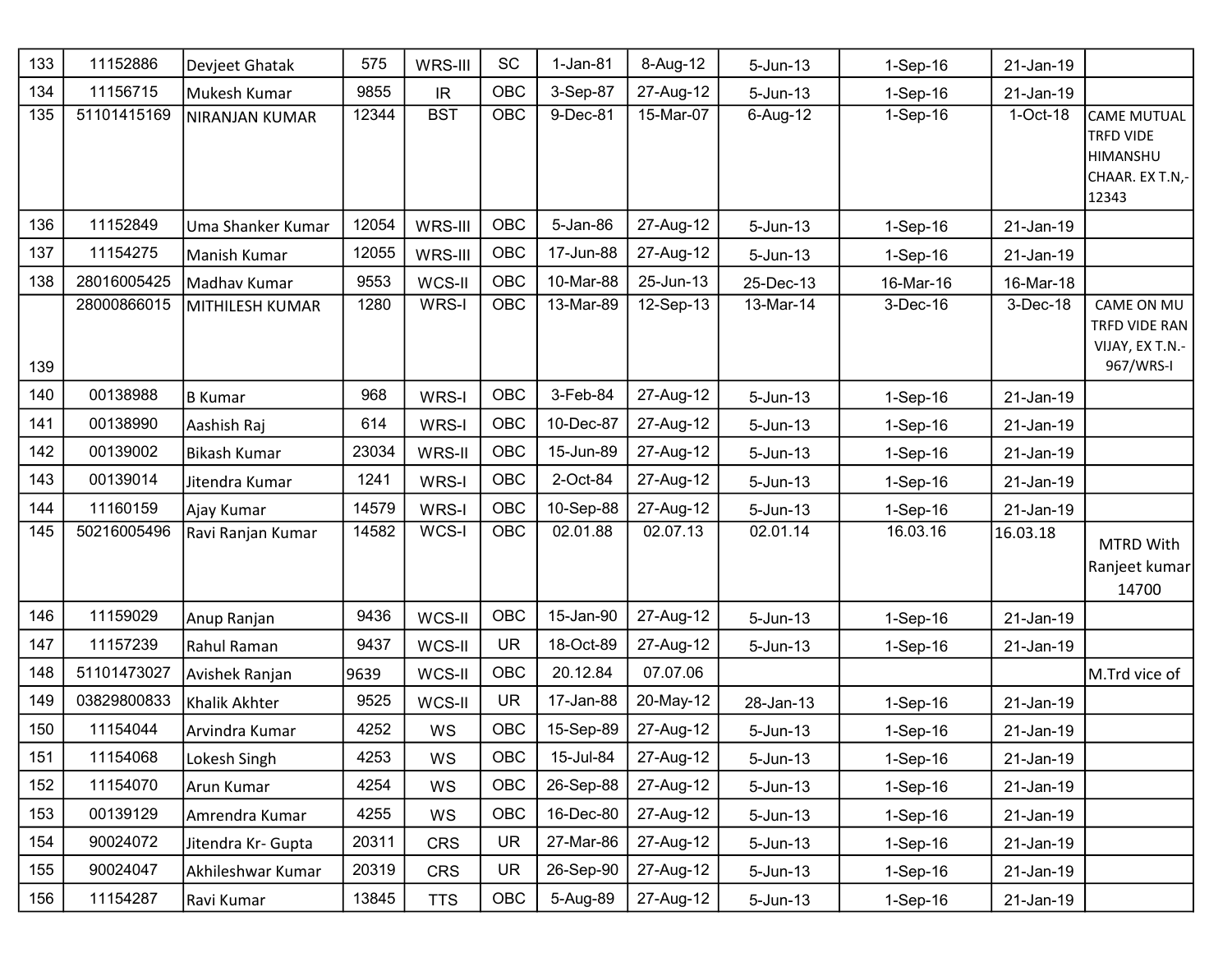| 157 | 11155814     | Anil Kumar           | 9467  | WCS-II     | <b>OBC</b> | 5-May-86  | 27-Aug-12   | 5-Jun-13     | 1-Sep-16   | 21-Jan-19 |
|-----|--------------|----------------------|-------|------------|------------|-----------|-------------|--------------|------------|-----------|
| 158 | 00139221     | Nand Kishore Singh   | 23111 | WRS-II     | <b>OBC</b> | 18-Jul-84 | 27-Aug-12   | $5 - Jun-13$ | 1-Sep-16   | 21-Jan-19 |
| 159 | 00063370     | <b>B K Chourasia</b> | 6185  | <b>BSS</b> | <b>UR</b>  | 31-Dec-78 | 7-Feb-07    | $5 - Jun-13$ | 1-Sep-16   | 21-Jan-19 |
| 160 | 11156727     | Arvind Kumar         | 9861  | IR         | <b>OBC</b> | 5-Dec-89  | 27-Aug-12   | $5 - Jun-13$ | 1-Sep-16   | 21-Jan-19 |
| 161 | 502 NPS07674 | Jawahar Paswan       | 23146 | WRS-II     | <b>SC</b>  | 1-Feb-81  | 19-Nov-04   | $5 - Jun-13$ | 1-Sep-16   | 21-Jan-19 |
| 162 | 11155050     | Pramod Kumar         | 9873  | IR         | <b>OBC</b> | 4-Jan-86  | 19-Nov-04   | $5 - Jun-13$ | 1-Sep-16   | 21-Jan-19 |
| 163 | 11155802     | Aashish Kumar Verma  | 6188  | <b>BSS</b> | <b>OBC</b> | 5-Jan-86  | 19-Nov-04   | $5 - Jun-13$ | 1-Sep-16   | 21-Jan-19 |
| 164 | 00139385     | Shyamal Kr- Mandal   | 23206 | WRS-II     | <b>UR</b>  | 28-Feb-84 | 19-Nov-04   | $5 - Jun-13$ | 1-Sep-16   | 21-Jan-19 |
| 165 | 20602947     | Saurabh Kumar        | 23380 | WRS-II     | <b>OBC</b> | 1-Mar-85  | $4$ -Jan-06 | $5 - Jun-13$ | 1-Sep-16   | 21-Jan-19 |
| 166 | 1115813      | Manish Kumar         | 20201 | <b>CRS</b> | <b>OBC</b> | 8-Jan-86  | 3-Sep-12    | $5 - Jun-13$ | 1-Sep-16   | 21-Jan-19 |
| 167 | 00139440     | Arun Kumar           | 16370 | <b>BBF</b> | <b>OBC</b> | 5-Feb-82  | 3-Sep-12    | $5 - Jun-13$ | $1-Sep-16$ | 21-Jan-19 |
| 168 | 66401409     | Vikaash Kumar        | 9442  | WCS-II     | OBC        | 15-Apr-84 | 12-Apr-07   | $5 - Jun-13$ | 1-Sep-16   | 21-Jan-19 |
| 169 | 13000032     | Rajiv Singh          | 16384 | WRS-IV     | <b>OBC</b> | 5-Feb-84  | $3$ -Jul-12 | $5 - Jun-13$ | $1-Sep-16$ | 21-Jan-19 |
| 170 | 11154810     | Rajesh Bhagat        | 16376 | <b>BBF</b> | OBC        | 28-Nov-86 | 3-Sep-12    | $5 - Jun-13$ | 1-Sep-16   | 21-Jan-19 |
| 171 | 11158165     | Parbhaat Ranjan      | 16378 | <b>BBF</b> | <b>OBC</b> | 31-Dec-82 | 7-Sep-13    | $5 - Jun-13$ | 1-Sep-16   | 21-Jan-19 |
| 172 | 14202128     | Suni Kr-Suman        | 23129 | WRS-II     | <b>OBC</b> | 15-Jun-84 | 5-Oct-12    | 5-Apr-13     | 1-Sep-16   | 21-Jan-19 |
| 173 | 06125384     | Sanjiv Kumar         | 985   | WRS-I      | <b>UR</b>  | 25-Mar-70 | 18-Jan-98   | 28-Jun-13    | 1-Sep-16   | 21-Jan-19 |
| 174 | 00126688     | Manoj Kr-Singh       | 27370 | <b>WLD</b> | <b>UR</b>  | 25-Mar-70 | 18-Jan-98   | 28-Jun-13    | 1-Sep-16   | 21-Jan-19 |
| 175 | 11141281     | Anil Kumar           | 7020  | <b>BFS</b> | <b>UR</b>  | 18-Jan-74 | 11-Aug-05   | 28-Jun-13    | 1-Sep-16   | 21-Jan-19 |
| 176 | 11129888     | Rajendra Pd. Tayagi  | 12298 | <b>BST</b> | <b>SC</b>  | 1-Mar-70  | $2$ -Jan-03 | 28-Jun-13    | 1-Sep-16   | 21-Jan-19 |
| 177 | 04692330     | Vijay Kumar          | 12066 | WRS-III    | <b>UR</b>  | 10-May-71 | 18-Feb-97   | 28-Jun-13    | $1-Sep-16$ | 21-Jan-19 |
| 178 | 06124288     | Sharavan Kr- Thakur  | 3059  | <b>CMT</b> | <b>UR</b>  | 2-Nov-72  | 13-Jan-98   | 28-Jun-13    | 1-Sep-16   | 21-Jan-19 |
| 179 | 1114546      | Ajit Kumar           | 16381 | WRS-IV     | <b>SC</b>  | 1-Mar-80  | 3-Dec-08    | 28-Jun-13    | $1-Sep-16$ | 21-Jan-19 |
| 180 | 1114514      | Mukesh Bharti        | 4531  | WS         | <b>SC</b>  | 15-May-79 | 13-Dec-08   | 28-Jun-13    | 1-Sep-16   | 21-Jan-19 |
| 181 | 1114507      | Jyoti Bhushan        | 16382 | WRS-IV     | <b>SC</b>  | 15-May-86 | 13-Dec-08   | 28-Jun-13    | 1-Sep-16   | 21-Jan-19 |
| 182 | 11145432     | Ram Pukaar Paswan    | 16383 | WRS-IV     | <b>SC</b>  | 11-Nov-79 | 3-Dec-08    | 28-Jun-13    | $1-Sep-16$ | 21-Jan-19 |
| 183 | 1114883      | Ravi Kumar           | 1437  | WRS-I      | SC         | 8-Aug-87  | 22-Jun-10   | 28-Jun-13    | 1-Sep-16   | 21-Jan-19 |
| 184 | 11155462     | Anil Kumar           | 16341 | WRS-IV     | <b>SC</b>  | 28-Dec-88 | 15-Nov-12   | 22-Jul-13    | $1-Sep-16$ | 21-Jan-19 |
| 185 | 11155450     | Murari Kumar         | 16330 | WRS-IV     | <b>OBC</b> | 10-Feb-88 | 9-Nov-12    | 22-Jul-13    | $1-Sep-16$ | 21-Jan-19 |
| 186 | 11154299     | Ravi Shanker Kumar   | 2087  | <b>MTS</b> | <b>UR</b>  | 5-Sep-85  | 15-Nov-12   | 22-Jul-13    | $1-Sep-16$ | 21-Jan-19 |
| 187 | 11152473     | Madhu Priya          | 970   | WRS-I      | <b>UR</b>  | 30-Oct-90 | 8-Apr-10    | $1-Aug-13$   | 1-Sep-16   | 21-Jan-19 |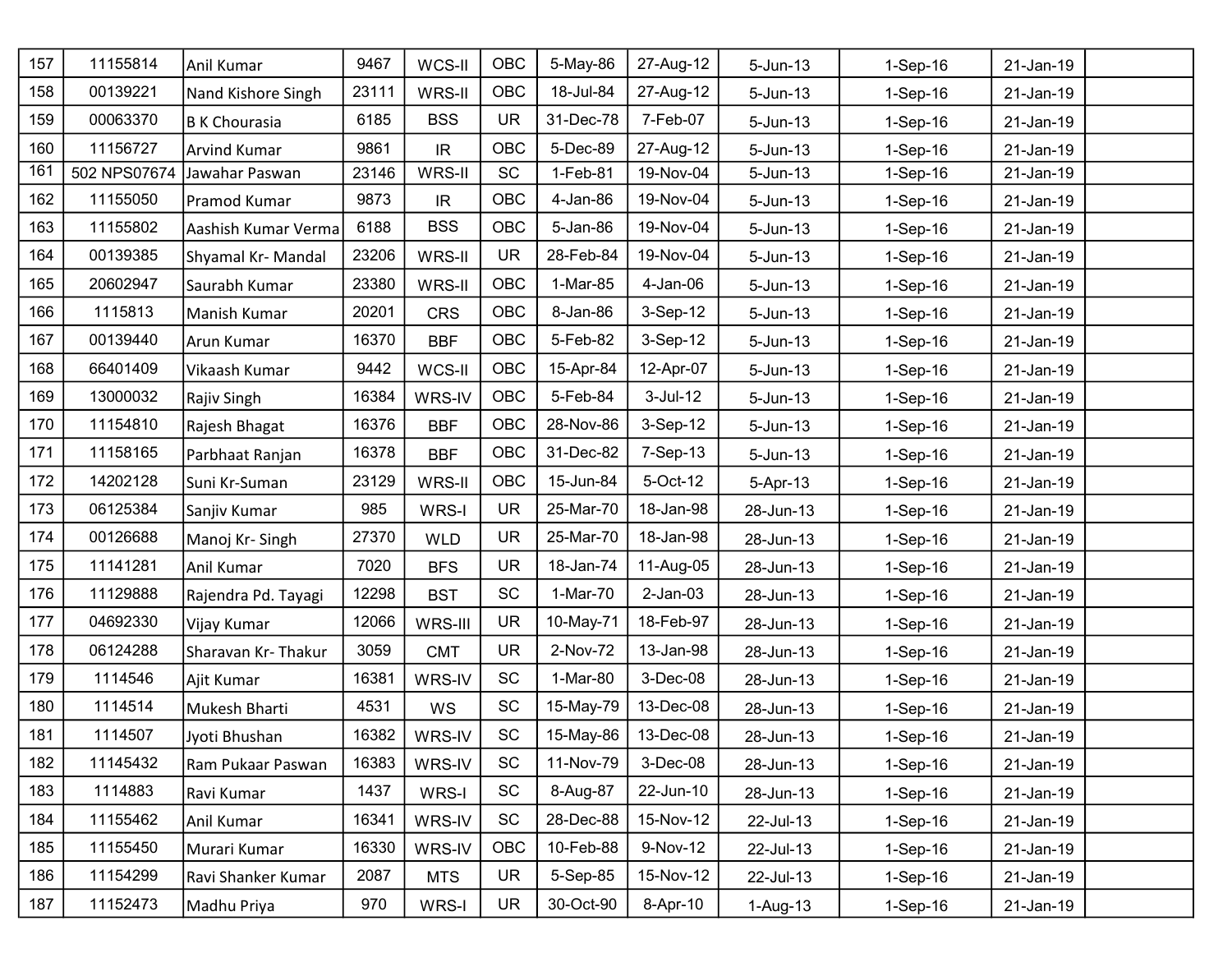| 188 | 11155504    | Ravi Kumar           | 16307 | <b>BBF</b> | <b>UR</b>  | 24-Dec-84   | 10-May-10  | $1-Aug-13$  | 1-Sep-16   | 21-Jan-19 |                 |
|-----|-------------|----------------------|-------|------------|------------|-------------|------------|-------------|------------|-----------|-----------------|
| 189 | 1330226     | Niranjan Kr-Yadav    | 23020 | WRS-II     | <b>UR</b>  | 20-Dec-84   | 24-Aug-13  | 24-Aug-13   | 1-Sep-16   | 21-Jan-19 |                 |
| 190 | 14202189    | Sanjay Pandit        | 23025 | WRS-II     | <b>UR</b>  | 23-Feb-83   | 24-Aug-13  | 24-Aug-13   | 1-Sep-16   | 21-Jan-19 |                 |
| 191 | 03829800169 | Amul Kr- Paswan      | 11610 | WRS-lil    | <b>SC</b>  | 3-Sep-84    | 30-Aug-09  | 24-Aug-13   | 1-Sep-16   | 21-Jan-19 |                 |
| 192 | 11149413    | <b>Eshant Kumar</b>  | 9857  | IR.        | SC         | 5-Sep-85    | 15-Jun-10  | 30-May-14   | 1-Sep-16   | 21-Jan-19 |                 |
| 193 | 11150117    | Krishn Kumar         | 27635 | <b>WLD</b> | SC         | 27-Oct-85   | 15-Jun-10  | 30-May-14   | 1-Sep-16   | 21-Jan-19 |                 |
| 194 | 11149954    | Anil Rajak           | 27657 | <b>WLD</b> | SC         | 1-Mar-81    | 15-Jun-10  | 30-May-14   | 1-Sep-16   | 21-Jan-19 |                 |
| 195 | 1111894     | Shyam Kumar          | 9466  | WCS-II     | SC         | 21-Jun-70   | 30-Jun-94  | 18-Apr-14   | 1-Sep-16   | 21-Jan-19 |                 |
| 196 | 51200015899 | Kanchan Kumar        | 14622 | WCS-I      | <b>OBC</b> | 17-Nov-83   | 14-Feb-06  | 12-Dec-12   | $1-Oct-16$ | 21-Jan-19 |                 |
| 197 | 03829800869 | Chandrakant Mani     | 15547 | <b>GIF</b> | OBC        | 2-Dec-89    | 7-Feb-13   | 17-Aug-13   | 31-Dec-13  | 30-Jan-20 |                 |
| 198 | 14202203    | <b>Arvind Arya</b>   | 11003 | WRS-III    | <b>OBC</b> | 5-Jul-82    | 23-Feb-13  | 25-Aug-13   | 1-Nov-17   | 30-Jan-20 |                 |
| 199 | 11155887    | Ranjit Kr. Singh     | 974   | WRS-I      | <b>OBC</b> | 15-Apr-82   | 5-Dec-12   | 29-Aug-13   | 1-Nov-17   | 30-Jan-20 |                 |
| 200 | 11155206    | Chandan Kumar        | 971   | WRS-I      | <b>OBC</b> | 13-Feb-92   | 5-Dec-12   | 29-Aug-13   | 1-Nov-17   | 30-Jan-20 |                 |
| 201 | J0141021    | Uday Kumar           | 973   | WRS-I      | <b>OBC</b> | 2-Dec-89    | 5-Dec-12   | 29-Aug-13   | 1-Nov-17   | 30-Jan-20 |                 |
| 202 | 00016711    | Ravish Kr. Gupta     | 988   | WRS-I      | <b>OBC</b> | 1-Jan-87    | 30-Aug-09  | 29-Aug-13   | 1-Nov-17   | 30-Jan-20 |                 |
| 203 | 11158890    | Pramod Kr. Mahto     | 1244  | WRS-I      | OBC        | 10-Feb-81   | 10-Dec-12  | 29-Aug-13   | 1-Nov-17   | 30-Jan-20 |                 |
| 204 | 50490102368 | Santosh Kumar        | 849   | WRS-I      | <b>OBC</b> | 30-08-1979  | 18-10-2007 | 16-04-2008  | 21-07-2011 | 30-Jan-20 |                 |
| 205 | 11157525    | Abhishek Kumar       | 16320 | WRS-IV     | OBC        | 15-Feb-86   | 28-Dec-12  | 29-Aug-13   | 1-Nov-17   | 30-Jan-20 |                 |
| 206 | 11156430    | Pramod Kumar         | 2094  | <b>MTS</b> | OBC        | 1-Mar-89    | 28-Dec-12  | 29-Aug-13   | 1-Nov-17   | 30-Jan-20 |                 |
| 207 | 50290018205 | Amod Kumar           | 20405 | <b>CRS</b> | <b>OBC</b> | 09.05.86    | 26.10.10   |             |            |           | Trd. On vice of |
| 208 | 50205013501 | <b>Prahlad Kumar</b> | 23222 | WRS-II     | OBC        | 7-Jan-87    | 28-Dec-12  | 29-Aug-13   | 1-Nov-17   | 30-Jan-20 |                 |
| 209 | 11155504    | Ravi Kumar           | 16307 | WRS-IV     | <b>OBC</b> | 5-Feb-84    | 28-Dec-12  | 29-Aug-13   | 1-Nov-17   | 30-Jan-20 |                 |
| 210 | 90023754    | Ravi Kumar           | 16315 | WRS-IV     | OBC        | 4-Feb-87    | 28-Dec-12  | 29-Aug-13   | 1-Nov-17   | 30-Jan-20 |                 |
| 211 | 50211155474 | Birendra Kr. Sharma  | 16343 | WRS-IV     | OBC        | $2$ -Jan-86 | 24-May-12  | 24-Nov-12   | 1-Nov-17   | 30-Jan-20 |                 |
| 212 | 11156752    | Pravin Kr. Pranav    | 16576 | WRS-IV     | UR         | 5-Apr-85    | 25-Feb-13  | 30-Oct-13   | 1-Nov-17   | 30-Jan-20 |                 |
| 213 | 11121233    | Sunil Kr. Yadav      | 11810 | WRS-III    | <b>OBC</b> | 14-Apr-89   | 5-Dec-12   | 29-Aug-13   | 1-Nov-17   | 30-Jan-20 |                 |
| 214 | 14202239    | Birendra Kr. Yadav   | 16302 | WRS-IV     | <b>UR</b>  | 6-Mar-84    | 15-Mar-13  | 17-Sep-13   | 1-Nov-17   | 30-Jan-20 |                 |
| 215 | 13003690    | Jitendra Bharat      | 23151 | WRS-II     | <b>UR</b>  | 1-Mar-84    | 16-Jul-13  | $6$ -Feb-14 | 1-Nov-17   | 30-Jan-20 |                 |
| 216 | 502j5349953 | Rintu Kr. Ranjan     | 9575  | WCS-II     | <b>OBC</b> | 10-Feb-83   | 2-Nov-06   | 30-May-14   | 1-Nov-17   | 30-Jan-20 |                 |
| 217 | 11096172    | Bijay Kr. Tanti      | 12366 | <b>BST</b> | <b>OBC</b> | 8-Jun-65    | 8-Dec-86   | 18-Apr-14   | 1-Nov-17   | 30-Jan-20 |                 |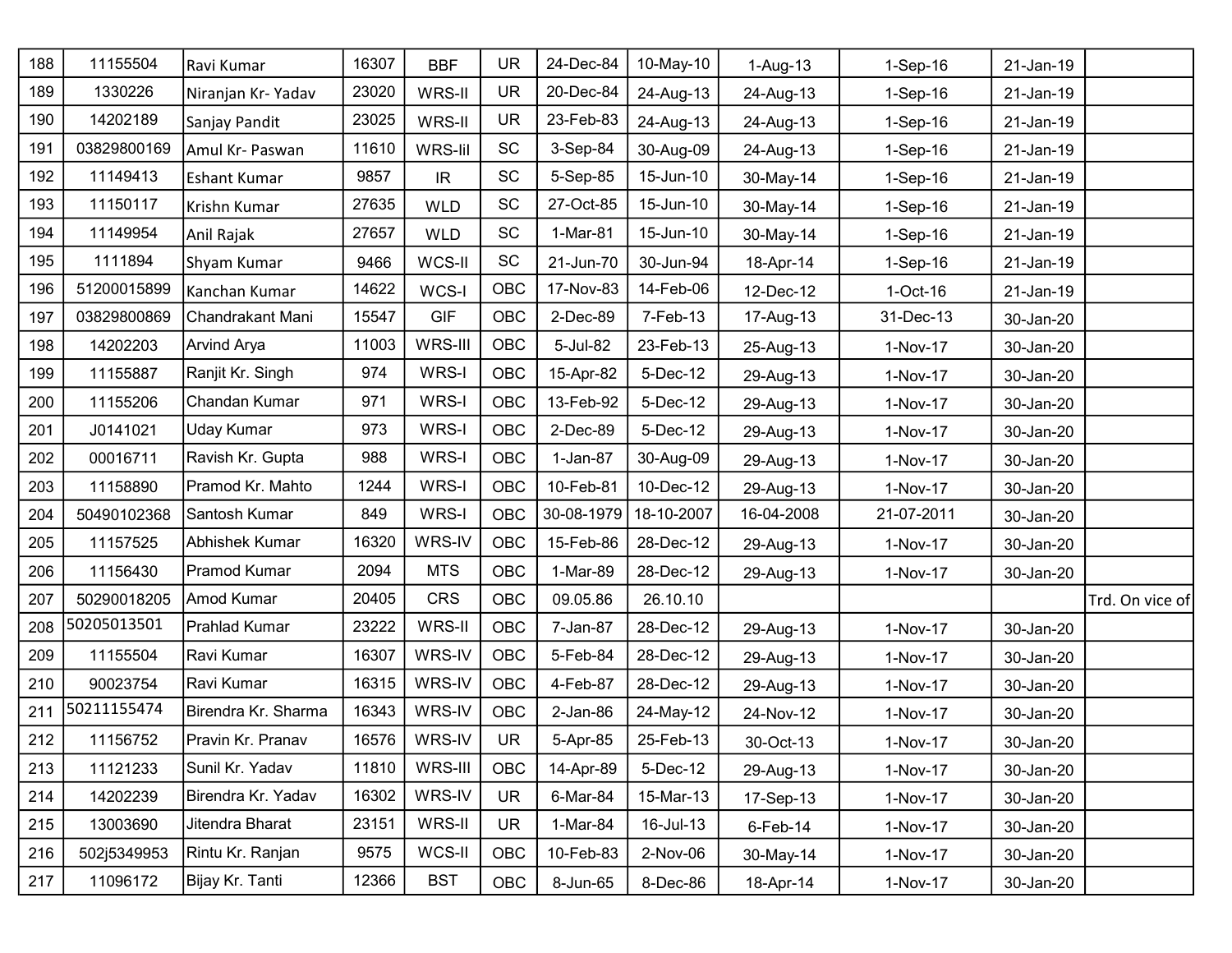| 218 | J8283151 | Md- Kamal            | 14603 | WCS-I      | <b>UR</b>  | $1-Apr-63$ | 15-Aug-84 | 18-Apr-14  | 1-Nov-17 | 30-Jan-20 |  |
|-----|----------|----------------------|-------|------------|------------|------------|-----------|------------|----------|-----------|--|
| 219 | 1111810  | Arjun Pd- Chourasia  | 22207 | <b>DCS</b> | <b>UR</b>  | 26-Aug-65  | 26-Mar-93 | 18-Apr-14  | 1-Nov-17 | 30-Jan-20 |  |
| 220 | 111846   | Dilip Kr. Singh      | 23426 | WRS-II     | <b>UR</b>  | 15-Jun-64  | 13-May-93 | 18-Apr-14  | 1-Nov-17 | 30-Jan-20 |  |
| 221 | 11118295 | Ashok Kr. Paswan     | 6468  | <b>BSS</b> | <b>SC</b>  | 19-Oct-71  | 30-Nov-93 | 18-Apr-14  | 1-Nov-17 | 30-Jan-20 |  |
| 222 | 00032463 | Pravin Kr. Tarun     | 20021 | <b>CRS</b> | <b>UR</b>  | 1-Aug-79   | 14-Feb-06 | $1-Oct-13$ | 1-Nov-17 | 30-Jan-20 |  |
| 223 | 11121026 | Lalan Kr. Mandal     | 9376  | WCS-II     | <b>SC</b>  | 2-Sep-76   | 6-Mar-95  | 18-Apr-14  | 1-Nov-17 | 30-Jan-20 |  |
| 224 | 1112437  | D-S- Amit            | 14608 | WCS-I      | <b>UR</b>  | 1-Jul-69   | 3-Sep-96  | 18-Apr-14  | 1-Nov-17 | 30-Jan-20 |  |
| 225 | 11124386 | Arvind Kr. Roy       | 9475  | WCS-II     | <b>UR</b>  | 17-Jan-66  | 13-Sep-96 | 18-Apr-14  | 1-Nov-17 | 30-Jan-20 |  |
| 226 | 1112552  | Amit Kumar           | 20140 | <b>CRS</b> | <b>UR</b>  | 1-Apr-73   | 7-Feb-97  | 18-Apr-14  | 1-Nov-17 | 30-Jan-20 |  |
| 227 | 1112271  | Arun Kumar           | 16413 | WRS-IV     | <b>OBC</b> | $1-Jan-72$ | 8-Apr-97  | 18-Apr-14  | 1-Nov-17 | 30-Jan-20 |  |
| 228 | 1112272  | Niraj Kumar          | 22330 | <b>DCS</b> | OBC        | 20-Feb-72  | 8-Apr-97  | 18-Apr-14  | 1-Nov-17 | 30-Jan-20 |  |
| 229 | 1111880  | Arun Kumar           | 23154 | WRS-II     | <b>UR</b>  | 15-Jan-73  | 13-Apr-92 | 18-Apr-14  | 1-Nov-17 | 30-Jan-20 |  |
| 230 | 1108232  | Surendra Pandit      | 15892 | <b>GIF</b> | <b>UR</b>  | 7-May-62   | 19-Jul-85 | 18-Apr-14  | 1-Nov-17 | 30-Jan-20 |  |
| 231 | 1110624  | Ramdeo Yadav         | 20330 | <b>CRS</b> | <b>UR</b>  | 1-Sep-64   | 5-Jul-89  | 18-Apr-14  | 1-Nov-17 | 30-Jan-20 |  |
| 232 | 1111808  | Dhananjay Pd- Yadav  | 20329 | <b>CRS</b> | <b>UR</b>  | 5-Dec-69   | 13-May-93 | 18-Apr-14  | 1-Nov-17 | 30-Jan-20 |  |
| 233 | 465991   | Rajesh Kr. Chourasia | 20023 | CRS        | <b>UR</b>  | 10-Jan-73  | 30-Apr-97 | 18-Apr-14  | 1-Nov-17 | 30-Jan-20 |  |
| 234 | 9805310  | Amar Shakti          | 12040 | WRS-III    | <b>OBC</b> | 1-Apr-72   | 27-Dec-00 | 18-Apr-14  | 1-Nov-17 | 30-Jan-20 |  |
| 235 | 6124320  | Amod Kumar           | 21034 | IM         | OBC        | 20-Jun-72  | 12-Jan-98 | 18-Apr-14  | 1-Nov-17 | 30-Jan-20 |  |
| 236 | 1111681  | Rajendra Pd-Yadav    | 20110 | <b>CRS</b> | <b>UR</b>  | $1-Dec-66$ | 6-May-92  | 18-Apr-14  | 1-Nov-17 | 30-Jan-20 |  |
| 237 | 11118908 | <b>Binay Kumar</b>   | 22332 | <b>DCS</b> | <b>SC</b>  | 1-Mar-68   | 30-Jun-94 | 18-Apr-14  | 1-Nov-17 | 30-Jan-20 |  |
| 238 | 612467   | Niraj Kumar          | 16198 | <b>GIF</b> | <b>UR</b>  | 15-Apr-71  | 15-Jan-98 | 18-Apr-14  | 1-Nov-17 | 30-Jan-20 |  |
| 239 | 612438   | Lalan Kr. Singh      | 18698 | <b>BST</b> | <b>UR</b>  | 20-Apr-69  | 18-Jan-98 | 18-Apr-14  | 1-Nov-17 | 30-Jan-20 |  |
| 240 | 1111500  | Hari Narayan         | 1426  | WRS-I      | <b>UR</b>  | 30-Jul-70  | 4-Jun-90  | 18-Apr-14  | 1-Nov-17 | 30-Jan-20 |  |
| 241 | 1110827  | Anil Kr. Mandal      | 17017 | WRS-IV     | <b>UR</b>  | 20-Jan-65  | 28-Mar-90 | 18-Apr-14  | 1-Nov-17 | 30-Jan-20 |  |
| 242 | 1107256  | Usha Kumari          | 12025 | WRS-III    | <b>UR</b>  | 4-Feb-66   | 14-Jan-85 | 18-Apr-14  | 1-Nov-17 | 30-Jan-20 |  |
| 243 | 1110818  | Krishna Nand Mandal  | 20309 | <b>CRS</b> | <b>UR</b>  | 1-May-63   | 25-Jan-90 | 18-Apr-14  | 1-Nov-17 | 30-Jan-20 |  |
| 244 | 1109963  | Aruna Kumari         | 12026 | WRS-III    | <b>UR</b>  | 25-Jul-64  | 17-Apr-87 | 18-Apr-14  | 1-Nov-17 | 30-Jan-20 |  |
| 245 | 1111997  | Mogli Devi           | 976   | WRS-I      | <b>UR</b>  | 7-Oct-63   | 6-Jul-93  | 18-Apr-14  | 1-Nov-17 | 30-Jan-20 |  |
| 246 | 1108231  | Md- Abdul Zabbar     | 975   | WRS-I      | <b>UR</b>  | 18-Jul-66  | 1-Apr-85  | 18-Apr-14  | 1-Nov-17 | 30-Jan-20 |  |
| 247 | 1112475  | Sunil Choudhary      | 1424  | WRS-I      | <b>UR</b>  | 8-Apr-76   | 21-Mar-97 | 18-Apr-14  | 1-Nov-17 | 30-Jan-20 |  |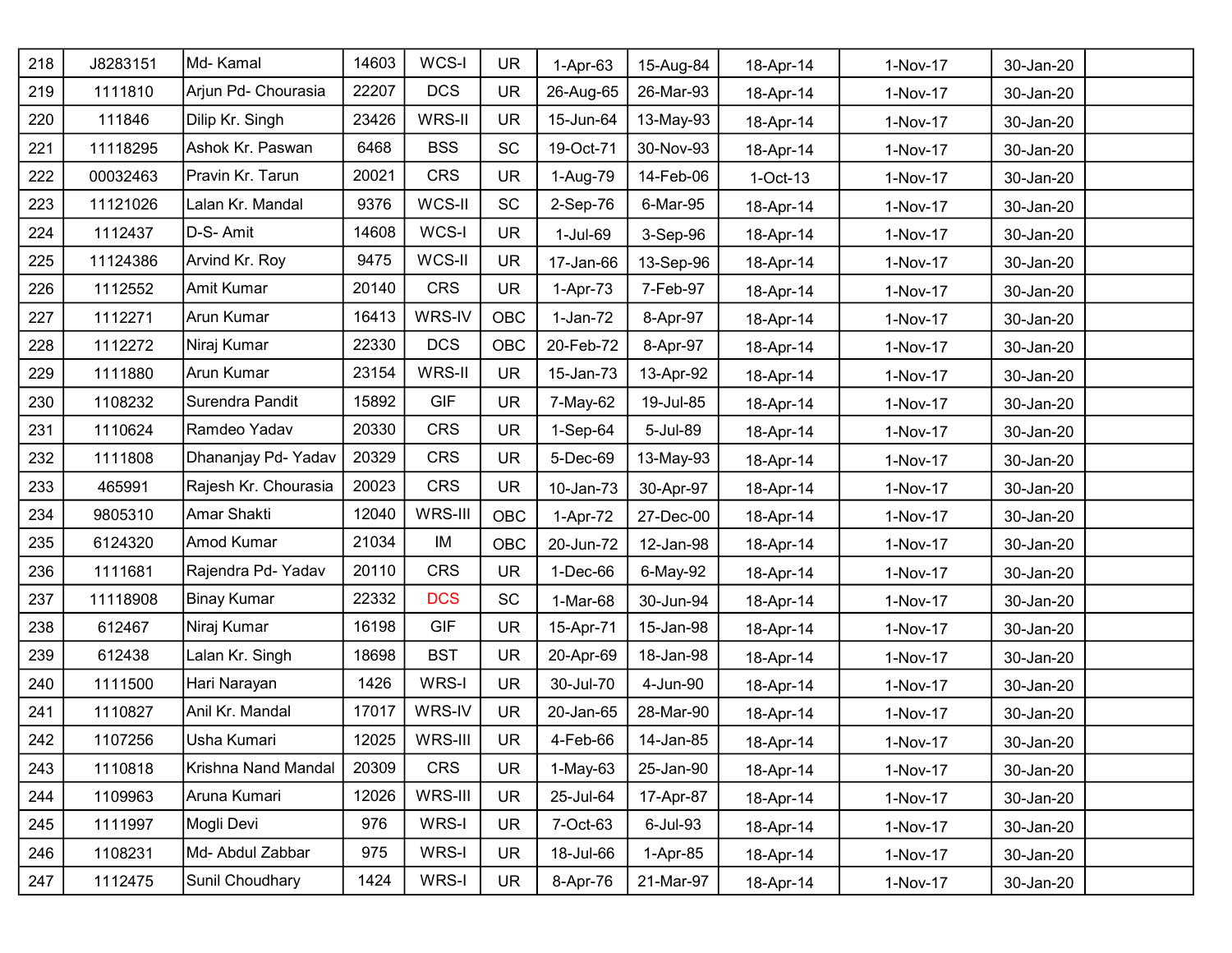| 248 | 1111807  | Rajesh Kr. Yadav                         | 16322 | WRS-IV     | <b>UR</b>  | 10-Mar-72      | 29-Mar-93 | 18-Apr-14 | 1-Nov-17 | 30-Jan-20 |
|-----|----------|------------------------------------------|-------|------------|------------|----------------|-----------|-----------|----------|-----------|
| 249 | 1110852  | Lal Bahadur Tanti                        | 2103  | <b>MTS</b> | OBC        | 1-Aug-70       | 11-Feb-89 | 18-Apr-14 | 1-Nov-17 | 30-Jan-20 |
| 250 | 1106926  | Dilip Kr. Das                            | 12068 | WRS-III    | <b>SC</b>  | 14-Sep-64      | 5-Sep-84  | 18-Apr-14 | 1-Nov-17 | 30-Jan-20 |
| 251 | 478688   | Shyamanuj Pd- Singh                      | 12073 | WRS-III    | <b>UR</b>  | 16-Oct-64      | 9-Aug-93  | 18-Apr-14 | 1-Nov-17 | 30-Jan-20 |
| 252 | 11120034 | Prakash Mandal                           | 9449  | WCS-II     | <b>OBC</b> | 3-Feb-76       | 17-Aug-94 | 18-Apr-14 | 1-Nov-17 | 30-Jan-20 |
| 253 | 11122249 | Hira Lall                                | 11654 | WRS-III    | <b>UR</b>  | 11-May-75      | 18-Aug-95 | 18-Apr-14 | 1-Nov-17 | 30-Jan-20 |
| 254 | 1107266  | <b>Bindeshwari Mandal</b>                | 12074 | WRS-III    | <b>UR</b>  | $1-Jan-63$     | 17-Sep-84 | 18-Apr-14 | 1-Nov-17 | 30-Jan-20 |
| 255 | 612475   | Rajesh Kumar                             | 11655 | WRS-III    | <b>UR</b>  | 15-May-71      | 15-Jan-98 | 18-Apr-14 | 1-Nov-17 | 30-Jan-20 |
| 256 | 06124525 | Sushil Kr. Singh                         | 2104  | <b>MTS</b> | <b>UR</b>  | $1-Jan-72$     | 12-Jan-98 | 18-Apr-14 | 1-Nov-17 | 30-Jan-20 |
| 257 | 61246049 | Om Prakash Mandal                        | 2105  | <b>MTS</b> | <b>UR</b>  | 20-Jun-73      | 13-Jan-98 | 18-Apr-14 | 1-Nov-17 | 30-Jan-20 |
| 258 | 83208586 | Raju Pasi                                | 11656 | WRS-III    | <b>UR</b>  | 27-Feb-66      | 20-Mar-90 | 18-Apr-14 | 1-Nov-17 | 30-Jan-20 |
| 259 | 11127636 | Murlidhar Mandal                         | 12045 | WRS-III    | <b>UR</b>  | 5-Feb-77       | 10-Jun-99 | 18-Apr-14 | 1-Nov-17 | 30-Jan-20 |
| 260 | 09385253 | Ashutosh Kumar                           | 20382 | <b>CRS</b> | <b>UR</b>  | 15-Apr-75      | 27-Jun-95 | 18-Apr-14 | 1-Nov-17 | 30-Jan-20 |
| 261 | 11129281 | Mujib Ahmad Khan                         | 1435  | WRS-I      | <b>UR</b>  | 2-Nov-76       | 14-Jul-01 | 18-Apr-14 | 1-Nov-17 | 30-Jan-20 |
| 262 | 11122250 | Ashok Kumar                              | 16325 | WRS-IV     | <b>UR</b>  | 20-Sep-68      | 17-Nov-95 | 18-Apr-14 | 1-Nov-17 | 30-Jan-20 |
| 263 | 11069296 | Janaki Devi                              | 22250 | <b>DCS</b> | <b>UR</b>  | 30-Jul-63      | 8-Dec-84  | 18-Apr-14 | 1-Nov-17 | 30-Jan-20 |
| 264 | 11072714 | Ramawatar Prasad                         | 845   | WRS-I      | <b>UR</b>  | 21-Mar-62      | 22-Sep-84 | 18-Apr-14 | 1-Nov-17 | 30-Jan-20 |
| 265 | 11121348 | Dasrath Ram                              | 9469  | WCS-II     | <b>UR</b>  | 8-Mar-68       | 6-Jul-95  | 18-Apr-14 | 1-Nov-17 | 30-Jan-20 |
| 266 | 11116870 | Lallan Roy                               | 6465  | <b>BSS</b> | <b>UR</b>  | 1-Apr-72       | 27-Apr-92 | 18-Apr-14 | 1-Nov-17 | 30-Jan-20 |
| 267 | 11118064 | Krishna Nand                             | 12002 | WRS-III    | <b>UR</b>  | 31-Dec-72      | 28-Dec-92 | 18-Apr-14 | 1-Nov-17 | 30-Jan-20 |
| 268 | 11118489 | Malti Devi                               | 22333 | <b>DCS</b> | <b>UR</b>  | 14-May-66      | 14-Sep-93 | 18-Apr-14 | 1-Nov-17 | 30-Jan-20 |
| 269 | 11099823 | Jaynandan Tanti                          | 15512 | <b>GIF</b> | <b>UR</b>  | 30-Sep-62      | 23-Dec-86 | 18-Apr-14 | 1-Nov-17 | 30-Jan-20 |
| 270 | 1108540  | Suresh Mandal                            | 18696 | <b>BST</b> | <b>UR</b>  | 10-May-70      | 24-Feb-89 | 18-Apr-14 | 1-Nov-17 | 30-Jan-20 |
| 271 | 11105768 | Ramdeo Pd- Sah                           | 23192 | WRS-II     | <b>UR</b>  | $2$ -Jan- $66$ | 15-Feb-88 | 18-Apr-14 | 1-Nov-17 | 30-Jan-20 |
| 272 | 1107374  | Nandeshwar Kumar                         | 15507 | <b>GIF</b> | UR         | $2$ -Jan- $65$ | 1-Dec-84  | 18-Apr-14 | 1-Nov-17 | 30-Jan-20 |
| 273 | 11066751 | Krishna Rout                             | 23134 | WRS-II     | SC         | 30-Apr-65      | 8-Feb-84  | 18-Apr-14 | 1-Nov-17 | 30-Jan-20 |
| 274 | 00011964 | Rajesh Kr. Mandal                        | 15815 | <b>GIF</b> | <b>UR</b>  | 1-Jul-75       | 16-Mar-05 | 18-Apr-14 | 1-Nov-17 | 30-Jan-20 |
| 275 | 1112064  | Hema Devi                                | 12088 | WRS-III    | <b>UR</b>  | 5-Mar-65       | 9-May-95  | 18-Apr-14 | 1-Nov-17 | 30-Jan-20 |
| 276 | 11126255 | Shailendra Kumar<br>alias Shailendra Das | 23043 | WRS-II     | <b>UR</b>  | 1-Oct-72       | 1-Aug-98  | 18-Apr-14 | 1-Nov-17 | 30-Jan-20 |
| 277 | 11127168 | Gautam Kumar                             | 12089 | WRS-III    | <b>UR</b>  | 15-Jan-80      | 18-Oct-89 | 18-Apr-14 | 1-Nov-17 | 30-Jan-20 |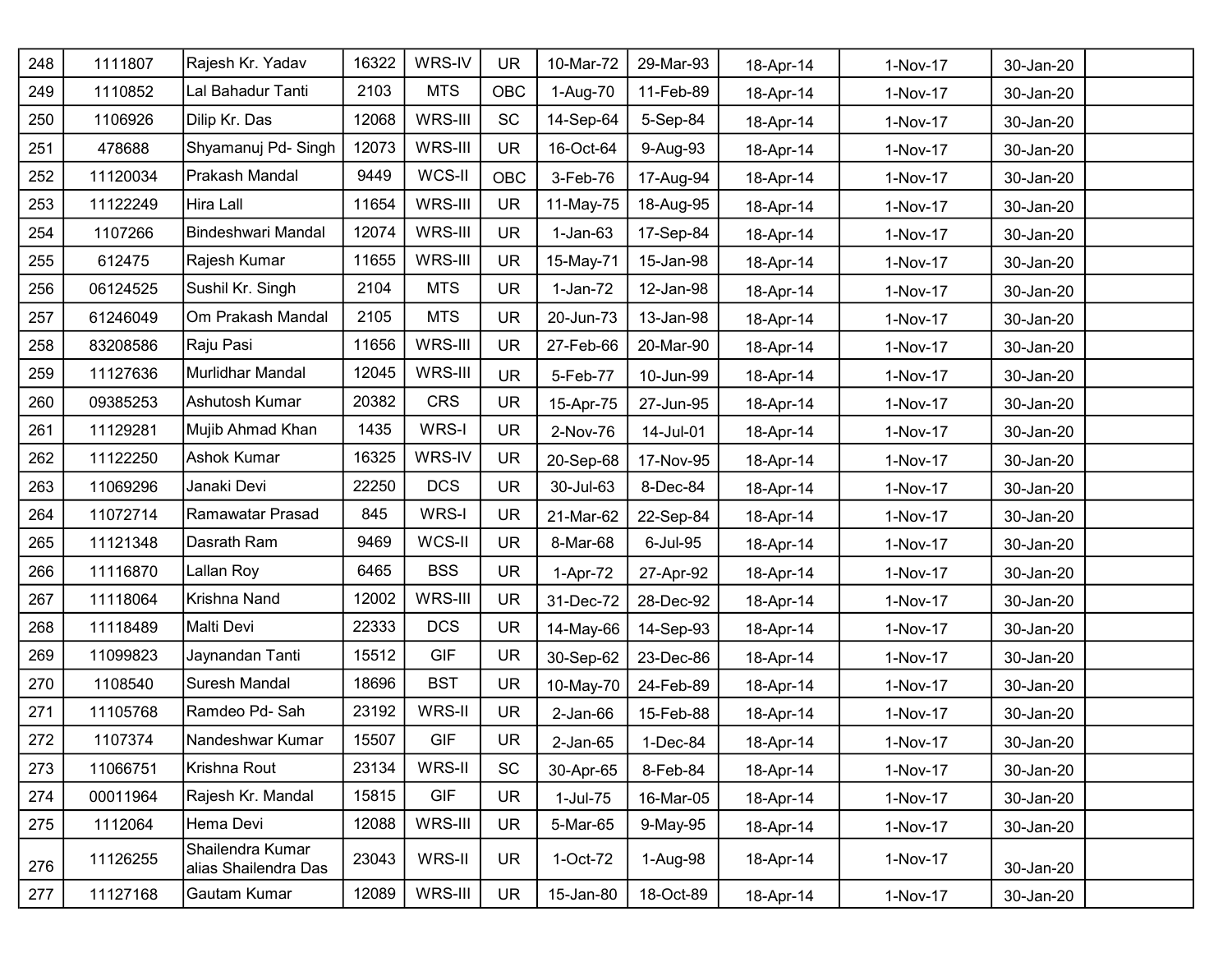| 278 | 11066714     | Mohan Prasad         | 23136 | WRS-II                            | <b>UR</b>  | 10-Mar-62    | 24-May-84     | 18-Apr-14    | 1-Nov-17   | 30-Jan-20 |  |
|-----|--------------|----------------------|-------|-----------------------------------|------------|--------------|---------------|--------------|------------|-----------|--|
| 279 | 53730136     | Lalit Kr. Yadav      | 12545 | <b>BST</b>                        | OBC        | 10-Jan-68    | 26-May-92     | 18-Apr-14    | 1-Nov-17   | 30-Jan-20 |  |
| 280 | 11089301     | Binod Kr. Swarnkar   | 12477 | <b>BST</b>                        | <b>UR</b>  | 10-Jan-67    | 18-Jul-86     | 18-Apr-14    | 1-Nov-17   | 30-Jan-20 |  |
| 281 | 11089352     | Binod Kr. Sah        | 12481 | <b>BST</b>                        | <b>UR</b>  | 5-Sep-67     | 18-Jul-86     | 18-Apr-14    | 1-Nov-17   | 30-Jan-20 |  |
| 282 | 11107698     | Ranbir Mandal        | 12556 | <b>BST</b>                        | <b>UR</b>  | $1-Jan-64$   | 29-Jun-89     | 18-Apr-14    | 1-Nov-17   | 30-Jan-20 |  |
| 283 | 11118120     | Amar Nath Mandal     | 15577 | <b>GIF</b>                        | <b>UR</b>  | $1-Jan-67$   | 25-May-93     | 18-Apr-14    | 1-Nov-17   | 30-Jan-20 |  |
| 284 | 11120071     | Gita Kumari          | 4447  | WS                                | <b>UR</b>  | 4-Apr-76     | 17-Aug-94     | 18-Apr-14    | 1-Nov-17   | 30-Jan-20 |  |
| 285 | 11118817     | Putul Devi           | 14781 | WCS-I                             | <b>UR</b>  | $9 - Jan-63$ | 13-Dec-93     | 18-Apr-14    | 1-Nov-17   | 30-Jan-20 |  |
| 286 | 11140586     | Rajeev Ranjan        | 0     | <b>IRIMEE</b>                     | <b>UR</b>  | 1-Mar-85     | 21-May-04     | 18-Apr-14    | 1-Nov-17   | 30-Jan-20 |  |
| 287 | 11120101     | Amela Devi           | 22322 | <b>DCS</b>                        | <b>SC</b>  | 5-Apr-67     | 17-Aug-94     | 18-Apr-14    | 1-Nov-17   | 30-Jan-20 |  |
| 288 | 11120915     | Manju Narayan        | 9385  | WCS-II                            | <b>SC</b>  | 17-Feb-63    | 6-Mar-95      | 18-Apr-14    | 1-Nov-17   | 30-Jan-20 |  |
| 289 | 11120435     | Kamli Devi           | 4489  | WS                                | <b>SC</b>  | 9-Nov-62     | 15-Feb-95     | 18-Apr-14    | 1-Nov-17   | 30-Jan-20 |  |
| 290 | 11145456     | Raju                 | 15513 | <b>GIF</b>                        | <b>OBC</b> | $1-Jan-84$   | 3-Dec-08      | 18-Apr-14    | 1-Nov-17   | 30-Jan-20 |  |
| 291 | 11145020     | Pritam Kr. Ranjan    | 9456  | WCS-II                            | <b>OBC</b> | 10-Mar-85    | 3-Dec-08      | 18-Apr-14    | 1-Nov-17   | 30-Jan-20 |  |
| 292 | 11145778     | Rajesh Roushan       | 9801  | $\ensuremath{\mathsf{IR}}\xspace$ | <b>UR</b>  | 8-Feb-86     | 3-Dec-08      | 18-Apr-14    | 1-Nov-17   | 30-Jan-20 |  |
| 293 | 11145122     | Ajit Kumar           | 15485 | <b>GIF</b>                        | OBC        | 10-Feb-86    | 3-Dec-08      | 18-Apr-14    | 1-Nov-17   | 30-Jan-20 |  |
| 294 | 11145158     | Pankaj Kumar         | 23265 | WRS-II                            | <b>OBC</b> | 5-May-86     | 3-Dec-08      | 18-Apr-14    | 1-Nov-17   | 30-Jan-20 |  |
| 295 | 11145444     | Rohit Kr. Ojha       | 9457  | WCS-II                            | <b>UR</b>  | 16-May-86    | 3-Dec-08      | 18-Apr-14    | 1-Nov-17   | 30-Jan-20 |  |
| 296 | 10333733     | Ravi Kumar           | 14612 | WCS-I                             | <b>UR</b>  | 26-Jun-80    | 7-Apr-99      | 28-May-14    | 1-Nov-17   | 30-Jan-20 |  |
| 297 | 11158724     | Preetam Kumar        | 4418  | WS                                | <b>UR</b>  | 5-Sep-86     | 28-Dec-13     | 8-Oct-14     | 1-Nov-17   | 30-Jan-20 |  |
| 298 | 11159649     | Mukesh Kumar         | 4421  | WS                                | <b>UR</b>  | 30-Dec-86    | 24-Jan-14     | 8-Oct-14     | 1-Nov-17   | 30-Jan-20 |  |
| 299 | 11159509     | Amit Kr. Raj         | 23324 | WRS-II                            | <b>OBC</b> | 1-Mar-91     | 7-Apr-14      | $7$ -Jan-15  | 1-Nov-17   | 30-Jan-20 |  |
| 300 | 27313423770  | Avinash Kumar        | 14623 | WCS-I                             | OBC        | 02-01-1985   | $ 01-08-2013$ | 07-05-2014   | 09-12-2017 | 30-Jan-20 |  |
| 301 | 11159157     | Md- Rafikul Ahmad    | 23029 | WRS-II                            | <b>OBC</b> | 3-Nov-88     | 28-Mar-14     | $7 - Jan-15$ | 1-Nov-17   | 30-Jan-20 |  |
| 302 | 11159066     | Sunil Kumar          | 12097 | WRS-III                           | <b>UR</b>  | 13-May-85    | 28-Mar-14     | 7-Jan-15     | 1-Nov-17   | 30-Jan-20 |  |
| 303 | 11158700     | Sandeep Kumar        | 12098 | WRS-III                           | <b>UR</b>  | 5-Jun-88     | 28-Mar-14     | $7$ -Jan-15  | 1-Nov-17   | 30-Jan-20 |  |
| 304 | 50714 202947 | Sunil Kumar          | 23004 | WRS-II                            | OBC        | 4-May-93     | 4-Nov-14      | 21-Jan-15    | 1-Nov-17   | 30-Jan-20 |  |
| 305 | 15000059     | Anuj Kumar           | 16313 | WRS-IV                            | <b>OBC</b> | 31-Dec-88    | 17-Jul-14     | 21-Jan-15    | 1-Nov-17   | 30-Jan-20 |  |
| 306 | 11159558     | Arvind Kr. Choudhary | 24099 | <b>DPS</b>                        | <b>SC</b>  | 18-Mar-79    | 14-Nov-13     | 10-Nov-15    | 1-Nov-17   | 30-Jan-20 |  |
| 307 | J0150162     | Abhijeet Kr. Mishra  | 23053 | WRS-II                            | <b>UR</b>  | 28-Jan-90    | 16-Apr-14     | 10-Nov-14    | 1-Nov-17   | 30-Jan-20 |  |
| 308 | 74856111     | Balmiki Prasad       | 14725 | WCS-I                             | <b>UR</b>  | 27-Mar-78    | 14-Jul-05     | 5-Dec-15     | 1-Nov-17   | 30-Jan-20 |  |
| 309 | 00169808     | Amrit Kumar          | 1867  | WRS-I                             | <b>UR</b>  | 28-Aug-90    | 23-Apr-14     | 19-Oct-14    | 1-Nov-17   | 30-Jan-20 |  |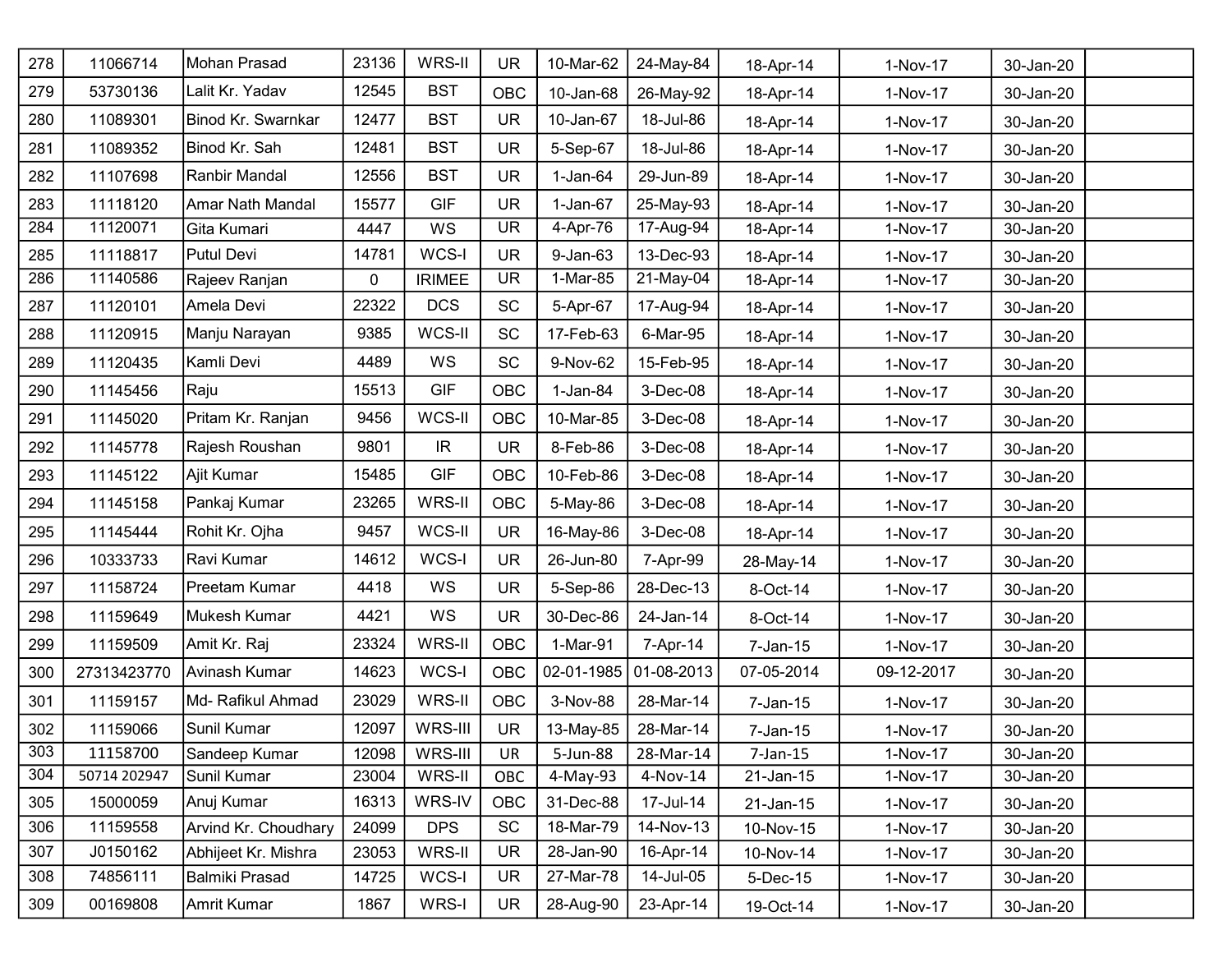| $\overline{310}$ | 90014628    | Niwash Kumar     | 9490 | WCS-II     | UR   |          | 16-12-1989   26-03-2015 | 16-10-2015 | 01-11-2017 | 30-Jan-20 |               |
|------------------|-------------|------------------|------|------------|------|----------|-------------------------|------------|------------|-----------|---------------|
| 311              | 50472130192 | Abhigyan Dutta   | 997  | WRS-I      | UR.  |          | 23-09-1993   22-09-2012 | 18-04-2013 | 05-12-2017 | 30-Jan-20 |               |
| 312              | 502LT005186 | Santosh Kumar    | 4137 | WS         | UR.  |          | 25-12-1988   03-06-2015 | 03-12-2015 | 09-02-2017 | 30-Jan-20 |               |
| 313              | 28016001356 | IRavindra kumar  | 1901 | <b>MTS</b> | OBC  | 3.09.83  | 12-Apr-12               | 16.03.2016 | 16.03.2018 | 22.05.20  | came on Mtrd  |
| 314              | 28016001416 | lJitendra Kumar  | 9633 | WCS-II     | OBC  | 02.08.84 | 06.12.12                | 16.03.16   | 16.03.18   | 22.05.20  | Icame on M    |
| 315              | 28016001454 | Biswanath kumar  | 6372 | <b>BSS</b> | OBC. | 21.02.86 | 10.10.12                | 16.03.16   | 16.03.18   | 22.05.20  | OF SAURAV     |
| 316              | 28016001451 | Abhinandan Yadav | 4169 | WS         | OBC. | 14.06.87 | 10.12.12                | 3.16.16    | 16.3.18    | 22.05.20  | M.Trd vice of |
| 317              | 39490007906 | Pankaj Kumar     | 9813 | IR.        | OBC. |          | 18-04-1985   01-05-2008 | 16-01-2015 | 20-08-2017 | 24.03.21  |               |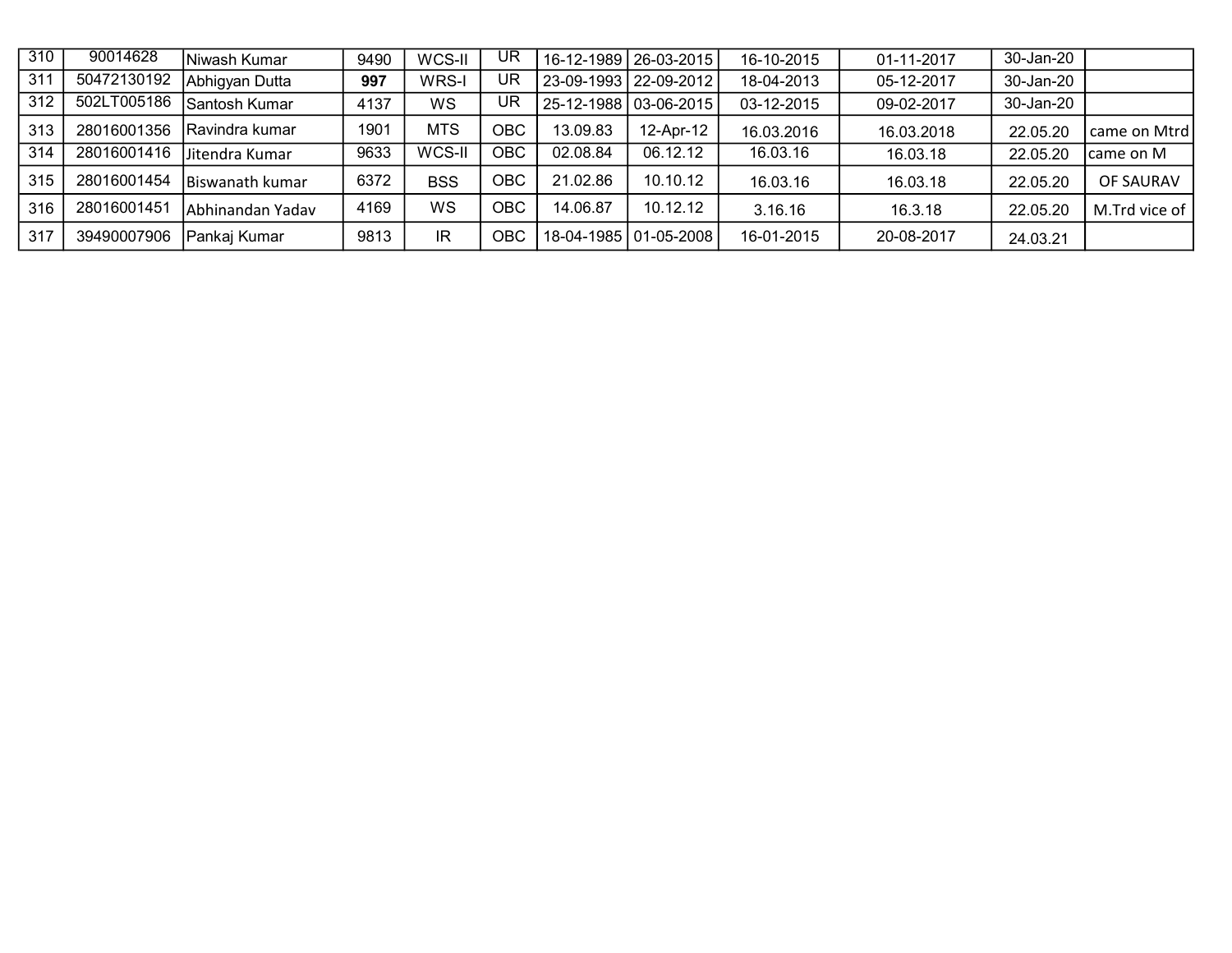|                |                         | <b>Fitter Tech-II</b> |       |             |            |            | Level-4                 |                  | Sanction  163   |                                                 |  |
|----------------|-------------------------|-----------------------|-------|-------------|------------|------------|-------------------------|------------------|-----------------|-------------------------------------------------|--|
|                | SI No EMPNO             | <b>Employee Name</b>  | T.No  | Shop        | Com        | D.O.B      | D.O.J                   | Date of Tech III | Date of Tech II | Remark                                          |  |
|                | 11150579                | Rupesh Kumar          | 18502 | <b>BST</b>  | <b>UR</b>  | 05-10-1986 | 11-02-2008              | 25-10-2010       | 14-12-2015      | ass Court case                                  |  |
| $\overline{2}$ | 11120046                | Sudhir Kumar          | 14209 | <b>MCTR</b> | <b>UR</b>  | 05-11-1973 | 17-08-1994              | 16-11-2011       | 14-12-2015      | ass Court case                                  |  |
| 3              | 11154032                | <b>Binod Mahto</b>    | 6189  | <b>BSS</b>  | <b>OBC</b> | 03-01-1984 | 18-12-2012              | 29-08-2013       | 01-11-2017      |                                                 |  |
| 4              | 03829801033             | Shankar Das           | 23068 | WRS-II      | SC         | 01.02.64   | 13.01.87                | 29.04.95         | 13.07.98        | Reinstateme<br>nt in service<br>wef<br>18.09.18 |  |
| 5              | 50205563379             | Ramesh Anand          | 15881 | <b>GIF</b>  | UR         | 29-01-1987 | 26-05-2010              | 17-12-2010       | 19-06-2020      |                                                 |  |
| 6              | 3829800344              | Pramod kumar          | 1253  | WRS I       | <b>UR</b>  |            | 22-01-1988   07-02-2013 | 14-08-2013       | 19-06-2020      |                                                 |  |
| 7              | 03829800700             | Yogesh Kumar          | 1266  | WRS I       | <b>OBC</b> | 28-02-1984 | $ 07-08-2013$           | 06-02-2014       | 19-06-2020      |                                                 |  |
| 8              | 502P1100689             | Nikhil Kumar          | 23084 | WRS II      | <b>OBC</b> | 05-10-1984 | 05-03-2014              | 11-10-2014       | 19-06-2020      |                                                 |  |
| 9              | 502NPS07783             | Kumar Bikas           | 15474 | GIF         | <b>UR</b>  | 16-01-1992 | 19-05-2014              | 01-12-2014       | 19-06-2020      |                                                 |  |
| 10             | 50214001007             | Manoj Jha             | 1263  | WRS I       | <b>UR</b>  | 30-12-1990 | 04-06-2014              | 04-12-2014       | 19-06-2020      |                                                 |  |
| 11             | 50714506906             | Vishal Choudhary      | 20060 | <b>CRS</b>  | <b>SC</b>  | 18-11-1986 | 08-03-2013              | 09-03-2015       | 19-06-2020      |                                                 |  |
| 12             | 90041409                | Kunal Kumar           | 9503  | WCS-II      | <b>UR</b>  | 01-01-1985 | 26-03-2015              | 26-09-2015       | 19-06-2020      |                                                 |  |
| 13             | 90041719                | Sailendra Chandra     | 12115 | <b>BST</b>  | <b>UR</b>  | 19-01-1991 | 26-03-2015              | 05-10-2015       | 19-06-2020      |                                                 |  |
| 14             | 90041331                | Amar Kumar Das        | 14616 | WCS I       | <b>SC</b>  | 14-01-1987 | 26-03-2015              | 10-10-2015       | 19-06-2020      |                                                 |  |
| 15             | 90041355                | Sagar Kumar           | 16306 | WRS-IV      | <b>UR</b>  | 30-12-1991 | 26-03-2015              | 10-10-2015       | 19-06-2020      |                                                 |  |
| 16             | 50290041902             | Sanjeet kumar         | 14660 | WCS I       | <b>OBC</b> | 05-02-1991 | 26-03-2015              | 17-10-2015       | 19-06-2020      |                                                 |  |
| 17             | 50290041288             | Jai Shankar kumar     | 22204 | <b>DCS</b>  | <b>OBC</b> | 05-05-1991 | 26-03-2015              | 15-10-2015       | 19-06-2020      |                                                 |  |
| 18             | 50290041926             | Shashi Bhusan         | 23162 | WRS-II      | <b>OBC</b> | 05-12-1980 | 26-03-2015              | 17-10-2015       | 19-06-2020      |                                                 |  |
| 19             | LT004868                | Aashish kumar         | 14614 | WCS I       | <b>UR</b>  | 23-10-1986 | 24-04-2015              | 27-10-2015       | 19-06-2020      |                                                 |  |
| 20             | LT004870                | Sandeep Kumar         | 12060 | WRS III     | <b>UR</b>  | 02-03-1989 | $24 - 04 - 2015$        | 27-10-2015       | 19-06-2020      |                                                 |  |
| 21             | 27621003996             | Raj Rajesh            | 10701 | WRS III     | <b>UR</b>  | 10-02-1985 | 19-06-2013              | 19-06-2013       | 19-06-2020      |                                                 |  |
| 22             | 502NPS07145   AkashDeep |                       | 20409 | CRS         | <b>UR</b>  |            | $01-09-1993$ 07-04-2015 | 29-11-2015       | 19-06-2020      |                                                 |  |
| 23             | 502NPS07451             | Rohit Kumar           | 27382 | WLD         | <b>UR</b>  |            | 18-01-1993   21-05-2015 | 03-12-2015       | 19-06-2020      |                                                 |  |
| 24             | J0139701                | Mamta Kumari          | 9494  | WCS II      | <b>OBC</b> |            | 10-07-1992 15-09-2012   | 01-12-2015       | 19-06-2020      |                                                 |  |
| 25             | 502LT005198             | Avinash kumar         | 11043 | WRS III     | <b>UR</b>  |            | 20-01-1990   03-06-2015 | 04-12-2015       | 19-06-2020      |                                                 |  |
| 26             | LT005174                | Amit Kumar            | 15433 | <b>GIF</b>  | <b>UR</b>  |            | 18-12-1988   03-06-2015 | 05-12-2015       | 19-06-2020      |                                                 |  |
| 27             | 502LT005149             | Dhirendra Singh       | 12027 | WRS III     | <b>UR</b>  |            | $01-06-1983$ 03-06-2015 | 05-12-2015       | 19-06-2020      |                                                 |  |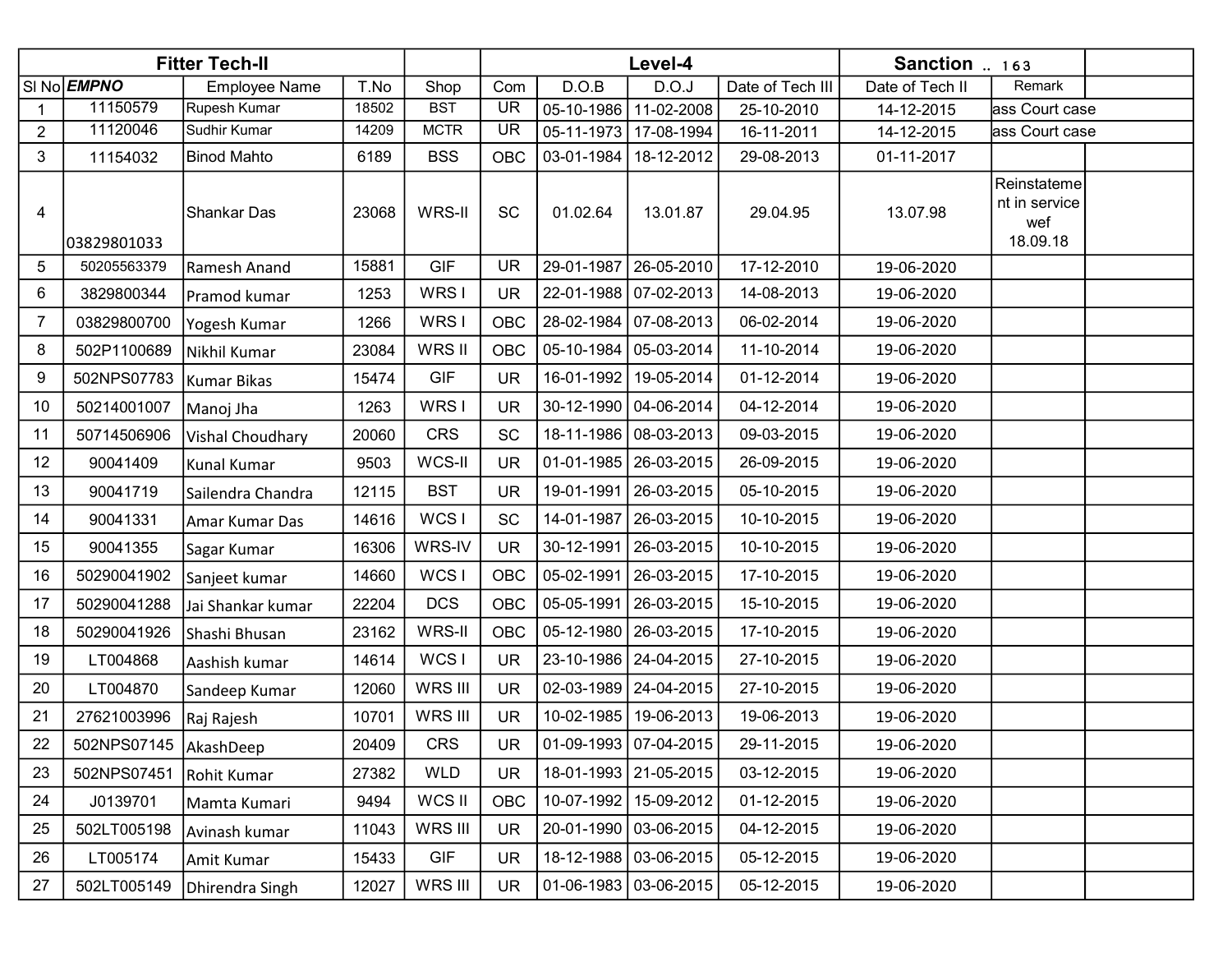| 28 | 502LT005307     | Chandan kumar         | 1919  | <b>MTS</b> | <b>UR</b>  | 10-02-1988 | 12-06-2015              | 11-12-2015 | 19-06-2020 |  |
|----|-----------------|-----------------------|-------|------------|------------|------------|-------------------------|------------|------------|--|
| 29 | 502LT005290     | Ashok Kumar           | 2000  | <b>MTS</b> | <b>OBC</b> |            | 23-03-1986   03-06-2015 | 11-12-2015 | 19-06-2020 |  |
| 30 | 502NPS07913     | Nishant Bharti        | 12111 | <b>BST</b> | <b>UR</b>  |            | 14-02-1990 11-07-2015   | 11-01-2016 | 19-06-2020 |  |
| 31 | 502NPS07781     | Ranjit Kumar          | 23128 | WRS II     | <b>OBC</b> | 16-01-1992 | 19-05-2014              | 01-12-2014 | 19-06-2020 |  |
| 32 | <b>NPS07637</b> | Rajesh Kumar Rajak    | 989   | WRS-I      | <b>SC</b>  | 06-01-1987 | 11-06-2015              | 05-02-2016 | 19-06-2020 |  |
| 33 | <b>NPS07638</b> | Shekhar Kumar         | 990   | WRS-I      | OBC        |            | 01-02-1983   11-06-2015 | 05-02-2016 | 19-06-2020 |  |
| 34 | 50714203555     | Priya Kumari          | 12151 | <b>BST</b> | <b>OBC</b> | 04-03-1992 | 11-02-2016              | 11-02-2016 | 19-06-2020 |  |
| 35 | 0015363         | Rajeev Kumar Anjan    | 9464  | WCS II     | <b>UR</b>  |            | 10-11-1989   20-03-2015 | 23-02-2016 | 19-06-2020 |  |
| 36 | 502NPS07331     | Ajit Kumar            | 27369 | <b>WLD</b> | <b>UR</b>  |            | 11-03-1989   25-08-2015 | 24-02-2016 | 19-06-2020 |  |
| 37 | 50714203565     | Ajay Kumar            | 1269  | WRS-I      | <b>UR</b>  |            | 14-12-1988 11-02-2016   | 11-08-2016 | 19-06-2020 |  |
| 38 | 50714203586     | Sant Kumar            | 16414 | WRS-IV     | <b>UR</b>  | 10-11-1991 | 11-02-2016              | 14-08-2016 | 19-06-2020 |  |
| 39 | 27420160219     | Pratap Kumar          | 15842 | GIF        | <b>OBC</b> | 20-06-1991 | 05-05-2016              | 30-12-2016 | 19-06-2020 |  |
| 40 | J0114424        | Shrikant Shekar Singh | 846   | WRS-I      | <b>UR</b>  |            | 12-06-1993 03-09-2013   | 08-09-2016 | 19-06-2020 |  |
| 41 | 50290041343     | Raman Jha             | 16028 | <b>GIF</b> | <b>UR</b>  | 01-01-1991 | 26-03-2015              | 26-01-2016 | 19-06-2020 |  |
| 42 | J0144230        | Priti Kumari          | 2106  | <b>MTS</b> | <b>OBC</b> |            | 12-06-1993   03-09-2013 | 08-09-2016 | 19-06-2020 |  |
| 43 | 502J0144587     | Sanjeev Kumar         | 23460 | <b>CBS</b> | <b>OBC</b> | 15-03-1991 | 18-09-2013              | 08-09-2016 | 19-06-2020 |  |
| 44 | 502J0144575     | Aashish kumar         | 847   | WRS-I      | <b>OBC</b> | 17-11-1987 | 18-09-2013              | 08-09-2016 | 19-06-2020 |  |
| 45 | J0140599        | Deepak kumar          | 848   | WRS I      | <b>UR</b>  |            | 25-02-1983 01-10-2013   | 16-10-2016 | 19-06-2020 |  |
| 46 | 29800050        | Vibek Nandan Prasad   | 9487  | WCS II     | <b>OBC</b> |            | 25-02-1983 01-10-2013   | 21-10-2016 | 19-06-2020 |  |
| 47 | 28089800048     | Rakesh Kumar          | 2031  | <b>MTS</b> | <b>UR</b>  | 02-03-1982 | 16-04-2016              | 24-10-2016 | 19-06-2020 |  |
| 48 | 146304          | Ankesh Kumar          | 2131  | <b>MTS</b> | OBC        | 31-12-1994 | 15-11-2013              | 17-11-2016 | 19-06-2020 |  |
| 49 | J0146316        | Babita Kumari         | 4341  | WS         | <b>OBC</b> |            | 02-01-1976   15-11-2013 | 17-11-2016 | 19-06-2020 |  |
| 50 | 502NPS1102      | Santosh Kumar         | 23145 | WRS-II     | <b>OBC</b> | 01-01-1990 | 12-01-2016              | 11-07-2016 | 19-06-2020 |  |
| 51 | 53120162354     | Shakti Kumar Singh    | 2024  | <b>MTS</b> | <b>UR</b>  |            | 25-01-1986   11-05-2016 | 22-02-2017 | 19-06-2020 |  |
| 52 | 53120163286     | Ajay Thakur           | 20064 | <b>CRS</b> | <b>UR</b>  |            | 10-06-1990   26-04-2016 | 29-06-2017 | 19-06-2020 |  |
| 53 | 53164121113     | Gaurav Kumar          | 2025  | <b>MTS</b> | OBC        |            | 31-01-1986 05-12-2012   | 12-08-2017 | 19-06-2020 |  |
| 54 | 03829300302     | Rakesh Kumar          | 20022 | <b>CRS</b> | <b>UR</b>  |            | 05-01-1993   25-02-2017 | 19-09-2017 | 19-06-2020 |  |
| 55 | 11083797        | Subhash Singh         | 1902  | <b>MTS</b> | <b>UR</b>  |            | 25-04-1964   21-02-1986 | 21-09-2017 | 19-06-2020 |  |
| 56 | 90007876        | Chunnu Choudhary      | 4651  | WS         | <b>SC</b>  | 15-12-1984 | 23-04-2008              | 21-09-2017 | 19-06-2020 |  |
| 57 | 11115762        | S D Paswan            | 9388  | WCS II     | SC         |            | 15-09-1967   27-02-1991 | 21-09-2017 | 19-06-2020 |  |
| 58 | 6125001         | Rajesh kumar          | 1456  | WRS I      | OBC        |            | 17-12-1972   22-01-1998 | 21-09-2017 | 19-06-2020 |  |
| 59 | 1120952         | Kedar Sah             | 4643  | WS         | <b>UR</b>  |            | 10-08-1973   29-03-1995 | 21-09-2017 | 19-06-2020 |  |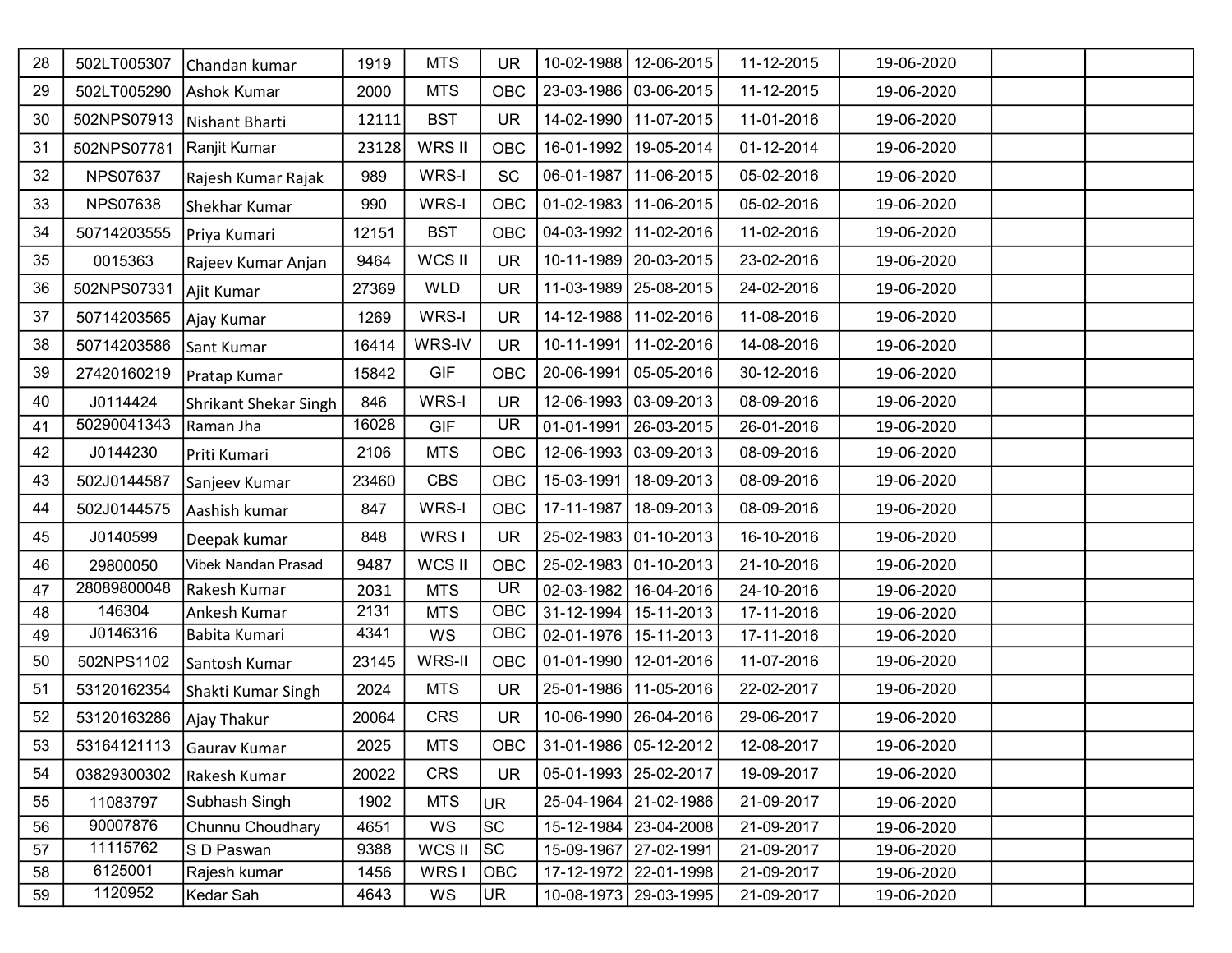| 60 | 5390552  | Ajay Kumar Sah       | 16405 | WRS IV             | UR <sub>1</sub> | 05-01-1974 | 17-05-1995              | 21-09-2017 | 19-06-2020 |  |
|----|----------|----------------------|-------|--------------------|-----------------|------------|-------------------------|------------|------------|--|
| 61 | 11121257 | Kishore Kumar Mishra | 14666 | WCS I              | UR.             |            | 01-01-1963   29-09-1995 | 21-09-2017 | 19-06-2020 |  |
| 62 | 11121889 | Biru kumar           | 20131 | <b>CRS</b>         | <b>UR</b>       | 01-01-1976 | 18-11-1995              | 21-09-2017 | 19-06-2020 |  |
| 63 | 11125305 | Dipak Kr             | 12028 | WRSIII             | OBC             | 10-05-1973 | 18-09-1997              | 21-09-2017 | 19-06-2020 |  |
| 64 | 11126280 | Bhagiraathi Yadav    | 16046 | <b>GIF</b>         | OBC             | 15-09-1969 | $ 09-12-1998$           | 21-09-2017 | 19-06-2020 |  |
| 65 | 415078   | Kundan Kumar         | 23124 | WRS II             | <b>UR</b>       | 01-01-1982 | 16-03-2007              | 21-09-2017 | 19-06-2020 |  |
| 66 | 1117294  | Samir Kant           | 16109 | <b>GIF</b>         | <b>SC</b>       |            | 25-01-1978   15-04-1999 | 21-09-2017 | 19-06-2020 |  |
| 67 | 11150658 | Rajeev Kumar         | 20054 | <b>CRS</b>         | <b>UR</b>       | 25-07-1976 | $ 05 - 12 - 2008$       | 21-09-2017 | 19-06-2020 |  |
| 68 | 11130210 | Premalata Devi       | 9501  | WCS-II             | <b>UR</b>       | 01-04-1972 | 14-04-2003              | 21-09-2017 | 19-06-2020 |  |
| 69 | J4765187 | Prabhakar Kr         | 20066 | <b>CRS</b>         | OBC             | 10-09-1982 | 10-09-2005              | 21-09-2017 | 19-06-2020 |  |
| 70 | 11146710 | Pusplata Kumari      | 9308  | WCS II             | OBC             | 27-01-1990 | 24-04-2009              | 21-09-2017 | 19-06-2020 |  |
| 71 | 11129244 | Shambhu Kr Thakur    | 10751 | WRS III            | UR <sub></sub>  | 02-11-1974 | 20-10-2000              | 21-09-2017 | 19-06-2020 |  |
| 72 | 11128793 | Asha Devi            | 4645  | WS                 | <b>UR</b>       | 03-01-1972 | 12-01-2001              | 21-09-2017 | 19-06-2020 |  |
| 73 | 11146930 | Ashwani Chandan      | 16030 | <b>GIF</b>         | <b>UR</b>       |            | 15-02-1984 02-02-2010   | 21-09-2017 | 19-06-2020 |  |
| 74 | 11128800 | Sulochana Devi       | 9334  | WCS II             | OBC             |            | 20-05-1975   07-02-2001 | 21-09-2017 | 19-06-2020 |  |
| 75 | 11147271 | Vicky Kr Ram         | 1907  | <b>MTS</b>         | <b>SC</b>       |            | 14-01-1992 01-04-2010   | 21-09-2017 | 19-06-2020 |  |
| 76 | 11129499 | Sonmati Devi         | 4692  | WS                 | SC              |            | 01-06-1974   28-11-2001 | 21-09-2017 | 19-06-2020 |  |
| 77 | 11148044 | Priti Soni Devi      | 16031 | <b>GIF</b>         | <b>UR</b>       |            | 01-03-1978   21-04-2010 | 21-09-2017 | 19-06-2020 |  |
| 78 | 11148032 | Manoj Kumar Singh    | 16032 | <b>GIF</b>         | <b>UR</b>       | 02-02-1991 | $21-04-2010$            | 21-09-2017 | 19-06-2020 |  |
| 79 | 11147209 | Santosh Kumar        | 20235 | <b>CRS</b>         | OBC             | 28-10-1991 | $22 - 04 - 2010$        | 21-09-2017 | 19-06-2020 |  |
| 80 | 11147374 | Sanjay Kumar         | 12005 | WRS III            | OBC             |            | 31-12-1989   18-01-2010 | 21-09-2017 | 19-06-2020 |  |
| 81 | 11129426 | Sunil Kumar          | 16033 | <b>GIF</b>         | <b>SC</b>       | 25-12-1979 | 04-12-2001              | 21-09-2017 | 19-06-2020 |  |
| 82 | 1114775  | Sajan Kumar          | 23133 | WRS II             | <b>UR</b>       | 25/01/80   | 10/6/10/                | 21-09-2017 | 19-06-2020 |  |
| 83 | 11148846 | Dilip Kumar Bharti   | 1498  | WRS I              | OBC             | 01-03-1981 | 16-06-2010              | 21-09-2017 | 19-06-2020 |  |
| 84 | 11148603 | Ravish Kumar Ravi    | 4655  | WS                 | <b>UR</b>       | 08-01-1991 | 10-06-2010              | 21-09-2017 | 19-06-2020 |  |
| 85 | 11148408 | Pratap Ranjan        | 16037 | <b>GIF</b>         | UR.             | 08-02-1985 | 18-06-2010              | 21-09-2017 | 19-06-2020 |  |
| 86 | 11148214 | Mukesh Kumar         | 14258 | <b>MCTR</b>        | UR.             | 14-02-1986 | 18-06-2010              | 21-09-2017 | 19-06-2020 |  |
| 87 | 11149139 | Sanjeev Kr Singh     | 14716 | <b>WCS I/RMOBC</b> |                 | 20-01-1987 | 18-06-2010              | 21-09-2017 | 19-06-2020 |  |
| 88 | 11149619 | Hament Kr.           | 14777 | WCS-I              | UR <sup></sup>  |            | 21-01-1988   18-06-2010 | 21-09-2017 | 19-06-2020 |  |
| 89 | 11148317 | Sanjay Kumar         | 16040 | <b>GIF</b>         | SC              | 15-02-1980 | 22-06-2010              | 21-09-2017 | 19-06-2020 |  |
| 90 | 11148299 | U K Bharti           | 16039 | <b>GIF</b>         | lsc             |            | 15-05-1983   22-06-2010 | 21-09-2017 | 19-06-2020 |  |
| 91 | 11148263 | Deepak Kumar         | 16041 | <b>GIF</b>         | <b>OBC</b>      |            | 02-02-1988   22-06-2010 | 21-09-2017 | 19-06-2020 |  |
| 92 | 11148251 | Ashis Ashiskar       | 16042 | <b>GIF</b>         | UR.             |            | 01-02-1985   22-06-2010 | 21-09-2017 | 19-06-2020 |  |
| 93 | 11149073 | Aadarsh Sen          | 9336  | WCS II             | UR <sup>1</sup> |            | 01-01-1986   22-06-2010 | 21-09-2017 | 19-06-2020 |  |
| 94 | 11149644 | Avinash Kumar        | 14779 | WCS I/RMUR         |                 |            | 17-02-1988   22-06-2010 | 21-09-2017 | 19-06-2020 |  |
| 95 | 11148597 | Amarjeet Thakur      | 4658  | WS                 | <b>UR</b>       |            | 02-03-1978   26-06-2010 | 21-09-2017 | 19-06-2020 |  |
| 96 | 11147611 | Ajay Kumar Raut      | 12039 | WRS III            | SC              |            | 01-03-1979   29-06-2010 | 21-09-2017 | 19-06-2020 |  |
| 97 | 11147696 | Ranjeet Paswan       | 1908  | <b>MTS</b>         | SC              |            | 03-02-1973   07-07-2010 | 21-09-2017 | 19-06-2020 |  |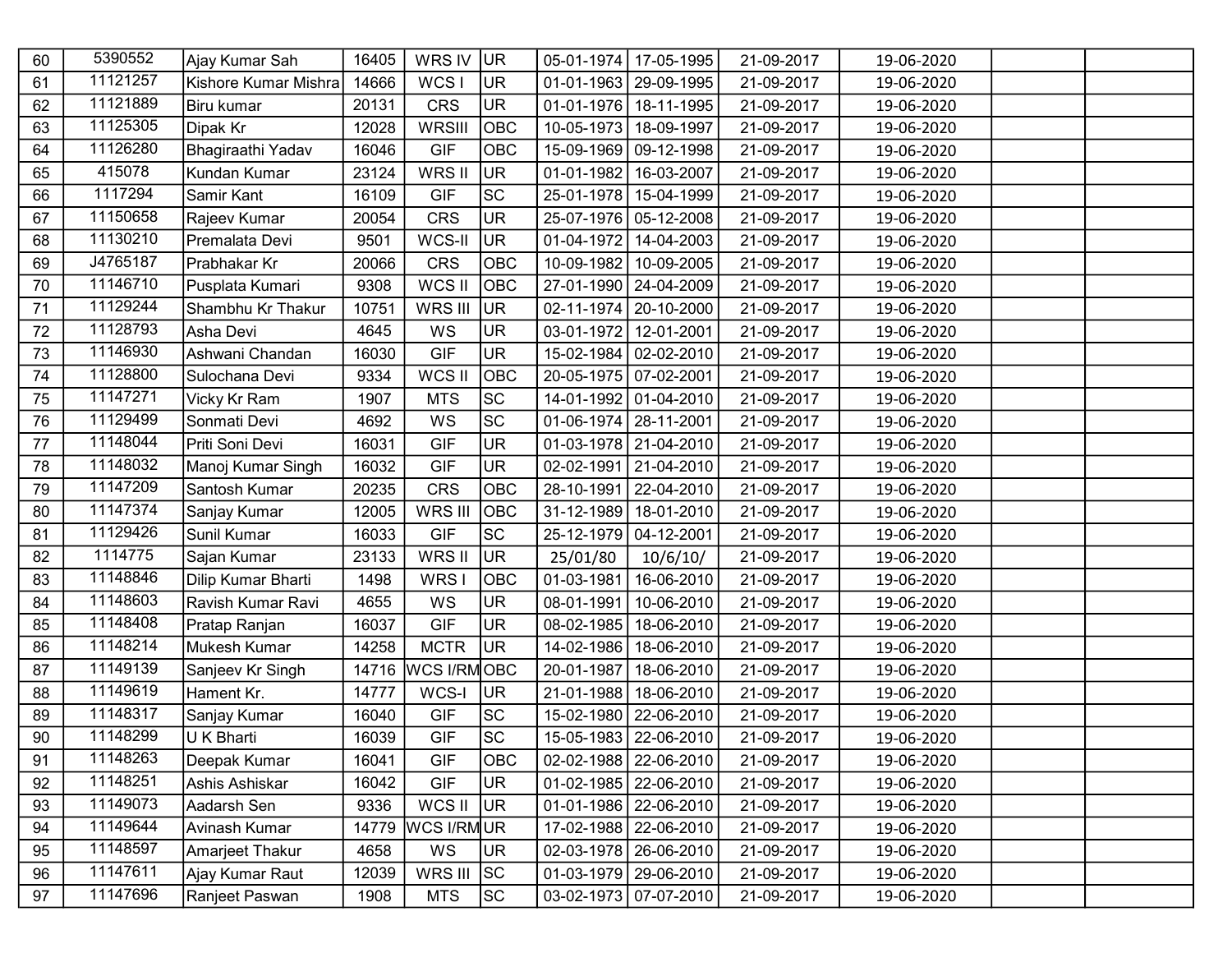| 98  | 11147702    | Md/ Salauddin       | 1911  | <b>MTS</b>          | <b>UR</b>  | 21-05-1986       | 07/07/10                | 21-09-2017 | 19-06-2020 |  |
|-----|-------------|---------------------|-------|---------------------|------------|------------------|-------------------------|------------|------------|--|
| 99  | 11149747    | Priyanka Kumari     | 1418  | WRS I               | <b>UR</b>  |                  | 10-05-1990   05-08-2010 | 21-09-2017 | 19-06-2020 |  |
| 100 | 11149334    | Suman Sourabh       | 1912  | <b>MTS</b>          | OBC        |                  | 20-05-1979 10-08-2010   | 21-09-2017 | 19-06-2020 |  |
| 101 | 1115084     | Kant Lal Paswan     | 23486 | WRS II              | <b>SC</b>  |                  | 25-03-1986   23-09-2007 | 21-09-2017 | 19-06-2020 |  |
| 102 | J016762     | Ashutosh Kumar      | 10740 | WRS III             | <b>OBC</b> |                  | 01-06-1985 30-08-2009   | 21-09-2017 | 19-06-2020 |  |
| 103 | 11150129    | Vikash Kumar        | 12015 | WRS III             | ОВС        | 06-09-1986       | 10-06-2010              | 21-09-2017 | 19-06-2020 |  |
| 104 | J0167125    | Rajdev Prasad       | 12037 | WRS III             | <b>OBC</b> | 01-01-1987       | 02-05-2009              | 21-09-2017 | 19-06-2020 |  |
| 105 | 11149358    | Ramesh Kumar        | 12059 | WRS III             | <b>OBC</b> |                  | 15-07-1988   10-06-2010 | 21-09-2017 | 19-06-2020 |  |
| 106 | 11149980    | Saurav Kumar        | 12062 | WRS III             | <b>OBC</b> | 15-01-1990       | 10-06-2010              | 21-09-2017 | 19-06-2020 |  |
| 107 | 11150002    | Chandan Kumar       | 12067 | WRS III             | <b>OBC</b> |                  | 20-12-1988 11-06-2010   | 21-09-2017 | 19-06-2020 |  |
| 108 | 11150257    | Deepak Kr Choudhary | 12069 | WRS III             | SC         |                  | 15-03-1980   15-06-2010 | 21-09-2017 | 19-06-2020 |  |
| 109 | 50207336240 | Bablu kumar Rout    | 12077 | WRS III SC          |            |                  | 12-12-1976   29-12-1996 | 21-09-2017 | 19-06-2020 |  |
| 110 | 7005854     | Dilip Kumar         | 12080 | WRS III             | <b>OBC</b> | $03 - 05 - 1985$ | 26-06-2010              | 21-09-2017 | 19-06-2020 |  |
| 111 | 11150099    | Vikash Kumar        | 12092 | WRS III             | <b>OBC</b> | $01 - 03 - 1988$ | 16-06-2010              | 21-09-2017 | 19-06-2020 |  |
| 112 | 11149978    | Abhay Kumar Madhu   | 12093 | WRS III             | ОВС        | 12-12-1989       | 16-06-2010              | 21-09-2017 | 19-06-2020 |  |
| 113 | 11129700    | Ranju Devi          | 13956 | <b>TTS</b>          | <b>UR</b>  | 10-06-1978       | 28-10-2002              | 21-09-2017 | 19-06-2020 |  |
| 114 | 11149140    | Ravi Shankar        | 12099 | WRS III             | <b>OBC</b> | $02 - 11 - 1985$ | 18-06-2010              | 21-09-2017 | 19-06-2020 |  |
| 115 | 1150075     | Sashi Bhushan Kumar | 14766 | WCS I/RMOBC         |            | $03 - 02 - 1986$ | 18-06-2010              | 21-09-2017 | 19-06-2020 |  |
| 116 | 11149942    | <b>Bipin Kumar</b>  | 16311 | WRS IV OBC          |            | $05 - 01 - 1986$ | 18-01-2010              | 21-09-2017 | 19-06-2020 |  |
| 117 | 11149966    | Deepak Kr Sharma    | 16312 | WRS IV              | <b>OBC</b> |                  | 25-02-1985   24-06-2010 | 21-09-2017 | 19-06-2020 |  |
| 118 | 11149188    | Abhishek Kumar      | 16345 | WRS IV              | <b>UR</b>  |                  | 19-09-1986   24-06-2010 | 21-09-2017 | 19-06-2020 |  |
| 119 | 11150270    | Amarjeet Kumar      | 16346 | WRS IV              | <b>OBC</b> |                  | 04-06-1985   26-06-2010 | 21-09-2017 | 19-06-2020 |  |
| 120 | 9000707     | Parma Nand Paswan   | 1917  | <b>MTS</b>          | <b>SC</b>  |                  | 01-01-1983   27-04-2009 | 21-09-2017 | 19-06-2020 |  |
| 121 | 11149190    | <b>Binod Kumar</b>  | 16348 | WRS IV              | <b>OBC</b> |                  | 12-12-1985   29-06-2010 | 21-09-2017 | 19-06-2020 |  |
| 122 | 90018515    | Sameer Kumar        | 1259  | WRS I               | OBC        | 15-08-1987       | 26-10-2010              | 21-09-2017 | 19-06-2020 |  |
| 123 | 11149462    | Gautam Kumar Gupta  | 16349 | WRS IV              | <b>OBC</b> |                  | 01-03-1985   02-07-2010 | 21-09-2017 | 19-06-2020 |  |
| 124 | J0171529    | Mukesh Sharma       | 16350 | WRS IV              | ОВС        | 08-02-1987       | 12-10-2010              | 21-09-2017 | 19-06-2020 |  |
| 125 | 11140781    | Anil Kumar Yadav    | 1413  | WRS I               | OBC        | $01 - 06 - 1980$ | 12-05-2004              | 21-09-2017 | 19-06-2020 |  |
| 126 | 11140744    | Ajay Kumar          | 23478 | WRS II              | OBC        |                  | 05-05-1986   23-12-2004 | 21-09-2017 | 19-06-2020 |  |
| 127 | J5341772    | Bidya Sagar         | 4445  | WS                  | OBC        |                  | 25-02-1980   24-10-2006 | 21-09-2017 | 19-06-2020 |  |
| 128 | 11129682    | Kedar Paswan        | 28111 | <b>GIF</b>          | <b>SC</b>  |                  | 16-08-1971   28-10-2002 | 21-09-2017 | 19-06-2020 |  |
| 129 | 1112497     | Radha Devi          | 4639  | WS                  | <b>UR</b>  |                  | 09-05-1963   14-08-1997 | 21-09-2017 | 19-06-2020 |  |
| 130 | 12120911    | Neelam Devi         | 2054  | <b>MTS</b>          | <b>UR</b>  | $05-01-1974$     | 14-08-1997              | 21-09-2017 | 19-06-2020 |  |
| 131 | 7332397     | Geeta Devi          | 1921  | <b>MTS</b>          | OBC        |                  | 30-01-1966   08-09-1992 | 21-09-2017 | 19-06-2020 |  |
| 132 | 11124568    | Akshay Kr Yadav     | 9420  | WCS II              | OBC        |                  | 18-05-1973   22-04-1997 | 21-09-2017 | 19-06-2020 |  |
| 133 | 11127521    | Nutan Devi          | 1922  | <b>MTS</b>          | OBC        |                  | 10-01-1978   07-09-1999 | 21-09-2017 | 19-06-2020 |  |
| 134 | 11150245    | Damodar Pd Yadav    | 9426  | WCS II              | OBC        |                  | 04-01-1962   14-07-2011 | 21-09-2017 | 19-06-2020 |  |
| 135 | 502M0600544 | Prasant KR Mandal   | 9491  | <b>WCS II/FTSUR</b> |            |                  | 13-03-1978 09-04-2012   | 21-09-2017 | 19-06-2020 |  |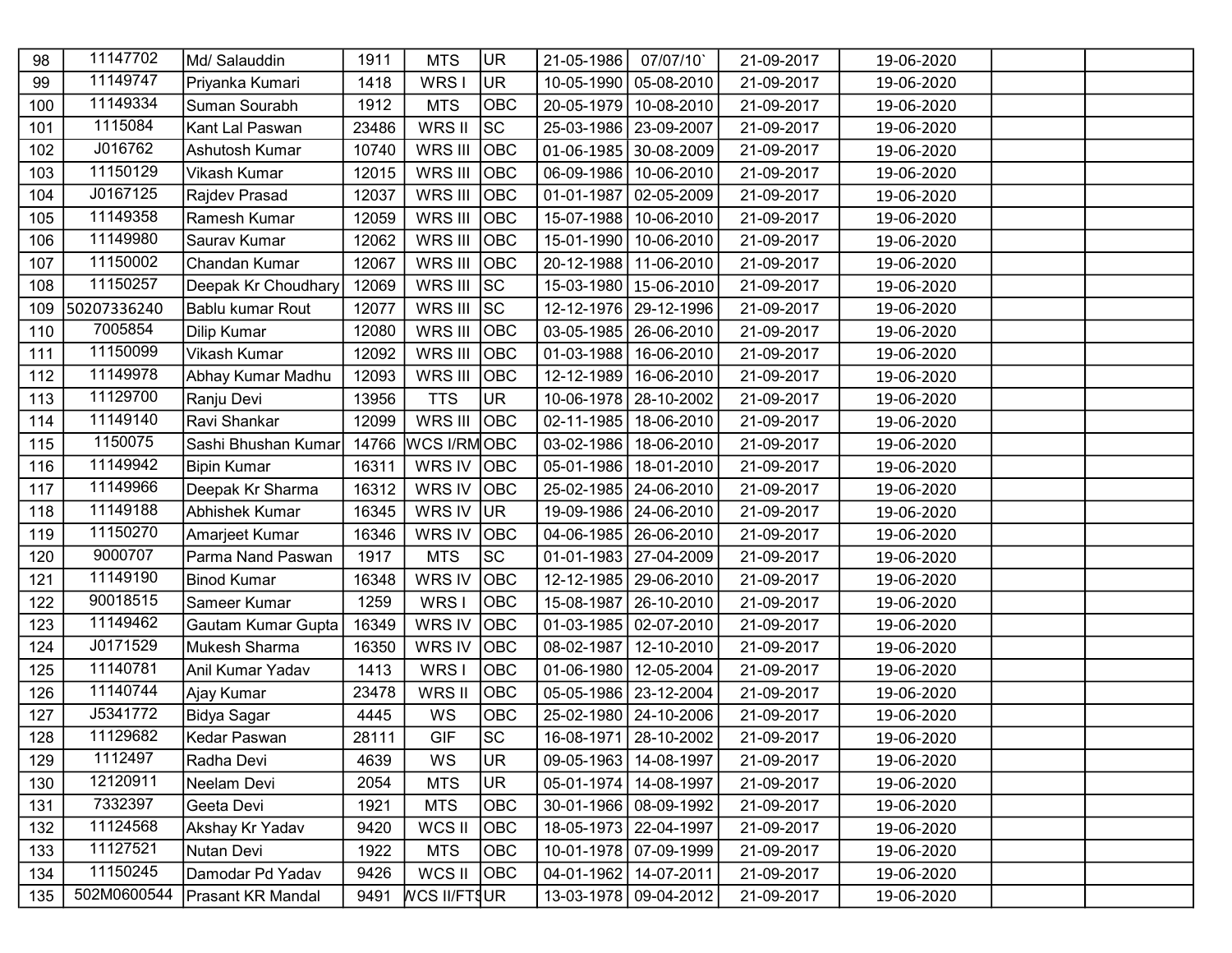| 136 | 11150415    | Madan Kumar          | 12047 | WRS III             | UR <sup></sup> |                  | 31-12-1968   16-07-2011 | 21-09-2017 | 19-06-2020 |  |
|-----|-------------|----------------------|-------|---------------------|----------------|------------------|-------------------------|------------|------------|--|
| 137 | 11150440    | Md/ Sageer Ahmad     | 14206 | <b>MCTR</b>         | UR.            | $06 - 03 - 1973$ | 16-07-2011              | 21-09-2017 | 19-06-2020 |  |
| 138 | 11128781    | Mira Devi            | 16115 | <b>GIF</b>          | OBC            |                  | 02-12-1969 09-01-2001   | 21-09-2017 | 19-06-2020 |  |
| 139 | 1112893     | Prabhawati Devi      | 23118 | WRS II              | OBC            |                  | 03-02-1965   22-09-2001 | 21-09-2017 | 19-06-2020 |  |
| 140 | 90520944    | Avinash Akela        | 4670  | WS                  | <b>UR</b>      |                  | 20-06-1988   22-05-2011 | 21-09-2017 | 19-06-2020 |  |
| 141 | 502J5343173 | Kundan Kumar         | 15509 | <b>GIF</b>          | OBC            |                  | 12-12-1983   24-10-2006 | 21-09-2017 | 19-06-2020 |  |
| 142 | 11128884    | Sumitra Devi         | 23026 | WRS II              | ОВС            |                  | 07-05-1963 02-08-2001   | 21-09-2017 | 19-06-2020 |  |
| 143 | 00106896    | Manish Kumar         | 16347 | WRS IV              | ОВС            |                  | 10-12-1986   13-08-2010 | 21-09-2017 | 19-06-2020 |  |
| 144 | 11152588    | Jitendra Kumar Sexen | 17020 | WRS IV              | <b>UR</b>      |                  | 03-05-1986 01-03-2012   | 21-09-2017 | 19-06-2020 |  |
| 145 | 11129864    | Niraj Kumar          | 1408  | WRS I               | UR <sub></sub> |                  | 10-01-1984   01-03-2003 | 21-09-2017 | 19-06-2020 |  |
| 146 | 11130118    | Akhilesh Kumar Singh | 23474 | WRS II              | <b>UR</b>      | $05 - 01 - 1974$ | 10-03-2003              | 21-09-2017 | 19-06-2020 |  |
| 147 | 11130180    | Jyoti Prakash Roy    | 23035 | WRS II              | OBC            | 05-01-1983       | 27/03/03/               | 21-09-2017 | 19-06-2020 |  |
| 148 | 11118404    | Shobha Devi          | 1264  | WRS I               | <b>SC</b>      | 27-04-1962       | 16-11-1993              | 21-09-2017 | 19-06-2020 |  |
| 149 | 11130040    | Raj Kumar            | 4471  | WS                  | ОВС            | 03-10-1971       | 17-04-2003              | 21-09-2017 | 19-06-2020 |  |
| 150 | 11140239    | Gautam Kumar         | 14790 | WCS I/RMSC          |                |                  | 16-02-1982 01-03-2004   | 21-09-2017 | 19-06-2020 |  |
| 151 | 11124714    | Ranjana Devi         | 23232 | WRS II              | UR.            | $01 - 04 - 1974$ | 18-06-1996              | 21-09-2017 | 19-06-2020 |  |
| 152 | 11127272    | Raghunandan Paswan   | 9431  | WCS II              | SC             | 01-07-1977       | $ 08-05-1999$           | 21-09-2017 | 19-06-2020 |  |
| 153 | 11127077    | Sunita Kumari Sharma | 1928  | <b>MTS</b>          | <b>UR</b>      |                  | 05-10-1968   03-06-1999 | 21-09-2017 | 19-06-2020 |  |
| 154 | 11129414    | Geeta Devi           | 1255  | WRS I               | lsc            | 12-03-1967       | 25-09-2001              | 21-09-2017 | 19-06-2020 |  |
| 155 | 11130568    | Rekha Devi           | 17025 | WRS IV              | <b>OBC</b>     |                  | 01-01-1975   15-07-2003 | 21-09-2017 | 19-06-2020 |  |
| 156 | 1113057     | Mahendra Hansda      | 8313  | $TPT(RL)$ ST        |                | $03 - 01 - 1984$ | 15-07-2003              | 21-09-2017 | 19-06-2020 |  |
| 157 | 11140173    | Pintu Kumar          | 14708 | <b>WCS I/RMOBC</b>  |                | $05 - 12 - 1985$ | 16-03-2004              | 21-09-2017 | 19-06-2020 |  |
| 158 | 11140197    | Gopal Paswan         | 1932  | <b>MTS</b>          | <b>SC</b>      |                  | 05-06-1976 01-04-2004   | 21-09-2017 | 19-06-2020 |  |
| 159 | 11140161    | Amit Kumar Sharma    | 14715 | <b>WCS I/RMUR</b>   |                |                  | 08-08-1983   16-04-2004 | 21-09-2017 | 19-06-2020 |  |
| 160 | 11140793    | Ramesh Kumar         | 14686 | <b>WCS I/RMOBC</b>  |                | $03 - 02 - 1982$ | 12-05-2004              | 21-09-2017 | 19-06-2020 |  |
| 161 | 11127612    | Sanjeev Kumar        |       | WRS II              | <b>JUR</b>     |                  | 31-01-1974   08-05-1999 | 21-09-2017 | 19-06-2020 |  |
| 162 | 11130234    | Md/ Samsad Ali       | 1937  | <b>MTS</b>          | <b>UR</b>      | 03-01-1972       | $ 09-05-2003$           | 21-09-2017 | 19-06-2020 |  |
| 163 | 11130441    | Ajit Kumar           | 14687 | <b>WCS I/RMOBC</b>  |                | 15-08-1984       | 25-09-2003              | 21-09-2017 | 19-06-2020 |  |
| 164 | 11130453    | Susil Das            | 6174  | <b>BSS</b>          | SC.            |                  | 01-05-1975   23-10-2003 | 21-09-2017 | 19-06-2020 |  |
| 165 | 11130465    | Anil Bharti          | 14688 | <b>WCS I/RMOBC</b>  |                |                  | 09-10-1984   23-10-2003 | 21-09-2017 | 19-06-2020 |  |
| 166 | 11130477    | Rajesh Kumar-2       |       | 14727   WCS I/RM SC |                |                  | 01-03-1978   24-10-2003 | 21-09-2017 | 19-06-2020 |  |
| 167 | 11130507    | M/K/Gupta            | 14699 | WCS I/RMOBC         |                |                  | 01-05-1985   17-11-2003 | 21-09-2017 | 19-06-2020 |  |
| 168 | 11130519    | Nageshwar Kumar      | 14689 | <b>WCS I/RMUR</b>   |                |                  | 16-06-1985   17-11-2003 | 21-09-2017 | 19-06-2020 |  |
| 169 | 11130532    | Rajesh Kumar         | 16351 | WRS IV OBC          |                | $01-02-1977$     | 19-11-2003              | 21-09-2017 | 19-06-2020 |  |
| 170 | 11130556    | <b>Bikram Kumar</b>  |       | WRS II              | SC             |                  | 10-02-1975   22-12-2003 | 21-09-2017 | 19-06-2020 |  |
| 171 | 11140653    | Ajay Kumar           | 14691 | <b>WCS I/RMOBC</b>  |                | 10-04-1984       | 13-07-2004              | 21-09-2017 | 19-06-2020 |  |
| 172 | 11140665    | Bablu Kr Verma       | 23142 | WRS II              | OBC            | $08 - 04 - 1982$ | 15-07-2004              | 21-09-2017 | 19-06-2020 |  |
| 173 | 11140677    | Karu Manjihi         | 14690 | WCS I/RMSC          |                |                  | 01-10-1981   13-08-2004 | 21-09-2017 | 19-06-2020 |  |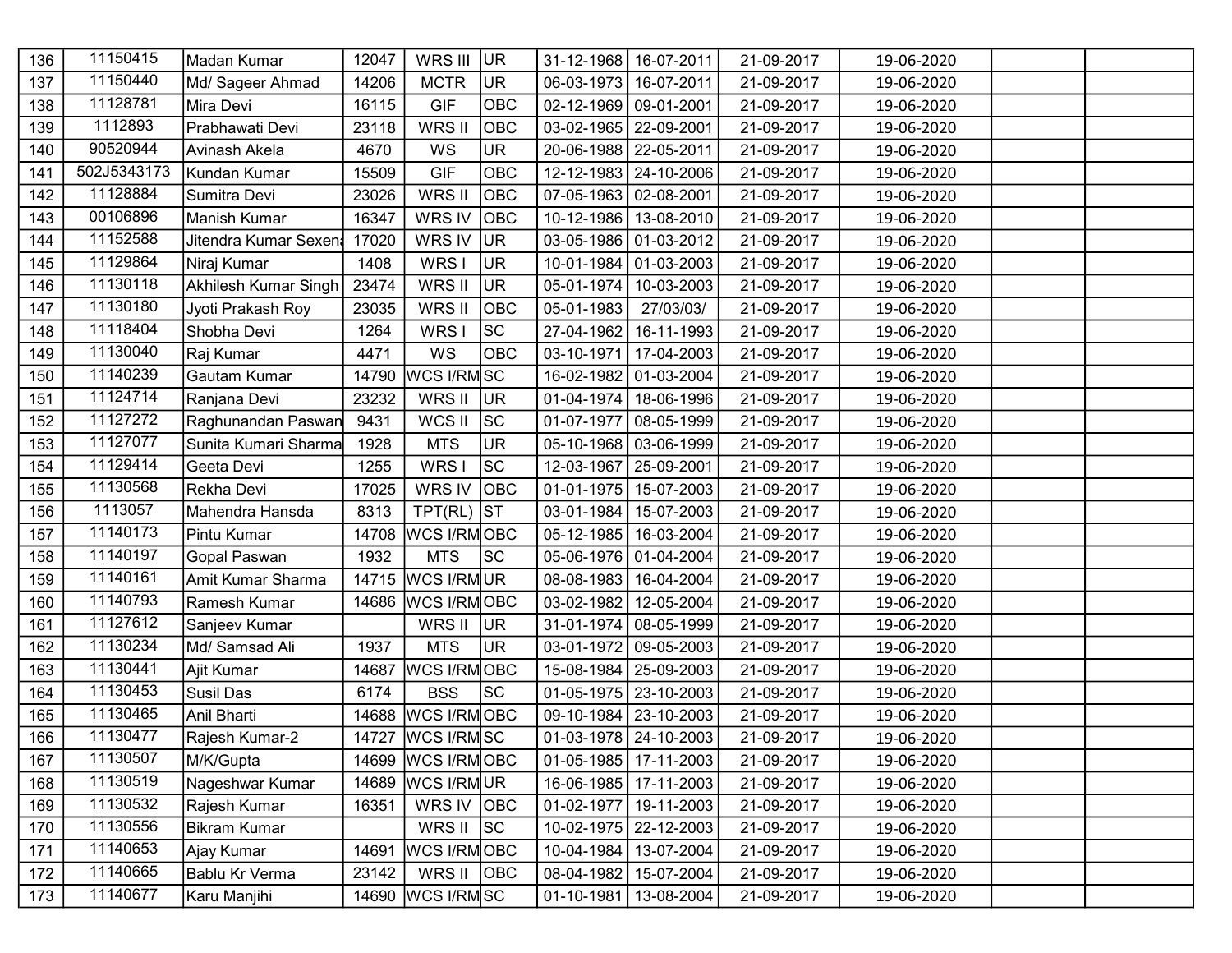| 174 | 11122778    | Gauri Devi          | 23205 | WRS II               | SC         |                  | 05-06-1969   07-09-1996 | 21-09-2017 | 19-06-2020 |             |  |
|-----|-------------|---------------------|-------|----------------------|------------|------------------|-------------------------|------------|------------|-------------|--|
| 175 | 11128896    | Lalita Devi         | 9514  | WCS II               | <b>JUR</b> | 31-01-1971       | 11-01-2001              | 21-09-2017 | 19-06-2020 |             |  |
| 176 | 11130209    | Guria Kumari        | 9465  | <b>WCS II/FT§OBC</b> |            | $02 - 03 - 1982$ | 24-04-2003              | 21-09-2017 | 19-06-2020 |             |  |
| 177 | 50320136262 | Suraj Kumar         | 11790 | WRS III OBC          |            | 15.08.90         | 04.06.13                | 09.09.16   | 01.10.18   | Came on     |  |
|     |             |                     |       |                      |            |                  |                         |            |            | M.Trd With  |  |
|     |             |                     |       |                      |            |                  |                         |            |            | Niraj Kumar |  |
|     |             |                     |       |                      |            |                  |                         |            |            | /11664/502  |  |
|     |             |                     |       |                      |            |                  |                         |            |            | 11140227    |  |
| 178 | 11130349    | Praveen Kr Marandi  | 1258  | WRS I                | <b>ST</b>  |                  | 20-10-1982   22-09-2003 | 21-09-2017 | 19-06-2020 |             |  |
| 179 | 11140240    | Sanjay Kumar        | 11665 | WRS III              | <b>OBC</b> |                  | 01-11-1976 01-04-2004   | 21-09-2017 | 19-06-2020 |             |  |
| 180 | 11140331    | Kamleshwar Prasad   | 11036 | WRS III              | ОВС        |                  | 16-02-1979 17-07-2004   | 21-09-2017 | 19-06-2020 |             |  |
| 181 | 11140290    | Anil Pd/ Verma      | 11662 | WRS III              | <b>OBC</b> |                  | 21-05-1980   24-07-2004 | 21-09-2017 | 19-06-2020 |             |  |
| 182 | 11130192    | Asha Devi           | 9612  | WCS II               | <b>UR</b>  |                  | 03-11-1963   24-04-2003 | 21-09-2017 | 19-06-2020 |             |  |
| 183 | 11140938    | S/K/Murmu           | 1861  | WRS I                | <b>ST</b>  |                  | 02-01-1980   12-03-2005 | 21-09-2017 | 19-06-2020 |             |  |
| 184 | 11120344    | Nigar Sultana Begam | 23293 | WRS II               | <b>UR</b>  |                  | 15-08-1970 03-06-1994   | 21-09-2017 | 19-06-2020 |             |  |
| 185 | 11120009    | Ranju Devi          | 22220 | <b>DCS</b>           | <b>UR</b>  | 07-01-1971       | 30-06-1994              | 21-09-2017 | 19-06-2020 |             |  |
| 186 | 11120447    | Bebi Devi           | 20033 | <b>CRS</b>           | ОВС        | $30 - 12 - 1967$ | 29-03-1995              | 21-09-2017 | 19-06-2020 |             |  |
| 187 | 11141931    | Panch Deo Murmu     | 9485  | WCS II/FT§ST         |            |                  | 01-03-1986 14-06-2006   | 21-09-2017 | 19-06-2020 |             |  |
| 188 | 11140860    | Rajiv Kr Roshan     | 23309 | WRS II               | OBC        |                  | 19-12-1976 21-02-2005   | 21-09-2017 | 19-06-2020 |             |  |
| 189 | 11140446    | Kundan Kumar        | 1870  | WRS I                | <b>UR</b>  |                  | 15-07-1985   06-08-2004 | 21-09-2017 | 19-06-2020 |             |  |
| 190 | 11140276    | Subas Pd Sharma     | 1262  | WRS I                | <b>UR</b>  |                  | 26-03-1985   27-08-2004 | 21-09-2017 | 19-06-2020 |             |  |
| 191 | 11140720    | Sunil Kumar         | 23172 | WRS II               | OBC        |                  | 22-11-1973   18-09-2004 | 21-09-2017 | 19-06-2020 |             |  |
| 192 | 11140732    | Kiran Devi          | 1257  | WRS I                | <b>UR</b>  |                  | 01-08-1968 08-12-2004   | 21-09-2017 | 19-06-2020 |             |  |
| 193 | 11141013    | Niraj Kumar         | 1261  | WRS I                | OBC        |                  | 31-12-1986   25-04-2005 | 21-09-2017 | 19-06-2020 |             |  |
| 194 | 11141050    | Mithilesh Kumar     | 1260  | WRS I                | OBC        |                  | 04-04-1986   20-05-2005 | 21-09-2017 | 19-06-2020 |             |  |
| 195 | 11130428    | Rita Devi           |       | WCS II               | <b>SC</b>  |                  | 07-10-1972   25-09-2003 | 21-09-2017 | 19-06-2020 |             |  |
| 196 | 11130430    | Kishore paswan      |       | WCS II               | <b>SC</b>  |                  | 31-01-1974   25-09-2003 | 21-09-2017 | 19-06-2020 |             |  |
| 197 | 11130490    | Ajit Kumar          |       | WCS II               | ОВС        |                  | 15-02-1979   24-10-2003 | 21-09-2017 | 19-06-2020 |             |  |
| 198 | 11130520    | Asha Kumari         |       | WCS II               | lsт        |                  | 30-10-1970   18-11-2003 | 21-09-2017 | 19-06-2020 |             |  |
| 199 | 11140355    | Ramrati Devi        |       | WCS II               | SC.        |                  | 15-03-1964   19-03-2004 | 21-09-2017 | 19-06-2020 |             |  |
| 200 | 11140549    | Anita Devi          |       | WCS II UR            |            |                  | 01-07-1963 01-07-2004   | 21-09-2017 | 19-06-2020 |             |  |
| 201 | 11140835    | Rajan Kumar         |       | WRS II               | OBC        |                  | 15-02-1983 30-12-2004   | 21-09-2017 | 19-06-2020 |             |  |
| 202 | 11140872    | R/K/Singh           | 1225  | WRS I                | <b>UR</b>  | 15-02-1986       | 12-02-2005              | 21-09-2017 | 19-06-2020 |             |  |
| 203 | 11140859    | Madhu Devi          | 1226  | WRS I                | OBC        |                  | 01-03-1978   15-02-2005 | 21-09-2017 | 19-06-2020 |             |  |
| 204 | 11140914    | Kaushal Kumar       | 1228  | WRS I                | OBC        | $30 - 06 - 1985$ | 28-02-2005              | 21-09-2017 | 19-06-2020 |             |  |
| 205 | 11140940    | S/B/Tanti           | 1236  | WRS I                | OBC        |                  | 17-01-1965   23-03-2005 | 21-09-2017 | 19-06-2020 |             |  |
| 206 | 11140951    | Pramod Kumar        | 1232  | WRS I                | OBC        |                  | 20-01-1974   23-03-2005 | 21-09-2017 | 19-06-2020 |             |  |
| 207 | 11140987    | Pankaj Kumar Mandal | 1237  | WRS I                | OBC        |                  | 01-03-1982   25-04-2005 | 21-09-2017 | 19-06-2020 |             |  |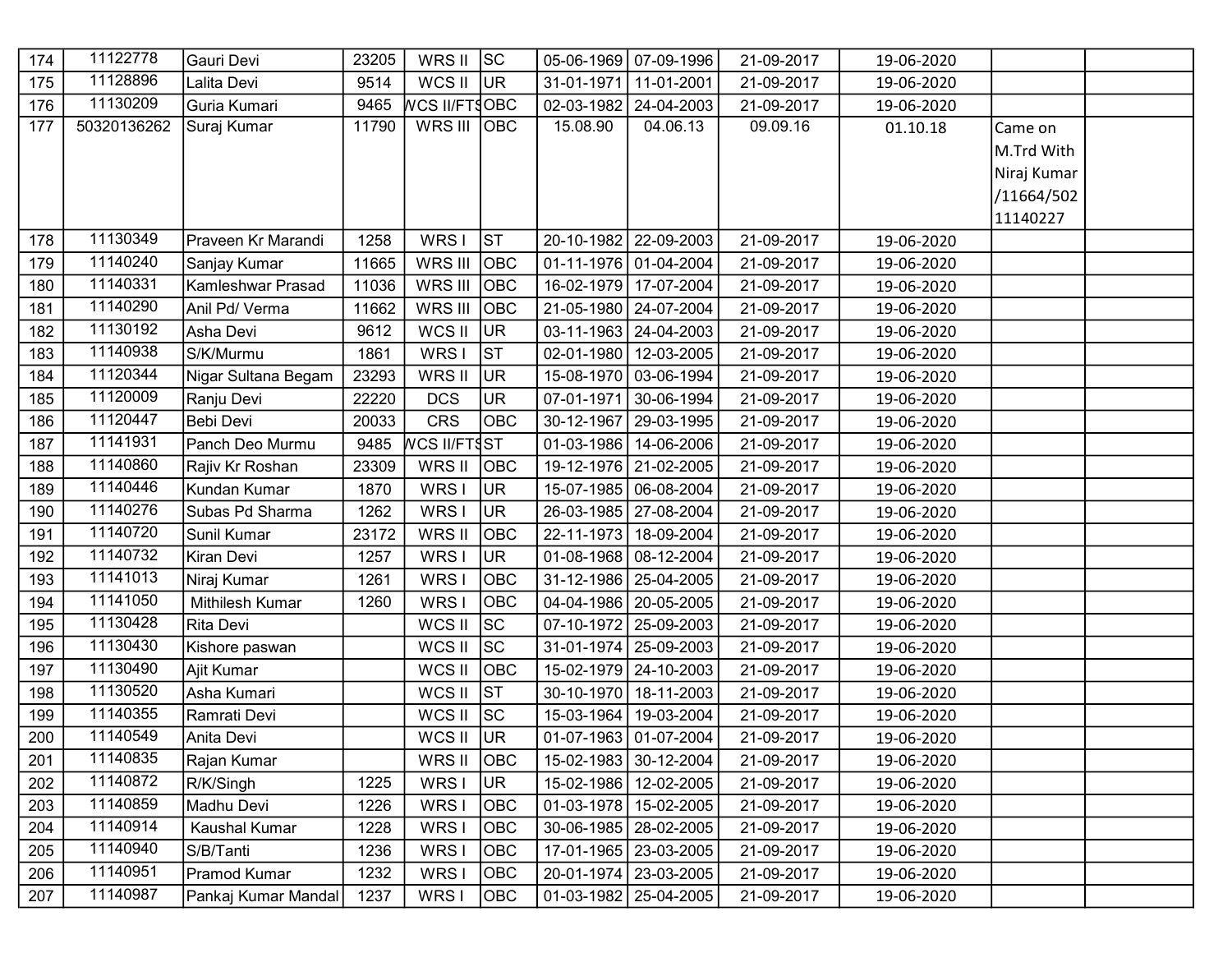| 208 | 11140987        | M/Minz                   | 1226    | WRS I                 | ST        | 02-12-1984 | 16-05-2005              | 21-09-2017     | 19-06-2020 |                                                                                      |  |
|-----|-----------------|--------------------------|---------|-----------------------|-----------|------------|-------------------------|----------------|------------|--------------------------------------------------------------------------------------|--|
| 209 | 11141130        | P/K/Vishwakarma          | 1496    | WRS I                 | OBC       |            | 03-02-1983   28-05-2005 | 21-09-2017     | 19-06-2020 |                                                                                      |  |
| 210 | 11141141        | G/Das                    | 1814    | WRS I                 | <b>SC</b> |            | 05-07-1975   28-05-2005 | 21-09-2017     | 19-06-2020 |                                                                                      |  |
| 211 | 11141165        | Md/S/Hussain             |         | WRS II                | <b>UR</b> | 02-01-1987 | 28-06-2005              | 21-09-2017     | 19-06-2020 |                                                                                      |  |
| 212 | 11141499        | Bairiya Devi             | 23122   | WRS I                 | <b>SC</b> |            | 01-12-1963   25-07-2005 | 21-09-2017     | 19-06-2020 |                                                                                      |  |
| 213 | 11141529        | <b>Munilal Paswan</b>    | medical | WRS I                 | <b>SC</b> | 25-01-1974 | 18-08-2005              | 21-09-2017     | 19-06-2020 |                                                                                      |  |
| 214 | 11141517        | Rajesh Kumar-4           | medical | WRS I                 | OBC       | 01-01-1987 | 18-08-2005              | 21-09-2017     | 19-06-2020 |                                                                                      |  |
| 215 | 11141440        | Sanjay Kumar Mandal      |         | WRS II                | OBC       | 28-11-1976 | 19-08-2005              | 21-09-2017     | 19-06-2020 |                                                                                      |  |
| 216 | 11141542        | <b>Uttam Kumar</b>       | medical | WRS I                 | <b>SC</b> | 11-04-1982 | 20-08-2005              | 21-09-2017     | 19-06-2020 |                                                                                      |  |
| 217 | 50714509299     | Basuki Kumar             | 6157    | <b>BSS</b>            | OBC       | 08-12-1991 | 27-02-2015              | 27-08-2015     | 19-06-2020 |                                                                                      |  |
| 218 | 502J0152729     | Puroshottam Kumar        | 11703   | WRS III               | OBC       |            | 05-06-1990   04-02-2015 | 23-02-2018     | 19-06-2020 |                                                                                      |  |
| 219 | 50200153175     | Sagar Bharti             | 8304    | TPT(RL)               | OBC       |            | 16-04-1988   20-03-2015 | 23-02-2018     | 19-06-2020 |                                                                                      |  |
| 220 | 03829800764     | Purnendu kumar           | 20097   | <b>CRS</b>            | OBC       | 05-06-1991 | 23-11-2006              | 23-02-2018     | 19-06-2020 |                                                                                      |  |
| 221 | 502J0153242     | <b>PRINCE KUMAR</b>      | 9520    | WCS-II                | OBC       |            | 09-04-1995   10-04-2015 | 10-05-2018     | 19-06-2020 |                                                                                      |  |
| 222 | 502NPS07482     | <b>ARYAN</b>             | 9524    | WCS-II                | OBC       |            | 15-12-1992   20-05-2015 | 10-05-2018     | 19-06-2020 |                                                                                      |  |
| 223 | 03829800491     | Ravi kumar               | 11783   | WRS-III               | OBC       |            | 01-02-1993 09-10-2017   | 26-06-2018     | 06-08-2020 |                                                                                      |  |
| 224 | 03829800496     | Kishan Kumar             | 966     | WRS-I                 | <b>SC</b> | 01-01-1991 | 09-10-2017              | 26-06-2018     | 06-08-2020 |                                                                                      |  |
| 225 | 03829800499     | Sonu kumar Chourasia     | 15549   | <b>GIF</b>            | OBC       | 23-01-1981 | 09-10-2017              | 26-06-2018     | 06-08-2020 |                                                                                      |  |
| 226 | 3829800530      | Pankaj Kumar             | 1963    | <b>MTS</b>            | <b>UR</b> | 14-01-1987 | 09-10-2017              | 26-06-2018     | 06-08-2020 |                                                                                      |  |
| 227 | 3829800501      | <b>Albert Sumit Minz</b> | 20243   | <b>CRS</b>            | <b>ST</b> |            | 06-09-1992   09-10-2017 | 26-06-2018     | 06-08-2020 |                                                                                      |  |
| 228 | 3829800530      | Navneet Kumar            | 14300   | <b>MCTR</b>           | <b>UR</b> |            | 01-01-1989 09-10-2017   | 26-06-2018     | 06-08-2020 |                                                                                      |  |
| 229 | 502NPS07657     | Saddam Hussain           | 20367   | <b>CRS</b>            | <b>UR</b> |            | 05-10-1995   24-06-2015 | 06-08-2018     | 15-09-2020 |                                                                                      |  |
| 230 | <b>NPS07669</b> | Mrityunjay               | 23456   | <b>CBS</b>            | OBC       |            | 11-03-1995   24-06-2015 | 06-08-2018     | 15-09-2020 |                                                                                      |  |
| 231 | 502NPS08517     | Kumar Prince Choudha     | 20005   | <b>CRS</b>            | SC        |            | 15-02-1988   24-08-2015 | 04-10-2018     | 10-10-2020 |                                                                                      |  |
| 232 | 502NPS08791     | Prashant Kumar Ranja     | 20006   | <b>CRS</b>            | OBC       | 08-02-1994 | 03-09-2015              | 04-10-2018     | 10-10-2020 |                                                                                      |  |
| 233 | 502NPS09605     | Devesh Kumar             | 14134   | <b>MCTR</b>           | OBC       | 06-02-1989 | 18-09-2015              | 04-10-2018     | 10-10-2020 |                                                                                      |  |
| 234 | 502NPS09606     | Veena Kumari             | 20003   | <b>CRS</b>            | OBC       | 25-12-1971 | 18-09-2015              | 04-10-2018     | 10-10-2020 |                                                                                      |  |
| 235 | 502NPS09607     | Abhishek Kumar           | 14137   | <b>MCTR</b>           | <b>UR</b> | 02-12-1992 | 18-09-2015              | 04-10-2018     | 10-10-2020 |                                                                                      |  |
| 236 | 50208814326     | Subodh Kumar             | 11081   | WRS-III               | OBC       | 25-12-82   | 28-07-15                | 28-07-15       | 28.10.21   | Mutual came<br>from LLH in<br>place of<br>Debajit<br>Ghatak,<br>12052, WRS-<br>IIII. |  |
| 237 | 50211127090     | Lila Kumari Sah          | 23468   | WRS-II                | <b>UR</b> | 18-01-68   | 08-05-99                | 21-06-17       | 28.10.21   |                                                                                      |  |
| 238 | 50211140604     | Abinash Kumar            | 16305   | WRS-IV                | SC        | 01-01-85   | 02-07-04                | 21-09-17       | 28.10.21   |                                                                                      |  |
| 239 | 03828900665     | Dhiraj Kumar             | 23204   | WRS-<br><b>II/CBS</b> | SC        | 15-10-86   | 03-04-18                | $27 - 11 - 18$ | 28.10.21   |                                                                                      |  |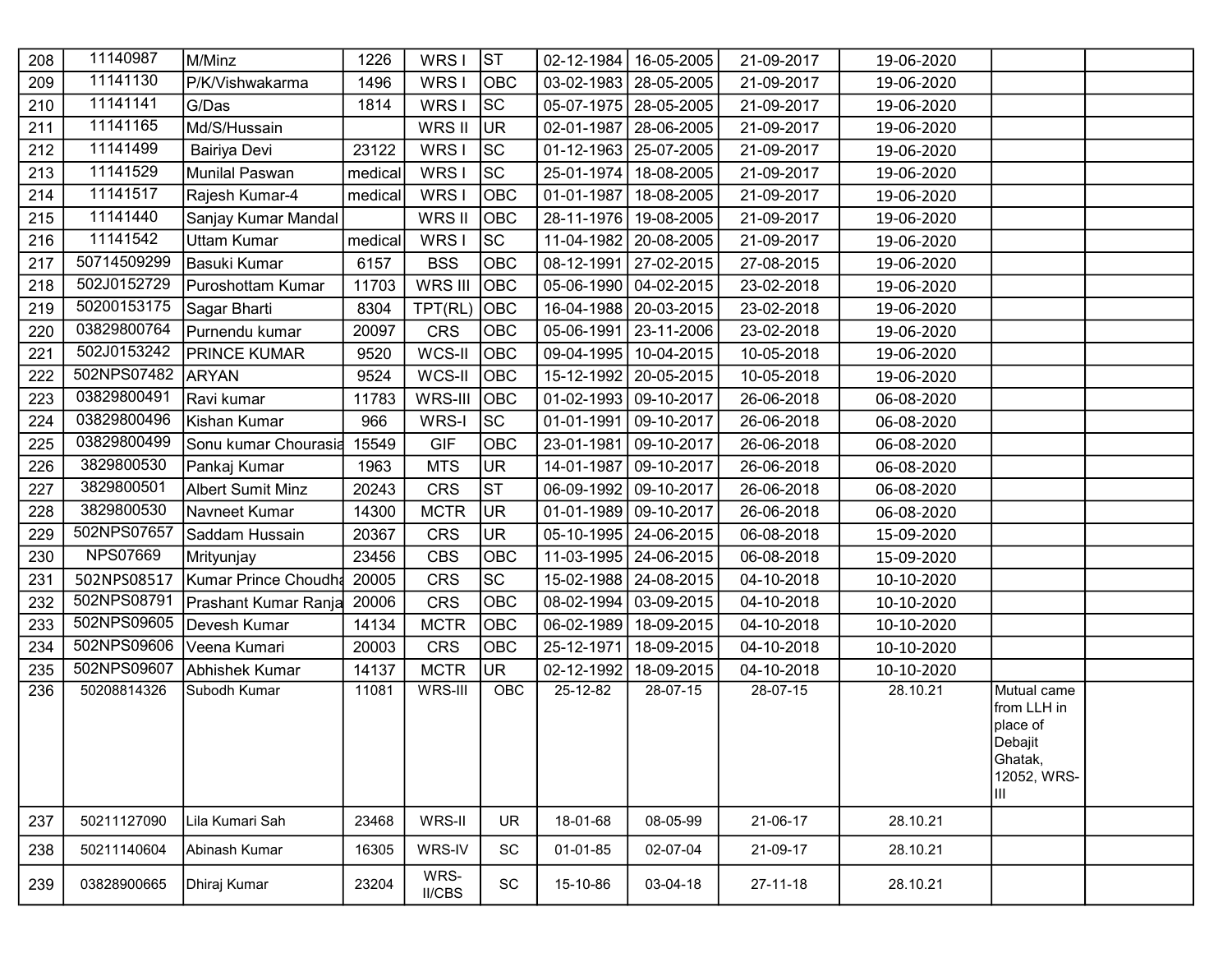| 240 | 128NP204649 | <b>Yugal Kumar</b>    | 830   | WRS-I                 | OBC        | 02-01-90       | 25-01-13       | $21 - 12 - 18$ | 28.10.21   |                                                                 |  |
|-----|-------------|-----------------------|-------|-----------------------|------------|----------------|----------------|----------------|------------|-----------------------------------------------------------------|--|
| 241 | 50229800056 | Nitish Kumar          | 23381 | WRS-<br><b>II/CBS</b> | <b>OBC</b> | 21-06-96       | 22-02-16       | 16-01-19       | 28.10.21   |                                                                 |  |
| 242 | 50229800060 | Sunny Raj             | 14144 | <b>MCTR</b>           | <b>OBC</b> | 01-03-94       | 22-02-16       | 16-01-19       | 28.10.21   |                                                                 |  |
| 243 | 50229800054 | Braj Gopal            | 9539  | WCS-II                | OBC        | 12-01-81       | 22-02-16       | 27-03-19       | 28.10.21   |                                                                 |  |
| 244 | 50229800057 | Nandlal kumar         | 9540  | WCS-II                | OBC        | $01 - 01 - 80$ | 22-02-16       | 27-03-19       | 28.10.21   |                                                                 |  |
| 245 | 50229800058 | <b>Arbind Kumar</b>   | 9541  | WCS-II                | OBC        | 01-02-86       | 22-02-16       | 27-03-19       | 28.10.21   |                                                                 |  |
| 246 | 50229800053 | Animesh Kumar         | 9538  | WCS-II                | <b>UR</b>  | 22-03-96       | 22-02-16       | 27-03-19       | 28.10.21   |                                                                 |  |
| 247 | 50229800059 | <b>Anand Kumar</b>    | 9542  | WCS-II                | OBC        | 26-03-95       | 25-02-16       | 27-03-19       | 28.10.21   |                                                                 |  |
| 248 | 03829801006 | Abhimanyu Kumar       | 1379  | WRS-I                 | OBC        | 15-09-89       | 28-08-18       | 27-03-19       | 28.10.21   |                                                                 |  |
| 249 | 03829801029 | Krishan Kumar         | 1380  | WRS-I                 | SC         | 04-10-92       | 22-09-18       | 27-03-19       | 28.10.21   |                                                                 |  |
| 250 | 52500256192 | Deepak Kr. Verma      | 1381  | WRS-I                 | <b>UR</b>  | 05-08-84       | 04-05-07       | $01 - 01 - 16$ | 28.10.21   |                                                                 |  |
| 251 | 50323272127 | Dilip Kr. Kiloskar    | 1382  | WRS-I                 | <b>UR</b>  | 05-08-85       | 24-05-13       | 02-05-19       | 28.10.21   |                                                                 |  |
| 252 | 50229800807 | Rahul Kr. Raj         | 9543  | WCS-II                | OBC        | 11-03-94       | 19-04-16       | 13-05-19       | 28.10.21   |                                                                 |  |
| 253 | 50229800808 | Pradeep Kumar         | 9544  | WCS-II                | OBC        | 08-12-80       | 19-04-16       | 13-05-19       | 28.10.21   |                                                                 |  |
| 254 | 50810041026 | Santosh Kumar         | 23159 | WRS-II                | SC         | 05-01-84       | 18-05-07       | 02-03-17       | 28.10.21   |                                                                 |  |
| 255 | 53164130019 | Chandan Kumar         | 16123 | <b>GIF</b>            | <b>OBC</b> | 21-01-86       | 02-02-13       | 28-06-19       | 28.10.21   | Mutual came<br>in place of<br><b>Bipin Bihari</b><br>Behra, GIF |  |
| 256 | 50211078212 | Sanjay Baski          | 23149 | WRS-II                | <b>ST</b>  | 01-01-62       | 18-07-85       | 20-07-19       | 28.10.21   |                                                                 |  |
| 257 | 03829800164 | Gaurav Sinha          | 13866 | <b>TTS</b>            | <b>UR</b>  | 17-07-94       | 06-09-16       | 18-09-19       | 28.10.21   |                                                                 |  |
| 258 | 03829800162 | Raju Pathak           | 1905  | <b>MTS</b>            | <b>UR</b>  | 05-02-96       | 06-09-16       | 18-09-19       | 28.10.21   |                                                                 |  |
| 259 | 427ZK140041 | Purushottam Kr. Singh | 2256  | <b>MTS</b>            | UR.        | 11-01-87       | $01 - 10 - 13$ | 23-04-14       | 28.10.21   | Own request<br>came on<br>30.09.2019                            |  |
| 260 | 427ZK140014 | Rupesh Kr. Kushwaha   | 11906 | WRS-III               | <b>OBC</b> | 10-01-91       | $01 - 10 - 13$ | 25-04-14       | 28.10.21   | Own request<br>came on<br>30.09.2019                            |  |
| 261 | 03829801114 | Prabhat Kumar         | 9548  | WCS-II                | OBC        | 04-10-99       | 28-05-19       | 20-12-19       | 01.01.2022 | Comp. Apptt.                                                    |  |
| 262 | 03829801118 | Navin Kr. Nirala      | 20089 | <b>CRS</b>            | OBC        | 08-02-89       | 28-05-19       | $20 - 12 - 19$ | 01.01.2022 |                                                                 |  |
| 263 | 03829801122 | Ranjit Kr. Chourasia  | 9549  | WCS-II                | OBC        | 25-11-88       | 28-05-19       | 20-12-19       | 01.01.2022 | Comp. Apptt.                                                    |  |
| 264 | 03829801123 | Umesh Ray             | 20087 | CRS                   | OBC        | 05-10-87       | 28-05-19       | 20-12-19       | 01.01.2022 |                                                                 |  |
| 265 | 03829801125 | Rahul Kumar           | 12228 | <b>BST</b>            | OBC        | 19-01-92       | 28-05-19       | 20-12-19       | 01.01.2022 |                                                                 |  |
| 266 | 03829801126 | Alok Kumar            | 2027  | <b>MTS</b>            | OBC        | 01-01-88       | 28-05-19       | 20-12-19       | 01.01.2022 |                                                                 |  |
| 267 | 03829801129 | Om Prakash Gautam     | 2029  | <b>MTS</b>            | <b>UR</b>  | 25-05-96       | 28-05-19       | 20-12-19       | 01.01.2022 |                                                                 |  |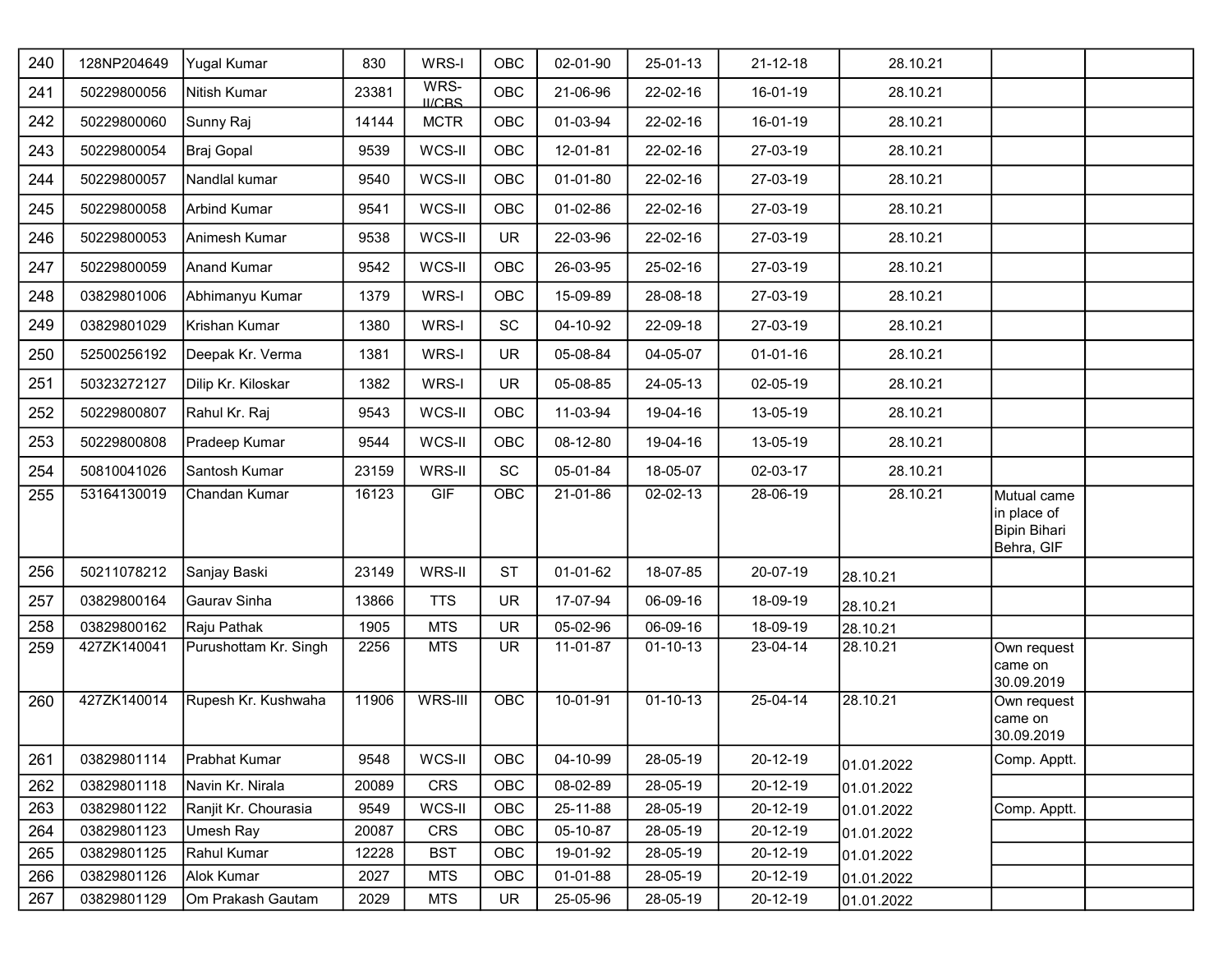| 268 | 50472130240 | Vishal Kumar Rajak  | 16319 | WRS-IV      | <b>SC</b>  | 20.02.88 | 29.08.13       | 24.03.18       | 101.01.2022 | Own request<br>came on<br>27.12.19   |
|-----|-------------|---------------------|-------|-------------|------------|----------|----------------|----------------|-------------|--------------------------------------|
| 269 | 42614D00261 | Raju Kumar          | 14155 | <b>MCTR</b> | OBC.       | 15-06-91 | 28-09-13       | 28-09-13       | 01.01.2022  | Own request<br>came on<br>30.12.19   |
| 270 | 33729800941 | Rahul Kumar         | 10769 | WRS-III     | UR         | 24-05-89 | 28-08-17       | 28-08-17       | 101.01.2022 | Own request<br>came on<br>10.02.2020 |
| 271 | 15840038052 | Manoj Murmu         | 16143 | <b>GIF</b>  | <b>ST</b>  | 06-09-82 | 19-06-12       | 19-06-12       | 01.01.2022  | Own request<br>came on<br>29.08.2020 |
| 272 | 15840045731 | Manish Ranjan Kumar | 16144 | <b>GIF</b>  | OBC        | 18-01-92 | 19-10-13       | 19-10-13       | 01.01.2022  | Own request<br>came on<br>29.08.2020 |
| 273 | 427ZK140026 | Dheeraj Kumar       | 8341  | TPT (Rail)  | <b>OBC</b> | 01-03-87 | $01 - 10 - 13$ | $01 - 10 - 13$ | 01.01.2022  | Own request<br>came on<br>05.10.2020 |
| 274 | 503P1200556 | Ram Kr. Das         | 15608 | <b>GIF</b>  | <b>SC</b>  | 30-12-92 | $01 - 06 - 13$ | $01 - 06 - 13$ | 01.01.2022  | Own request<br>came on<br>02.11.2020 |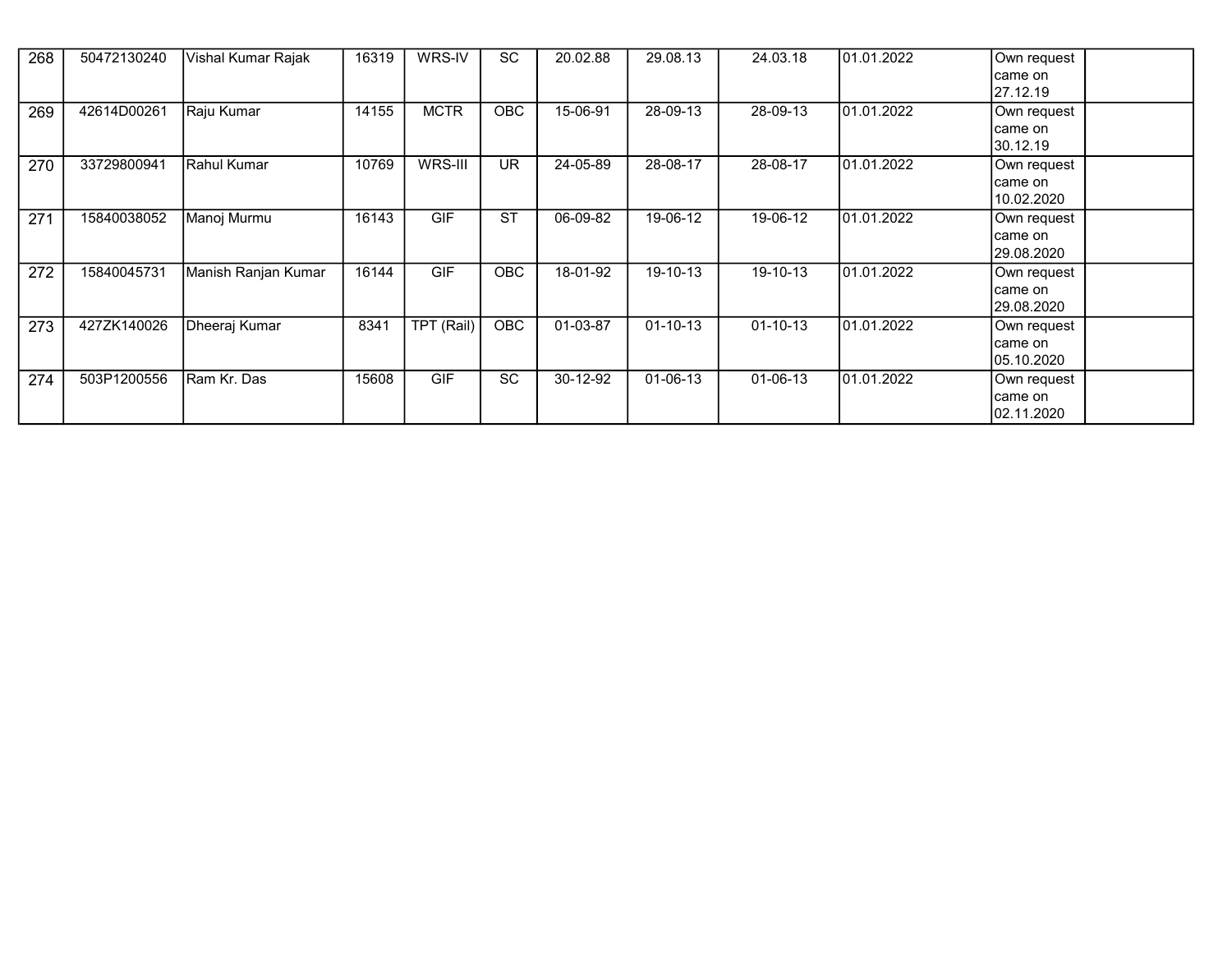|              |                            | <b>Fitter Tech-III</b>         |                     |                          |                          |                      | Level-2                    |                            |                                     | Sanction .286 |
|--------------|----------------------------|--------------------------------|---------------------|--------------------------|--------------------------|----------------------|----------------------------|----------------------------|-------------------------------------|---------------|
| SI No.       | <b>EMP No.</b>             | <b>Employee Name</b>           | <b>T. No.</b>       | Shop                     | Comm-<br>unity           | Date of Birth        | Date of Apptt.             | Date of Tech. III          | <b>Remarks</b>                      |               |
| $\mathbf{1}$ | 50211154731                | Lalan Kumar                    | 9430                | <b>WCS-II</b>            | <b>UR</b>                | 15-01-73             | 21-08-09                   | 15-10-12                   | <b>PASSED COURT</b><br>CASE PENDING |               |
| 2            | 502J0138563                | Kiran Sarkar                   | 23191               | <b>WRS-II</b>            | SC                       | 12-02-82             | 08-08-12                   | $03 - 04 - 13$             |                                     |               |
| 3            | 50211105744                | Badal Kr. Singh                |                     | 14665   WCS-I            | <b>UR</b>                | $02 - 01 - 68$       | 28-06-89                   | $18-04-14$                 |                                     |               |
| 4            | 50211150567                | Devki Paswan                   | 12213 BST           |                          | SC                       | 31-07-80             | 27-08-10                   | $30 - 05 - 14$             | Pass but DA Case<br>Pending         |               |
| 5            | 50211121658                | Lakhan Lall Pd. Yadav          | 1254                | WRS-I                    | <b>UR</b>                | 25-01-66             | 22-03-96                   | $21-06-17$                 |                                     |               |
| 6            | 502NPS06899                | <b>Vivek Roy</b>               | 9522                | <b>WCS-II</b>            | OBC                      | 08-04-95             | 24-04-15                   | 10-05-18                   |                                     |               |
| 7            | 3829801638                 | Tarun Kumar                    | 23326               | CBS                      | OBC                      | 21.02.87             | 06.08.20                   | 26.03.21                   | <b>RRB</b>                          |               |
| 8            | 3829801624                 | Rajkishor Prasad               | 839                 | WRS-I                    | OBC                      | 01.02.90             | 06.08.20                   | 26.03.21                   | <b>RRB</b>                          |               |
| 9            | 3829801601                 | Rahul Raj                      | 0496                | WRS-I                    | OBC                      | 05.01.95             | 06.08.20                   | 26.03.21                   | RRB                                 |               |
| 10           | 3829801593                 | Nitesh Kumar                   | 20381 CRS           |                          | OBC                      | 11.01.95             | 06.08.20                   | 26.03.21                   | <b>RRB</b>                          |               |
| 11           | 3829801744                 | Anant Kumar                    | 23517               | <b>WRS-II</b>            | OBC                      | 10.05.88             | 20.08.20                   | 26.03.21                   | <b>RRB</b>                          |               |
| 12           | 3829802045                 | Ashish Kumar                   | 20108               | <b>CRS</b>               | SC                       | 23.08.93             | 04.10.20                   | 26.05.21                   | <b>RRB</b>                          |               |
| 13           | 15840046541                | Binit Kr. Paswan               | 12106               | <b>BST</b>               | SC                       | 20-02-92             | 25-10-13                   | 25-10-13                   | Own request came on<br>27.08.2020   |               |
| 14           | 50208237943                | Satya Vijay Kumar              | $\mathbf 0$         | Dy. CME<br>(Dsl)         | <b>UR</b>                | $15 - 01 - 64$       | 14-06-82                   | $11 - 11 - 20$             |                                     |               |
| 15           | 50211123035                | Balmiki Mandal                 | 23439               | <b>WRS-II</b>            | OBC                      | 22-09-71             | 27-02-91                   | $11 - 11 - 20$             |                                     |               |
| 16           | 50211117783                | Rabindra Kr. Mishra            | 1470                | WRS-I                    | <b>UR</b>                | 05-03-72             | 04-11-92                   | $11 - 11 - 20$             |                                     |               |
| 17           | 50211120757                | Urmila Devi                    | 0                   | P. Branch                | $\overline{SC}$          | 13-09-69             | 06-09-95                   | 11-11-20                   | Comp. Apptt.                        |               |
| 18           | 50211126190                | Lila Devi                      | $\mathbf 0$         | P. Branch                | SC                       | 02-05-71             | 01-08-98                   | 11-11-20                   | Comp. Apptt.                        |               |
| 19           | 50211127650                | Krishna Devi                   | $\mathbf 0$<br>7284 | Medical                  | UR                       | 01-12-62             | 18-05-99                   | 11-11-20                   | Comp. Apptt.                        |               |
| 20           | 50211129402                | Satendra Pandit                |                     | PAT                      | OBC                      | 13-01-71             | 07-09-01                   | 11-11-20                   | Physically<br>Handicapped (VH)      |               |
| 21           | 50211129529                | Satish Kr. Singh               | 2133                | <b>MTS</b>               | $\overline{\mathsf{UR}}$ | $01-09-64$           | 25-06-02                   | $11 - 11 - 20$             |                                     |               |
| 22           | 50211129712                | Gangia Devi                    | $\mathbf 0$         | Medical                  | $\overline{\text{ST}}$   | $03-02-62$           | 06-01-03                   | $11 - 11 - 20$             | Comp. Apptt.                        |               |
| 23           | 50211130775<br>50211140136 | Noor Jehan Begam<br>Veena Devi | 20067<br>3264       | <b>CRS</b><br><b>HIW</b> | <b>UR</b><br>SC          | 19-05-70<br>08-10-65 | 17-04-03<br>$16 - 03 - 04$ | 11-11-20<br>$11 - 11 - 20$ | Comp. Apptt.                        |               |
| 24<br>25     | 50211140756                | Sarita Devi                    | 0                   | P. Branch                | UR                       | 16-01-67             | 11-05-04                   | 11-11-20                   | Comp. Apptt.<br>Comp. Apptt.        |               |
| 26           | 50211140264                | Anita Devi                     | $\mathbf 0$         | Inter<br>College         | OBC                      | 05-06-65             | 24-07-04                   | 11-11-20                   | Comp. Apptt.                        |               |
| 27           | 50211140252                | Sangita Devi                   | $\mathbf 0$         | Welfare                  | SC                       | $01-01-69$           | 09-08-04                   | $11 - 11 - 20$             | Comp. Apptt.                        |               |
| 28           | 50211140616                | Roushan Kumar                  |                     | 23185 WRS-II             | OBC                      | 03-05-84             | 27-08-04                   | 11-11-20                   |                                     |               |
| 29           | 50211140926                | Pinku Kumar                    | 2175                | <b>MTS</b>               | OBC                      | 01-02-86             | 28-02-05                   | 11-11-20                   |                                     |               |
| 30           | 50211142418                | Biva Cherobin                  | 20177               | <b>CRS</b>               | <b>UR</b>                | 05-02-70             | 18-07-05                   | $11 - 11 - 20$             | Comp. Apptt.                        |               |
| 31           | 50211141608                | Anjali Chakraborty             | 0                   | P. Branch                | <b>UR</b>                | 17-04-69             | 27-08-05                   | 11-11-20                   | Comp. Apptt.                        |               |
| 32           | 50211141864                | Umesh Prasad                   | 3232                | <b>HIW</b>               | OBC                      | 10-06-68             | 15-12-05                   | $11 - 11 - 20$             | Comp. Apptt.                        |               |
| 33           | 50211142340                | Cittu Kumar                    | 20370               | <b>CRS</b>               | OBC                      | 05-01-85             | 14-01-06                   | 11-11-20                   | Comp. Apptt.                        |               |
| 34           | 50211142236                | <b>Baby Devi</b>               | 20327               | <b>CRS</b>               | SC                       | 01-02-74             | 03-02-06                   | 11-11-20                   | Comp. Apptt.                        |               |
| 35           | 50211141888                | Vibha Kumari                   | 0                   | TO                       | <b>UR</b>                | 05-01-74             | 14-06-06                   | 11-11-20                   | Comp. Apptt.                        |               |
| 36           | 50211142376                | Ranju Devi                     | 20384 CRS           |                          | <b>UR</b>                | 01-02-76             | 06-09-06                   | 11-11-20                   | Comp. Apptt.                        |               |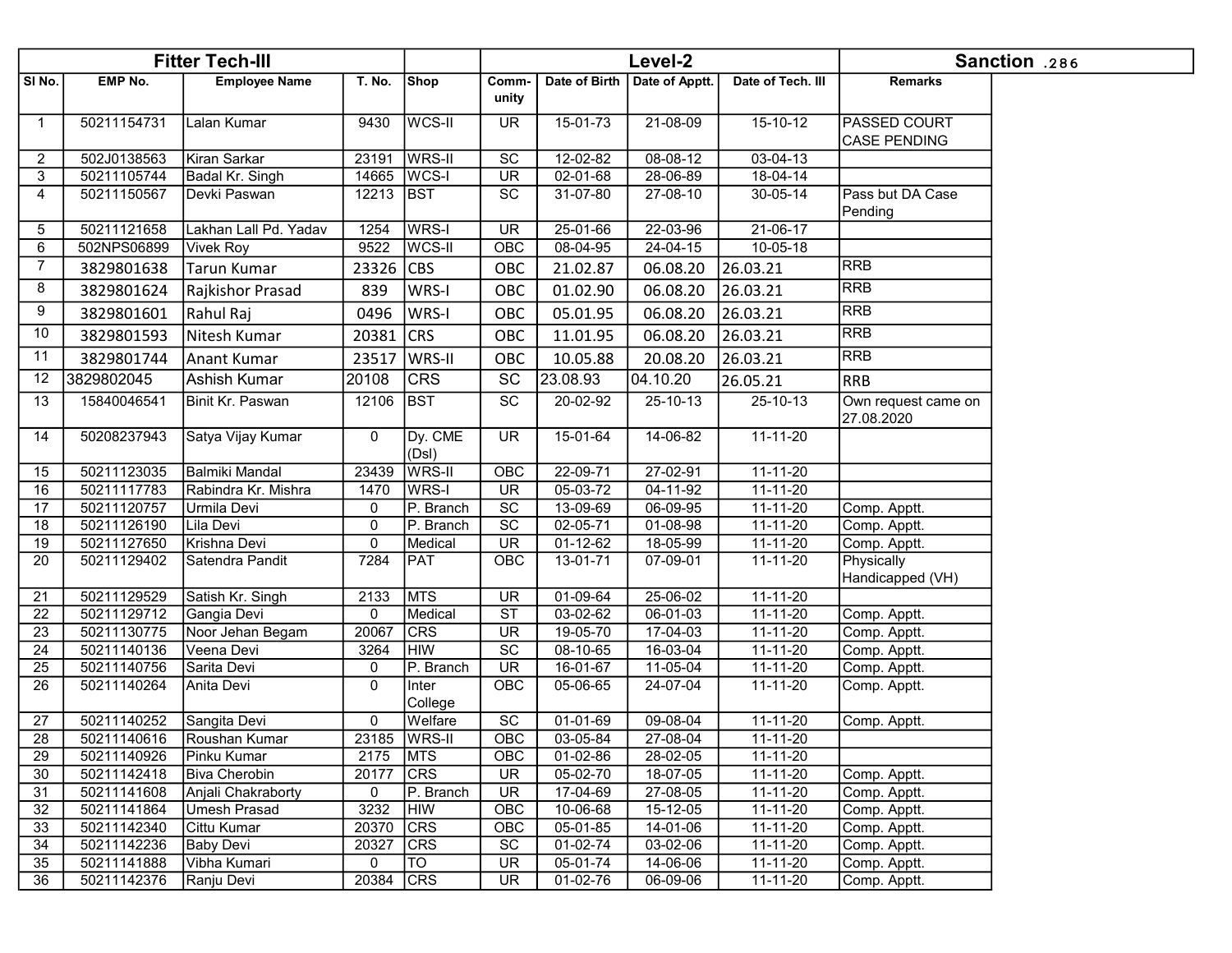| 37              | 50211142110 | Sanjeet Kr. Singh         | 0              | Rampur<br>Hostel        | <b>UR</b>                | 21-07-79                  | 22-11-06       | $11 - 11 - 20$ | Comp. Apptt.     |
|-----------------|-------------|---------------------------|----------------|-------------------------|--------------------------|---------------------------|----------------|----------------|------------------|
| 38              | 50211142390 | Jitendra Mandal           | 6369           | <b>BSS</b>              | $\overline{\mathsf{UR}}$ | $21-02-72$                | $20 - 12 - 06$ | $11 - 11 - 20$ | Comp. Apptt.     |
| $\overline{39}$ | 50211142583 | Subodh Kr. Das            | 20196          | CRS                     | $\overline{SC}$          | $21 - 01 - 77$            | 10-01-07       | $11 - 11 - 20$ | Comp. Apptt.     |
| 40              | 50200117626 | Ramchandra Rai            | 2137           | <b>MTS</b>              | $\overline{\mathsf{UR}}$ | $10 - 02 - 81$            | $30 - 01 - 07$ | $11 - 11 - 20$ | Comp. Apptt.     |
| 41              | 50211142601 | Bijay Kr. Sharma          | $\pmb{0}$      | <b>SGH</b>              | OBC                      | $05-01-76$                | 20-02-07       | $11 - 11 - 20$ | Comp. Apptt.     |
| 42              | 50211142613 | <b>Abdul Sattar</b>       | 11910          | WRS-III                 | OBC                      | $03-01-79$                | $20 - 02 - 07$ | $11 - 11 - 20$ | Comp. Apptt.     |
| 43              | 50211142625 | <b>Nand Kishore Singh</b> | 0              | Inter                   | $\overline{\mathsf{UR}}$ | 10-10-76                  | 20-02-07       | $11 - 11 - 20$ | Comp. Apptt.     |
|                 |             |                           |                | College                 |                          |                           |                |                |                  |
| 44              | 50211142984 | Nageshwar Tanti           | 2135           | <b>MTS</b>              | OBC                      | $01-02-67$                | $20 - 02 - 07$ | $11 - 11 - 20$ | Comp. Apptt.     |
| 45              | 50211143009 | Amardeep Prasad           | 2136           | <b>MTS</b>              | OBC                      | 01-05-73                  | $20 - 02 - 07$ | 11-11-20       | Comp. Apptt.     |
| 46              | 50211142492 | Vijay Kr. Gupta           | 3210           | <b>HIW</b>              | $\overline{OBC}$         | 31-01-74                  | $01-03-07$     | $11 - 11 - 20$ | Comp. Apptt.     |
| $\overline{47}$ | 50211142637 | Ashok Kr. Sharma          | 0              | <b>SGH</b>              | OBC                      | $\overline{04} - 10 - 63$ | 21-03-07       | $11 - 11 - 20$ | Comp. Apptt.     |
| 48              | 50211142698 | Meena Devi                | 3013           | <b>BST</b>              | OBC                      | 27-10-66                  | 12-06-07       | 11-11-20       | Comp. Apptt.     |
| 49              | 50211142716 | Chandra Shekhar           | 0              | Inter                   | $\overline{\mathsf{UR}}$ | $02 - 05 - 80$            | 29-06-07       | $11 - 11 - 20$ | Comp. Apptt.     |
|                 |             | Thakur                    |                | College                 |                          |                           |                |                |                  |
| 50              | 50211142650 | Sujeet Kumar              | 0              | <b>SGH</b>              | OBC                      | $10-03-81$                | 17-07-07       | 11-11-20       | Comp. Apptt.     |
| $\overline{51}$ | 50211142730 | Roshan Kumar              | 0              | Inter                   | $\overline{\mathsf{UR}}$ | 02-06-85                  | 01-08-07       | $11 - 11 - 20$ | Comp. Apptt.     |
|                 |             |                           |                | College                 |                          |                           |                |                |                  |
| 52              | 50211142935 | Chhotu Kumar              | 2134           | <b>MTS</b>              | <b>UR</b>                | $20 - 02 - 83$            | $24 - 08 - 07$ | 11-11-20       | Comp. Apptt.     |
| 53              | 50211143046 | Rajeev Kr. Ranjan         | 0              | WRS-IV                  | $\overline{OBC}$         | $01 - 01 - 89$            | $13 - 09 - 07$ | $11 - 11 - 20$ | Comp. Apptt.     |
| $\overline{54}$ | 50211143472 | <b>Rita Devi</b>          | 2177           | <b>MTS</b>              | $\overline{\mathsf{UR}}$ | 29-02-72                  | 21-11-07       | 11-11-20       | Comp. Apptt.     |
| 55              | 50211143368 | Niranjan Kumar            | 0              | Stationary              | OBC                      | $02 - 11 - 75$            | 27-11-07       | $11 - 11 - 20$ | Physically       |
|                 |             |                           |                |                         |                          |                           |                |                | Handicapped (VH) |
| 56              | 50211143502 | <b>Rishikesh Kumar</b>    | 0              | <b>SGH</b>              | $\overline{\mathsf{UR}}$ | $08 - 12 - 88$            | $09-01-08$     | $11 - 11 - 20$ | Comp. Apptt.     |
| $\overline{57}$ | 50211145160 | Arsu Devi                 | $\pmb{0}$      | Medical                 | $\overline{\text{ST}}$   | $01 - 10 - 64$            | $20 - 02 - 08$ | $11 - 11 - 20$ | Comp. Apptt.     |
| $\overline{58}$ | 50211144269 | Suman Kumar               | 0              | <b>SGH</b>              | OBC                      | $05 - 02 - 88$            | 18-06-08       | $11 - 11 - 20$ | Comp. Apptt.     |
| 59              | 50211144270 | Uma Devi                  | 3231           | <b>HIW</b>              | $\overline{\mathsf{UR}}$ | $15-05-72$                | 06-08-08       | 11-11-20       | Comp. Apptt.     |
| 60              | 50211144282 | Veena Devi                | 0              | <b>IRIMEE</b>           | $\overline{SC}$          | $04 - 09 - 63$            | 16-10-08       | $11 - 11 - 20$ |                  |
| 61              | 50211144737 | Rakesh Kumar              | 0              | Yantrik<br><b>Niwas</b> | $\overline{\mathsf{UR}}$ | 01-07-79                  | 19-12-08       | $11 - 11 - 20$ | Comp. Apptt.     |
| 62              | 502J0124187 | Ranjit Kumar              | 20374          | <b>CRS</b>              | OBC                      | 10-10-87                  | 25-02-09       | 11-11-20       | Comp. Apptt.     |
| 63              | 50211154986 | Rakesh Kumar              | 2176           | <b>MTS</b>              | $\overline{\mathsf{UR}}$ | 02-05-85                  | $26 - 06 - 09$ | 11-11-20       | Comp. Apptt.     |
| 64              | 50211146795 | Sindhu Kumari             | 7825           | TPT(Rd.)                | $\overline{\mathsf{UR}}$ | 06-05-84                  | 15-09-09       | $11 - 11 - 20$ | Comp. Apptt.     |
| 65              | 50211151596 | Janardan Kumar            | 6367           | <b>BSS</b>              | $\overline{\mathsf{UR}}$ | 05-03-76                  | 18-03-10       | 11-11-20       |                  |
| 66              | 50211150592 | Subhadhra Devi            | 0              | Medical                 | $\overline{SC}$          | $01-07-66$                | 30-04-10       | $11 - 11 - 20$ | Comp. Apptt.     |
| 67              | 50211149048 | Ramu Kr. Raut             | 0              | QRH                     | $\overline{SC}$          | 07-01-80                  | $03-06-10$     | 11-11-20       | Comp. Apptt.     |
| 68              | 50211150907 | <b>Arbind Kumar</b>       | $\overline{0}$ | Inter                   | <b>UR</b>                | $01-03-89$                | 09-07-10       | $11 - 11 - 20$ | Comp. Apptt.     |
|                 |             |                           |                | College                 |                          |                           |                |                |                  |
| 69              | 50211154998 | Usha Devi                 | 0              | Medical                 | SC                       | 02-07-70                  | $05 - 10 - 10$ | $11 - 11 - 20$ | Comp. Apptt.     |
| 70              | 50211150671 | Lili Chero                | 0              | Medical                 | ST                       | 14-12-66                  | $25-03-11$     | 11-11-20       | Comp. Apptt.     |
| 71              | 50211150543 | Vishal Kumar              | 15734          | <b>GIF</b>              | SC                       | 15-04-84                  | 26-03-11       | 11-11-20       | Comp. Apptt.     |
| 72              | 502J0131994 | Madhu Mamta Devi          | 0              | <b>BTC</b>              | OBC                      | 29-09-66                  | 08-04-11       | 11-11-20       | Comp. Apptt.     |
| 73              | 50211400201 | Kapil Deo Jha             | 0              | P. Branch               | <b>UR</b>                | 15-05-65                  | 17-08-11       | $11 - 11 - 20$ | Ex. Serviceman   |
| 74              | 50211151614 | Rakesh Kumar              | 20204          | <b>CRS</b>              | SC                       | 20-03-79                  | 23-08-11       | 11-11-20       | Comp. Apptt.     |
| 75              | 50211150919 | Mausham Kumari            | 0              | Inter<br>College        | UR                       | 30-12-91                  | 24-08-11       | $11 - 11 - 20$ | Comp. Apptt.     |
| 76              | 502J0132524 | Pradeep Kumar             | 0              | Medical                 | OBC                      | 05-01-90                  | 21-09-11       | 11-11-20       | Comp. Apptt.     |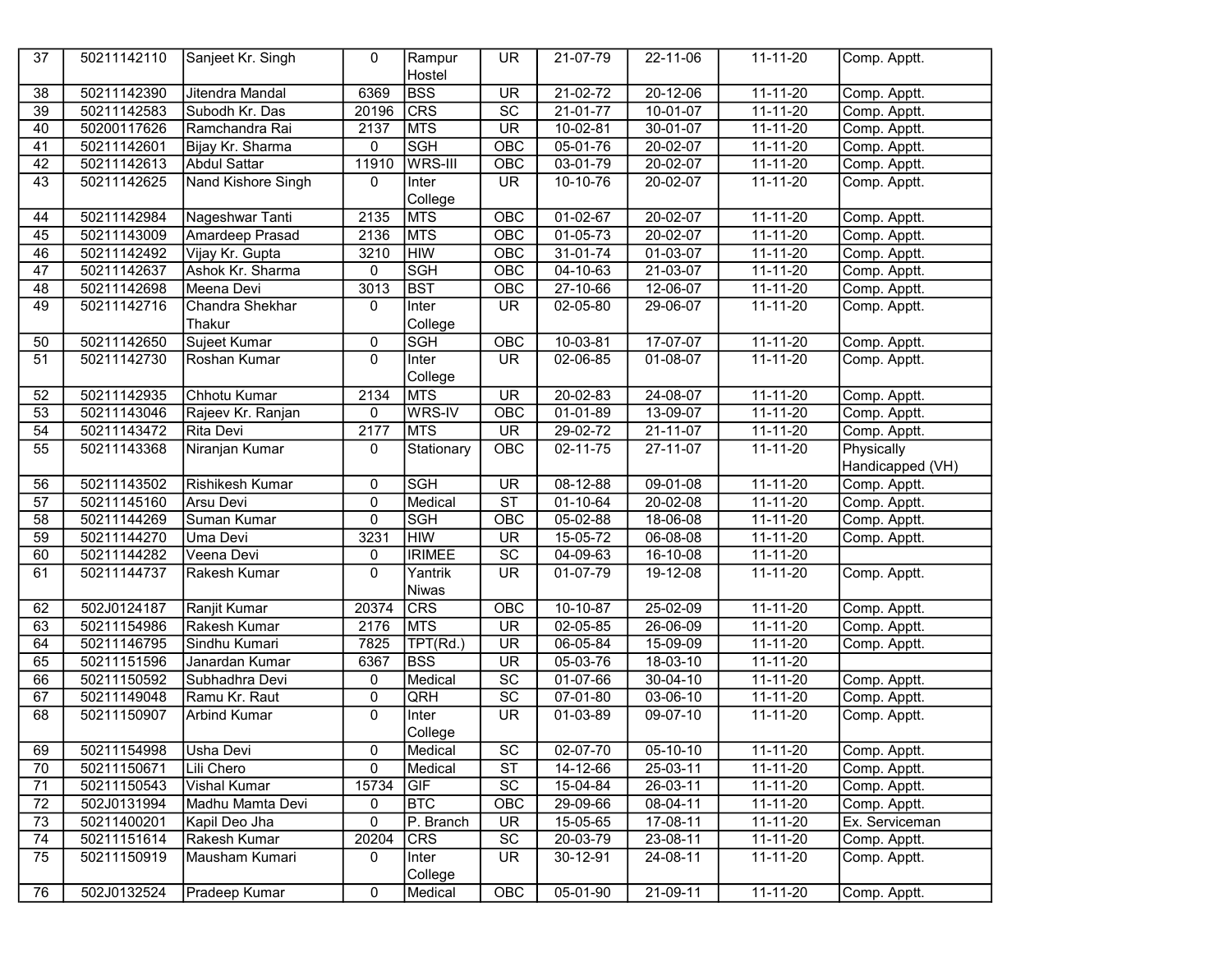| 77 | 50211157781 | Rina Sinha             | 0     | Medical        | $\overline{\mathsf{UR}}$ | 20-02-80              | $11-01-12$     | $11 - 11 - 20$ | Comp. Apptt.          |
|----|-------------|------------------------|-------|----------------|--------------------------|-----------------------|----------------|----------------|-----------------------|
| 78 | 50290022841 | Bambam Kumar           | 1486  | WRS-I          | <b>OBC</b>               | 31-12-84              | 30-05-12       | $11 - 11 - 20$ | Mutual came from KPA  |
|    |             |                        |       |                |                          |                       |                |                | in place of Sanjeev   |
|    |             |                        |       |                |                          |                       |                |                | Kumar                 |
| 79 | 502J0132226 | <b>Mithilesh Kumar</b> | 1903  | <b>MTS</b>     | OBC                      | $06 - 02 - 86$        | $30 - 05 - 12$ | $11 - 11 - 20$ |                       |
| 80 | 50211152023 | Anita Kumari           | 1403  | WRS-I          | OBC                      | $\overline{01-03-77}$ | 16-06-12       | 11-11-20       | RRC/KKK               |
| 81 | 00302719745 | Suraj Kr. Nirala       | 27236 | <b>WLD</b>     | OBC                      | $01-01-87$            | 20-06-12       | $11 - 11 - 20$ |                       |
| 82 | 27424012718 | <b>Bikash Kumar</b>    | 2876  | <b>MTS</b>     | <b>UR</b>                | 01-03-87              | 30-06-12       | $11 - 11 - 20$ | Mutual came from DNR  |
|    |             |                        |       |                |                          |                       |                |                | in place of Sudarshan |
|    |             |                        |       |                |                          |                       |                |                | Pd. Bharti, 2821, MTS |
|    |             |                        |       |                |                          |                       |                |                |                       |
| 83 | 50211151936 | Nilesh Kr. Tiwari      | 27708 | <b>WLD</b>     | <b>UR</b>                | $01 - 10 - 79$        | $24-07-12$     | $11 - 11 - 20$ | <b>RRC/KKK</b>        |
| 84 | 502NPS07598 | Raj Kamal Singh        | 12158 | <b>BST</b>     | $\overline{\mathsf{UR}}$ | $06 - 10 - 91$        | $24-07-12$     | 11-11-20       | Comp. Apptt.          |
| 85 | 50211152412 | Ajay Kumar             | 0     | <b>ISO/MR</b>  | <b>UR</b>                | 01-02-82              | 03-09-12       | $11 - 11 - 20$ | Comp. Apptt.          |
|    |             |                        |       | Cell           |                          |                       |                |                |                       |
| 86 | 50211155255 | Sunil Kumar            | 1412  | WRS-I          | OBC                      | 18-04-89              | $01 - 10 - 09$ | $11 - 11 - 20$ | TADK. Helper as on    |
|    |             |                        |       |                |                          |                       |                |                | 02.11.2012            |
| 87 | 50216001431 | Punam Kumari           | 2818  | <b>MTS</b>     | OBC                      | $08-07-81$            | $06 - 12 - 12$ | $11 - 11 - 20$ | Mutual came from      |
|    |             |                        |       |                |                          |                       |                |                | Harnaut in place of   |
|    |             |                        |       |                |                          |                       |                |                | Sujit Kumar, 2812,    |
|    |             |                        |       |                |                          |                       |                |                | <b>MTS</b>            |
| 88 | 50211155840 | Amit Kumar             | 23178 | <b>WRS-II</b>  | $\overline{SC}$          | $30 - 12 - 88$        | $06-11-09$     | $11 - 11 - 20$ | TADK. Helper as on    |
|    |             |                        |       |                |                          |                       |                |                | 10.01.2013            |
| 89 | 50208809161 | Rajesh Kr. Sah         | 1950  | <b>MTS</b>     | OBC                      | 18-06-93              | $05-02-13$     | 11-11-20       |                       |
| 90 | 50714106958 | <b>Rupesh Kumar</b>    | 14632 | WCS-I          | OBC                      | $25 - 12 - 88$        | $26 - 02 - 13$ | $11 - 11 - 20$ | Mutual came from KGP  |
|    |             |                        |       |                |                          |                       |                |                | in place of Susanta   |
|    |             |                        |       |                |                          |                       |                |                | Patra                 |
| 91 | 50200095310 | Deepak Harit           | 20062 | <b>CRS</b>     | $\overline{\mathsf{UR}}$ | $15-03-87$            | $13 - 03 - 13$ | $11 - 11 - 20$ | TADK. Helper as on    |
|    |             |                        |       |                |                          |                       |                |                | 13.03.2013.           |
|    |             |                        |       |                |                          |                       |                |                | Redeployed in ASN     |
|    |             |                        |       |                |                          |                       |                |                | Divn. But lien in JMP |
|    |             |                        |       |                |                          |                       |                |                | Workshop              |
| 92 | 50209003563 | Aditya Kumar           | 2833  | <b>MTS</b>     | $\overline{SC}$          | $01 - 06 - 83$        | 18-03-09       | $11 - 11 - 20$ | Own request came      |
|    |             |                        |       |                |                          |                       |                |                | from Jhansi on        |
|    |             |                        |       |                |                          |                       |                |                | 13.03.2013            |
| 93 | 50211153647 | <b>Abhishek Kumar</b>  | 1824  | WRS-I          | OBC                      | $05 - 06 - 80$        | $30 - 03 - 13$ | $11 - 11 - 20$ | <b>RRC/KKK</b>        |
| 94 | 50211153003 | Sudha Devi             | 20092 | <b>CRS</b>     | <b>UR</b>                | 08-02-72              | $12 - 04 - 13$ | $11 - 11 - 20$ | Comp. Apptt.          |
| 95 | 50211154834 | Renu Devi              | 0     | <b>SGH</b>     | $\overline{\mathsf{UR}}$ | 01-03-76              | $14 - 05 - 13$ | 11-11-20       | Comp. Apptt.          |
| 96 | 50313005733 | Pradeep Kr. Sah        | 20011 | <b>CRS</b>     | OBC                      | 05-04-87              | $12 - 06 - 13$ | $11 - 11 - 20$ | Mutual came from      |
|    |             |                        |       |                |                          |                       |                |                | Muradabad in place of |
|    |             |                        |       |                |                          |                       |                |                | Bijendra Pal, 20172,  |
|    |             |                        |       |                |                          |                       |                |                | <b>CRS</b>            |
| 97 | 50472130091 | Sanjeev Kumar          | 11980 | <b>WRS-III</b> | OBC                      | 14-03-90              | 29-07-13       | $11 - 11 - 20$ | Mutual came from GKP  |
|    |             |                        |       |                |                          |                       |                |                | in place of Sujit Kr. |
|    |             |                        |       |                |                          |                       |                |                | Gupta, 10717, WRS-III |
| 98 | 50211155309 | Ajay Kr. Paswan        | 3221  | <b>HIW</b>     | $\overline{SC}$          | 02-01-69              | $06 - 08 - 13$ | 11-11-20       | Comp. Apptt.          |
|    |             |                        |       |                |                          |                       |                |                |                       |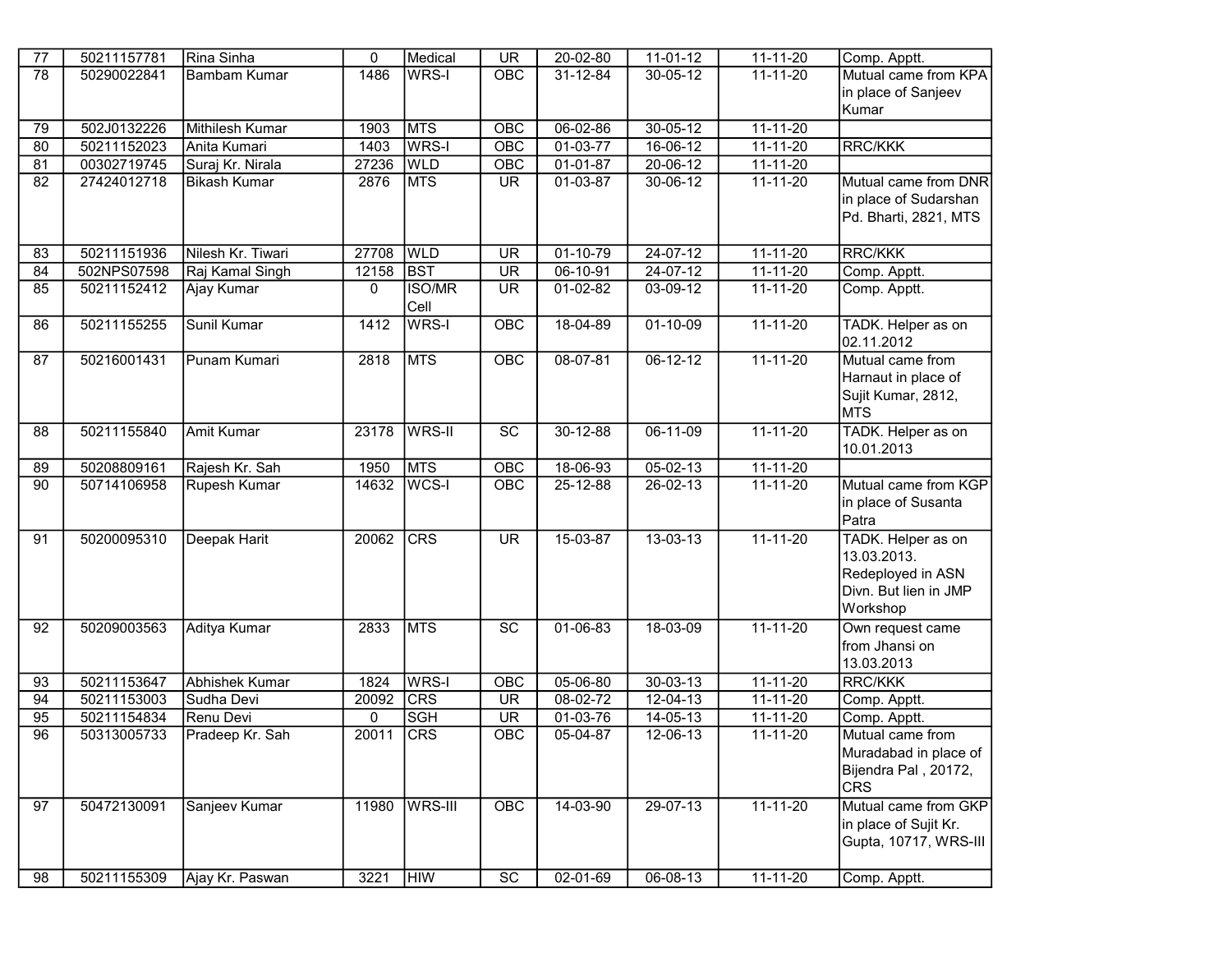| 99                | 50211154561 | Bandana Devi          | $\Omega$ | Inter<br>College | OBC                      | 16-01-75       | 06-08-13       | $11 - 11 - 20$ | Comp. Apptt.                                                                 |
|-------------------|-------------|-----------------------|----------|------------------|--------------------------|----------------|----------------|----------------|------------------------------------------------------------------------------|
| 100               | 50211155280 | Pawan Kumar           | 1957     | <b>MTS</b>       | $\overline{SC}$          | $05 - 06 - 87$ | $06 - 08 - 13$ | $11 - 11 - 20$ | Comp. Apptt.                                                                 |
| 101               | 50200102039 | Rajesh Kumar          | 16050    | <b>GIF</b>       | $\overline{SC}$          | 25-03-77       | 08-03-10       | $11 - 11 - 20$ | Mutual came from ASN<br>in place of Shankar<br>Saha, 24586, DPS              |
| 102               | 03829800152 | Ajay Kr. Sharma       | 12102    | <b>BST</b>       | OBC                      | $03-07-85$     | $24 - 12 - 13$ | $11 - 11 - 20$ | Mutual came from<br>DLW/Varanasi in place<br>of Satish Kr. Roy               |
| 103               | 502J0144319 | Ramanuj Jha           | 3226     | <b>HIW</b>       | UR                       | $02 - 05 - 92$ | 03-09-13       | 11-11-20       | Comp. Apptt.                                                                 |
| 104               | 50211001690 | Raj Kr. Yadav         | 8408     | TPT(Rd.)         | $\overline{\mathsf{UR}}$ | 23-01-62       | $20 - 10 - 11$ | $11 - 11 - 20$ | Own Request came<br>from Jhanshi on<br>17.09.2013                            |
| 105               | 50211155930 | Santosh Kumar         | 12083    | <b>WRS-III</b>   | OBC                      | $04 - 06 - 89$ | $23 - 09 - 13$ | $11 - 11 - 20$ | RRC/KKK                                                                      |
| 106               | 50211154615 | Sonam Kumari          | 14131    | <b>MCTR</b>      | OBC                      | 25-11-82       | $24 - 09 - 13$ | $11 - 11 - 20$ | <b>RRC/KKK</b>                                                               |
| 107               | 50211158918 | Pramod Kumar          | 16058    | GIF              | SC                       | 01-01-84       | 18-10-13       | 11-11-20       | <b>RRC/KKK</b>                                                               |
| 108               | 502J0145476 | Pappu Kumar           | 23075    | WRS-II           | OBC                      | 12-02-88       | 23-10-13       | $11 - 11 - 20$ | <b>RRC/KKK</b>                                                               |
| 109               | 50211156259 | Rajeev Kumar          | 14127    | <b>MCTR</b>      | OBC                      | 05-03-87       | 29-10-13       | 11-11-20       | <b>RRC/KKK</b>                                                               |
| 110               | 50201186061 | Aquib Majid Alam      | 19646    | <b>WLD</b>       | OBC                      | $01 - 01 - 88$ | 02-05-13       | 11-11-20       | Mutual came from<br>Jagadri in place of<br>Dhanpal Meena 19957<br><b>WLD</b> |
| 111               | 50211159560 | Aditya Raj            | 19741    | <b>WLD</b>       | OBC                      | $02 - 06 - 88$ | $29 - 10 - 13$ | 11-11-20       | <b>RRC/KKK</b>                                                               |
| 112               | 50211156272 | Karamjeet Kumar       | 4690     | <b>WS</b>        | OBC                      | 05-02-84       | $31 - 10 - 13$ | 11-11-20       | <b>RRC/KKK</b>                                                               |
| 113               | 50211156247 | Anil Kr. Paswan       | 14135    | MCTR             | $\overline{SC}$          | 12-02-88       | $31 - 10 - 13$ | $11 - 11 - 20$ | <b>RRC/KKK</b>                                                               |
| $\frac{114}{114}$ | 50211156260 | Birendra Kr. Rajak    | 4689     | <b>WS</b>        | $\overline{SC}$          | 13-05-88       | $31 - 10 - 13$ | 11-11-20       | <b>RRC/KKK</b>                                                               |
| 115               | 50211155620 | Ranjit Kumar          | 27050    | <b>WLD</b>       | $\overline{OBC}$         | 07-11-83       | $05 - 11 - 13$ | $11 - 11 - 20$ | <b>RRC/KKK</b>                                                               |
| 116               | 50211155590 | Subodh Kr. Das        | 9497     | WCS-II           | $\overline{SC}$          | 25-10-87       | 05-11-13       | $11 - 11 - 20$ | <b>RRC/KKK</b>                                                               |
| 117               | 50211156090 | Md. Shahneyaz Sajan   | 9499     | WCS-II           | <b>UR</b>                | 01-03-88       | 05-11-13       | 11-11-20       | RRC/KKK                                                                      |
| 118               | 50211155632 | Pankaj Kumar          | 14639    | WCS-I            | $\overline{SC}$          | $10 - 02 - 91$ | $05 - 11 - 13$ | $11 - 11 - 20$ | <b>RRC/KKK</b>                                                               |
| 119               | 50200157351 | Gourav Kr. Goutam     | 14745    | WCS-I            | $\overline{\mathsf{UR}}$ | 01-01-89       | 18-09-13       | $11 - 11 - 20$ | Mutual came from ASN<br>in place of Pradip Kr.<br>Mandal, 14657, WCS-I       |
| 120               | 50216011582 | Naresh Kr. Paswan     | 8405     | TPT(Rd.)         | $\overline{SC}$          | 15-06-74       | 24-01-07       | $11 - 11 - 20$ | Own Request came<br>from Jabalpur on<br>11.11.2013                           |
| 121               | 28016001374 | Sanjay Kumar          | 15648    | GF               | OBC                      | $01-03-77$     | $04 - 12 - 12$ | $11 - 11 - 20$ | Mutual came from<br>Harnaut in place of<br>Ajay Kumar, 24285,<br><b>DPS</b>  |
| 122               | 502J0147461 | Sarvan Kr. Sah        | 0        | <b>IRIMEE</b>    | <b>OBC</b>               | $12 - 12 - 85$ | $14 - 11 - 13$ | $11 - 11 - 20$ | Comp. Apptt.                                                                 |
| 123               | 50211155875 | <b>Kunal Kumar</b>    | 26451    | <b>TMS</b>       | OBC                      | 05-12-89       | 14-11-13       | 11-11-20       | <b>RRC/KKK</b>                                                               |
| 124               | 50211156417 | Mithilesh Kumar       | 9583     | WCS-II           | SC                       | 15-04-91       | 14-11-13       | 11-11-20       | RRC/KKK                                                                      |
| 125               | 50211158384 | Chandan Prasad        | 0        | WRS-I            | <b>UR</b>                | 28-03-92       | 14-11-13       | 11-11-20       | Comp. Apptt.                                                                 |
| 126               | 50211157653 | Chhote Shankar Tiwari | 26452    | <b>TMS</b>       | <b>UR</b>                | 18-01-91       | $15-11-13$     | $11 - 11 - 20$ | RRC/KKK                                                                      |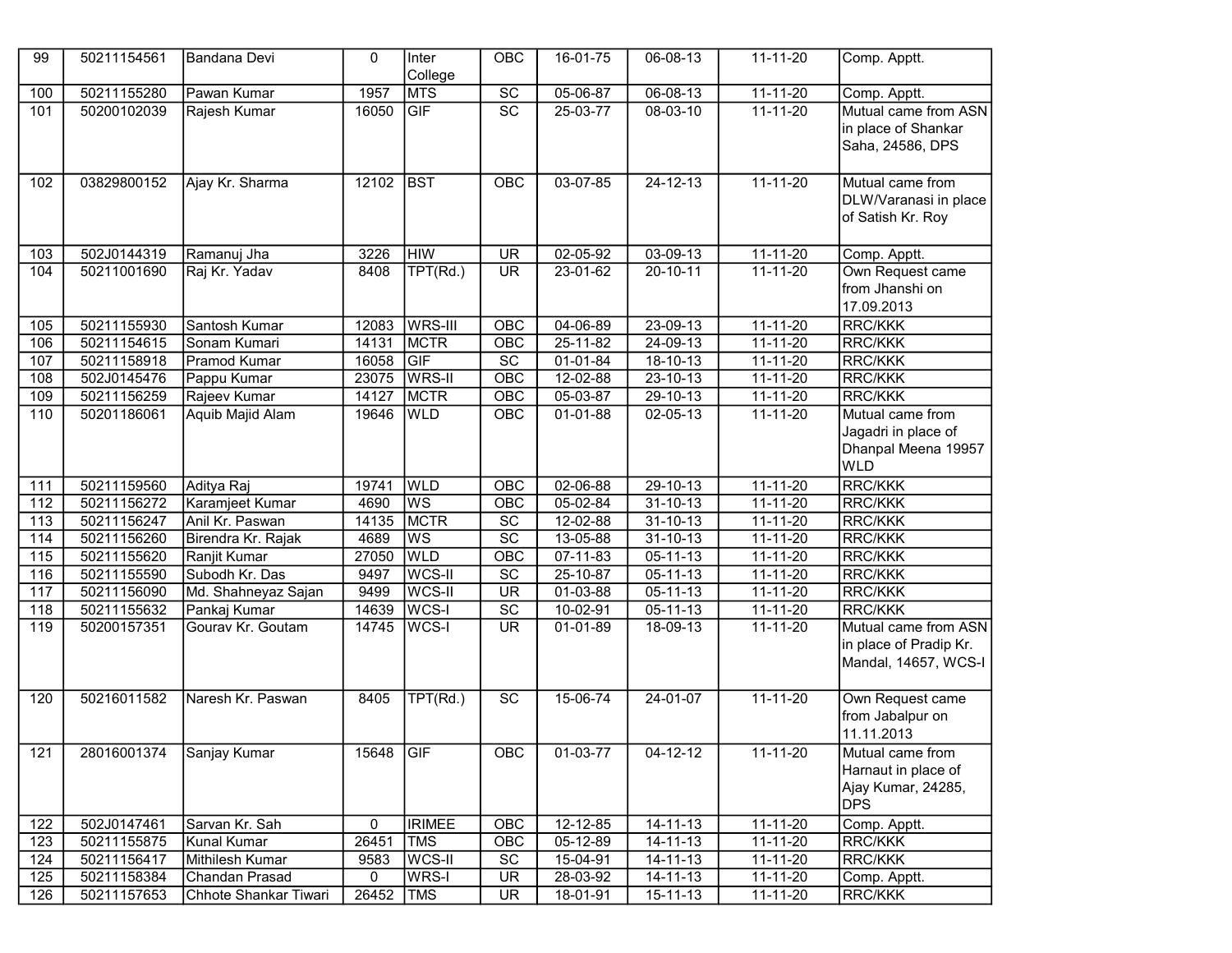| 127               | 50211161058 | <b>Mithilesh Pandit</b> | 8320     | TPT(RI.)               | $\overline{OBC}$         | $05 - 01 - 92$ | $16 - 11 - 13$ | $11 - 11 - 20$ | <b>RRC/KKK</b>           |
|-------------------|-------------|-------------------------|----------|------------------------|--------------------------|----------------|----------------|----------------|--------------------------|
| $\overline{128}$  | 51200017171 | Akhilesh Kumar          | 27278    | <b>WLD</b>             | $\overline{OBC}$         | $02 - 02 - 82$ | 19-08-08       | $11 - 11 - 20$ | Mutual came from         |
|                   |             |                         |          |                        |                          |                |                |                | DLW, in place of         |
|                   |             |                         |          |                        |                          |                |                |                | Mithilesh Kumar          |
| 129               | 50211157665 | <b>Amit Kumar</b>       | 22301    | <b>DCS</b>             | OBC                      | $01-07-79$     | $31 - 03 - 09$ | $11 - 11 - 20$ | Own request came         |
|                   |             |                         |          |                        |                          |                |                |                | from Commissioner of     |
|                   |             |                         |          |                        |                          |                |                |                | Rly. Safety /Kol on      |
|                   |             |                         |          |                        |                          |                |                |                | 05.12.2013               |
| 130               | 50211156958 | Jay Kr. Das             | 27054    | <b>WLD</b>             | $\overline{SC}$          | $10 - 01 - 88$ | $11 - 12 - 13$ | 11-11-20       | <b>RRC/KKK</b>           |
| 131               | 337W1300426 | Dharamjit Kumar         | 11932    | <b>WRS-III</b>         | OBC                      | $05 - 03 - 90$ | $04 - 12 - 13$ | $11 - 11 - 20$ | Mutual came from CRJ     |
|                   |             |                         |          |                        |                          |                |                |                | in place of Bidya Sagar  |
|                   |             |                         |          |                        |                          |                |                |                | Paswan, 24531, DPS       |
|                   |             |                         |          |                        |                          |                |                |                |                          |
| $\overline{132}$  | 50211155735 | Shyam Deo Kumar         | 18645    | <b>WLD</b>             | OBC                      | $01 - 03 - 90$ | $11 - 12 - 13$ | $11 - 11 - 20$ | <b>RRC/KKK</b>           |
| 133               | 50211156089 | <b>Pritam Kumar</b>     | 24108    | <b>DPS</b>             | OBC                      | $10 - 03 - 92$ | $11 - 12 - 13$ | $11 - 11 - 20$ | <b>Working in Stores</b> |
|                   |             |                         |          |                        |                          |                |                |                | Deptt. But Seniority in  |
|                   |             |                         |          |                        |                          |                |                |                | Mechl.                   |
| $\overline{134}$  | 50211160410 | Rajesh Kumar            | 27051    | <b>WLD</b>             | $\overline{OBC}$         | 05-07-92       | $11 - 12 - 13$ | $11 - 11 - 20$ | <b>RRC/KKK</b>           |
| 135               | 50211154093 | Pratibha Devi           | $\Omega$ | Hindi                  | <b>SC</b>                | $01-07-70$     | $12 - 12 - 13$ | 11-11-20       | Comp. Apptt.             |
|                   |             |                         |          | Section                |                          |                |                |                |                          |
| 136               | 50211155693 | Sanjay Kumar            | 27061    | <b>WLD</b>             | OBC                      | $02 - 07 - 82$ | $12 - 12 - 13$ | $11 - 11 - 20$ | <b>RRC/KKK</b>           |
| 137               | 50211159674 | <b>Kuldeep Kumar</b>    | 0        | <b>IRIMEE</b>          | <b>UR</b>                | $10-02-84$     | $12 - 12 - 13$ | $11 - 11 - 20$ | Comp. Apptt.             |
| 138               | 50211157227 | Pravesh Kumar           | $\Omega$ | Dy. CME                | $\overline{\mathsf{UR}}$ | 02-01-88       | $12 - 12 - 13$ | $11 - 11 - 20$ | Comp. Apptt.             |
|                   |             |                         |          | (Wagon)                |                          |                |                |                |                          |
| 139               | 50211155644 | Ranjit Kumar            | 27285    | <b>WLD</b>             | $\overline{OBC}$         | 15-02-88       | $12 - 12 - 13$ | $11 - 11 - 20$ | <b>RRC/KKK</b>           |
| 140               | 50472060233 | Rishi Kumar             | 24044    | <b>DPS</b>             | OBC                      | $04 - 11 - 88$ | $05 - 01 - 13$ | $11 - 11 - 20$ | Mutual came from GKP     |
|                   |             |                         |          |                        |                          |                |                |                | in place of Pannalal     |
|                   |             |                         |          |                        |                          |                |                |                | Sah, 24592, DPS          |
|                   |             |                         |          |                        |                          |                |                |                |                          |
| 141               | 50211155747 | Ajay Shankar            | 18646    | <b>BST</b>             | OBC                      | $24 - 12 - 90$ | $12 - 12 - 13$ | $11 - 11 - 20$ | <b>RRC/KKK</b>           |
| 142               | 50211156132 | Mukesh Kr. Gupta        | 20411    | <b>CRS</b>             | OBC                      | $30 - 01 - 91$ | $12 - 12 - 13$ | $11 - 11 - 20$ | Comp. Apptt.             |
| $\overline{143}$  | 50211156480 | Gautam Das              | 4669     | <b>WS</b>              | $\overline{SC}$          | 10-08-91       | $12 - 12 - 13$ | $11 - 11 - 20$ | <b>RRC/KKK</b>           |
| 144               | 502J0147655 | Pankaj Kumar            | 20208    | <b>CRS</b>             | OBC                      | $01 - 03 - 86$ | $13 - 12 - 13$ | $11 - 11 - 20$ | <b>RRC/KKK</b>           |
| $\frac{145}{145}$ | 502NPS05677 | Juli Rani               | 2892     | <b>MTS</b>             | $\overline{OBC}$         | $07 - 02 - 90$ | $04 - 05 - 13$ | $11 - 11 - 20$ | Mutual came from         |
|                   |             |                         |          |                        |                          |                |                |                | Gaya in place of         |
|                   |             |                         |          |                        |                          |                |                |                | Rakesh Kumar,            |
|                   |             |                         |          |                        |                          |                |                |                | 24722, DPS               |
| 146               | 50211156946 | <b>Pravin Kumar</b>     | 4557     | WS                     | OBC                      | $10-01-92$     | $13 - 12 - 13$ | $11 - 11 - 20$ | <b>RRC/KKK</b>           |
| 147               | 502J0147758 | Lal Bihari Prasad       | 4678     | <b>WS</b>              | OBC                      | 03-06-86       | $18 - 12 - 13$ | $11 - 11 - 20$ | <b>RRC/KKK</b>           |
| 148               | 50211156041 | Shiv Kumar              | 15655    | GIF                    | $\overline{OBC}$         | $15-01-91$     | $18 - 12 - 13$ | $11 - 11 - 20$ | <b>RRC/KKK</b>           |
| 149               | 27424012491 | Kr. Anand Mohan         | 4668     | WS                     | UR.                      | $05-02-87$     | $16-06-12$     | $11 - 11 - 20$ | Mutual came from DNR     |
|                   |             |                         |          |                        |                          |                |                |                | in place of Rajesh       |
|                   |             |                         |          |                        |                          |                |                |                | Kumar, 24989, DPS        |
|                   |             |                         |          |                        |                          |                |                |                |                          |
| 150               | 502J0148027 | Gopi Kr. Mahto          | 4679     | $\overline{\text{ws}}$ | SC                       | 14-11-83       | 19-12-13       | 11-11-20       | <b>RRC/KKK</b>           |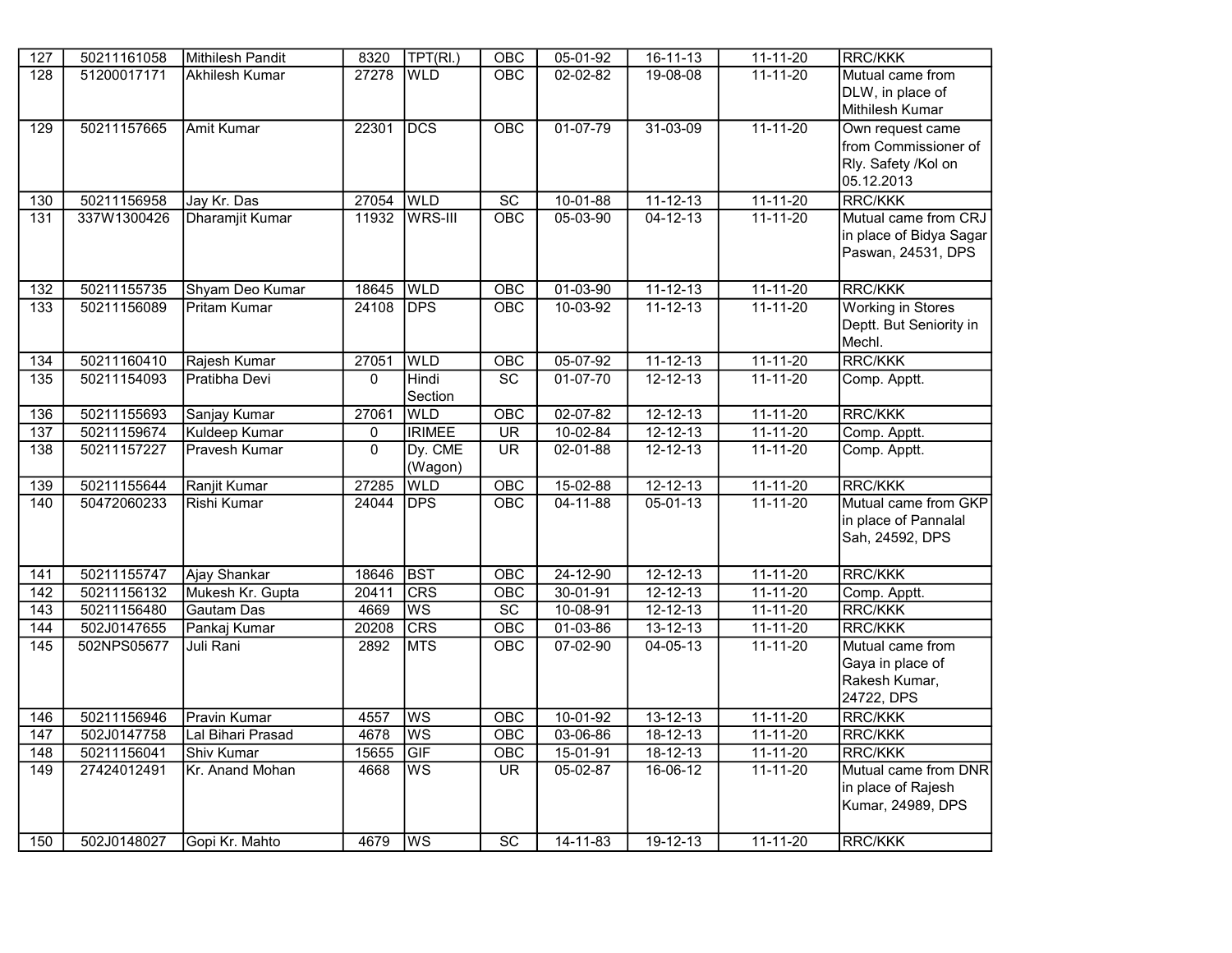| 151        | 50200400822                | Rajnish Kumar                       | 4675           | WS                       | UR.              | 05-02-87                   | 16-04-09                         | $11 - 11 - 20$             | Mutual came from ASN<br>in place of Abhishek<br>Kumar, 24974, DPS                            |
|------------|----------------------------|-------------------------------------|----------------|--------------------------|------------------|----------------------------|----------------------------------|----------------------------|----------------------------------------------------------------------------------------------|
| 152        | 03829800320                | Sumit Raj Ranjan                    | 22303          | <b>DCS</b>               | <b>OBC</b>       | 03-01-86                   | 28-08-13                         | $11 - 11 - 20$             | Mutual came from<br>DLW in place of<br>Rajeev Kumar 24277,<br><b>DPS</b>                     |
| 153        | 502NPS07133                | Ranjeet Raj                         | 24048          | <b>DPS</b>               | <b>OBC</b>       | $02 - 01 - 90$             | $28 - 08 - 13$                   | $11 - 11 - 20$             | Mutual came in place<br>of J.K. Ranjan, 24973,<br><b>DPS</b>                                 |
| 154        | 50229800272                | Sanjay Kr. Raut                     | 24051          | <b>DPS</b>               | SC               | 26-10-85                   | 19-08-13                         | $11 - 11 - 20$             | Mutual came from<br>DLW in place of<br>Mahabir Sharma,<br>24977, DPS                         |
| 155        | 03829800831                | <b>Rinku Kumar</b>                  | 24108          | <b>DPS</b>               | <b>OBC</b>       | 15-07-87                   | $19-12-13$                       | $11 - 11 - 20$             | Mutual Came from<br>DLW in place of<br>Ghanshyam Kumar,<br>24968, DPS                        |
| 156        | 502NPS08001                | Chandan Kumar                       | 24019          | <b>DPS</b>               | $\overline{SC}$  | $05 - 02 - 88$             | $23 - 08 - 13$                   | $11 - 11 - 20$             | Mutual came from<br>DLW in place of<br>Ranjan Kumar Gond,<br>24964, DPS                      |
| 157        | 502J0148015                | Nishikant Kumar                     | 9848           | <b>IR</b>                | OBC              | 10-02-91                   | 19-12-13                         | 11-11-20                   | <b>RRC/KKK</b>                                                                               |
| 158        | 50301190726                | <b>Tuntun Kumar</b>                 | 2896           | <b>MTS</b>               | <b>OBC</b>       | 01-01-92                   | $07 - 06 - 13$                   | $11 - 11 - 20$             | Mutual came from<br>JUDW in place of<br>Madho Singh Mina,<br>24965, DPS                      |
| 159        | 502J0148040                | Rahul Kr. Yadav                     | 24050          | <b>DPS</b>               | OBC              | $04 - 02 - 92$             | $19-12-13$                       | $11 - 11 - 20$             | <b>RRC/KKK</b>                                                                               |
| 160        | 502J0148064                | Rajesh Kumar                        | 21005          | <b>IM</b>                | $\overline{OBC}$ | 16-04-92                   | $19 - 12 - 13$                   | $11 - 11 - 20$             | <b>RRC/KKK</b>                                                                               |
| 161        | 50200404762                | Sonu Kumar                          | 2897           | <b>MTS</b>               | OBC              | 15-03-88                   | 03-10-13                         | 11-11-20                   | Mutual came from<br>HWH in place of Rajib<br>Kumar, 24775, DPS                               |
| 162        | 50200087804                | <b>Pramod Sharma</b>                | 18647          | <b>BST</b>               | <b>OBC</b>       | $01-04-88$                 | 06-11-08                         | $11 - 11 - 20$             | Mutual came from ASN<br>in place of Anand Kr.<br>Das, 24790, DPS                             |
| 163        | 502J0147825                | Anuj Kumar                          | 15656          | GIF                      | OBC              | $04 - 09 - 89$             | $20 - 12 - 13$                   | $11 - 11 - 20$             | <b>RRC/KKK</b>                                                                               |
| 164        | 50211159546                | Babloo Ram                          | 20265          | CRS                      | $\overline{SC}$  | 08-03-90                   | 20-12-13                         | 11-11-20                   | RRC/KKK                                                                                      |
| 165        | 28016001373                | Ravi Kumar                          | 13955          | <b>TTS</b>               | OBC              | 19-04-88                   | $04 - 12 - 12$                   | 11-11-20                   | Mutual came from<br>Harnout in place of<br>Roshan Lal, 24796,<br><b>DPS</b>                  |
| 166        | 50211155670                | Sikendra Kumar                      | 24046          | <b>DPS</b>               | SC               | 14-06-91                   | $20 - 12 - 13$                   | $11 - 11 - 20$             | <b>RRC/KKK</b>                                                                               |
| 167<br>168 | 337W1300529<br>50211158177 | Guddu Kr. Pandit<br>Chandrash Kumar | 24049<br>26454 | <b>DPS</b><br><b>TMS</b> | <b>UR</b><br>OBC | 15-04-89<br>$02 - 02 - 90$ | $21 - 12 - 13$<br>$23 - 12 - 13$ | 11-11-20<br>$11 - 11 - 20$ | Mutual came from<br>Jhansi in place of<br>Ramhari Lal Meena,<br>24825, DPS<br><b>RRC/KKK</b> |
|            |                            |                                     |                |                          |                  |                            |                                  |                            |                                                                                              |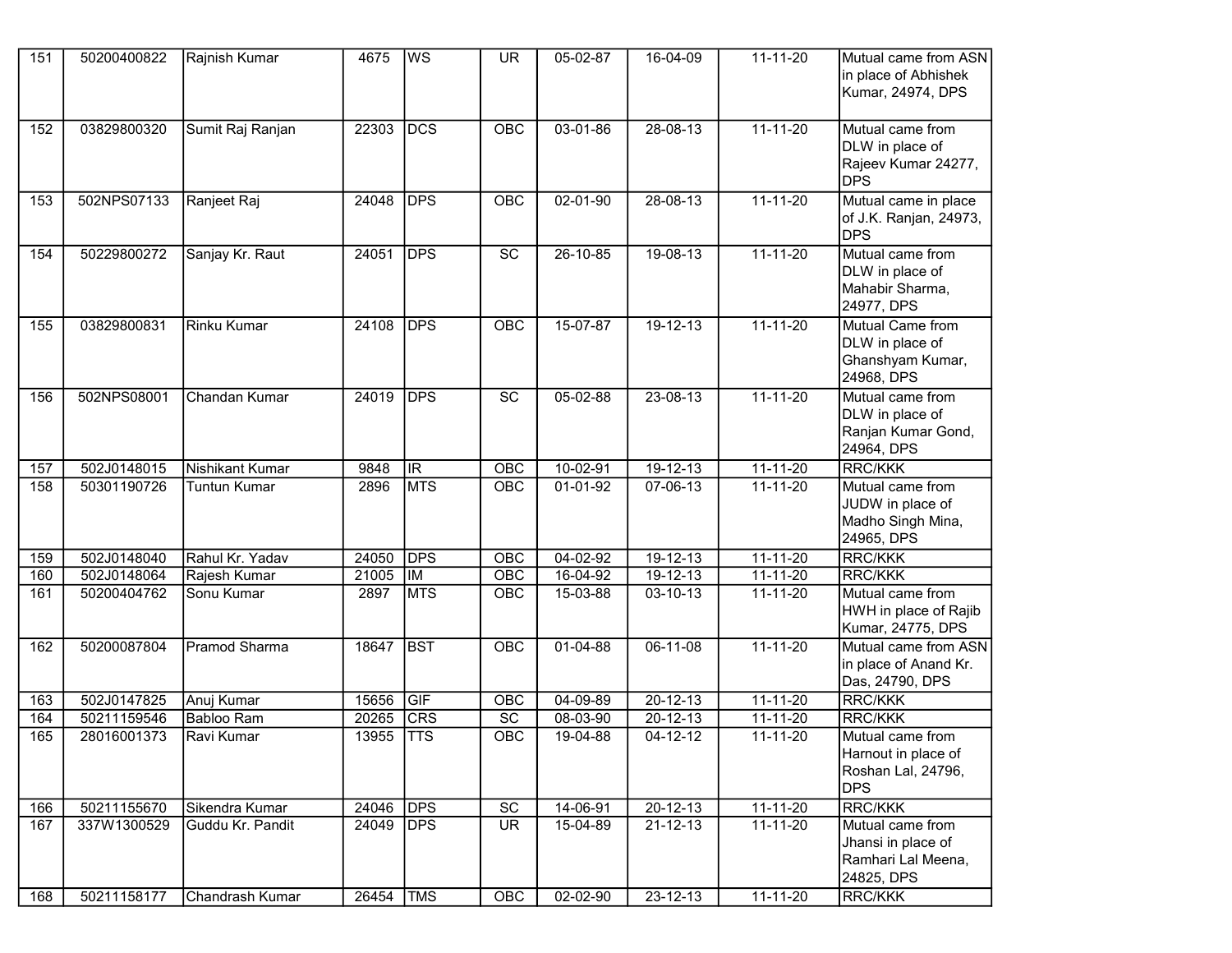| 169 | 50211155565  | <b>Tuntun Kumar</b>  | 2906         | <b>MTS</b>              | OBC             | 05-07-76       | 26-12-13       | $11 - 11 - 20$ | <b>RRC/KKK</b>         |
|-----|--------------|----------------------|--------------|-------------------------|-----------------|----------------|----------------|----------------|------------------------|
| 170 | 50211155577  | Amit Kr. Yadav       | 15652        | GIF                     | OBC             | 04-02-79       | 26-12-13       | $11 - 11 - 20$ | <b>RRC/KKK</b>         |
| 171 | 50211155723  | <b>Umesh Rabidas</b> | 9864         | $\overline{\mathbb{R}}$ | $\overline{SC}$ | 18-02-83       | $31 - 12 - 13$ | $11 - 11 - 20$ | <b>RRC/KKK</b>         |
| 172 | 502J0148283  | Jitendra Kr. Sah     | 24021        | <b>DPS</b>              | OBC             | 05-05-88       | $31 - 12 - 13$ | $11 - 11 - 20$ | <b>RRC/KKK</b>         |
| 173 | 50211157124  | Lalima Kumari        | 4697         | WS                      | OBC             | 04-10-89       | $01 - 01 - 14$ | 11-11-20       | <b>RRC/KKK</b>         |
| 174 | 50200150502  | Harendra Kr. Singh   | 15667        | GIF                     | OBC             | 20-01-89       | 08-01-14       | $11 - 11 - 20$ | <b>RRC/KKK</b>         |
| 175 | 50211154974  | Malti Kumari         | 2826         | <b>MTS</b>              | OBC             | 11-11-91       | $05 - 02 - 14$ | $11 - 11 - 20$ | <b>RRC/KKK</b>         |
| 176 | 502J00148556 | <b>Vikesh Kumar</b>  | 1442         | WRS-I                   | OBC             | 08-01-91       | 10-02-14       | $11 - 11 - 20$ | <b>RRC/KKK</b>         |
| 177 | 502J0148593  | Bijnay Kr. Kapri     | 20026        | <b>CRS</b>              | OBC             | 15-02-88       | $11-02-14$     | $11 - 11 - 20$ | <b>RRC/KKK</b>         |
| 178 | 50211158037  | Deepak Kumar         | 2132         | <b>MTS</b>              | OBC             | 09-05-84       | 26-02-14       | 11-11-20       | Comp. Apptt.           |
| 179 | 50211161474  | Dharmendra Kumar     | 3070         | <b>CMT</b>              | OBC             | $05 - 01 - 85$ | 05-04-14       | $11 - 11 - 20$ | <b>RRC/KKK</b>         |
| 180 | 50472060247  | Amit Kumar           | 13577        | Welfare                 | OBC             | 22-11-89       | 09-07-13       | 11-11-20       | Mutual came from       |
|     |              |                      |              |                         |                 |                |                |                | Gorakhpur in place of  |
|     |              |                      |              |                         |                 |                |                |                | Subodh Kr. Yadav,      |
|     |              |                      |              |                         |                 |                |                |                | Welfare                |
| 181 | 52416001320  | Devmitra Paswan      | 3068         | <b>CMT</b>              | $\overline{SC}$ | $07 - 12 - 81$ | $19 - 12 - 12$ | $11 - 11 - 20$ | Mutaul came from Bela  |
|     |              |                      |              |                         |                 |                |                |                | in place of Krishna    |
|     |              |                      |              |                         |                 |                |                |                | Sundar, 3068, CMT      |
|     |              |                      |              |                         |                 |                |                |                |                        |
| 182 | 50881300292  | Mukund Kr. Bharti    | 24052        | <b>DPS</b>              | OBC             | $05-02-90$     | $24 - 05 - 13$ | $11 - 11 - 20$ | Mutual came from       |
|     |              |                      |              |                         |                 |                |                |                | Ratlam in place of Ram |
|     |              |                      |              |                         |                 |                |                |                | Naresh Meena, 24327,   |
|     |              |                      |              |                         |                 |                |                |                | <b>DPS</b>             |
| 183 | 50211159479  | Surendra Kr. Gupta   | 14578        | WCS-I                   | OBC             | 18-05-80       | 08-05-14       | $11 - 11 - 20$ | <b>RRC/KKK</b>         |
| 184 | 502J0150150  | Mahesh Kumar         | 1825         | WRS-I                   | <b>OBC</b>      | 05-04-87       | 08-05-14       | $11 - 11 - 20$ | <b>RRC/KKK</b>         |
| 185 | 50210501046  | Shambhu Kr. Suman    | $\mathbf{0}$ | DEN(T)                  | <b>OBC</b>      | 01-06-77       | 20-09-07       | 11-11-20       | Own request came       |
|     |              |                      |              |                         |                 |                |                |                | from MGS on            |
|     |              |                      |              |                         |                 |                |                |                | 17.05.2014. His        |
|     |              |                      |              |                         |                 |                |                |                | Seniority in Mechl.    |
|     |              |                      |              |                         |                 |                |                |                | Deptt.                 |
| 186 | 275N0002895  | Abhinandan Kumar     | 11037        | WRS-III                 | OBC             | $10-03-87$     | $17-05-12$     | $11 - 11 - 20$ | Mutual came from       |
|     |              |                      |              |                         |                 |                |                |                | MGS in place of        |
|     |              |                      |              |                         |                 |                |                |                | Manohar Kumar,         |
|     |              |                      |              |                         |                 |                |                |                | 12087, WRS-III         |
| 187 | 50211159650  | Punam Kumari         | 9463         | WCS-II                  | OBC             | 12-01-86       | 13-06-14       | 11-11-20       | <b>RRC/KKK</b>         |
| 188 | 50211160550  | Kumar Angraj         | 12091        | WRS-III                 | OBC             | $14 - 01 - 86$ | 13-06-14       | $11 - 11 - 20$ | <b>RRC/KKK</b>         |
| 189 | 502J0150393  | Bablu Goswami        | 16059        | GIF                     | OBC             | 03-01-90       | 13-06-14       | 11-11-20       | <b>RRC/KKK</b>         |
| 190 | 50200406164  | Rohan Mandal         | 27340        | <b>WLD</b>              | <b>OBC</b>      | 24-04-92       | 23-06-14       | 11-11-20       | Mutual came from       |
|     |              |                      |              |                         |                 |                |                |                | HWH in place of Gyan   |
|     |              |                      |              |                         |                 |                |                |                | Ranjan, 27843, WLD     |
| 191 | 50200800200  | Ranbir Bhagat        | 1859         | WRS-I                   | <b>UR</b>       | 17-02-86       | 12-07-08       | $11 - 11 - 20$ | Own request came       |
|     |              |                      |              |                         |                 |                |                |                | from Ratlam on         |
|     |              |                      |              |                         |                 |                |                |                | 26.06.2014             |
| 192 | 50211158414  | Rajeev Ranjan        | 0            | <b>IRIMEE</b>           | SC              | $01 - 01 - 81$ | 08-07-14       | 11-11-20       | <b>RRC/KKK</b>         |
| 193 | 50490108097  | Pravin Kumar         | 22336        | <b>DCS</b>              | OBC             | 10.01.84       | 06.10.12       |                | came on M.Trd with     |
|     |              |                      |              |                         |                 |                |                |                | Ravindra kumar         |
|     |              |                      |              |                         |                 |                |                |                | /502j0150447/          |
| 194 | 50211157136  | Dayawanti Kumari     | $\pmb{0}$    | <b>IRIMEE</b>           | SC              | $07 - 01 - 94$ | $15-07-14$     | $11 - 11 - 20$ | Comp. Apptt.           |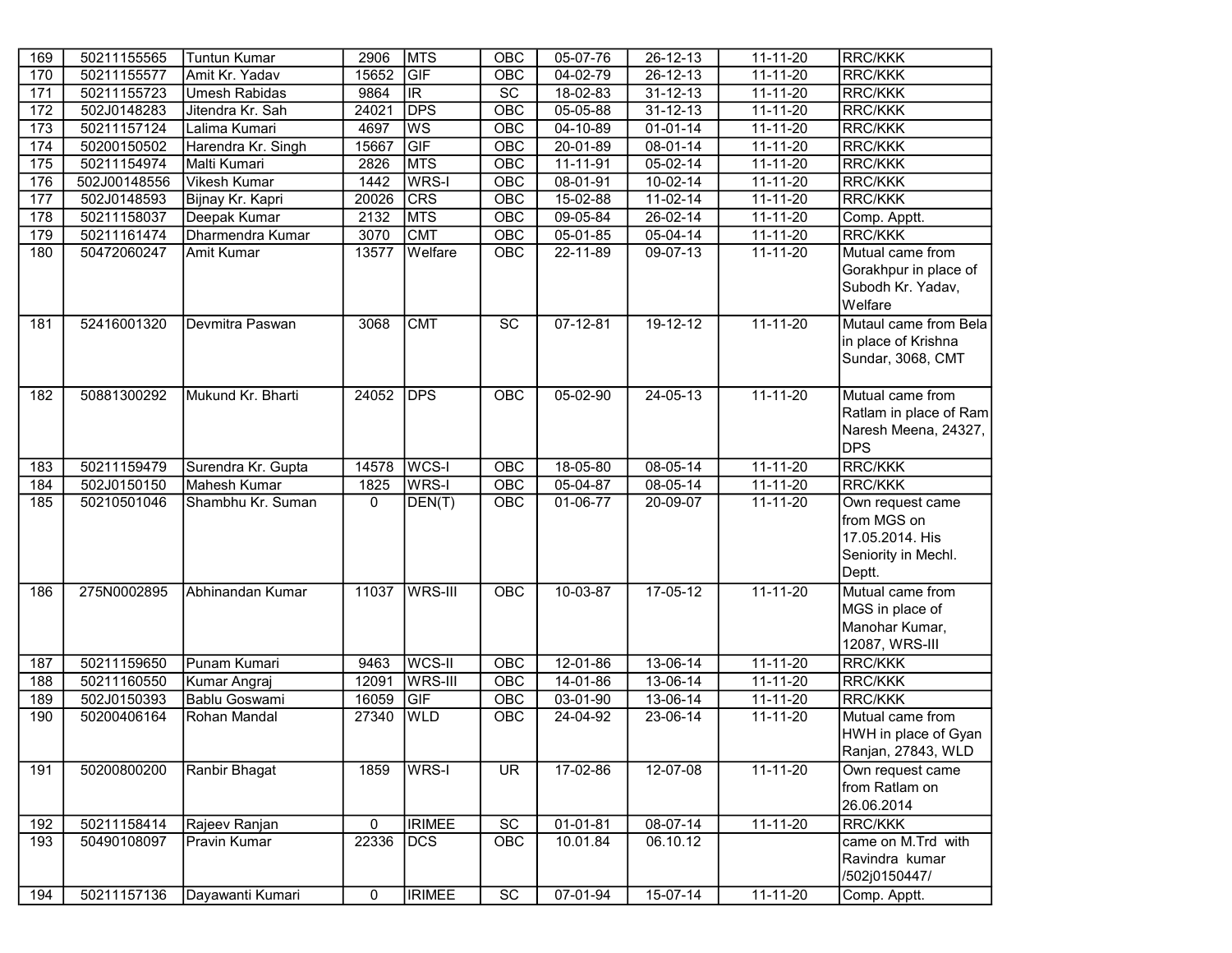| 195 | 502J0150472 | Barun Kr. Yadav      | 3058        | <b>CMT</b>        | OBC             | 17-02-84       | 21-07-14       | $11 - 11 - 20$ | <b>RRC/KKK</b>                                                                    |
|-----|-------------|----------------------|-------------|-------------------|-----------------|----------------|----------------|----------------|-----------------------------------------------------------------------------------|
| 196 | 50211161097 | Purushottam Kumar    | 3062        | <b>CMT</b>        | OBC             | 01-01-90       | 24-07-14       | 11-11-20       | RRC/KKK                                                                           |
| 197 | 50200150575 | Md. Islamuddin       | $\mathbf 0$ | DEN(T)            | OBC             | 05-11-88       | $27-08-14$     | $11 - 11 - 20$ | Physically<br>Handicapped (OH).<br>Seniority in Mechl.<br>Deptt.                  |
| 198 | 50229800318 | Sunita Devi          | $\mathbf 0$ | Dy. CME<br>(Dsl.) | OBC             | 06-03-82       | 18-09-14       | $11 - 11 - 20$ |                                                                                   |
| 199 | 50211018318 | <b>Bachhat Kumar</b> | 1974        | <b>MTS</b>        | <b>UR</b>       | $01-02-82$     | $12 - 06 - 12$ | $11 - 11 - 20$ | Own Request came<br>from Mumbai on<br>24.09.2014                                  |
| 200 | 502J0151415 | Sujata Kumari        | 2160        | <b>MTS</b>        | OBC             | 03-02-77       | 16-10-14       | 11-11-20       |                                                                                   |
| 201 | 50211159662 | Gaimari Raju         | 3236        | <b>HIW</b>        | $\overline{SC}$ | 10-03-64       | 26-11-14       | $11 - 11 - 20$ | Comp. Apptt.                                                                      |
| 202 | 502J0151490 | Babita Kumari        | 0           | Medical           | $\overline{SC}$ | $01 - 01 - 74$ | $03-12-14$     | $11 - 11 - 20$ | Comp. Apptt.                                                                      |
| 203 | 502J1159352 | Dharmendra Sagar     | 23055       | WRS-II            | OBC             | 03-04-82       | 15-07-11       | 11-11-20       | TADK. Helper as on<br>01.01.2015                                                  |
| 204 | 50200152146 | Shambhu Gupta        | 2163        | <b>MTS</b>        | OBC             | 15-09-89       | $07 - 01 - 15$ | $11-11-20$     | Comp. Apptt.                                                                      |
| 205 | 50200401687 | Pradip Kumar         | 27503       | <b>WLD</b>        | <b>UR</b>       | 01-02-89       | 11-01-06       | $11 - 11 - 20$ | Mutual came from<br>HWH in place of Sanat<br>Kr. Chatterjee, 27323,<br><b>WLD</b> |
| 206 | 50211160436 | Arbind Pd. Saw       | 10795       | WRS-III           | OBC             | 01-01-63       | $22 - 01 - 15$ | $11 - 11 - 20$ |                                                                                   |
| 207 | 50200403406 | Manoj Kumar          | 2866        | <b>MTS</b>        | <b>UR</b>       | 31-12-76       | 23-05-12       | $11 - 11 - 20$ | Mutual came from<br>Rampurhat in place of<br>Sakil Ahmad, 14372,<br> HTS          |
| 208 | 50211160446 | Sukhdeo Singh        | 10797       | WRS-III           | OBC             | $08-12-63$     | $22 - 01 - 15$ | $11 - 11 - 20$ |                                                                                   |
| 209 | 50290034363 | Ganesh Kumar         | 3076        | <b>CMT</b>        | OBC             | 01-02-88       | $22 - 10 - 13$ | $11 - 11 - 20$ | Mutual came from KPA<br>in place of Sitendu<br>Mridha, 3064/CMT                   |
| 210 | 502L3004268 | <b>Kumod Singh</b>   | 3073        | <b>CMT</b>        | OBC             | 05-11-91       | $21 - 11 - 13$ | $11 - 11 - 20$ | Mutual came from LLH<br>in place of Hemant Kr.<br>Mandal 3063, CMT                |
| 211 | 50214000222 | Manish Kumar         | 11035       | WRS-III           | OBC             | $05 - 01 - 90$ | $02 - 01 - 14$ | $11 - 11 - 20$ | Mutual came from LLH<br>in Place of Chaitanya<br>Karamkar, 10794,<br>WRS-III      |
| 212 | 50205575850 | Suman Kr. Gupta      | 9407        | WCS-II            | OBC             | 05-09-76       | $25 - 06 - 12$ | $11 - 11 - 20$ | Own request came<br>from SDAH on<br>05.02.2015                                    |
| 213 | 50211158347 | Manav Kumar          | 3004        | WRS-III           | $\overline{SC}$ | $08 - 12 - 86$ | 06-02-15       | 11-11-20       | Comp. Apptt.                                                                      |
| 214 | 50714508589 | Abhishek Kr. Aman    | 27778       | <b>WLD</b>        | OBC             | 01-09-90       | 28-04-15       | $11 - 11 - 20$ | Mutual came from KPA<br>in place of Binod<br>Kumar, 27116, WLD                    |
| 215 | 50213003860 | Rajiv Kumar          | 14613       | WCS-I             | OBC             | $11-02-85$     | $01 - 11 - 13$ | $11 - 11 - 20$ | Mutual came from LLH<br>in place of Swapan<br>Konar 14632, WCS-I                  |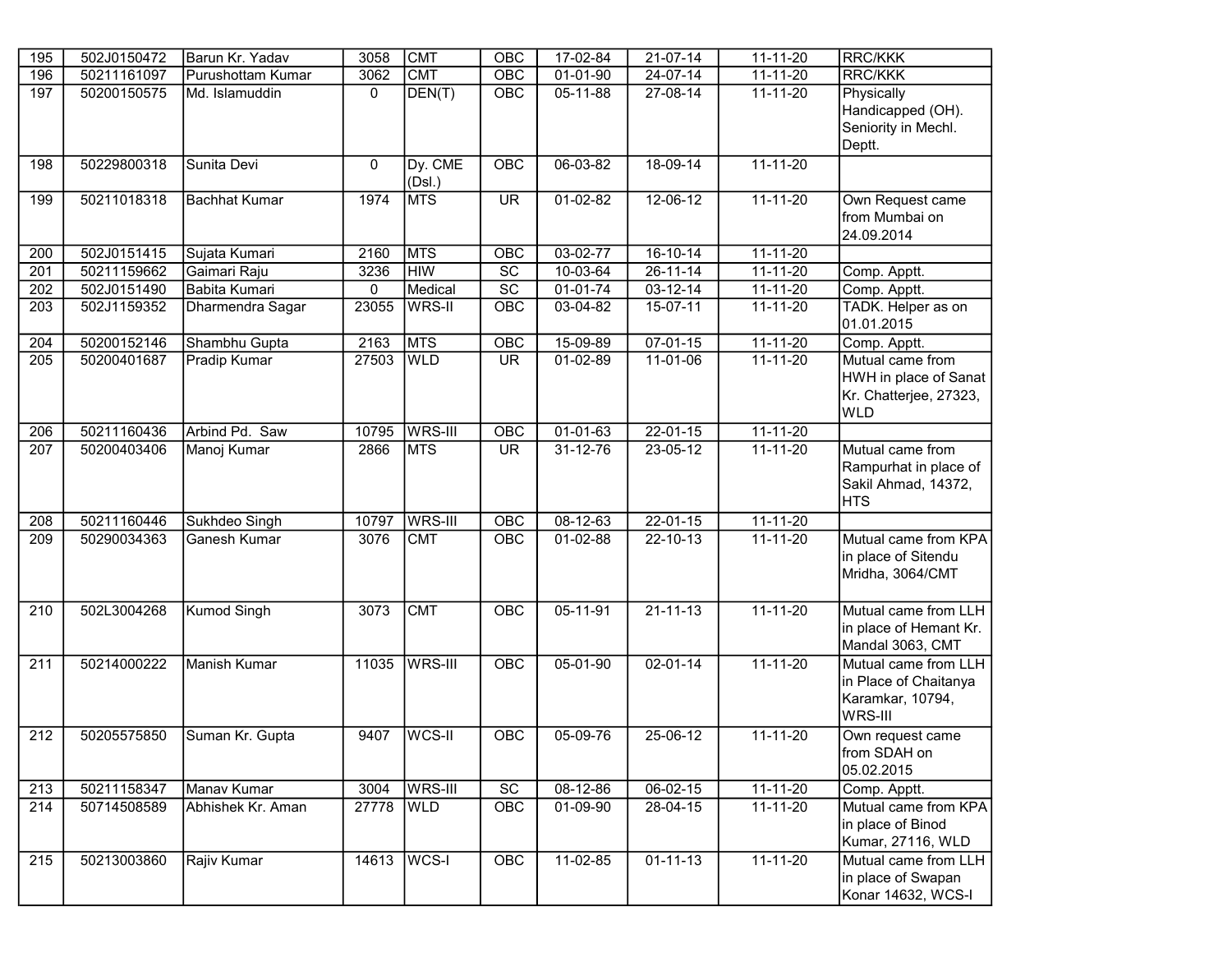| $\overline{216}$ | 50213004517 | Ashees Kumar         | 11031 | <b>WRS-III</b> | OBC        | 04-07-84       | $05 - 12 - 13$ | $11 - 11 - 20$ | Mutual came from LLH                       |
|------------------|-------------|----------------------|-------|----------------|------------|----------------|----------------|----------------|--------------------------------------------|
|                  |             |                      |       |                |            |                |                |                | in place of Din Bandhu                     |
|                  |             |                      |       |                |            |                |                |                | Kumar, 10798, WRS-III                      |
|                  |             |                      |       |                |            |                |                |                |                                            |
| 217              | 50211159133 | Subash Chandra Ghosh | 14795 | WCS-I          | <b>UR</b>  | $01-09-65$     | $21-02-15$     | $11 - 11 - 20$ |                                            |
| 218              | 50200402382 | Raj Ranjan           | 16062 | GF             | OBC        | $01 - 01 - 88$ | 03-09-11       | $11 - 11 - 20$ | Mutual came from                           |
|                  |             |                      |       |                |            |                |                |                | CS/BDC in place of                         |
|                  |             |                      |       |                |            |                |                |                | Tapan Kr. Basu,                            |
|                  |             |                      |       |                |            |                |                |                | 16060, GIF/BLC                             |
| 219              | 50213004621 | Sanjeev Kumar        | 4698  | <b>WS</b>      | OBC        | $18 - 01 - 83$ | $06 - 12 - 13$ | $11 - 11 - 20$ | Mutual came from                           |
|                  |             |                      |       |                |            |                |                |                | Liluah in place of<br>Bidhan Chandra Saha, |
|                  |             |                      |       |                |            |                |                |                | 24050, DPS                                 |
| 220              | 50211159431 | <b>Vijay Singh</b>   | 20263 | <b>CRS</b>     | OBC        | $02 - 01 - 63$ | $21-02-15$     | $11 - 11 - 20$ |                                            |
| 221              | 50200404806 | Chandra Shekhar Azad | 19667 | <b>WLD</b>     | OBC        | 25-12-82       | 13-09-13       | $11 - 11 - 20$ | Mutual came from                           |
|                  |             |                      |       |                |            |                |                |                | Bendel in place of                         |
|                  |             |                      |       |                |            |                |                |                | Nurul Islam, 24048,                        |
|                  |             |                      |       |                |            |                |                |                | <b>IDPS</b>                                |
| 222              | 50290033530 | Dilip Kumar          | 1811  | WRS-I          | OBC        | $01-01-82$     | $24 - 09 - 13$ | $11 - 11 - 20$ | Mutual came from KPA                       |
|                  |             |                      |       |                |            |                |                |                | in place of Pradip                         |
|                  |             |                      |       |                |            |                |                |                | Bairagi, WRS-I                             |
| 223              | 50290033541 | Niraj Kumar          | 1809  | WRS-I          | <b>OBC</b> | $07 - 12 - 88$ | $24-09-13$     | $11 - 11 - 20$ | Mutual came from KPA                       |
|                  |             |                      |       |                |            |                |                |                | in place of Kamlesh                        |
|                  |             |                      |       |                |            |                |                |                | Bhattacharya, 1801,                        |
|                  |             |                      |       |                |            |                |                |                | WRS-I                                      |
|                  |             |                      |       |                |            |                |                |                |                                            |
| 224              | 50290036335 | Sunny Kumar          | 23106 | WRS-II         | OBC        | $10-03-89$     | $04 - 01 - 14$ | $11 - 11 - 20$ | Mutual came from KPA                       |
|                  |             |                      |       |                |            |                |                |                | in place of Sibnath                        |
|                  |             |                      |       |                |            |                |                |                | Sarkar, 23116, WRS III                     |
| 225              | 50290030667 | <b>Amit Kumar</b>    | 20004 | CRS            | <b>OBC</b> | $01 - 01 - 92$ | $06 - 08 - 13$ | $11 - 11 - 20$ | Mutual came from KPA                       |
|                  |             |                      |       |                |            |                |                |                |                                            |
|                  |             |                      |       |                |            |                |                |                | in place of Susanta Kr.<br>Mandal          |
| 226              | 50214000064 | Rajeev Ranjan Kumar  | 16003 | GIF            | <b>OBC</b> | 15-02-90       | $17-01-14$     | $11 - 11 - 20$ | Mutual came from LLH                       |
|                  |             |                      |       |                |            |                |                |                | in place of Deben                          |
|                  |             |                      |       |                |            |                |                |                | Chandra das, SF                            |
| 227              | 502J0152870 | Satendra Singh       | 23180 | <b>WRS-II</b>  | <b>UR</b>  | 02-06-66       | $21 - 02 - 15$ | $11 - 11 - 20$ | <b>RRC/KKK</b>                             |
| 228              | 50290033905 | Ravi Shankar         | 16323 | WRS-IV         | OBC        | 09-12-88       | 24-09-13       | 11-11-20       | Mutual came from KPA                       |
|                  |             |                      |       |                |            |                |                |                | in place of Anirban                        |
|                  |             |                      |       |                |            |                |                |                | Das, 17005, WRS-IV                         |
|                  |             |                      |       |                |            |                |                |                |                                            |
| 229              | 502J0152973 | Kamleshwari Mandal   | 17004 | WRS-IV         | OBC        | 30-12-67       | 21-02-15       | $11 - 11 - 20$ | Ex. Serviceman &                           |
|                  |             |                      |       |                |            |                |                |                | RRC/KKK                                    |
| 230              | 50214000209 | Ashish Kumar         | 16004 | <b>GIF</b>     | <b>OBC</b> | 16-01-87       | 02-01-14       | 11-11-20       | Mutual came from LLH                       |
|                  |             |                      |       |                |            |                |                |                | in place of Goutam                         |
|                  |             |                      |       |                |            |                |                |                | Chandra Pal                                |
| 231              | 50211159388 | Vanshee Lal          | 10703 | <b>WRS-III</b> | OBC        | 01-01-69       | $21-02-15$     | $11 - 11 - 20$ | RRC/KKK                                    |
| 232              | 502J0152869 | Gariyan Yogesh Kumar | 23201 | WRS-II         | OBC        | 02-07-71       | 21-02-15       | $11 - 11 - 20$ | RRC/KKK                                    |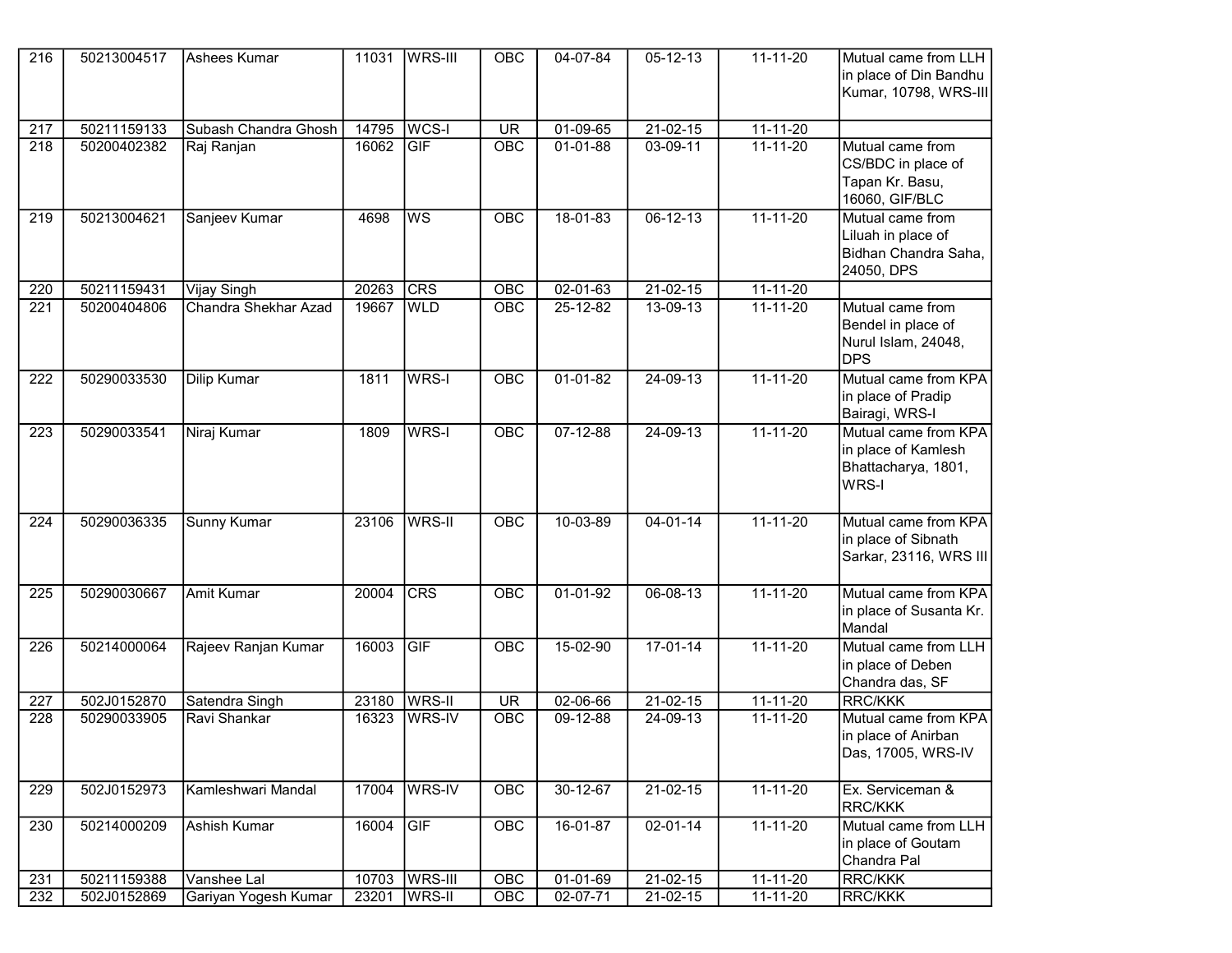| 233              | 50213004505 | Santosh Kr. Sudhanshu | 11611 | <b>WRS-III</b> | <b>OBC</b>               | 02-02-90       | $05 - 12 - 13$ | $11 - 11 - 20$ | Mutual came from LLH<br>in place of Nabendu<br>Mondal, 10705, WRS-<br>lıı    |
|------------------|-------------|-----------------------|-------|----------------|--------------------------|----------------|----------------|----------------|------------------------------------------------------------------------------|
| 234              | 50290033899 | Rajiv Kr. Sharma      | 16002 | GIF            | OBC                      | 06-02-90       | $24-09-13$     | $11 - 11 - 20$ | Mutual came from KPA<br>in place of Mahadeb<br>Das, T. No. 28094/SF          |
| 235              | 50211158761 | Md. Tabrej Ahmad      | 1802  | WRS-I          | <b>UR</b>                | $25 - 12 - 74$ | $21-02-15$     | $11 - 11 - 20$ | <b>RRC/KKK</b>                                                               |
| 236              | 50290032159 | Ranjit Kr. Sah        | 16063 | GIF            | OBC                      | 03-01-87       | 24-09-13       | 11-11-20       | Mutual came from KPA<br>in place of Avijit Biswas<br>16060/BLC               |
| 237              | 50200133190 | Surendra Kumar        | 23048 | <b>WRS-II</b>  | <b>UR</b>                | 15-02-87       | $24 - 10 - 11$ | $11 - 11 - 20$ | TADK. Helper as on<br>04.03.2015                                             |
| 238              | 502J0153114 | Akhileshwar Singh     | 19662 | <b>WLD</b>     | <b>UR</b>                | $04 - 11 - 66$ | $10-03-15$     | $11 - 11 - 20$ | <b>RRC/KKK</b>                                                               |
| 239              | 502J2000905 | Satish Chandra Mandal | 9408  | WCS-II         | OBC                      | 02-02-74       | $12 - 11 - 12$ | $11 - 11 - 20$ | Own request came<br>from LLH on<br>10.03.2015                                |
| 240              | 50211159601 | Punam Devi            | 0     | <b>TO</b>      | <b>UR</b>                | 05-01-69       | $11-03-15$     | $11 - 11 - 20$ | Comp. Apptt.                                                                 |
| 241              | 50211160524 | Md. Shahnawaz Alam    | 0     | Medical        | <b>UR</b>                | 23-08-87       | $07-04-15$     | $11 - 11 - 20$ | Comp. Apptt.                                                                 |
| 242              | 50200153217 | Amit Kr. Ram          | 0     | Medical        | $\overline{SC}$          | 01-07-90       | 07-04-15       | $11 - 11 - 20$ | Comp. Apptt.                                                                 |
| 243              | 50714203053 | <b>Tushar Ray</b>     | 23103 | <b>WRS-II</b>  | OBC                      | 01-02-92       | $10 - 12 - 14$ | 11-11-20       | Mutual came from<br>Kharagpur in place of<br>Kalipada Samanta                |
| 244              | 502NPS07460 | Manoj Kumar           | 1827  | WRS-I          | <b>OBC</b>               | $25 - 12 - 78$ | $19 - 11 - 12$ | $11 - 11 - 20$ | Own Request came<br>from Manmand on<br>04.05.2015                            |
| 245              | 502NPS07218 | Rajendra Kumar        | 0     | <b>SGH</b>     | OBC                      | 14-02-80       | $07 - 05 - 15$ | 11-11-20       | Comp. Apptt.                                                                 |
| $\overline{246}$ | 50204176157 | Gunjan Kr. Singh      | 1863  | WRS-I          | <b>UR</b>                | 05-01-88       | 05-05-08       | $11 - 11 - 20$ | Mutual came from<br>SDAH in place of<br>Goyhori Sardar, 24049,<br><b>DPS</b> |
| 247              | 502NPS06147 | Prem Nath             | 1828  | WRS-I          | OBC                      | 28-01-86       | $06 - 12 - 13$ | $11 - 11 - 20$ | Own Request came<br>from LLH on<br>04.06.2015                                |
| 248              | 50216015181 | Chandan Kr. Sinha     | 1829  | WRS-I          | OBC                      | 15-04-86       | $01-06-12$     | $11 - 11 - 20$ | Own Request came<br>from Jabalpur on<br>06.07.2015                           |
| 249              | 39613AF0060 | Priya Bablu Kumar     | 27895 | <b>WLD</b>     | OBC                      | $02 - 01 - 85$ | $09-05-13$     | $11 - 11 - 20$ | Own request came<br>from Motibag Nagpur<br>on 04.08.2015                     |
| 250              | 502NPS08436 | Kamleshwari Pd. Yadav | 1831  | WRS-I          | OBC                      | $12 - 11 - 62$ | 06-08-15       | $11 - 11 - 20$ | Ex. Serviceman                                                               |
| 251              | 50200600295 | Ajay Kr. Verma        | 20112 | <b>CRS</b>     | OBC                      | 09-08-73       | $30 - 04 - 12$ | $11 - 11 - 20$ | Own request came<br>from MLDT on<br>26.08.2015                               |
| 252              | 502NPS10626 | Chandan Kumar         | 9460  | WCS-II         | $\overline{\mathsf{UR}}$ | 15-12-84       | $04 - 11 - 15$ | $11 - 11 - 20$ | RRC/KKK                                                                      |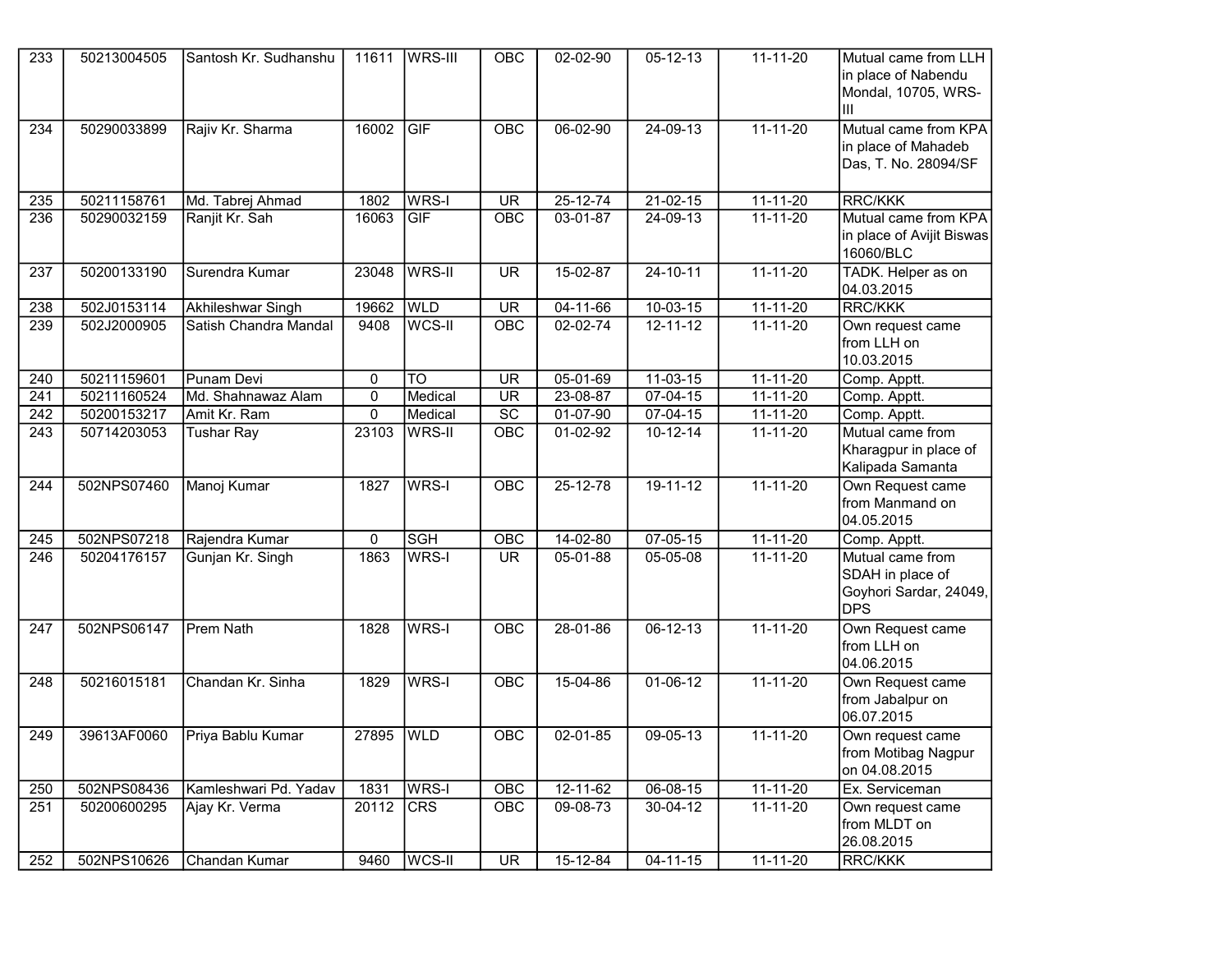| 253              | 53120155089 | <b>Ajeet Kumar</b>                     | 14617          | $WCS-I$          | $\overline{OBC}$         | 10-06-93       | $04 - 11 - 15$ | $11 - 11 - 20$ | Mutual came from<br>Mancheshwar in place<br>of Rama Krishna Ratha               |
|------------------|-------------|----------------------------------------|----------------|------------------|--------------------------|----------------|----------------|----------------|---------------------------------------------------------------------------------|
| 254              | 50293315786 | Mithilesh Kr. Yadav                    | 11066          | WRS-III          | OBC                      | $12 - 10 - 91$ | $29 - 05 - 13$ | $11 - 11 - 20$ | Own request came<br>from Alambag on<br>22.09.2015                               |
| 255              | 50290435497 | Raj Kumar                              | 14752          | $WCS-I$          | OBC                      | $25 - 10 - 88$ | $31 - 10 - 11$ | $11 - 11 - 20$ | Own request came<br>from ASN on<br>24.09.2015                                   |
| 256              | 50210806288 | <b>Kumar Thakur</b><br><b>Bachchan</b> | 14741          | WCS-I            | OBC                      | 20-06-86       | $24 - 05 - 12$ | $11 - 11 - 20$ | Own Request came<br>from Nagpur on<br>05.10.2015                                |
| 257              | 502H4783396 | <b>Kumar Ajay</b>                      | 14713          | WCS-I            | $\overline{SC}$          | $15-07-78$     | $03-07-08$     | $11 - 11 - 20$ | Own Request came<br>from HWH w.e.f.<br>09.10.2015                               |
| 258              | 502ZZ120104 | <b>Pravin Kumar</b>                    | 14692          | WCS-I            | OBC                      | $05 - 01 - 88$ | $07 - 06 - 12$ | $11 - 11 - 20$ | Own Request came<br>from Maisur on<br>16.10.2015                                |
| 259              | 50205431578 | <b>Prashant Kumar</b>                  | 9505           | WCS-II           | OBC                      | $16 - 02 - 87$ | $27 - 11 - 12$ | $11 - 11 - 20$ | Own request came<br>from KPT on<br>19.10.2015                                   |
| $\overline{260}$ | 502NPS10864 | Gayatri Devi                           | $\mathbf{0}$   | Inter<br>College | $\overline{SC}$          | 30-07-68       | $13 - 11 - 15$ | $11 - 11 - 20$ | Comp. Apptt.                                                                    |
| 261              | 502NPS10578 | <b>Brajesh Kumar</b>                   | $\mathbf 0$    | QRH              | OBC                      | $04 - 02 - 79$ | $13 - 11 - 15$ | $11 - 11 - 20$ | Comp. Apptt.                                                                    |
| 262              | 502NPS10865 | Nitu Devi                              | 2161           | <b>MTS</b>       | OBC                      | 17-02-79       | $13 - 11 - 15$ | $11 - 11 - 20$ | Comp. Apptt.                                                                    |
| $\overline{263}$ | 502NPS10670 | Shyam Hembrom                          | $\mathbf 0$    | <b>SGH</b>       | $\overline{\text{ST}}$   | $10-05-79$     | $13 - 11 - 15$ | $11 - 11 - 20$ | Comp. Apptt.                                                                    |
| 264              | 502NPS10668 | <b>Bipin Kumar</b>                     | $\mathbf 0$    | <b>IRIMEE</b>    | OBC                      | $10 - 03 - 88$ | $13 - 11 - 15$ | $11 - 11 - 20$ | Comp. Apptt.                                                                    |
| 265              | 502NPS07815 | Anant Kr. Tanti                        | $\overline{0}$ | <b>IRIMEE</b>    | OBC                      | $26 - 02 - 92$ | $13 - 11 - 15$ | $11 - 11 - 20$ | Comp. Apptt.                                                                    |
| 266              | 502NPS06871 | <b>Vikram Kumar</b>                    | $\overline{0}$ | QRH              | $\overline{SC}$          | $05 - 03 - 94$ | $13 - 11 - 15$ | $11 - 11 - 20$ | Comp. Apptt.                                                                    |
| 267              | 50882315123 | Karmchandra Kumar                      | 27242          | <b>WLD</b>       | OBC                      | 18-12-93       | $03 - 12 - 15$ | $11 - 11 - 20$ |                                                                                 |
| 268              | 50882315107 | <b>Kundan Kumar</b>                    | 16424          | WRS-IV           | <b>OBC</b>               | $01-04-95$     | $03 - 12 - 15$ | $11 - 11 - 20$ | Physically<br>Handicapped (OH)                                                  |
| 269              | 27223008723 | <b>Amit Kumar</b>                      | 1268           | WRS-I            | $\overline{\mathsf{UR}}$ | $01-07-82$     | $18 - 12 - 15$ | $11 - 11 - 20$ | Physically<br>Handicapped (HH)                                                  |
| $\overline{270}$ | 50216225023 | Devashish Kr. Lalan                    | 23056          | WRS-II           | OBC                      | $04-09-78$     | $12 - 01 - 07$ | $11 - 11 - 20$ | Own request came<br>form Pune on<br>21.12.2015                                  |
| $\overline{271}$ | 50208806962 | Shiv Kumar                             | 14724          | WCS-I            | OBC                      | $20 - 10 - 84$ | $18-09-12$     | $11 - 11 - 20$ | Mutual came from<br>Dankuni in place of<br>Ashish Kr. Samaddar,<br>14748, WCS-I |
| 272              | 50220130467 | <b>Vikash Kumar</b>                    | 11075          | WRS-III          | OBC                      | $25 - 12 - 92$ | $09 - 05 - 13$ | $11 - 11 - 20$ | Own request came<br>from Delhi on<br>07.01.2016                                 |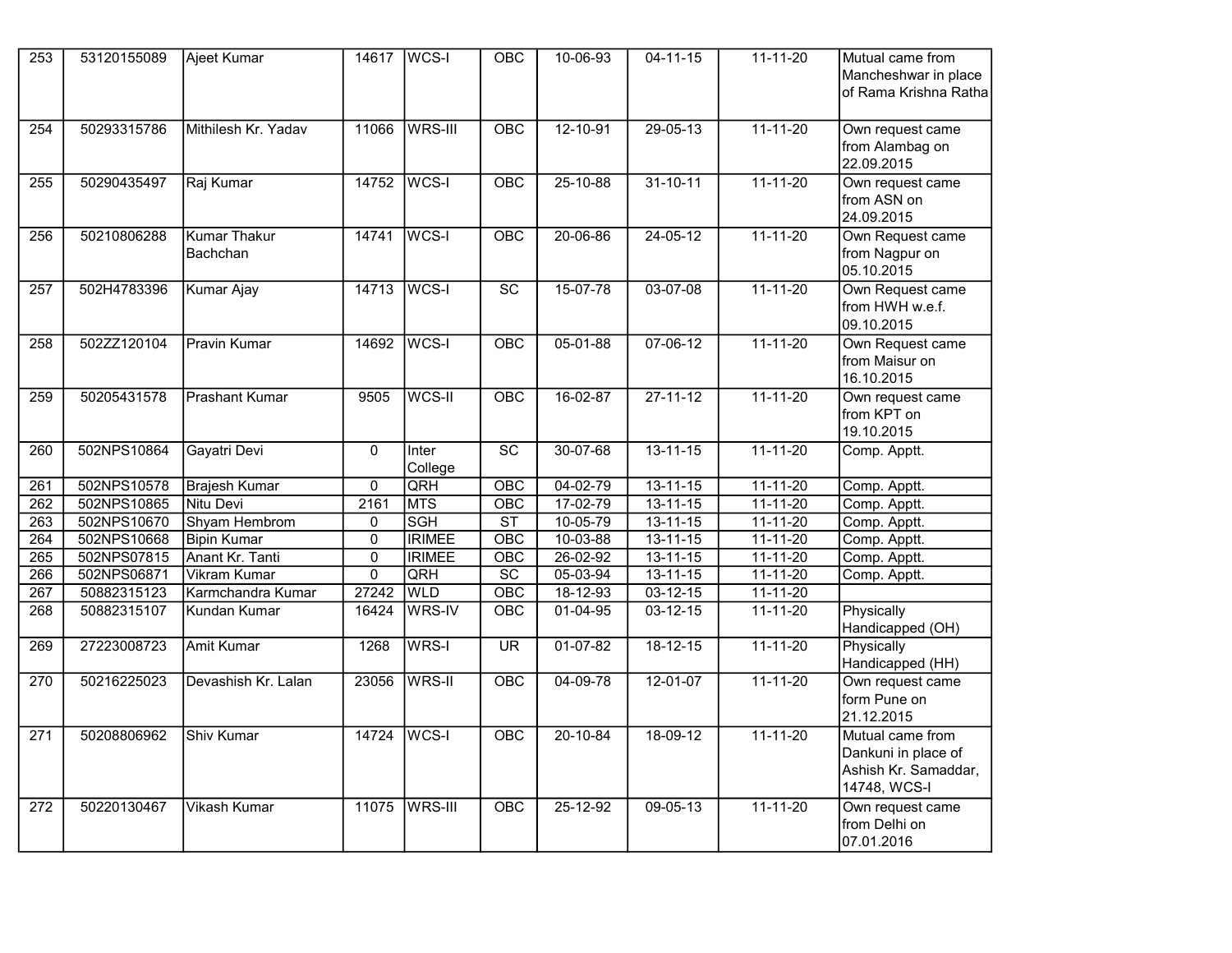| 273              | 28016006778 | Pankaj Kr. Yadav  | 20061          | <b>CRS</b>    | OBC                      | 02-01-87       | $14 - 01 - 16$ | $11 - 11 - 20$ | Mutual came from<br>Harnaut in place of<br>Manish Kumar, 20115,                 |
|------------------|-------------|-------------------|----------------|---------------|--------------------------|----------------|----------------|----------------|---------------------------------------------------------------------------------|
|                  |             |                   |                |               |                          |                |                |                | <b>CRS</b>                                                                      |
| 274              | 502NPS10655 | Rajesh Ranjan     | 20032          | CRS           | $\overline{\mathsf{UR}}$ | $10-11-90$     | $14-01-16$     | $11 - 11 - 20$ |                                                                                 |
| $\overline{275}$ | 28016006830 | Sanoj Kumar       | 19675          | <b>WLD</b>    | $\overline{OBC}$         | 28-02-93       | 19-01-16       | $11 - 11 - 20$ | Mutual came from<br>Harnout in place of<br>Jitendra Kumar, 24512,<br><b>DPS</b> |
| 276              | 50229800107 | Manoj Kumar       | 20200          | <b>CRS</b>    | OBC                      | 03-02-76       | $04 - 03 - 16$ | 11-11-20       | Comp. Apptt.                                                                    |
| 277              | 50229800120 | Rupesh Kr. Singh  | 0              | <b>IRIMEE</b> | OBC                      | 01-01-84       | $04 - 03 - 16$ | 11-11-20       | Comp. Apptt.                                                                    |
| 278              | 50229800064 | Atwari Murmu      | 6370           | <b>BSS</b>    | <b>ST</b>                | 05-01-87       | 04-03-16       | 11-11-20       | Comp. Apptt.                                                                    |
| 279              | 50200150319 | Gautam Kr. Rajak  | 13830          | <b>TTS</b>    | $\overline{SC}$          | 05-02-81       | 06-07-13       | $11 - 11 - 20$ | Own request came<br>from Andal on<br>05.03.2016                                 |
| 280              | 50229800334 | Pravin Kr. Paswan | 2139           | <b>MTS</b>    | $\overline{SC}$          | 24-10-90       | $18-03-16$     | $11 - 11 - 20$ | Comp. Apptt.                                                                    |
| 281              | 50224000462 | Smtriti Shahi     | 9481           | WCS-II        | $\overline{\mathsf{UR}}$ | $11 - 11 - 77$ | 20-09-06       | $11 - 11 - 20$ | Own request came<br>from Jhajha on<br>19.03.2016                                |
| 282              | 50217485605 | Jaiprakash Kumar  | 9482           | WCS-II        | <b>OBC</b>               | $14 - 12 - 82$ | $06 - 05 - 07$ | $11 - 11 - 20$ | Own request came<br>from Bhawnagar Para<br>on 21.03.2016                        |
| 283              | 50216015164 | Sanjay Kr. Gupta  | 21019          | <b>IM</b>     | <b>OBC</b>               | $25 - 11 - 79$ | $05-06-12$     | $11 - 11 - 20$ | Own request came<br>from Jabalpur on<br>02.05.2016                              |
| 284              | 51101485474 | Sangita Kumari    | 9547           | WCS-II        | OBC                      | $19 - 10 - 80$ | $03 - 05 - 16$ | $11 - 11 - 20$ | Mutual came from<br>CLW in place of<br>Avinash Goswami,<br>1812, WRS-I          |
| 285              | 50229801212 | Karmi Devi        | 2162           | <b>MTS</b>    | $\overline{\text{ST}}$   | 19-10-69       | $08 - 06 - 16$ | $11 - 11 - 20$ | Comp. Apptt.                                                                    |
| 286              | 50229801213 | Sawan Kumar       | 2166           | <b>MTS</b>    | OBC                      | 25-02-83       | 08-06-16       | 11-11-20       | Comp. Apptt.                                                                    |
| 287              | 50229801211 | Sanjay Raut       | 0              | Medical       | $\overline{SC}$          | 15-01-84       | 08-06-16       | $11-11-20$     | Comp. Apptt.                                                                    |
| 288              | 50229801551 | Pankaj Kumar      | $\overline{0}$ | <b>IRIMEE</b> | $\overline{SC}$          | $01 - 12 - 87$ | 08-06-16       | $11 - 11 - 20$ | Comp. Apptt.                                                                    |
| 289              | 50229801548 | Chhotu Hembram    | 0              | QRH           | $\overline{\text{ST}}$   | 01-01-94       | 08-06-16       | 11-11-20       | Comp. Apptt.                                                                    |
| 290              | 50262050075 | Rupesh Kumar      | 9486           | WCS-II        | OBC                      | 01-06-80       | 01-03-05       | $11 - 11 - 20$ | Own request came<br>from Kuhurda Road on<br>10.06.2016                          |
| 291              | 03829800009 | Vinod Kumar       | 2140           | <b>MTS</b>    | OBC                      | 11-06-77       | 16-06-16       | $11 - 11 - 20$ | Comp. Apptt.                                                                    |
| 292              | 03829800010 | Sangita Devi      | 0              | Medical       | $\overline{SC}$          | $10-02-85$     | 16-06-16       | $11 - 11 - 20$ | Comp. Apptt.                                                                    |
| 293              | 03729800083 | Deepak Kumar      | 1490           | WRS-I         | OBC                      | 05-10-85       | 16-06-16       | $11 - 11 - 20$ | Mutual came from KPA<br>in place of Tusar Kanti<br>Bain                         |
| 294              | 03829800012 | Anutan Kumari     | 0              | Dy.<br>CME(W) | OBC                      | 01-11-90       | $16 - 06 - 16$ | $11 - 11 - 20$ | Comp. Apptt.                                                                    |
| 295              | 03829800005 | Md. Fahad Alam    | 2159           | MTS           | UR.                      | 24-10-94       | 16-06-16       | 11-11-20       | Comp. Apptt.                                                                    |
| 296              | 03829800007 | Suman Kr. Bharti  | 2168           | <b>MTS</b>    | OBC                      | 25-01-96       | 16-06-16       | $11 - 11 - 20$ | Comp. Apptt.                                                                    |
| 297              | 03829800153 | Umesh Kr. Yadav   | 2138           | MTS           | OBC                      | 01-08-81       | 13-07-16       | 11-11-20       | Comp. Apptt.                                                                    |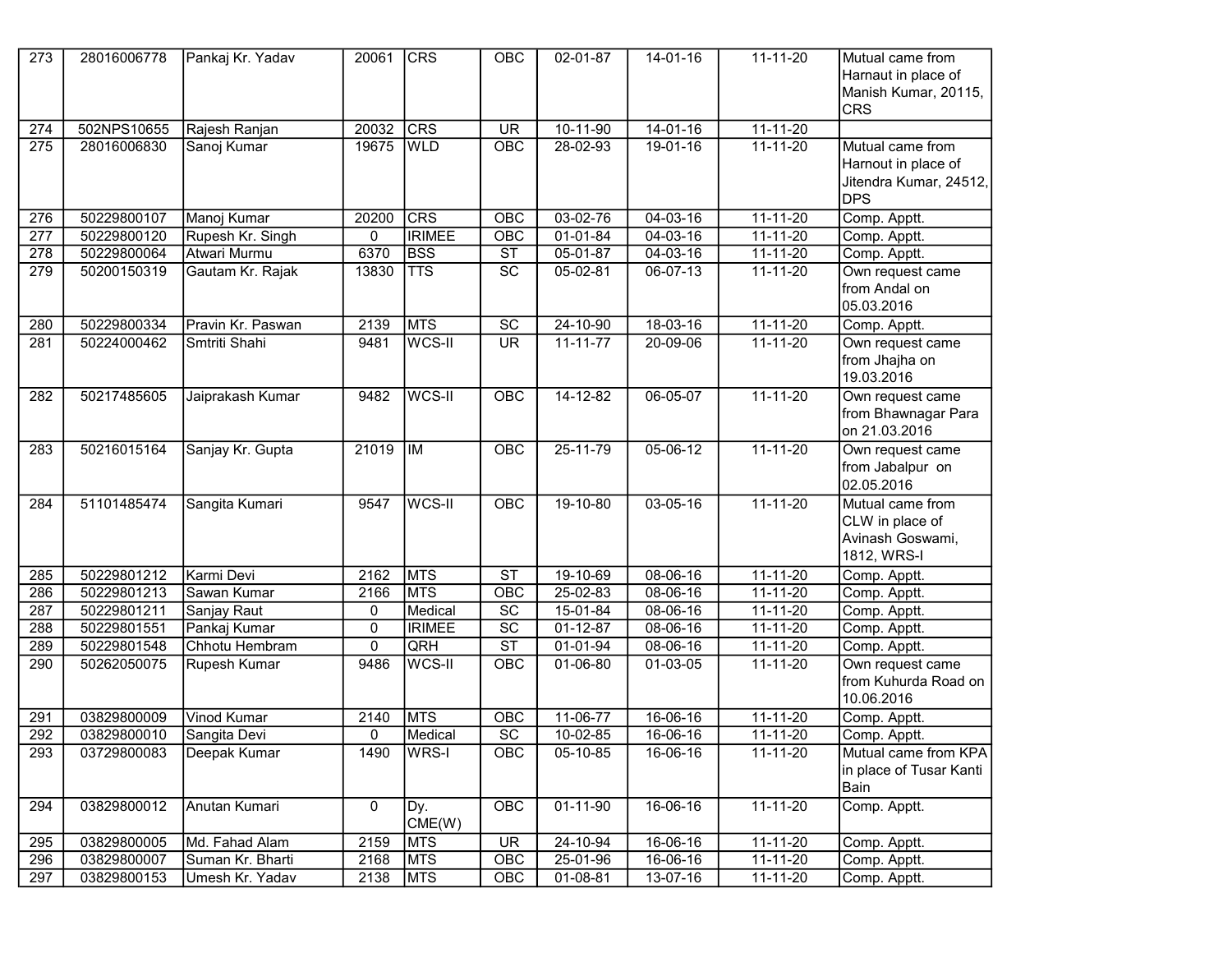| 298              | 50211160378 | <b>Amrit Anand</b>   | 23271 | <sub>CBS</sub> | OBC                    | 01-04-92       | 17-09-12       | 11-11-20       | TADK. Helper as on<br>08.09.2016 |
|------------------|-------------|----------------------|-------|----------------|------------------------|----------------|----------------|----------------|----------------------------------|
| 299              | 03829800166 | <b>Prem Kumar</b>    | 3237  | <b>HIW</b>     | OBC                    | $15 - 12 - 75$ | $09-09-16$     | $11 - 11 - 20$ | Comp. Apptt.                     |
| 300              | 03829800154 | Ranjan Kumar         | 23066 | WRS-II         | OBC                    | 10-04-95       | $09-09-16$     | 11-11-20       | Comp. Apptt.                     |
| 301              | 03829800167 | Mantosh Kr. Yadav    | 20413 | <b>CRS</b>     | OBC                    | $20 - 12 - 96$ | $09-09-16$     | $11 - 11 - 20$ | Comp. Apptt.                     |
| 302              | 50812332562 | Manoj Kumar          | 1808  | <b>WRS-I</b>   | OBC                    | 11-01-80       | 02-04-08       | $11 - 11 - 20$ | Own request came                 |
|                  |             |                      |       |                |                        |                |                |                | from Church Gate on              |
|                  |             |                      |       |                |                        |                |                |                | 26.09.2016                       |
| 303              | 03829800195 | Mukesh Kumar         | 1482  | WRS-I          | OBC                    | $24 - 01 - 85$ | $01 - 12 - 16$ | $11 - 11 - 20$ | Comp. Apptt.                     |
| 304              | 03829800193 | Uday Kumar           | 1480  | WRS-I          | OBC                    | 10-02-86       | $01 - 12 - 16$ | 11-11-20       | Comp. Apptt.                     |
| 305              | 03829800194 | Devashish Kumar      | 1481  | WRS-I          | OBC                    | 15-02-86       | $01 - 12 - 16$ | $11 - 11 - 20$ | Comp. Apptt.                     |
| 306              | 03829800206 | Deepak Kumar         | 1485  | WRS-I          | OBC                    | 01-05-86       | 12-01-17       | 11-11-20       | Comp. Apptt.                     |
| $\overline{307}$ | 03829800205 | Sandeep Kumar        | 1484  | WRS-I          | OBC                    | 19-01-96       | $12 - 01 - 17$ | 11-11-20       | Comp. Apptt.                     |
| 308              | 03829800211 | Mukesh Kumar         | 1866  | WRS-I          | OBC                    | 08-01-84       | $31 - 01 - 17$ | $11 - 11 - 20$ | Comp. Apptt.                     |
| 309              | 502L4000635 | Ashutosh Ranjan      | 4633  | WS             | OBC                    | 02-10-86       | 06-06-14       | 11-11-20       | Mutual came from LLH             |
|                  |             |                      |       |                |                        |                |                |                | in place of Amit Kr.             |
|                  |             |                      |       |                |                        |                |                |                | Mondal 7919/MS                   |
| 310              | 03829800312 | Meena Devi           | 20193 | <b>CRS</b>     | $\overline{\text{ST}}$ | 15-03-69       | $21 - 04 - 17$ | $11 - 11 - 20$ | Comp. Apptt.                     |
| 311              | 03829800313 | Sugia Devi           | 0     | Medical        | $\overline{\text{ST}}$ | $21 - 03 - 69$ | 21-04-17       | $11 - 11 - 20$ | Comp. Apptt.                     |
| 312              | 50212136657 | Amarjit Kumar        | 20012 | <b>CRS</b>     | OBC                    | 05-01-79       | 15-03-02       | $11 - 11 - 20$ | Own request came                 |
|                  |             |                      |       |                |                        |                |                |                | from Andal on                    |
|                  |             |                      |       |                |                        |                |                |                | 20.05.2017                       |
| 313              | 50200157867 | Jitendra Kumar       | 2804  | <b>MTS</b>     | OBC                    | $15 - 08 - 87$ | $30 - 08 - 13$ | $11 - 11 - 20$ | Own request came                 |
|                  |             |                      |       |                |                        |                |                |                | from UDL on                      |
|                  |             |                      |       |                |                        |                |                |                | 15.06.2017                       |
| 314              | 03829800353 | <b>Bishnu Raut</b>   | 0     | <b>DWG</b>     | $\overline{SC}$        | 26-06-91       | $07 - 08 - 17$ | $11 - 11 - 20$ | Comp. Apptt.                     |
| 315              | 03829800346 | Mithilesh Kumar      | 27885 | <b>WLD</b>     | OBC                    | 05-05-92       | $07 - 08 - 17$ | $11 - 11 - 20$ | Comp. Apptt.                     |
| 316              | 03829800362 | Murari Kumar         | 14298 | <b>MCTR</b>    | OBC                    | 05-04-96       | 07-08-17       | 11-11-20       | Comp. Apptt.                     |
| $\overline{317}$ | 03829800343 | Ajeet Kr. Yadav      | 23369 | <b>CBS</b>     | <b>OBC</b>             | 01-03-85       | 09-08-17       | $11 - 11 - 20$ | Comp. Apptt.                     |
| 318              | 03829800358 | Rajnish Kumar        | 0     | <b>BSS</b>     | OBC                    | 18-02-86       | 09-08-17       | $11 - 11 - 20$ | Comp. Apptt.                     |
| 319              | 03829800342 | Shankar Prasad       | 23368 | <b>CBS</b>     | OBC                    | 15-06-87       | 09-08-17       | 11-11-20       | Comp. Apptt.                     |
| 320              | 03829800360 | <b>Bimal Kumar</b>   | 0     | <b>Budget</b>  | $\overline{\text{ST}}$ | 20-01-92       | 09-08-17       | $11 - 11 - 20$ | Comp. Apptt.                     |
| 321              | 03829800357 | Ravi Kumar           | 20412 | <b>CRS</b>     | OBC                    | 04-01-97       | 09-08-17       | 11-11-20       | Comp. Apptt.                     |
| 322              | 504NPS06040 | Nand Kishor Kumar    | 10720 | <b>WRS-III</b> | <b>OBC</b>             | 01-03-78       | $02 - 12 - 15$ | $11 - 11 - 20$ | Mutual came from GKP             |
|                  |             |                      |       |                |                        |                |                |                | in place of Amit Kumar,          |
|                  |             |                      |       |                |                        |                |                |                | 11040 WRS-III                    |
| 323              | 50200143972 | Chandra Vikas Gautam | 12056 | <b>WRS-III</b> | OBC                    | $21 - 11 - 87$ | $15-05-13$     | $11 - 11 - 20$ | Mutual came from ASN             |
|                  |             |                      |       |                |                        |                |                |                | in place of Rajeev               |
|                  |             |                      |       |                |                        |                |                |                | Ranjan Besra, 11039,             |
|                  |             |                      |       |                |                        |                |                |                | WRS-III                          |
| 324              | 03829800469 | Md. Arshad Hussain   | 11042 | WRS-III        | UR.                    | 01-02-77       | 11-09-17       | 11-11-20       | Comp. Apptt.                     |
| 325              | 03829800471 | Rajesh Kumar         | 2895  | <b>MTS</b>     | OBC                    | 25-02-77       | 11-09-17       | $11 - 11 - 20$ | Comp. Apptt.                     |
| 326              | 03829800468 | Debashish            | 11041 | <b>WRS-III</b> | <b>UR</b>              | 09-07-77       | 11-09-17       | 11-11-20       | Comp. Apptt.                     |
| 327              | 03829800476 | Niranjan Kumar       | 0     | Medical        | OBC                    | 01-03-79       | 11-09-17       | 11-11-20       | Comp. Apptt.                     |
| 328              | 03829800466 | Pradip Kumar         | 2802  | <b>MTS</b>     | OBC                    | 30-07-79       | 11-09-17       | 11-11-20       | Comp. Apptt.                     |
| 329              | 03829800465 | Rajesh Kumar         | 20170 | <b>CRS</b>     | OBC                    | 10-01-80       | $11-09-17$     | 11-11-20       | Comp. Apptt.                     |
| 330              | 03829800470 | Sanny Kr. Sharma     | 2898  | <b>MTS</b>     | OBC                    | 25-12-83       | 11-09-17       | 11-11-20       | Comp. Apptt.                     |
| 331              | 03829800464 | Mira Devi            | 20025 | <b>CRS</b>     | ST                     | 15-08-85       | $11-09-17$     | 11-11-20       | Comp. Apptt.                     |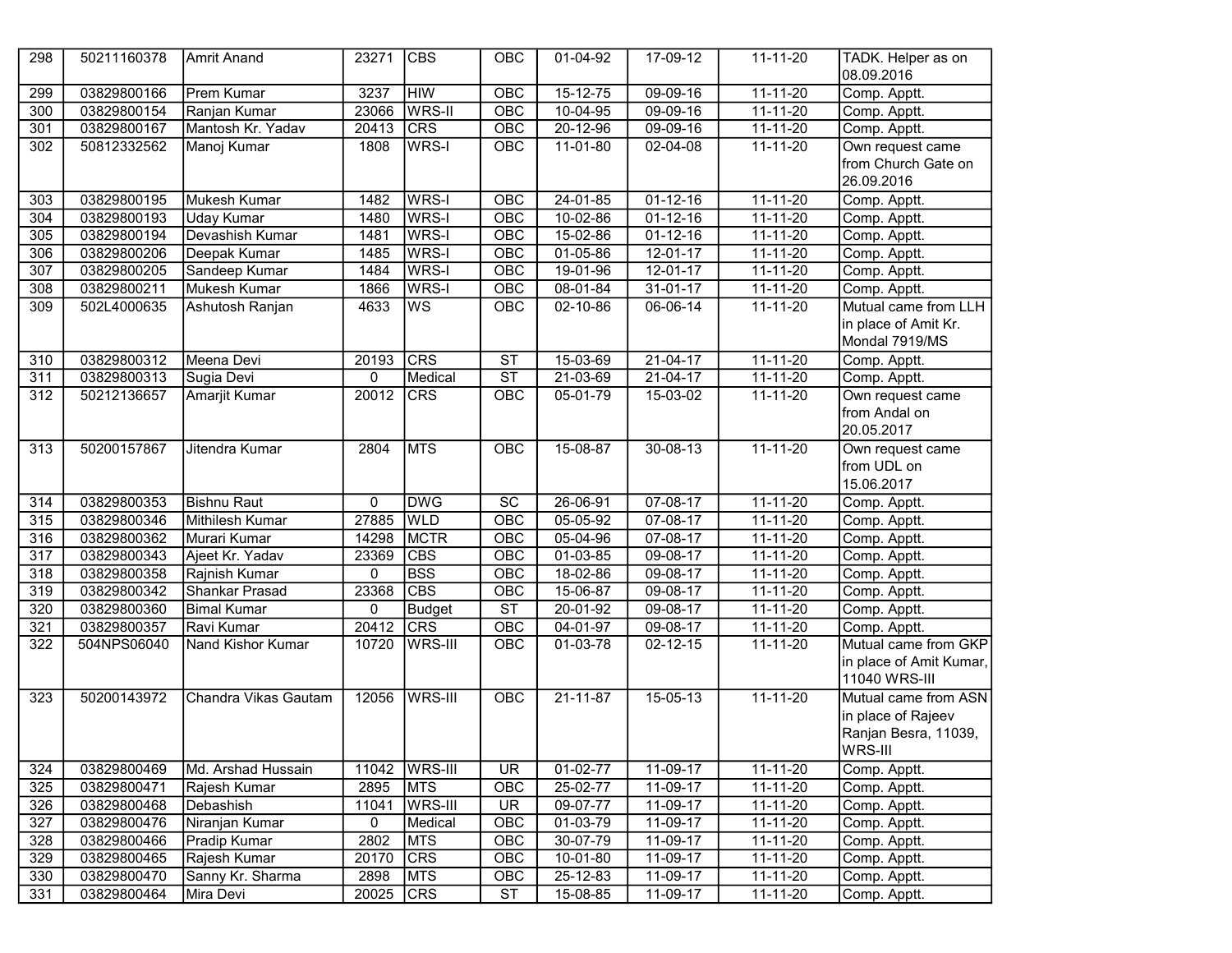| 332              | 03829800478 | Pintu Kumar          | $\mathbf 0$ | Canteen                  | OBC             | 02-10-88       | $11-09-17$     | $11 - 11 - 20$ | Comp. Apptt.                                                                          |
|------------------|-------------|----------------------|-------------|--------------------------|-----------------|----------------|----------------|----------------|---------------------------------------------------------------------------------------|
| 333              | 03829800467 | Khushboo Kumari      | 2803        | MTS                      | OBC             | 13-11-89       | 11-09-17       | 11-11-20       | Comp. Apptt.                                                                          |
| 334              | 03829800487 | Ashish Kr. Jha       | 4634        | $\overline{\mathsf{ws}}$ | <b>UR</b>       | 25-12-89       | 11-09-17       | $11 - 11 - 20$ | Comp. Apptt.                                                                          |
| 335              | 03829800489 | Rahul Jha            | 16005       | GIF                      | <b>UR</b>       | 31-01-91       | 11-09-17       | $11 - 11 - 20$ | Comp. Apptt.                                                                          |
| 336              | 03829800486 | <b>Ashish Kumar</b>  | 4625        | $\overline{\mathsf{ws}}$ | OBC             | 21-07-93       | 11-09-17       | 11-11-20       | Comp. Apptt.                                                                          |
| 337              | 50219223287 | Santosh Kumar        | 23189       | WRS-II                   | <b>OBC</b>      | 15-01-91       | $27-06-14$     | $11 - 11 - 20$ | TADK. Helper as on<br>04.08.2017                                                      |
| 338              | 50810040125 | Sanjay Kr. Singh     | 1813        | WRS-I                    | OBC             | $07 - 07 - 87$ | $15-05-07$     | $11 - 11 - 20$ | Own reqest came from<br>Mumbai on 09.10.2017                                          |
| 339              | 50882200304 | Rajesh Kr. Yadav     | 23434       | WRS-II                   | <b>OBC</b>      | $08 - 01 - 75$ | $27 - 04 - 07$ | $11 - 11 - 20$ | Own Request came<br>from Sabarmati on<br>14.11.2017                                   |
| 340              | 245II130918 | Jitendra Kr. Manghi  | 10902       | WRS-III                  | <b>SC</b>       | 04-12-91       | 20-07-13       | $11 - 11 - 20$ | Mutual came from<br>Vishakhapatnam in<br>place of Bodem Uday<br>Kiron, 11068, WRS-III |
| 341              | 03829800540 | Nityadeo Prasad      | 1839        | WRS-I                    | <b>OBC</b>      | $01 - 03 - 81$ | $30 - 12 - 17$ | $11 - 11 - 20$ | <b>RRC/KKK</b>                                                                        |
| 342              | 03829800536 | Mukesh Kr. Yadav     | 2900        | <b>MTS</b>               | <b>OBC</b>      | 15-08-81       | $30 - 12 - 17$ | $11 - 11 - 20$ | <b>RRC/KKK</b>                                                                        |
| $\overline{343}$ | 03829800570 | Diwakar Kr. Yadav    | 2827        | <b>MTS</b>               | OBC             | $20 - 01 - 82$ | 30-12-17       | $11 - 11 - 20$ | <b>RRC/KKK</b>                                                                        |
| 344              | 27315406763 | Goutam Kr. Sah       | 16001       | GIF                      | <b>OBC</b>      | 20-08-90       | 19-12-15       | $11 - 11 - 20$ | Mutual came from DHN<br>in place of Mahendra<br>Kr. Soren, 16064, GIF                 |
| 345              | 03829800568 | Ajit Kumar           | 2810        | <b>MTS</b>               | OBC             | $17 - 11 - 82$ | $30 - 12 - 17$ | $11 - 11 - 20$ | <b>RRC/KKK</b>                                                                        |
| 346              | 50200144540 | Pradip Kumar         | 10719       | WRS-III                  | <b>OBC</b>      | 15-05-86       | 15-05-13       | 11-11-20       | Mutual came from ASN<br>in place of Jay<br>Banatjee, 11070. WRS<br>lıı                |
| $\overline{347}$ | 502J0144046 | Piyush Kumar         | 16106       | GIF                      | <b>OBC</b>      | 19-01-91       | $20 - 07 - 13$ | $11 - 11 - 20$ | Mutual came from LLH<br>in place of Sukhendu<br>Sarkar, 16067                         |
| 348              | 03829800539 | Pankaj Kr. Choudhary | 1838        | WRS-I                    | $\overline{SC}$ | $04 - 01 - 85$ | $30 - 12 - 17$ | $11 - 11 - 20$ | <b>RRC/KKK</b>                                                                        |
| 349              | 03829800542 | Ajay Kr. Mandal      | 1841        | WRS-I                    | OBC             | 27-07-85       | 30-12-17       | $11 - 11 - 20$ | <b>RRC/KKK</b>                                                                        |
| 350              | 03829800553 | Neelav Kr. Deo       | 23036       | <b>WRS-II</b>            | OBC             | 02-02-86       | 30-12-17       | $11 - 11 - 20$ | <b>RRC/KKK</b>                                                                        |
| 351              | 50212142177 | <b>Bheem Paswan</b>  | 10746       | WRS-III                  | $\overline{SC}$ | 30-12-79       | $01 - 04 - 04$ | $11 - 11 - 20$ | Mutual came from ASN<br>in place of Ajay Nath<br>Hembrom, 11069,<br>WRS-III           |
| 352              | 03829800574 | Pushpa Kumari        | 20027       | CRS                      | OBC             | 20-10-86       | 30-12-17       | $11 - 11 - 20$ | RRC/KKK                                                                               |
| 353              | 03829800569 | Ajay Kr. Raj         | 2825        | <b>MTS</b>               | OBC             | 05-01-87       | 30-12-17       | $11 - 11 - 20$ | RRC/KKK                                                                               |
| 354              | 51200017835 | Alok Kumar           | 16060       | GIF                      | <b>OBC</b>      | 10-02-89       | 03-12-12       | 11-11-20       | Mutual came from<br>DLW in place of Vishal<br>Kumar, 16066                            |
| 355              | 03829800567 | Sujit Kumar          | 2809        | <b>MTS</b>               | OBC             | $11-01-88$     | $30 - 12 - 17$ | $11 - 11 - 20$ | <b>RRC/KKK</b>                                                                        |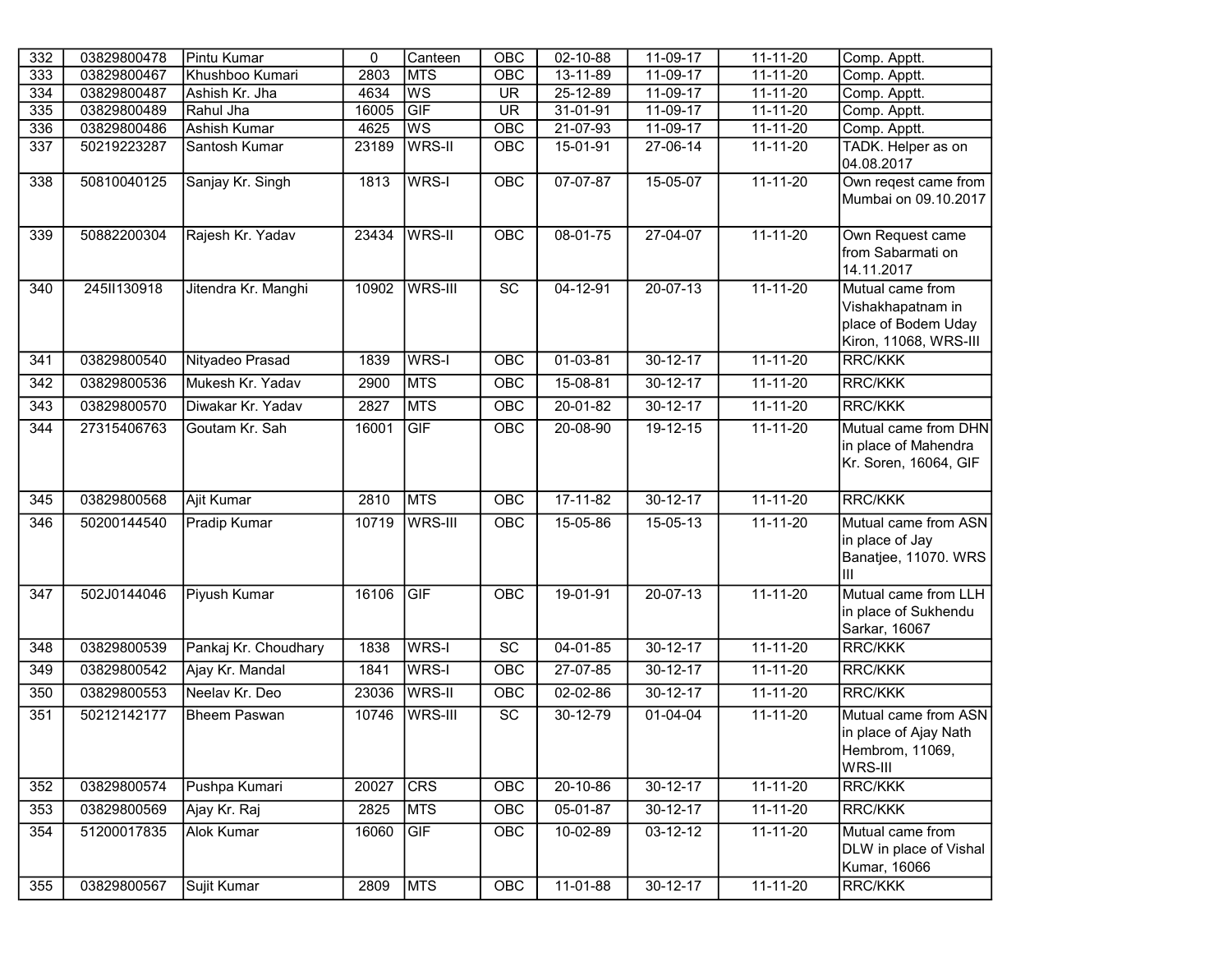| 356              | 50714405327 | Ram Udgar Roy         | 23280 | <b>WRS-II</b>         | OBC                    | 10-09-85       | 21-03-15       | $11 - 11 - 20$ | Mutual came from Adra<br>Divn.                                                 |
|------------------|-------------|-----------------------|-------|-----------------------|------------------------|----------------|----------------|----------------|--------------------------------------------------------------------------------|
| 357              | 03829800534 | Pankaj Kumar          | 27039 | <b>WLD</b>            | OBC                    | $05 - 01 - 89$ | $30 - 12 - 17$ | $11 - 11 - 20$ | <b>RRC/KKK</b>                                                                 |
| 358              | 03829800552 | Ram Pravesh Kumar     | 14145 | <b>MCTR</b>           | OBC                    | 05-02-89       | $30 - 12 - 17$ | $11 - 11 - 20$ | <b>RRC/KKK</b>                                                                 |
| 359              | 03829800541 | Ganesh Murmu          | 1840  | WRS-I                 | $\overline{\text{ST}}$ | 15-04-89       | $30 - 12 - 17$ | $11 - 11 - 20$ | <b>RRC/KKK</b>                                                                 |
| 360              | 50301200306 | Kumar Raja            | 10737 | WRS-III               | OBC                    | 06-06-86       | $20 - 03 - 15$ | $11 - 11 - 20$ | Mutual came from<br>Jagadhri in place of<br>Ramkesh Meena,<br>11071, WRS-III   |
| 361              | 03829800537 | Dipu Kumari           | 13954 | <b>TTS</b>            | OBC                    | 28-03-90       | $30 - 12 - 17$ | $11-11-20$     | RRC/KKK                                                                        |
| 362              | 503NPS06444 | Ranjan Kumar          | 10722 | WRS-III               | OBC                    | 02-05-88       | 29-01-16       | $11 - 11 - 20$ | Mutual came from<br>Jagadari in place of<br>Ram Ratan Meena,<br>11072, WRS-III |
| 363              | 03829800571 | Avinash Kumar         | 20040 | <b>CRS</b>            | $\overline{SC}$        | $30 - 05 - 91$ | $30 - 12 - 17$ | $11 - 11 - 20$ | <b>RRC/KKK</b>                                                                 |
| 364              | 03829800535 | Shiv Nandan Kumar     | 2899  | <b>MTS</b>            | OBC                    | 15-12-91       | $30 - 12 - 17$ | $11 - 11 - 20$ | <b>RRC/KKK</b>                                                                 |
| 365              | 03829800565 | Rohit Kumar           | 8397  | TPT(RI.)              | OBC                    | $01 - 01 - 92$ | $30 - 12 - 17$ | $11 - 11 - 20$ | <b>RRC/KKK</b>                                                                 |
| 366              | 03829800573 | Sanjeev Kr. Gond      | 20037 | CRS                   | $\overline{\text{ST}}$ | 28-02-92       | $30 - 12 - 17$ | $11 - 11 - 20$ | <b>RRC/KKK</b>                                                                 |
| 367              | 50301199810 | Keshab Kusum          | 10738 | WRS-III               | OBC                    | 01-02-93       | 20-03-15       | $11 - 11 - 20$ | Mutual came from<br>Jadadri in place of<br>Ramkesh Meena,<br>11067, WRS-III    |
| 368              | 03829800555 | Pavan Kumar           | 23251 | WRS-II                | $\overline{SC}$        | $12 - 02 - 93$ | $30 - 12 - 17$ | $11 - 11 - 20$ | <b>RRC/KKK</b>                                                                 |
| 369              | 03829800576 | <b>Upendra Kumar</b>  | 16065 | GIF                   | OBC                    | $15 - 11 - 93$ | $30 - 12 - 17$ | $11 - 11 - 20$ | <b>RRC/KKK</b>                                                                 |
| 370              | 03829800572 | Sushil Marandi        | 20038 | CRS                   | $\overline{\text{ST}}$ | 15-01-94       | $30 - 12 - 17$ | $11 - 11 - 20$ | <b>RRC/KKK</b>                                                                 |
| 371              | 00829801410 | <b>Bikarm Kumar</b>   | 20084 | CRS                   | OBC                    | 26-06-93       | 20-08-18       | 20-08-18       | Own request came on<br>16.11.2020                                              |
| $\overline{372}$ | 03829800510 | <b>Abhishek Kumar</b> | 11968 | <b>WRS-III</b>        | OBC                    | 15-02-93       | $09-10-17$     | $18 - 12 - 20$ | Comp. Apptt.                                                                   |
| $\overline{373}$ | 03829800515 | Sakchi                | 9597  | WCS-II                | OBC                    | 21-07-96       | $07 - 10 - 17$ | 14-12-20       | Comp. Apptt.                                                                   |
| 374              | 03829800512 | Amit Kr. Singh        | 11969 | WRS-III               | OBC                    | $13 - 10 - 83$ | $07 - 10 - 17$ | $14 - 12 - 20$ | Comp. Apptt.                                                                   |
| $\overline{375}$ | 03829800513 | Durga Kumari          | 14585 | WCS-I                 | $\overline{OBC}$       | $05 - 11 - 97$ | 09-10-17       | $14 - 12 - 20$ | Comp. Apptt.                                                                   |
| 376              | 03829800507 | Sunidhi Kumari        | 23479 | WRS-<br><b>II/CBS</b> | <b>OBC</b>             | 13-08-97       | 09-10-17       | 14-12-20       | Comp. Apptt.                                                                   |
| 377              | 25090511505 | Rajesh Kumar          | 20111 | <b>CRS</b>            | OBC                    | $02 - 01 - 88$ | $10-09-11$     | $10-09-11$     | Own request came on<br>14.12.2020                                              |
| 378              | 03829801569 | Rahul Kant            | 2146  | <b>MTS</b>            | SC                     | 15-01-88       | 18-06-20       | 09-12-20       | Comp. Apptt.                                                                   |
| 379              | 03829801567 | Raghunandan           | 2145  | MTS                   | SC                     | 14-02-92       | 18-06-20       | 09-12-20       | Comp. Apptt.                                                                   |
| 380              | 03829800505 | Ritesh Kumar          | 16164 | GIF                   | OBC                    | 01-02-90       | 07-10-17       | 18-12-20       | Comp. Apptt.                                                                   |
| 381              | 03829800500 | Sampa Dey             | 16163 | GIF                   | <b>UR</b>              | 05-01-83       | $07 - 10 - 17$ | 18-12-20       | Comp. Apptt.                                                                   |
| 382              | 03829800506 | Amit Kumar            | 12203 | BST                   | OBC                    | 18-06-92       | 07-10-17       | 18-12-20       | Comp. Apptt.                                                                   |
| 383              | 03829800509 | Tarun Kr. Paswan      | 16162 | GIF                   | SC                     | 02-01-88       | 07-10-17       | 18-12-20       | Comp. Apptt.                                                                   |
| 384              | 03829801484 | Sajan Kumar           | 23476 | WRS-II                | OBC                    | 09-03-95       | 02-03-20       | 14-12-20       | <b>RRB</b>                                                                     |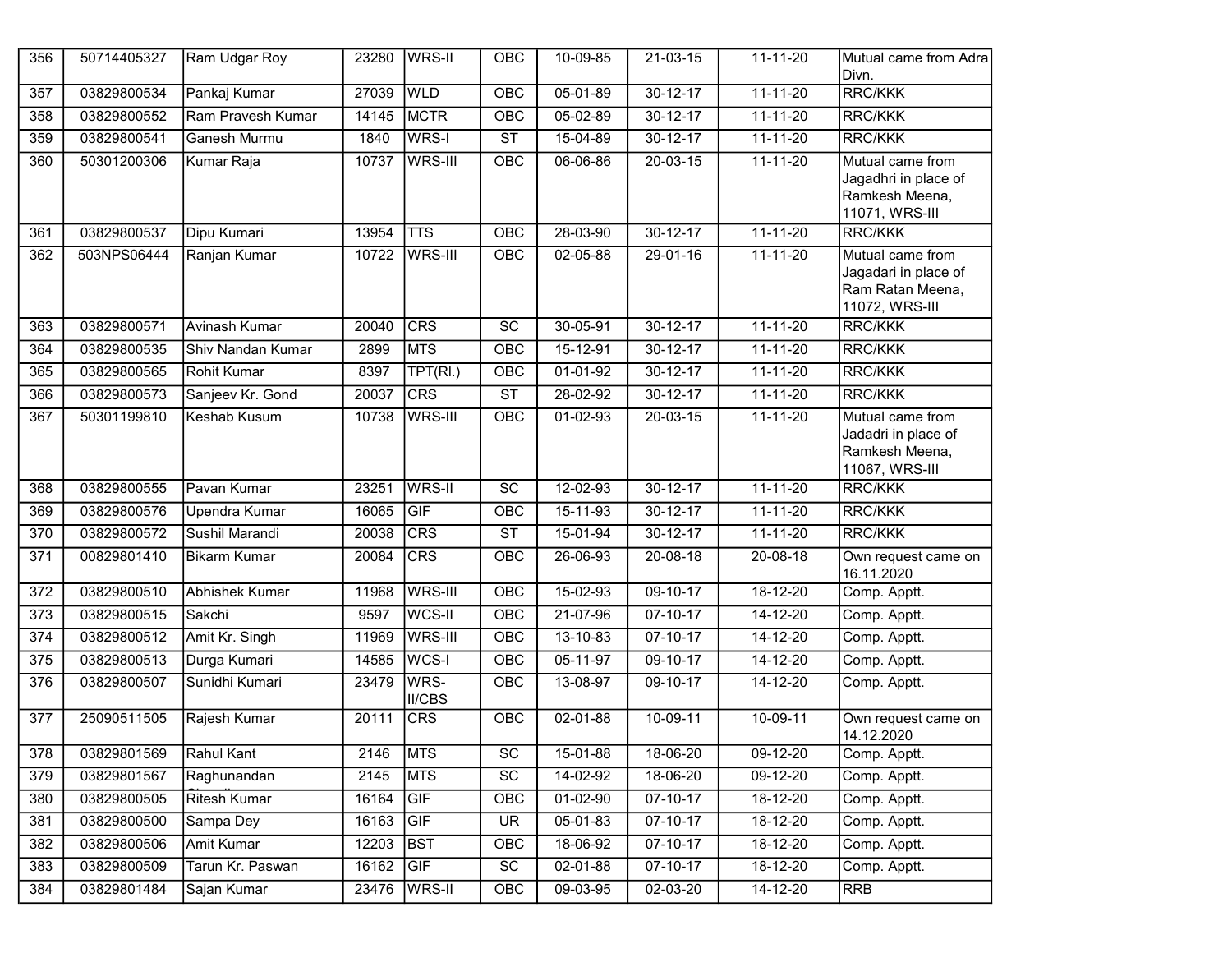| 385 | 03829801478 | Sunil Kumar            | 23453            | WRS-II                | <b>OBC</b>               | 25-12-89       | 02-03-20       | 14-12-20       | <b>RRB</b>                                                                                           |
|-----|-------------|------------------------|------------------|-----------------------|--------------------------|----------------|----------------|----------------|------------------------------------------------------------------------------------------------------|
| 386 | 03829801468 | <b>Bablu Kumar</b>     | 23318            | <b>WRS-II</b>         | <b>OBC</b>               | 14-11-93       | 02-03-20       | $14 - 12 - 20$ | <b>RRB</b>                                                                                           |
| 387 | 03829801475 | Suman Basu             | 23442            | WRS-II                | <b>UR</b>                | 27-03-96       | 02-03-20       | 14-12-20       | <b>RRB</b>                                                                                           |
| 388 | 03829801465 | Md. Jawed Akhter       | 23202            | <b>WRS-II</b>         | <b>UR</b>                | 02-01-96       | 02-03-20       | 14-12-20       | <b>RRB</b>                                                                                           |
| 389 | 03829801479 | Aditya Raj             | 23454            | <b>WRS-II</b>         | OBC                      | 06-10-96       | $02 - 03 - 20$ | $14 - 12 - 20$ | <b>RRB</b>                                                                                           |
| 390 | 03829801483 | Merajul Ansari         | 23482            | <b>WRS-II</b>         | OBC                      | 05-01-94       | 02-03-20       | 14-12-20       | <b>RRB</b>                                                                                           |
| 391 | 03829801467 | Daya Shankar           | 23253            | WRS-II                | OBC                      | $01-03-94$     | $02 - 03 - 20$ | $14 - 12 - 20$ | <b>RRB</b>                                                                                           |
| 392 | 03829801535 | Vankim Chandra Jha     | 20264            | CRS                   | $\overline{\mathsf{UR}}$ | 01-03-89       | 09-03-20       | 14-12-20       | <b>RRB</b>                                                                                           |
| 393 | 03829801488 | Chandra Sekher Mandal  | 23489            | WRS-II                | OBC                      | 05-05-92       | 02-03-20       | 14-12-20       | <b>RRB</b>                                                                                           |
| 394 | 03829801539 | Neeraj Kumar           | 14163            | <b>MCTR</b>           | $\overline{SC}$          | $01 - 12 - 93$ | $09-03-20$     | $14 - 12 - 20$ | <b>RRB</b>                                                                                           |
| 395 | 24929800228 | Shyam Kumar Sahni      | 23338            | WRS-<br><b>II/CBS</b> | <b>OBC</b>               | 13.09.93       | 11.03.20       |                | <b>RRB MTRD on</b><br>07.12.21 with Sarakam<br>Hemanth PF-<br>03829801521                            |
| 396 | 03829801514 | Rakesh Kr. Choudhary   | 11079            | WRS-III               | OBC                      | 22-05-95       | $02 - 03 - 20$ | $14 - 12 - 20$ | <b>RRB</b>                                                                                           |
| 397 | 18329801765 | <b>SAMEER KUMAR</b>    | 23099            | <b>WRS-II</b>         | <b>UR</b>                | 12.02.90       | 16.07.16       |                | <b>Dinesh Kumar</b><br>Gupta/03829801474<br>released on 22.11.21<br>with SAMEER KUMAR<br>in revirson |
| 398 | 27304159172 | Sujit Kumar            | 23288            | <b>WRS-II</b>         | OBC                      | 25.02.89       | 14.05.12       |                | RRB MTRD on<br>07.12.21 with Sarakam<br>Hemanth PF-<br>03829801521                                   |
| 399 | 03829801466 | Manish Kr. Himanshu    | 23203            | WRS-II                | $\overline{\mathsf{UR}}$ | 26-03-94       | $02 - 03 - 20$ | $14 - 12 - 20$ | <b>RRB</b>                                                                                           |
| 400 | 03829801496 | <b>Utpal Roy</b>       | 8347             | TPT(Rail)             | $\overline{SC}$          | 25-07-96       | 02-03-20       | 14-12-20       | <b>RRB</b>                                                                                           |
| 401 | 03829801537 | Rakesh Singh           | 20292            | <b>CRS</b>            | $\overline{\mathsf{UR}}$ | 23-01-97       | 09-03-20       | $14 - 12 - 20$ | <b>RRB</b>                                                                                           |
| 402 | 27529803922 | <b>Suryakant Kumar</b> |                  | WRS-<br><b>II/CBS</b> | <b>OBC</b>               |                |                |                | RRB M. Trd with Dileep<br>Kumar/03829801522/2<br>3332                                                |
| 403 | 03829801530 | <b>Akhtar Ali</b>      | 15710            | GIF                   | $\overline{OBC}$         | $21-04-92$     | 09-03-20       | $14 - 12 - 20$ | <b>RRB</b>                                                                                           |
| 404 | 03829801502 | Pintoo Kumar           | 9600             | <b>WCS-II</b>         | <b>OBC</b>               | 02-01-95       | 02-03-20       | $14 - 12 - 20$ | <b>RRB</b>                                                                                           |
| 405 | 03829801510 | Jay Kishor Mandal      | $\overline{905}$ | WRS-I                 | OBC                      | $18 - 04 - 95$ | 02-03-20       | $14 - 12 - 20$ | <b>RRB</b>                                                                                           |
| 406 | 03829801489 | <b>Bibek Goswami</b>   |                  | 23490 WRS-II          | UR                       | 22-03-96       | $02 - 03 - 20$ | $14 - 12 - 20$ | <b>RRB</b>                                                                                           |
| 407 | 03829801486 | Ravi Ranjan Kumar      | 23485            | WRS-II                | <b>OBC</b>               | 10-04-98       | 02-03-20       | 14-12-20       | <b>RRB</b>                                                                                           |
| 408 | 03829801477 | Mantu Raj Kumar        | 23452            | <b>WRS-II</b>         | OBC                      | 18-03-91       | 02-03-20       | $14 - 12 - 20$ | <b>RRB</b>                                                                                           |
| 409 | 50200169729 | Gaurav Swarup          | 23302            | <b>WRS-II</b>         | <b>UR</b>                | 12.01.88       | 23.04.14       |                | RRB Came on M.Trd in<br>evirsion With Debasis<br>paul/<br>03829801490/23491                          |
| 410 | 03829801534 | Bisheshwar Rana        | 20241            | CRS                   | OBC                      | 03-01-92       | $09-03-20$     | $14 - 12 - 20$ | <b>RRB</b>                                                                                           |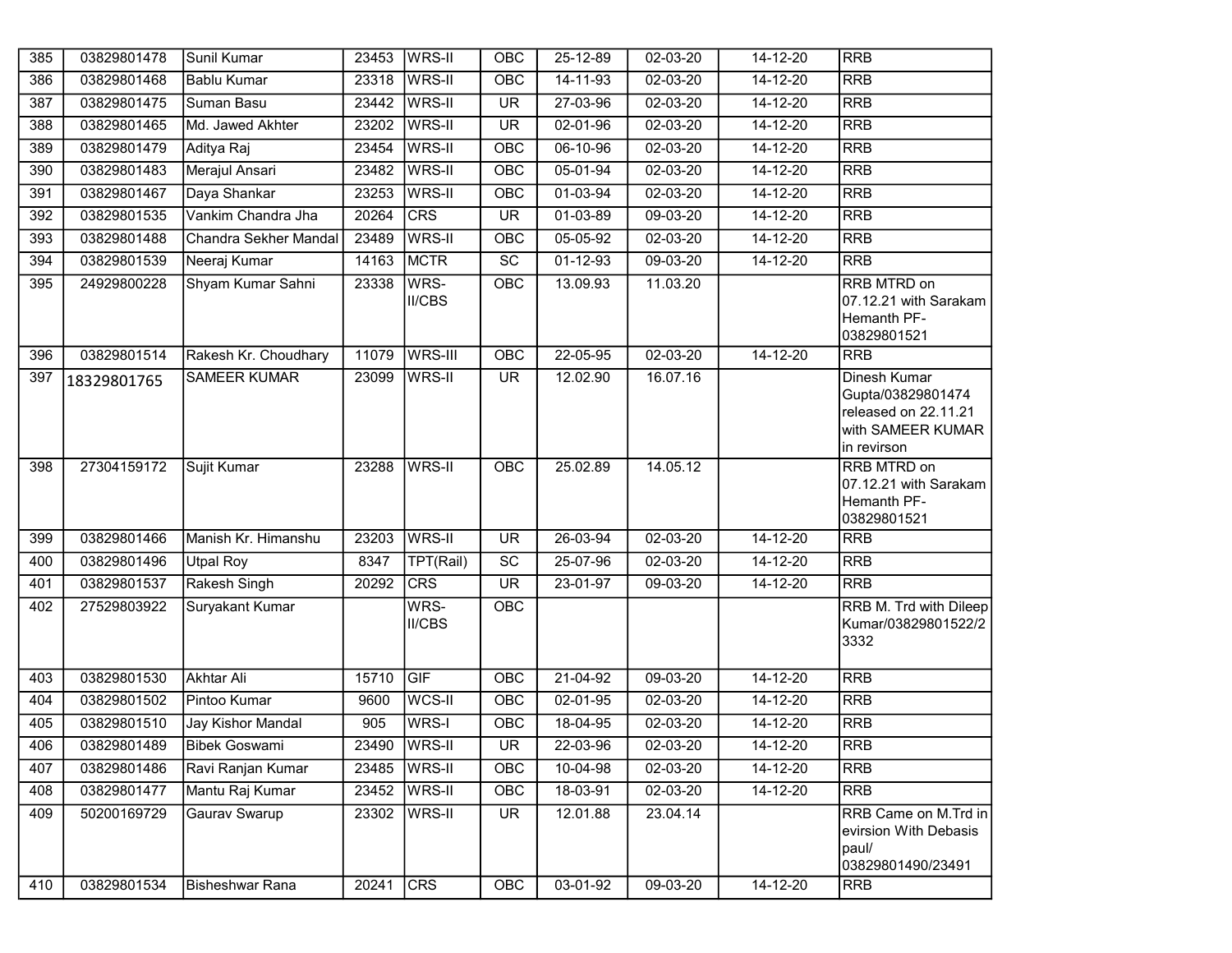| 411 | 03829801499 | Prabir Basu          | 8352  | TPT(Rail)             | OBC                      | 10-04-93       | 02-03-20       | 14-12-20       | <b>RRB</b>                                                                                      |
|-----|-------------|----------------------|-------|-----------------------|--------------------------|----------------|----------------|----------------|-------------------------------------------------------------------------------------------------|
| 412 | 3729801021  | Murari Kumar         | 23334 | WRS-<br>II/CBS        | $\overline{\mathsf{UR}}$ | 26.07.95       | 05.10.20       |                | <b>RRB MTRD on</b><br>23.11.21w with<br>Abhishek Das PF-<br>03829801526                         |
| 413 | 03829801562 | Dayanand Kaushal     | 23239 | WRS-<br><b>II/CBS</b> | OBC                      | 05-04-95       | 09-03-20       | $14 - 12 - 20$ | <b>RRB</b>                                                                                      |
| 414 | 03829801485 | Shubham Abhishek     | 23477 | WRS-II                | <b>UR</b>                | $05 - 04 - 95$ | 02-03-20       | $14 - 12 - 20$ | <b>RRB</b>                                                                                      |
| 415 | 03829801533 | Manohar Sah          | 20239 | CRS                   | OBC                      | 02-01-96       | $09 - 03 - 20$ | 14-12-20       | <b>RRB</b>                                                                                      |
| 416 | 03829801509 | Gaurav Kumar         | 904   | WRS-I                 | OBC                      | 11-03-96       | 02-03-20       | $14 - 12 - 20$ | <b>RRB</b>                                                                                      |
| 417 | 00229809534 | Rahul Kumar          | 14178 | <b>MCTR</b>           | OBC                      | 18-04-95       | 09-03-20       | 14-12-20       | <b>RRB</b>                                                                                      |
| 418 |             | Manoranjan Kumar     |       | WRS-I                 | OBC                      |                |                |                | RRBManoj<br>Chauhan/t.n.-902/WRS-                                                               |
| 419 | 03829801469 | Vidya Bhushan        | 23285 | <b>WRS-II</b>         | OBC                      | $23 - 02 - 90$ | $02 - 03 - 20$ | $14 - 12 - 20$ | <b>RRB</b>                                                                                      |
| 420 | 3629800509  | Sawan Kumar          | 12208 | <b>BST</b>            | <b>OBC</b>               | 12.01.94       | 02.07.20       |                | RRB pinki mondal<br>released on 24.11.21                                                        |
| 421 | 03829801487 | Satyam Kr. Singh     | 23488 | WRS-II                | OBC                      | $04 - 07 - 94$ | $02 - 03 - 20$ | $14 - 12 - 20$ | <b>RRB</b>                                                                                      |
| 422 | 03829801492 | Manish Kumar         | 23493 | WRS-II                | OBC                      | 12-03-95       | 02-03-20       | 14-12-20       | <b>RRB</b>                                                                                      |
| 423 | 03829801481 | Ravi Shankar Kumar   | 23464 | WRS-II                | $\overline{\mathsf{UR}}$ | 04-06-95       | 02-03-20       | $14 - 12 - 20$ | <b>RRB</b>                                                                                      |
| 424 | 03829801525 | Priyanka Kumari      | 23408 | WRS-<br><b>II/CBS</b> | OBC                      | 31-12-95       | 09-03-20       | 14-12-20       | <b>RRB</b>                                                                                      |
| 425 | 03829801515 | Ankit Ranjan         | 11080 | <b>WRS-III</b>        | $\overline{SC}$          | $26 - 12 - 96$ | $09-03-20$     | $14 - 12 - 20$ | <b>RRB</b>                                                                                      |
| 426 | 50490107883 | Abhishek Kumar       | 1452  | WRS-I                 | <b>UR</b>                | 03.12.86       | 16.10.12       | 14.09.18       | RRBCAME M. TRD ON<br><b>REVERSION TECH-II</b><br><b>TO TECH-III WITH</b><br>Dipu Kumar 901/WRS- |
| 427 | 03829801520 | Sachin Kumar         | 23230 | WRS-<br><b>II/CBS</b> | <b>OBC</b>               | $20 - 10 - 97$ | $09-03-20$     | $14 - 12 - 20$ | <b>RRB</b>                                                                                      |
| 428 | 03829801529 | <b>Bivash Biswas</b> | 15709 | GIF                   | $\overline{SC}$          | 15-06-89       | 09-03-20       | $14 - 12 - 20$ | <b>RRB</b>                                                                                      |
| 429 | 50472060194 | Anjeet Kumar         | 8315  | TPT(Rail)             | OBC                      | 04.08.88       | 28.09.12       |                | RRB Came on M.trd<br>with Pradeep<br>Chauhan/ 8348/<br>03829801497                              |
| 430 | 03829801500 | Nitish Kumar         | 9598  | WCS-II                | OBC                      | $12 - 02 - 94$ | $02 - 03 - 20$ | $14 - 12 - 20$ | <b>RRB</b>                                                                                      |
| 431 | 03829801495 | Vikash Kumar         | 8351  | TPT(Rail)             | OBC                      | 06-03-95       | 02-03-20       | 14-12-20       | <b>RRB</b>                                                                                      |
| 432 | 03829801476 | Rahul Raj            | 23443 | <b>WRS-II</b>         | OBC                      | 05-01-96       | 02-03-20       | 14-12-20       | <b>RRB</b>                                                                                      |
| 433 | 03829801528 | Saurabh Kumar        | 15708 | GIF                   | OBC                      | 15-12-96       | 09-03-20       | 14-12-20       | RRB                                                                                             |
| 434 | 03429803398 | Amitesh kumar        | 23543 | WRS-II                | <b>OBC</b>               | 25.02.98       | 23.09.20       |                | RRBAshish Kr.<br>Mondal/pf no<br>03829801470                                                    |
| 435 | 03829801498 | Pankaj Kumar         | 8346  | TPT(Rail)             | OBC                      | 03-05-95       | 02-03-20       | 14-12-20       | <b>RRB</b>                                                                                      |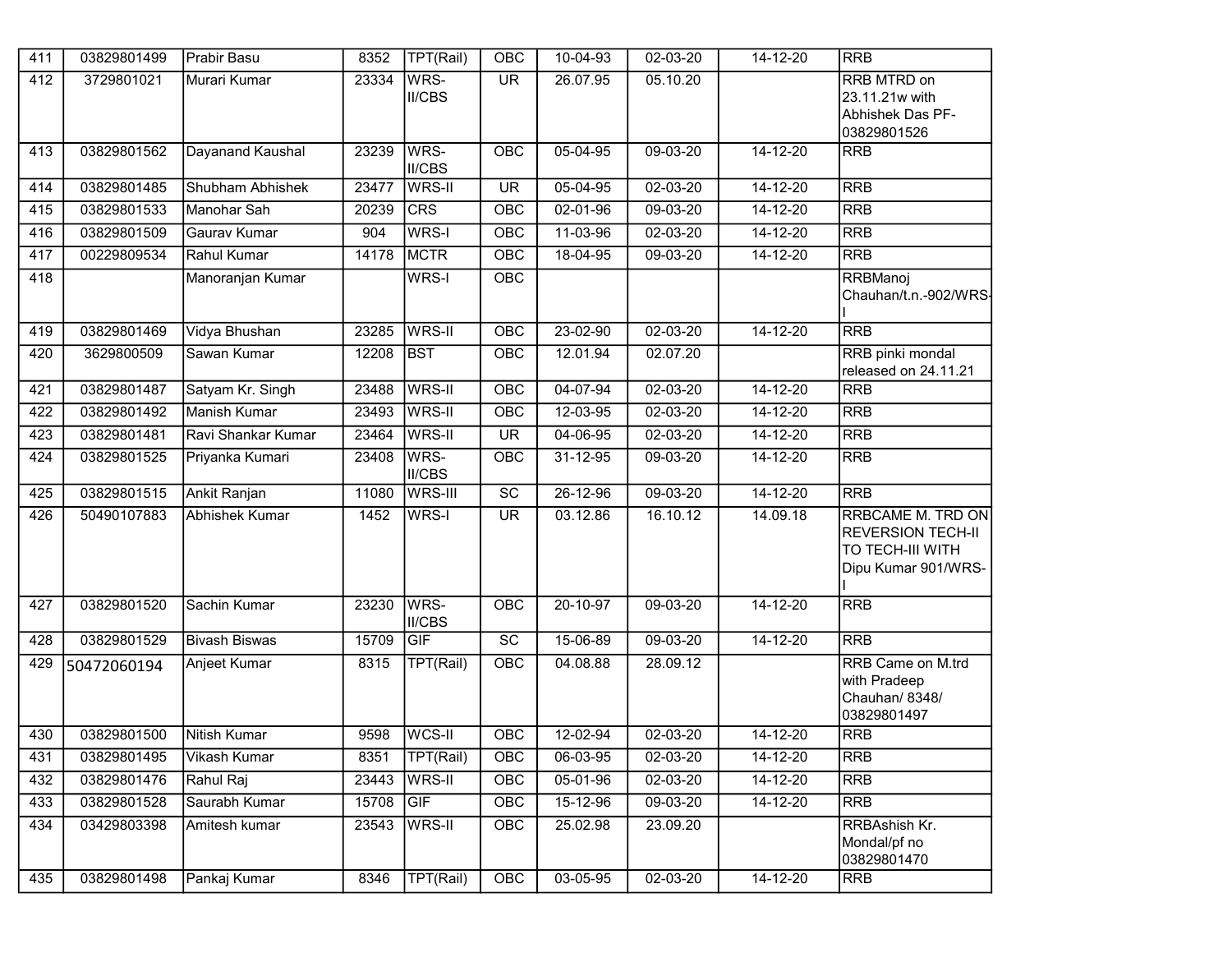| 436 | 50303431794  | Dilip Kumar Sah     | 9635  | WCS-II                | OBC                      | 03.09.80       | 08.08.13       |                | Came on M.Trd With<br>Abhishek Kr Pal/9601/<br>03829801503                    |
|-----|--------------|---------------------|-------|-----------------------|--------------------------|----------------|----------------|----------------|-------------------------------------------------------------------------------|
| 437 | 03829801501  | Simanta Nath        | 9599  | WCS-II                | OBC                      | $11-04-91$     | $02 - 03 - 20$ | $14 - 12 - 20$ | <b>RRB</b>                                                                    |
| 438 | 03829801524  | Ranjit Kumar        | 23344 | WRS-<br><b>II/CBS</b> | OBC                      | 15-04-92       | 09-03-20       | 14-12-20       | <b>RRB</b>                                                                    |
| 439 | 18429803931  | Deepak Punj         |       | WRS-III               | OBC                      |                |                |                | Udit Mahato 11078<br>Tech. III WRS-III<br>09.10.21                            |
| 440 | 03829801531  | <b>Gopal Kumar</b>  | 15711 | GIF                   | OBC                      | 07-06-90       | $09-03-20$     | $14 - 12 - 20$ | <b>RRB</b>                                                                    |
| 441 | 50714400605  | Swet kamal          |       | WCS-II                | OBC                      |                |                |                | RRB Came on<br>M.Trd.with sankesh kr<br>9602/03829801504                      |
| 442 | 03829801472  | <b>Akash Kumar</b>  | 23322 | <b>WRS-II</b>         | $\overline{\mathsf{UR}}$ | $09 - 01 - 96$ | $02 - 03 - 20$ | $14 - 12 - 20$ | <b>RRB</b>                                                                    |
| 443 | 03829801517  | <b>Avijit Nag</b>   | 23218 | <b>WRS-II</b>         | OBC                      | $04 - 05 - 97$ | $09-03-20$     | $14 - 12 - 20$ | <b>RRB</b>                                                                    |
| 444 | 03829801518  | Bishnupada Jana     | 23214 | WRS-<br><b>II/CBS</b> | <b>UR</b>                | $10-02-90$     | 09-03-20       | 14-12-20       | <b>RRB</b>                                                                    |
| 445 | 03829801491  | <b>Manish Kumar</b> | 23492 | <b>WRS-II</b>         | OBC                      | $06 - 09 - 93$ | $02 - 03 - 20$ | $14 - 12 - 20$ | RRB                                                                           |
| 446 | 18729802600  | Rahul Ranjan        | 23199 | WRS-II                | OBC                      | 1.1.95         | 12.08.20       |                | RRB came M.Trd with<br>Suamanta Biswas<br>23466                               |
| 447 | 03829801536  | Haripada Ghorui     | 20284 | <b>CRS</b>            | $\overline{\mathsf{UR}}$ | 25-08-94       | $09-03-20$     | $14 - 12 - 20$ | <b>RRB</b>                                                                    |
| 448 | ,03429803439 | Manish Kumar        | 23542 | WRS-II                | <b>UR</b>                | 09.10.91       | 23.09.20       |                | <b>RRB Krishanu</b><br>Chatterjee/<br>03829801473/t.no2354<br>3               |
| 449 | 03829801523  | <b>Arun Kumar</b>   | 23349 | WRS-<br><b>II/CBS</b> | $\overline{SC}$          | $01 - 09 - 93$ | $12 - 03 - 20$ | $14 - 12 - 20$ | <b>RRB</b>                                                                    |
| 450 | 3629800608   | Suraj Kumar         | 23275 | WRS-II                | OBC                      | 15.12.96       | 06.10.20       |                | <b>RRB Arup Pal</b><br>03829801480<br>T.No23455                               |
| 451 | 03829801538  | <b>Anesh Kumar</b>  | 14159 | MCTR                  | OBC                      | $16-01-95$     | 09-03-20       | $14 - 12 - 20$ | <b>RRB</b>                                                                    |
| 452 | 03829801511  | <b>Bhaskar Roy</b>  | 11076 | <b>WRS-III</b>        | $\overline{SC}$          | 06-08-90       | $02 - 03 - 20$ | $14 - 12 - 20$ | <b>RRB</b>                                                                    |
| 453 | 50200169766  | Shiv Kumar Verma    | 23059 | WRS-II                | <b>UR</b>                | 31.12.87       | 23.04.14       |                | RRB Came on M.Trd<br>in revirson with Surajit<br>Mondal/23495/038298<br>01494 |
| 454 | 502NPS08810  | Abhinav Raj Patel   | 23046 | WRS-II                | <b>OBC</b>               | 19.10.89       | 12.08.15       |                | RRB came M.Trd.on<br>reversion with Baban<br>Pal/23494/0382980149<br>3        |
| 455 | 27315408966  | Prem Kumar          | 1277  | <b>WRS-I</b>          | OBC                      | 15.01.90       | 20.12.15       |                | RRB came M. Trd.<br>With Sujeet Kr.<br>Mahto/903/038298015<br>07              |
| 456 | 03829801527  | Raju Mal            | 15707 | GIF                   | $\overline{SC}$          | 16-06-93       | 09-03-20       | 14-12-20       | <b>RRB</b>                                                                    |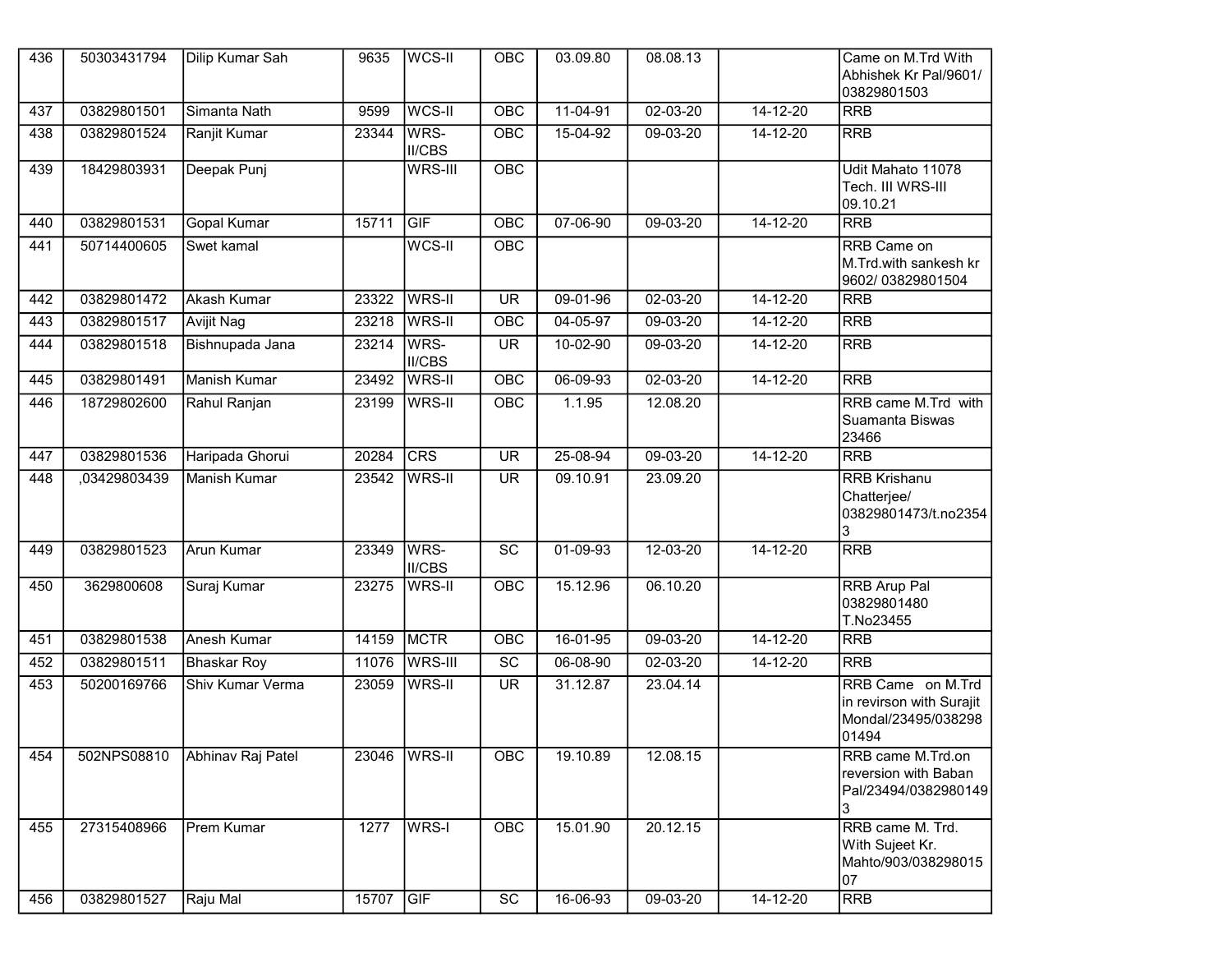| 457 | 03829801516  | Rupesh Kumar              | 20305 | CRS          | OBC       | 16-10-88 | 09-03-20 | 24-12-20       | <b>RRB</b>                                                                                 |
|-----|--------------|---------------------------|-------|--------------|-----------|----------|----------|----------------|--------------------------------------------------------------------------------------------|
| 458 | 03829801508  | Shubham Kumar             | 20303 | <b>CRS</b>   | <b>UR</b> | 15-01-98 | 02-03-20 | $24 - 12 - 20$ | <b>RRB</b>                                                                                 |
| 459 | 24810150094  | Santosh Kumar             | 23335 | WRS-II       | OBC       | 15.12.87 | 19.07.14 | 18.02.15       | Own request came<br>from Lallaguda on                                                      |
|     |              |                           |       |              |           |          |          |                | reversion 16.03.2021                                                                       |
| 460 | 3829801589   | Mantosh Kumar             | 20340 | <b>CRS</b>   | OBC       | 29.12.96 | 06.08.20 | 26.03.21       | <b>RRB</b>                                                                                 |
| 461 | ,03329803729 | Amit Kumar Singh          |       | WRS-I        | OBC       |          |          |                | <b>RRB Came on M.Trd</b><br>with Subhajit                                                  |
|     |              |                           |       |              |           |          |          |                | Gosh/T.no<br>0965/0382981990                                                               |
| 462 | 3829801631   | Sudhanshu Ranjan          | 9621  | WCS-II       | OBC       | 02.02.90 | 06.08.20 | 26.03.21       | <b>RRB</b>                                                                                 |
| 463 | 18729802694  | <b>Abhishek Anand</b>     | 10805 | WRS-III      | SC        | 08.06.89 | 28.08.20 |                | <b>RRB Came on M.Trd</b><br>vice of Srikant Douli<br>03829801998 T.no<br>10917             |
| 464 | 3829801620   | Rahul Kumar               | 15723 | <b>GIF</b>   | OBC       | 02.01.95 | 06.08.20 | 26.03.21       | <b>RRB</b>                                                                                 |
| 465 | 3829801639   | Dhananjay Kumar           | 23153 | WRS-II       | <b>ST</b> | 30.03.93 | 06.08.20 | 26.03.21       | <b>RRB</b>                                                                                 |
| 466 | 27529803944  | Ajay Kumar                |       | WRS-I        | <b>SC</b> |          |          |                | RRB M. Trd. With<br>Mukesh                                                                 |
|     |              |                           |       |              |           |          |          |                | Kumar/964/038298019<br>89                                                                  |
| 467 | 3829801988   | <b>Bibek Das</b>          | 0952  | WRS-I        | UR        | 19.06.91 | 01.09.20 | 26.03.21       | $R$ R $R$ B                                                                                |
| 468 | 3829801996   | Vikash Toppo              | 10915 | WRS-III      | <b>ST</b> | 05.03.93 | 01.09.20 | 26.03.21       | <b>RRB</b>                                                                                 |
| 469 | 3829801617   | Suraj Kumar               | 0826  | WRS-I        | OBC       | 23.12.95 | 06.08.20 | 26.03.21       | <b>RRB</b>                                                                                 |
| 470 | 3829801727   | Vicky Kumar Singh         | 23500 | WRS-II       | <b>ST</b> | 17.03.93 | 20.08.20 | 26.03.21       | <b>RRB</b>                                                                                 |
| 471 | 3829802004   | Sohan Lal Meena           | 16441 | WRS-IV       | ST        | 16.01.96 | 01.09.20 | 26.03.21       | <b>RRB</b>                                                                                 |
| 472 | 3829801629   | Karn Kumar                | 9619  | WCS-II       | OBC       | 02.05.92 | 06.08.20 | 26.03.21       | <b>RRB</b>                                                                                 |
| 473 | 3829801731   | Amit Kumar                | 23504 | WRS-II       | OBC       | 10.02.88 | 20.08.20 | 26.03.21       | <b>RRB</b>                                                                                 |
| 474 | 3829801728   | Sumir Majhi               | 23501 | WRS-II       | <b>ST</b> | 20.01.89 | 20.08.20 | 26.03.21       | <b>RRB</b>                                                                                 |
| 475 | 3829801625   | Amit Kumar                | 0840  | WRS-I        | OBC       | 01.02.89 | 06.08.20 | 26.03.21       | <b>RRB</b>                                                                                 |
| 476 | 3829801643   | <b>Gurudev Padhan</b>     | 23175 | WRS-II       | OBC       | 14.11.90 | 06.08.20 | 26.03.21       | <b>RRB</b>                                                                                 |
| 477 | 33729800895  | Chandan Kumar             | 1390  | WRS-I        | OBC       | 20.12.87 | 16.08.17 | 26.03.18       | <b>RRB Pailet meena</b><br>1276                                                            |
| 478 | 3829802101   | Ganga Sagar               | 14537 | WCS-I        | OBC       | 13.09.94 | 01.09.20 | 26.03.21       | <b>RRB</b>                                                                                 |
| 479 |              | 50205569655 Sandeep Kumar |       | 1388   WRS-I | SC        | 05.01.84 | 03.03.11 | 29.12.15       | 09.10.21 M. trd with<br>Bijan Mondal/821/WRS-<br>I/Sandeep-reversion<br>tech-I to tech III |
| 480 | 3829801723   | Apu Biswas                | 23372 | WRS-II       | <b>SC</b> | 08.02.95 | 20.08.20 | 26.03.21       | <b>RRB</b>                                                                                 |
| 481 | 3829801736   | Debangshu Saha            | 23509 | WRS-II       | <b>SC</b> | 18.12.96 | 20.08.20 | 26.03.21       | <b>RRB</b>                                                                                 |
| 482 | 3829801613   | Abhijit Karmakar          | 0813  | WRS-I        | OBC       | 21.06.88 | 06.08.20 | 26.03.21       | <b>RRB</b>                                                                                 |
| 483 | 3829801991   | Ramji Lal Meena           | 0998  | WRS-I        | <b>ST</b> | 20.06.92 | 01.09.20 | 26.03.21       | <b>RRB</b>                                                                                 |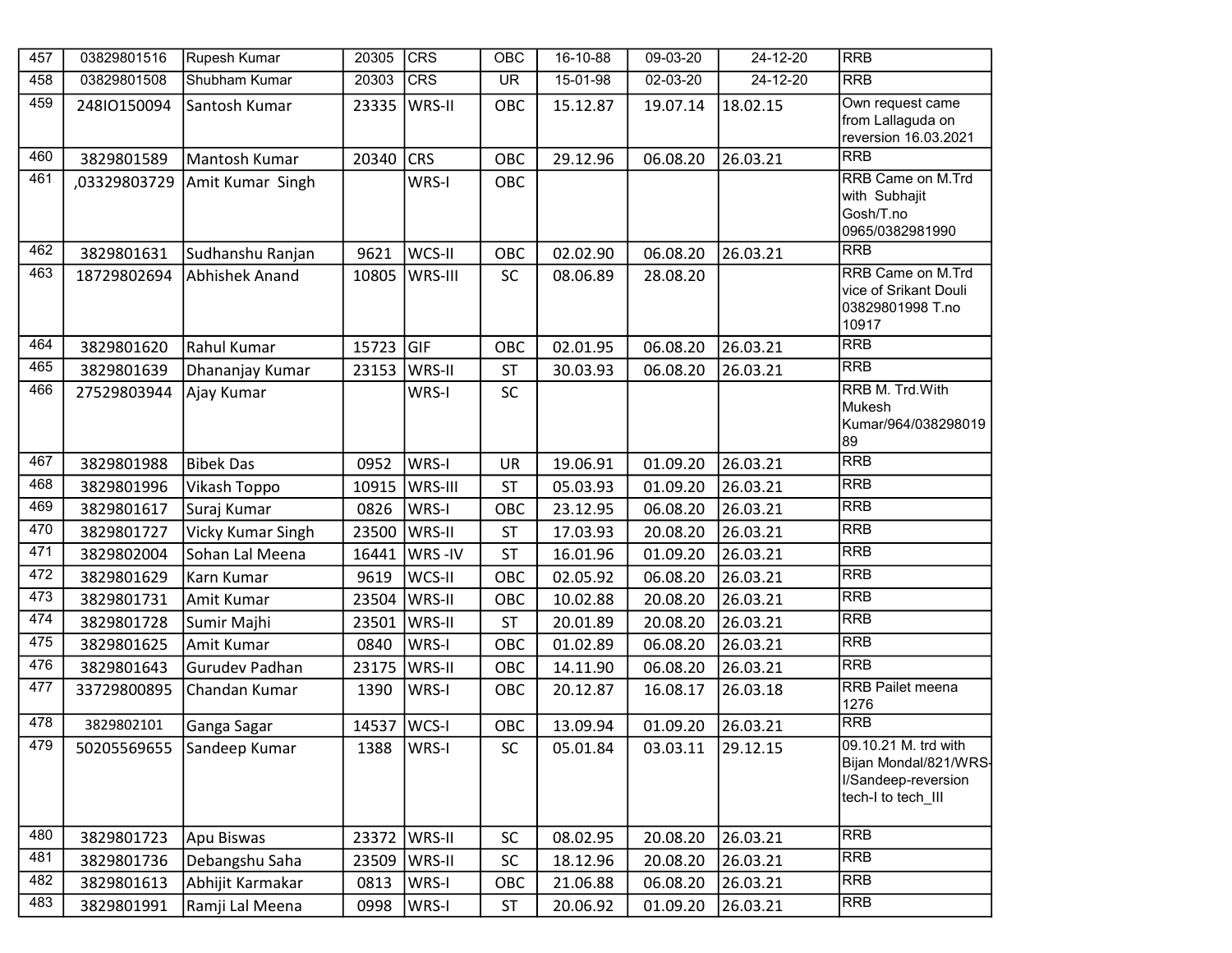| 484 | 3829801724  | Biplab Adhikary      | 23503   WRS-II |                | <b>SC</b>  | 07.02.93 | 20.08.20 | 26.03.21 | <b>RRB</b>                                                           |
|-----|-------------|----------------------|----------------|----------------|------------|----------|----------|----------|----------------------------------------------------------------------|
| 485 | 3829801582  | Ayush Kumar          | 20173          | <b>CRS</b>     | <b>UR</b>  | 26.02.94 | 06.08.20 | 26.03.21 | <b>RRB</b>                                                           |
| 486 | 3829801588  | <b>Ritesh Kumar</b>  | 20337          | <b>CRS</b>     | OBC        | 11.02.91 | 06.08.20 | 26.03.21 | <b>RRB</b>                                                           |
| 487 | 3829801618  | Lokeswar Gain        | 0831           | WRS-I          | <b>SC</b>  | 13.05.92 | 06.08.20 | 26.03.21 | <b>RRB</b>                                                           |
| 488 | 337W1400045 | Amresh Kumar         |                | WRS-II         | OBC        |          |          |          | RRB Came on M.Trd.<br>In vice of Dhani Ram<br>/3829801753/23526      |
| 489 | 3829801729  | Biswajit Bebnath     | 23502          | WRS-II         | OBC        | 10.09.94 | 20.08.20 | 26.03.21 | <b>RRB</b>                                                           |
| 490 | 27629803936 | <b>Bijay Anand</b>   | 9637           | WCS-II         | OBC        | 07.12.92 | 07.07.20 |          | <b>RRB M.Trd VICE</b><br>Santosh Kr.9622                             |
| 491 | 3829801748  | Rohit Kumar Bhardwaj | 23521          | WRS-II         | OBC        | 01.09.92 | 20.08.20 | 26.03.21 | <b>RRB</b>                                                           |
| 492 | 18529802727 | Amarkant Sharan      | 23074          | WRS-II         | OBC        | 05.11.96 | 25.06.20 |          | RRB came M.TRD with<br>Akash<br>Layek/23511/0382980<br>1738          |
| 493 | 3829801737  | Jagannath Kumar      | 23510          | WRS-II         | OBC        | 03.08.94 | 20.08.20 | 26.03.21 | <b>RRB</b>                                                           |
| 494 | 3052980089  | Chandan Kumar        | 1386           | WRS-I          | OBC        | 08.10.96 | 28.01.20 | 01.10.20 | RRB M.TR Vice of<br>Prakash Chandra Das<br>T.No 709                  |
| 495 | 3829801997  | Sekhar Adhikari      | 10916          | <b>WRS-III</b> | <b>SC</b>  | 16.12.86 | 01.09.20 | 26.03.21 | <b>RRB</b>                                                           |
| 496 | 3829801756  | Amod Singh           | 0844           | WRS-I          | OBC        | 05.10.89 | 20.08.20 | 26.03.21 | <b>RRB</b>                                                           |
| 497 | 3829802009  | Rupesh Kumar         | 23331          | <b>CBS</b>     | <b>OBC</b> | 04.04.90 | 01.09.20 | 26.03.21 | <b>RRB</b>                                                           |
| 498 | 3829801739  | Chandra Bhushan Sing | 23499          | WRS-II         | <b>OBC</b> | 28.02.91 | 20.08.20 | 26.03.21 | <b>RRB</b>                                                           |
| 499 | 3829802090  | Jagbandhu Mahto      | 23512          | WRS-II         | OBC        | 23.07.92 | 20.08.20 | 26.03.21 | <b>RRB</b>                                                           |
| 500 | 3829801733  | Manoj Dutta          | 23506          | WRS-II         | OBC        | 24.04.93 | 20.08.20 | 26.03.21 | <b>RRB</b>                                                           |
| 501 | 39413AD0057 | Anish Kumar          | 1391           | WRS-I          | <b>UR</b>  | 02.04.90 | 12.06.13 |          | mutual transfer with<br>Amitav Dutta emp no.-<br>03829801755         |
| 502 |             | Ravi Shankar Kumar   |                | <b>GIF</b>     | <b>SC</b>  |          |          |          | M.TRD WITH SIMA                                                      |
|     |             |                      |                |                |            |          |          |          | SARKAR/15728/038                                                     |
|     |             |                      |                |                |            |          |          |          | 29801644                                                             |
| 503 | 3829801987  | Abhishek Kumar       | 0924           | WRS-I          | OBC        | 10.02.95 | 01.09.20 | 26.03.21 | <b>RRB</b>                                                           |
| 504 | 3829801726  | Pankaj Kumar         | 23498          | <b>WRS-II</b>  | OBC        | 06.05.95 | 20.08.20 | 26.03.21 | <b>RRB</b>                                                           |
| 505 | 3829802005  | Mahendra Singh       |                | 16442   WRS-IV | <b>SC</b>  | 14.06.95 | 01.09.20 | 26.03.21 | <b>RRB</b>                                                           |
| 506 | 21429805813 | Shudhanshu Kumar     |                | WCS-I          |            |          |          |          | <b>RRB</b> mutual trd with<br>3829802003<br><b>Gyanchand Meena</b>   |
| 507 | 3829801622  | Suresh Chandra Mahai | 0835           | WRS-I          | OBC        | 05.03.87 | 06.08.20 | 26.03.21 | <b>RRB</b>                                                           |
| 508 | 18729802695 | Bambam Kumar Rajak   |                | WRS-I          | <b>SC</b>  |          |          |          | RRB M. trd with Bijay<br>Kumar<br>Shankar/03829801759/<br>906/WRS-I/ |
| 509 | 3829801635  | Anil Kumar Gorai     | 23248 CBS      |                | OBC        | 25.04.89 | 06.08.20 | 26.03.21 | <b>RRB</b>                                                           |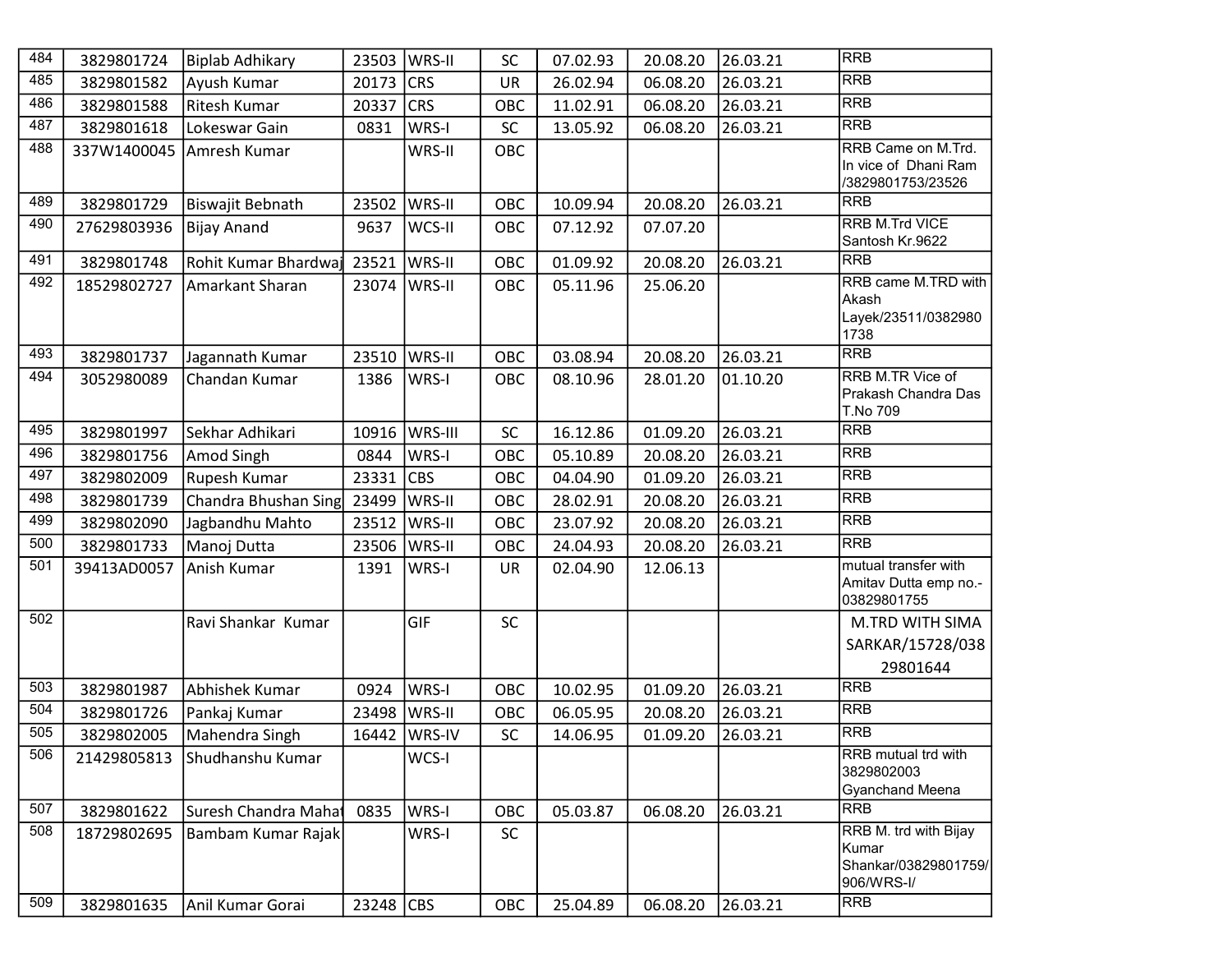| 510              | 3829801627   | <b>Tapas Mondal</b>             | 9617               | WCS-II         | OBC       | 07.01.92 | 06.08.20 | 26.03.21 | <b>RRB</b>                              |
|------------------|--------------|---------------------------------|--------------------|----------------|-----------|----------|----------|----------|-----------------------------------------|
| 511              | 3829801596   | Saikat Haldar                   | 15722              | <b>GIF</b>     | SC        | 28.06.93 | 06.08.20 | 26.03.21 | <b>RRB</b>                              |
| 512              | 18529802061  | Kundan Kumar                    | 23212              | <b>WRS-II</b>  | OBC       | 01.05.90 | 25.10.16 |          | RRB came M.Trd in                       |
|                  |              |                                 |                    |                |           |          |          |          | reversion with Aman<br>pd.Singh23516    |
| 513              | 45629800283  | <b>Bablu Kumar</b>              |                    | WCS-I          | OBC       |          |          |          | RRB M.Trd. With                         |
|                  |              |                                 |                    |                |           |          |          |          | Yadram                                  |
|                  |              |                                 |                    |                |           |          |          |          | Meena/14538/0382980<br>2002             |
| 514              | 3829801586   | Praveen Kumar Yadav             | 20334              | <b>CRS</b>     | OBC       | 13.12.96 | 06.08.20 | 26.03.21 | <b>RRB</b>                              |
| $\overline{515}$ | 3829801636   | Ranjan Pal                      | 23306              | <b>CBS</b>     | OBC       | 12.12.91 | 06.08.20 | 26.03.21 | <b>RRB</b>                              |
| 516              | 3829801646   | Indrajit Mondal                 | 23220              | WRS-II         | <b>UR</b> | 02.02.96 | 06.08.20 | 26.03.21 | <b>RRB</b>                              |
| $\overline{517}$ | 3829801630   | Yogesh Kumar                    | 9620               | WCS-II         | OBC       | 07.02.89 | 06.08.20 | 26.03.21 | <b>RRB</b>                              |
| 518              | 3829801610   | Shuvendu Mondal                 | 0809               | WRS-I          | <b>SC</b> | 21.09.89 | 06.08.20 | 26.03.21 | <b>RRB</b>                              |
| 519              | 3829801732   | Subhash Kumar Rajak             | 23505              | WRS-II         | SC        | 02.02.92 | 20.08.20 | 26.03.21 | <b>RRB</b>                              |
| 520              | 3829802006   | Rajkamal Meena                  | 23330              | <b>CBS</b>     | <b>ST</b> | 06.05.92 | 01.09.20 | 26.03.21 | <b>RRB</b>                              |
| 521              | ,07029800633 | Ravi Kumar                      | 1384               | WRS-I          | OBC       | 25.01.95 | 14.02.20 |          | 3829801619 Sunder                       |
|                  |              |                                 |                    |                |           |          |          |          | Singh '0832 WRS-I                       |
| 522              | 27629803936  | Prashant Kumar                  | 23544              | WRS-II         | OBC       | 15.01.99 | 18.07.20 |          | RRB realesed on<br>21.12.21 Anish Kumar |
|                  |              |                                 |                    |                |           |          |          |          | Sing 23497                              |
| 523              | 3829801645   | Sanjit Kumar Biswas             | 23176              | WRS-II         | SC        | 21.03.95 | 06.08.20 | 26.03.21 | <b>RRB</b>                              |
| 524              | 3829801621   | Braj Bhushan Kumar              | 15724              | <b>GIF</b>     | OBC       | 31.12.90 | 06.08.20 | 26.03.21 | <b>RRB</b>                              |
| 525              | 3829801602   | Sakaldew Yadav                  | 0522               | WRS-I          | OBC       | 28.02.93 | 06.08.20 | 26.03.21 | <b>RRB</b>                              |
| 526              | 3829802001   | Chandan Kumar Sinha             | 14536              | WCS-I          | OBC       | 02.01.91 | 01.09.20 | 26.03.21 | <b>RRB</b>                              |
| 527              | 3829801754   | Arun Kumar                      | 0841               | WRS-I          | SC        | 10.06.94 | 20.08.20 | 26.03.21 | <b>RRB</b>                              |
| 528              | 3829801741   | Kailash Chand Verma             | 23514              | WRS-II         | SC        | 07.01.95 | 20.08.20 | 26.03.21 | <b>RRB</b>                              |
| 529              |              | Mukesh Kumar                    |                    | GIF            | <b>UR</b> |          |          |          | m. trd with Bipasha                     |
|                  |              |                                 |                    |                |           |          |          |          | Aditya/15727/03829                      |
|                  |              |                                 |                    |                |           |          |          |          | 801641                                  |
| 530              | 6829800689   | Vishwanath Prasad               |                    | WRS-I          |           |          |          |          | <b>RRB Saroj Akhilesh</b>               |
| 531              |              |                                 |                    | <b>CRS</b>     |           |          |          | 26.03.21 | Kumar t.no 0728<br><b>RRB</b>           |
| 532              | 3829801591   | Raushan Kumar<br>Md. Aftab Alam | 20348<br>15729 GIF |                | <b>UR</b> | 11.05.94 | 06.08.20 |          | <b>RRB</b>                              |
| 533              | 3829801647   |                                 |                    |                | OBC       | 12.12.96 | 06.08.20 | 26.03.21 | <b>RRB</b>                              |
| 534              | 3829801734   | <b>Bijoy Mondal</b>             | 23507              | WRS-II         | OBC       | 12.09.92 | 20.08.20 | 26.03.21 | RRB came on M.trd                       |
|                  | 06629800564  | narendra Kumar                  | 10813              | WRS-III        | OBC       | 19.01.97 | 18.03.20 | 17.09.20 | with Satish kumar                       |
|                  |              |                                 |                    |                |           |          |          |          | Meena/                                  |
|                  |              |                                 |                    |                |           |          |          |          | 3829801995/10914                        |
| 535              | 3829801751   | Mantu Pandit                    | 23524              | <b>WRS-II</b>  | OBC       | 06.05.97 | 20.08.20 | 26.03.21 | <b>RRB</b>                              |
| 536              | 3829801993   | Prakash Chand Meena             | 10912              | <b>WRS-III</b> | <b>ST</b> | 06.07.91 | 01.09.20 | 26.03.21 | <b>RRB</b>                              |
| 537              | 3829801994   | Ujjwal Gope                     | 10913              | WRS-III        | OBC       | 07.04.95 | 01.09.20 | 26.03.21 | <b>RRB</b>                              |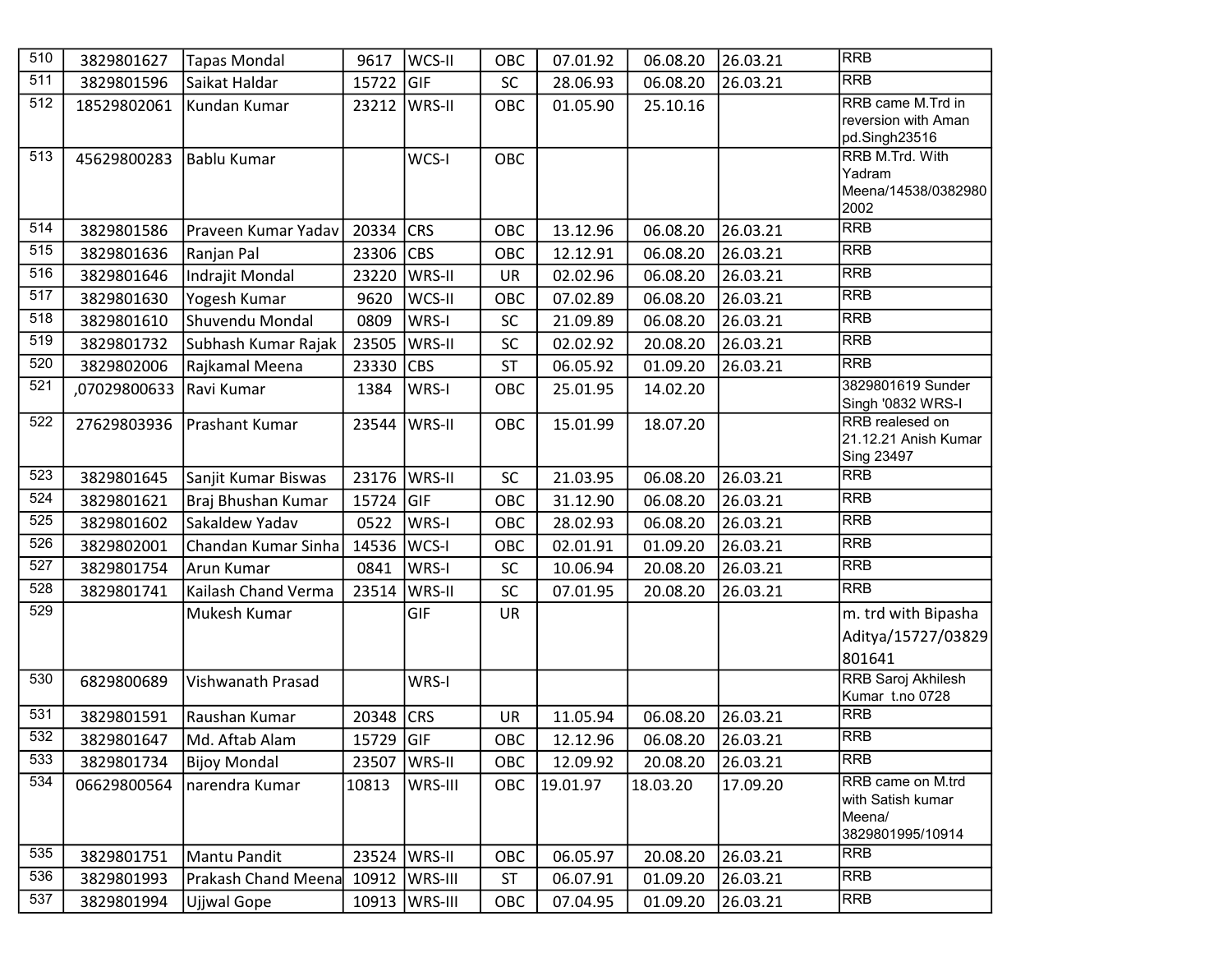| 538              | 3829801757  | Santosh Kumar                 | 0850      | WRS-I      | OBC       | 13.10.97 | 20.08.20 | 26.03.21 | <b>RRB</b>                                                                    |
|------------------|-------------|-------------------------------|-----------|------------|-----------|----------|----------|----------|-------------------------------------------------------------------------------|
| 539              | 3829802000  | Mukesh Kumar                  | 14533     | WCS-I      | OBC       | 03.03.90 | 01.09.20 | 26.03.21 | <b>RRB</b>                                                                    |
| 540              | 3829801735  | Pranab Sarkar                 | 23508     | WRS-II     | <b>SC</b> | 20.09.93 | 20.08.20 | 26.03.21 | <b>RRB</b>                                                                    |
| 541              | 3829801626  | Saurav Kumar                  | 9616      | WCS-II     | OBC       | 18.06.95 | 06.08.20 | 26.03.21 | <b>RRB</b>                                                                    |
| 542              | 3829801585  | Jagannath Ghosh               | 20325     | <b>CRS</b> | <b>UR</b> | 29.04.97 | 06.08.20 | 26.03.21 | <b>RRB</b>                                                                    |
| 543              | 3829801581  | Surendra Kumar Singh          | 20099     | <b>CRS</b> | OBC       | 12.03.88 | 06.08.20 | 26.03.21 | <b>RRB</b>                                                                    |
| 544              | 3829801750  | Apurba Halder                 | 23523     | WRS-II     | SC        | 14.05.92 | 20.08.20 | 26.03.21 | <b>RRB</b>                                                                    |
| 545              | 3829801616  | Nantu Majumder                | 0823      | WRS-I      | <b>SC</b> | 03.06.92 | 06.08.20 | 26.03.21 | <b>RRB</b>                                                                    |
| $\overline{546}$ | 3829801749  | Devbrat Singh                 | 23522     | WRS-II     | OBC       | 10.06.93 | 20.08.20 | 26.03.21 | <b>RRB</b>                                                                    |
| 547              | 50205585144 | Shishir Kumar                 | 23101     | WRS-II     | OBC       | 23.12.88 | 29.01.12 |          | RRB mutual transfer<br>with Swadesh<br>Karmakaremp T no<br>03829801642        |
| 548              | 3829801746  | Vishal Kumar                  |           | WRS-II     | OBC       | 04.05.97 | 20.08.20 | 26.03.21 | <b>RRB</b>                                                                    |
| 549              | 3829801600  | Shahid Imam Ansari            | 0495      | WRS-I      | OBC       | 10.05.92 | 06.08.20 | 26.03.21 | <b>RRB</b>                                                                    |
| 550              | 3829801740  | Manmohan Mahato               | 23513     | WRS-II     | OBC       | 26.01.91 | 20.08.20 | 26.03.21 | <b>RRB</b>                                                                    |
| 551              | 3829801745  | Pritam Sarkar                 | 23518     | WRS-II     | SC        | 16.09.92 | 20.08.20 | 26.03.21 | <b>RRB</b>                                                                    |
| 552              | 3829801730  | Rajesh Kumar Pandit           | 23503     | WRS-II     | OBC       | 05.07.94 | 20.08.20 | 26.03.21 | <b>RRB</b>                                                                    |
| 553              | 3829801628  | Vinay Kumar                   | 9618      | WCS-II     | OBC       | 10.03.96 | 06.08.20 | 26.03.21 | <b>RRB</b>                                                                    |
| 554              | 3829801742  | Bikash Kumar Nayak            | 23515     | WRS-II     | <b>ST</b> | 10.08.96 | 20.08.20 | 26.03.21 | <b>RRB</b>                                                                    |
| 555              | 3829801640  | Amit Kumar Sharma             | 15726     | GIF        | OBC       | 30.06.89 | 06.08.20 | 26.03.21 | <b>RRB</b>                                                                    |
| 556              | 27629804354 | Abishek Kumar                 | 1457      | WRS-I      | OBC       | 16.08.95 | 11.11.20 |          | RRB came on M.Trd<br>on vice of Avinash<br>kumar /t.no 812 WRS-I<br>16.12.21  |
| 557              | 27629803945 | Abhilash Kumar                | 1451      | WRS-I      | OBC       | 10.03.95 | 08.07.20 |          | <b>RRB M.TRD WITH</b><br><b>NAGENDAR</b><br>YADAV/0681/WRS-I                  |
| 558              | 3829801583  | Amresh Kumar                  | 20248 CRS |            | OBC       | 11.10.96 | 06.08.20 | 26.03.21 | <b>RRB</b>                                                                    |
| 559              | 6429801373  | Vikram kr choudhary           | 1465      | WRS-I      | OBC       | 06.01.93 | 19.04.18 |          | RRB M. Trd with<br>swatantra kr<br>Morya/851/038298017<br>58                  |
| 560              | 3829801634  | Tapeshwar Kumar Mal 23063 CBS |           |            | OBC       | 12.03.94 | 06.08.20 | 26.03.21 | <b>RRB</b>                                                                    |
| 561              | 3829801598  | Shrikant Mandal               | 0493      | WRS-I      | <b>ST</b> | 06.02.97 | 06.08.20 | 26.03.21 | RRB                                                                           |
| 562              | 30529800096 | Ravish Kumar                  | 10814     | WRS-III    | <b>SC</b> | 15.01.91 | 28.01.20 |          | RRB Came on M.Trd<br>vice of Gopal Chandra<br>Behra 03829801999<br>T.no 10918 |
| 563              | 3829801597  | Hriday Kumar                  | 0492      | WRS-I      | SC        | 01.01.90 | 06.08.20 | 26.03.21 | <b>RRB</b>                                                                    |
| 564              | 3829801747  | Amar Bouri                    | 23520     | WRS-II     | SC        | 20.07.91 | 20.08.20 | 26.03.21 | <b>RRB</b>                                                                    |
| 565              | 3829801752  | <b>Bimal Malik</b>            | 23525     | WRS-II     | SC        | 17.02.95 | 20.08.20 | 26.03.21 | <b>RRB</b>                                                                    |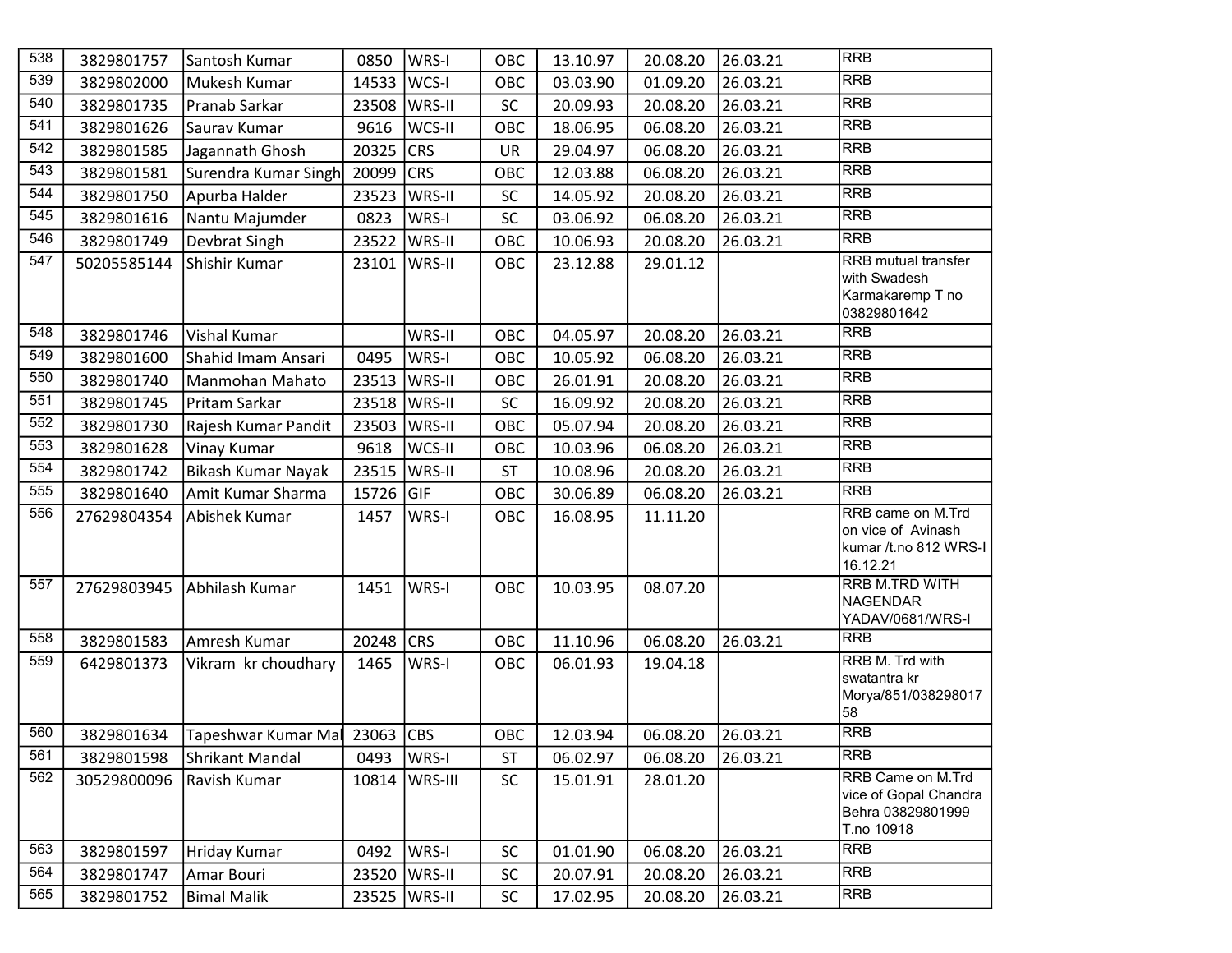| 566              | 3829801604              | Kishor Rajak        | 0677          | WRS-I          | <b>SC</b>       | 26.06.93 | 06.08.20 | 26.03.21   | <b>RRB</b>                                                                    |
|------------------|-------------------------|---------------------|---------------|----------------|-----------------|----------|----------|------------|-------------------------------------------------------------------------------|
| 567              | 3829801595              | <b>Vivek Singh</b>  | 20389         | <b>CRS</b>     | <b>UR</b>       | 07.11.94 | 06.08.20 | 26.03.21   | <b>RRB</b>                                                                    |
| 568              | 3829801580              | <b>Tushar Nandi</b> | 20075         | <b>CRS</b>     | OBC             | 14.07.95 | 06.08.20 | 26.03.21   | <b>RRB</b>                                                                    |
| 569              | 3829801608              | Twinkle Kumar       | 0754          | WRS-I          | OBC             | 08.01.95 | 06.08.20 | 26.03.21   | <b>RRB</b>                                                                    |
| 570              | 3829801584              | Rabindra Kumar      | 20294         | <b>CRS</b>     | OBC             | 30.10.91 | 06.08.20 | 26.03.21   | <b>RRB</b>                                                                    |
| 571              | 3829801590              | Sumit Kumar         | 20345         | <b>CRS</b>     | <b>UR</b>       | 11.07.96 | 06.08.20 | 26.03.21   | <b>RRB</b>                                                                    |
| $\overline{572}$ | 3829801603              | Kashi Ram           | 0528          | WRS-I          | OBC             | 02.06.88 | 06.08.20 | 26.03.21   | <b>RRB</b>                                                                    |
| 573              | 3829801594              | Milan Kumar das     | 20386         | <b>CRS</b>     | OBC             | 03.01.90 | 06.08.20 | 26.03.21   | <b>RRB</b>                                                                    |
| $\overline{574}$ | 3829801609              | Sisir Layek         | 0755          | WRS-I          | SC              | 26.02.93 | 06.08.20 | 26.03.21   | <b>RRB</b>                                                                    |
| 575              | 3829801637              | Animesh Basu        | 15725         | GIF            | SC              | 16.02.92 | 06.08.20 | 26.03.21   | <b>RRB</b>                                                                    |
| 576              | 30529800150             | Rahul Kumar         | 1387          | WRS-I          | OBC             | 05.03.96 | 28.01.20 | 01.10.20   | RRB came on M.Trd<br>on vice of Rupiti<br>Bhaskara Rao /t.no<br>811 WRS-I     |
| 577              | 3829801592              | Manish Kumar        | 20351         | <b>CRS</b>     | <b>ST</b>       | 21.01.97 | 06.08.20 | 26.03.21   | <b>RRB</b>                                                                    |
| 578              | 00329807269             | Pramod Kumar Pankaj | 10822         | WRS-III        | $\overline{SC}$ | 10.11.87 | 13.08.20 |            | RRB Came on M.Trd<br>on vice of Khade Dipak<br>Babu/T.no<br>11077/03829801512 |
| 579              | 127N0101013             | Satyendra Kr. Gupta | 20379         | CRS            | <b>UR</b>       | 31.12.90 | 10.01.15 |            | Own request came<br>from DBRGW on<br>reversion 04.03.2021                     |
| 580              | 039313AC0153 Md. Mustak |                     | 23333         | <b>WRS-II</b>  | <b>UR</b>       | 05.02.89 | 05.06.13 | 11.07.2017 | Own request came<br>from Raipur on<br>reversion 26.03.2021                    |
| 581              | 50714703072             | Sujit Kumar         | 14183 MCTR    |                | OBC             | 01.05.89 | 08.08.14 | 14.05.15   | Own request came<br>from Ranchi on<br>01.04.2021                              |
| 582              | 15722268160             | Alok Ranjan         | 11101         | <b>WRS-III</b> | <b>UR</b>       | 25.12.89 | 11.12.13 | 27.06.14   | Own request came<br>from Perampur on<br>13.04.2021                            |
| 583              | 50820140707             | Rakesh kumar        | 15733         | <b>GIF</b>     | OBC             | 15.08.92 | 01.07.14 | 18.07.19   | Own request came<br>from Parel on<br>10.05.2021                               |
| 584              | 503P1200616             | Sentu Kumar Rawat   | 6209          | <b>BSS</b>     | UR              | 04.01.92 | 04.06.13 | 17.10.15   | Own request came<br>from Amritsar on<br>17.05.2021                            |
| 585              | 15722163678             | Lalan Kumar         | 14586   WCS_I |                | OBC             | 02.11.92 | 06.11.13 | 24.05.14   | Own request came<br>from Perambur on<br>31.05.2021                            |
| 586              | 3829802059              | Dipanjan Patra      | 9630          | WCS-II         | <b>OBC</b>      | 01.02.96 | 02.11.20 | 26.05.21   | <b>RRB</b>                                                                    |
| 587              | 03429803224             | Niranjan Kumar      | 23150         | <b>CBS</b>     | <b>OBC</b>      | 09.10.90 | 17.10.20 |            | RRB M.TRD VICE                                                                |
|                  |                         |                     |               |                |                 |          |          |            | Rohit Kumar Verma                                                             |
|                  |                         |                     |               |                |                 |          |          |            | T.N.-23535/WRS-II                                                             |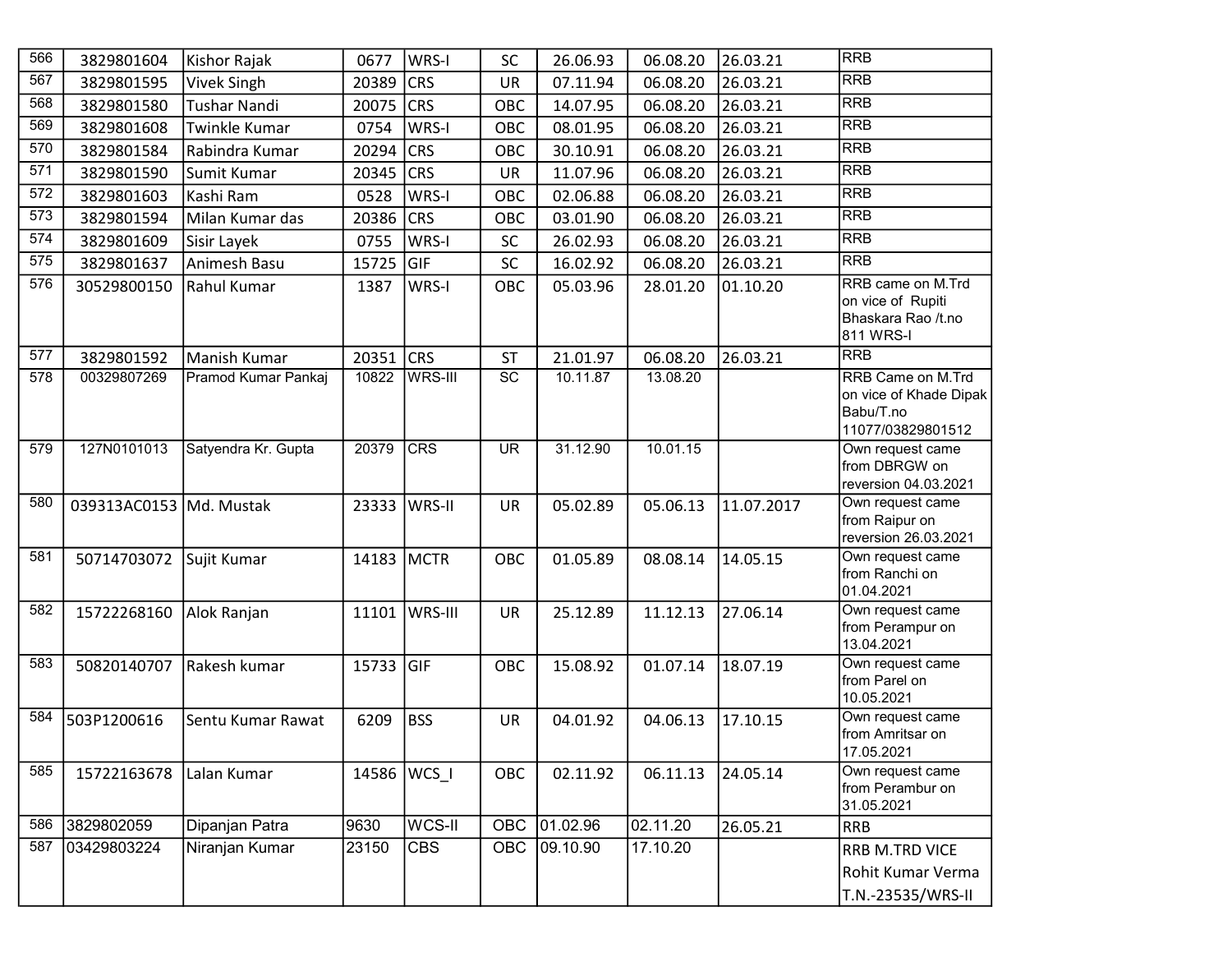| 588        | 3829802058  | Sanjay Biswas                      | 23529          | <b>CBS</b>          | <b>SC</b>                          | 03.08.85             | 16.10.20 | 26.05.21 | <b>RRB</b>         |
|------------|-------------|------------------------------------|----------------|---------------------|------------------------------------|----------------------|----------|----------|--------------------|
| 589        | 3829802056  | Alokesh Das                        | 15417          | GIF                 | $\overline{SC}$                    | 14.10.86             | 16.10.20 | 26.05.21 | <b>RRB</b>         |
| 590        | 3829802025  | Kamal Kishor                       | 23538          | CBS                 | $\overline{SC}$                    | 06.01.89             | 18.09.20 | 26.05.21 | <b>RRB</b>         |
| 591        | 3829802027  | <b>Deepak Tirkey</b>               | 14529          | WCS-I               | $\overline{\text{ST}}$             | 12.12.94             | 18.09.20 | 26.05.21 | <b>RRB</b>         |
| 592        | 3829801599  | <b>Vishal Kumar Thakur</b>         | 1104           | WRS-III             | OBC                                | 01.01.95             | 06.08.20 | 26.05.21 | <b>RRB</b>         |
| 593        | 3829802044  | Subrata Sikder                     | 9628           | WCS-II              | $\overline{SC}$                    | 09.11.96             | 04.10.20 | 26.05.21 | <b>RRB</b>         |
| 594        | 3829802041  | Mohan Mandi                        | 9625           | WCS-II              | $\overline{\text{ST}}$             | 07.02.91             | 04.10.20 | 26.05.21 | <b>RRB</b>         |
| 595        | 3829802023  | Rahul Kumar Verma                  | 23536          | <b>CBS</b>          | OBC                                | 09.08.91             | 18.09.20 | 26.05.21 | <b>RRB</b>         |
| 596        | 3829802024  | Ledem Mardi                        | 23537          | <b>CBS</b>          | <b>ST</b>                          | 27.01.94             | 18.09.20 | 26.05.21 | <b>RRB</b>         |
| 597        | 3829802028  | Sangram Majee                      | 14531          | WCS-I               | OBC                                | 06.03.95             | 18.09.20 | 26.05.21 | <b>RRB</b>         |
| 598        | 3829802057  | Bivekananda                        | 23538          | <b>CBS</b>          | $\overline{SC}$                    | 05.03.91             | 16.10.20 | 26.05.21 | <b>RRB</b>         |
| 599        | 3829802102  | <b>Bablesh Meena</b>               | 11106          | WRS-III             | $\overline{\text{ST}}$             | 05.05.90             | 01.09.20 | 26.05.21 | <b>RRB</b>         |
| 600        | 3829802042  | Vijay Singh Meena                  | 9626           | WCS-II              | $\overline{\text{ST}}$             | 01.12.92             | 04.10.20 | 26.05.21 | <b>RRB</b>         |
| 601        | 3829802104  | Subhendu Bala                      | 11108          | WRS-III             | SC                                 | 14.12.93             | 01.09.20 | 26.05.21 | <b>RRB</b>         |
| 602        | 50200405138 | Mangaldip Sharma                   | 14530          | WCS-I               | <b>OBC</b>                         | 12.05.92             | 18.09.20 | 26.05.21 | <b>RRB</b>         |
| 603        | 07029800635 | Ramesh Kumar                       | 12048          | WRS-III             | <b>SC</b>                          | 05.12.96             | 14.02.20 |          | RRB Came on M.Trd. |
|            |             |                                    |                |                     |                                    |                      |          |          | In vice of Anurag  |
|            |             |                                    |                |                     |                                    |                      |          |          | Sing               |
|            |             |                                    |                |                     |                                    |                      |          |          | /03829802103/1110  |
|            |             |                                    |                |                     |                                    |                      |          |          |                    |
|            |             |                                    |                |                     |                                    |                      |          |          | $\overline{7}$     |
| 604        | 3829802026  | Mahesh Kumar                       | 23539          | <b>CBS</b>          | $\overline{\text{ST}}$             | 05.11.93             | 18.09.20 | 26.05.21 | <b>RRB</b>         |
| 605        | 3829801623  | Manish Kumar                       | 11105          | WRS-III             | OBC                                | 05.02.97             | 06.08.20 | 26.05.21 | <b>RRB</b>         |
| 606        | 3829802046  | Satish Kumar                       | 9629           | WCS-II              | OBC                                | 03.01.95             | 04.10.20 | 26.05.21 | <b>RRB</b>         |
| 607        | 3829802031  | Joyjoyti Roy                       | 20094          | <b>CRS</b>          | $\overline{SC}$                    | 11.03.87             | 18.09.20 | 26.05.21 | <b>RRB</b>         |
| 608        | 3829802021  | <b>Bipul Mondal</b>                | 23534          | <b>CBS</b>          | $\overline{SC}$                    | 02.05.89             | 18.09.20 | 26.05.21 | <b>RRB</b>         |
| 609        | 3829802029  | Manish Kumar Sharma 14532          |                | WCS-I               | OBC                                | 15.02.94             | 18.09.20 | 26.05.21 | <b>RRB</b>         |
| 610        | 3829802060  | Nabin Kumar Murmu                  | 11103          | WRS-III             | $\overline{\text{ST}}$             | 03.09.92             | 28.11.20 | 26.05.21 | <b>RRB</b>         |
| 611        | 3829802105  | Md. Rizwan                         | 23533          | <b>CBS</b>          | OBC                                | 09.12.91             | 18.09.20 | 26.05.21 | <b>RRB</b>         |
| 612        | 3829802019  | Manoj Kumar                        | 23532          | CBS                 | OBC                                | 02.01.92             | 18.09.20 | 26.05.21 | <b>RRB</b>         |
| 613        | 3829802018  | Ramdeo Verma                       | 23531          | <b>CBS</b>          | OBC                                | 20.01.88             | 11.09.20 | 26.05.21 | <b>RRB</b>         |
| 614        | 3829802115  | <b>Vinay Kumar Pal</b>             | 14533          | WCS-I               | OBC                                | 12.03.92             | 18.09.20 | 26.05.21 | <b>RRB</b>         |
| 615        | 3829802043  | Sona Hembram                       | 9627           | WCS-II              | $\overline{\text{ST}}$             | 15.05.95             | 04.10.20 | 26.05.21 | <b>RRB</b>         |
| 616        | 3829802020  | Arup Kumar Samadde 20082           |                | <b>CRS</b>          | SC                                 | 25.08.92             | 18.09.20 | 26.05.21 | <b>RRB</b>         |
| 617        | 3829802017  | Nitai Ray                          | 23530          | <b>CBS</b>          | SC                                 | 28.02.84             | 11.09.20 | 26.05.21 | <b>RRB</b>         |
| 618<br>619 | 3829802030  | <b>Amit Das</b><br>Soumitra Biswas | 14534<br>20107 | WCS-I<br><b>CRS</b> | $\overline{SC}$<br>$\overline{SC}$ | 25.03.84<br>16.08.93 | 18.09.20 | 26.05.21 | <b>RRB</b>         |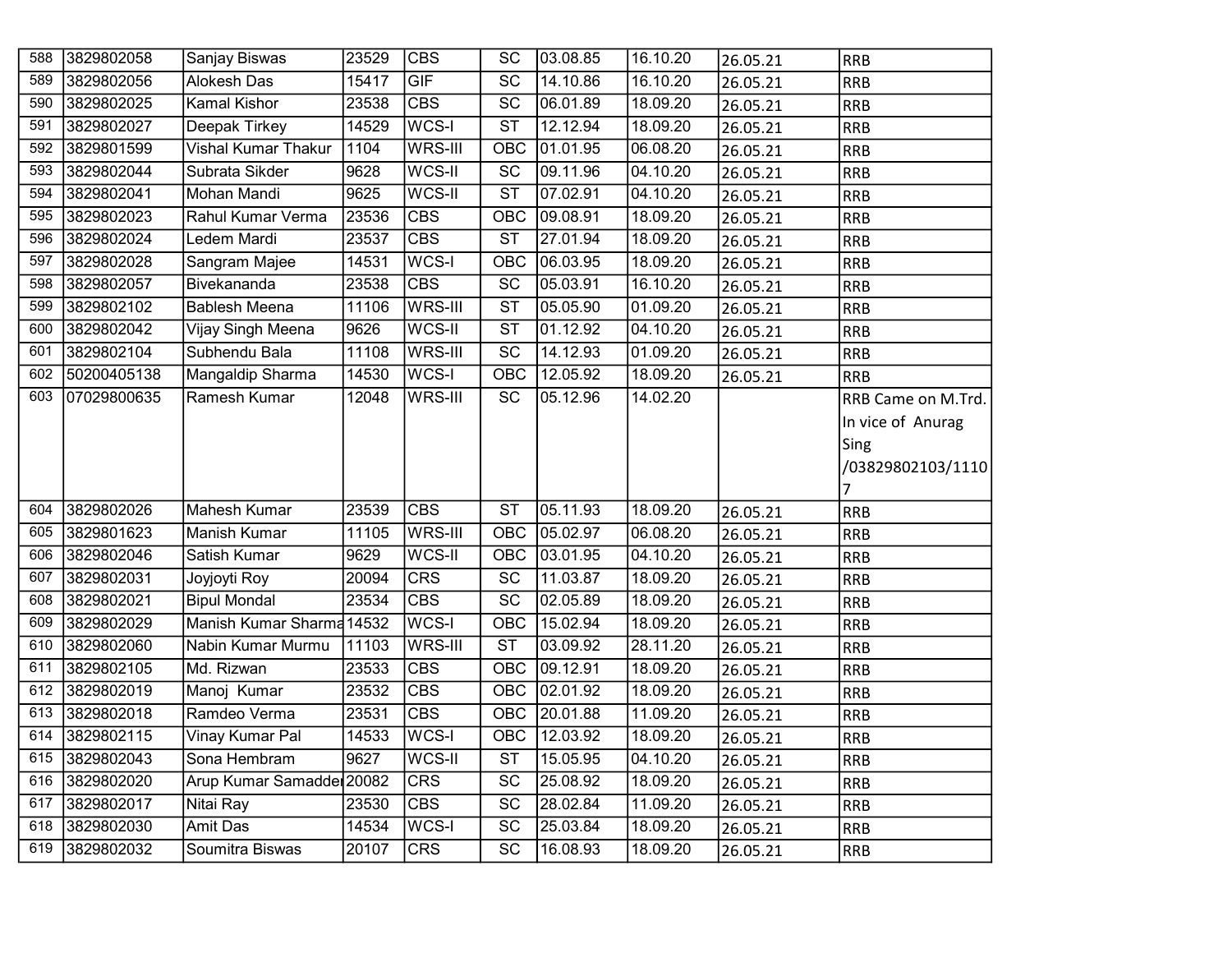| 620 | 1572216367             | Lalan Kumar               | 14586      | WCS-I | <b>UR</b> | 02.12.92 | 06.11.13 | 02.06.21 | OWN request Trd on          |
|-----|------------------------|---------------------------|------------|-------|-----------|----------|----------|----------|-----------------------------|
|     |                        |                           |            |       |           |          |          |          | revirson from tech I        |
|     |                        |                           |            |       |           |          |          |          | to Tech-III DT-             |
|     |                        |                           |            |       |           |          |          |          | 02.06.21                    |
| 621 | 3829800660             | Shashi Bhushan            | 1916 MTS   |       | OBC       | 08.02.96 | 03.04.18 | 14.07.21 | C.GA                        |
| 622 | 3829800699             | Saket kumar Jha           | 1975 MTS   |       | <b>UR</b> | 04.12.85 | 19.04.18 | 14.07.21 | C.GA                        |
| 623 | 3829800659             | Arman Ali                 | 1915 MTS   |       | <b>UR</b> | 05.12.92 | 03.04.18 | 14.07.21 | C.GA                        |
| 624 | 03829800672            | Sanjay kumar Sah          | 1958 MTS   |       | OBC       | 01.07.78 | 03.04.18 | 14.07.21 | C.GA                        |
| 625 | 03829800664            | Rajeev Kumar              | 1946 MTS   |       | OBC       | 15.01.97 | 03.04.18 | 14.07.21 | C.GA                        |
| 626 | 15840048434 Arun Kumar |                           | $6351$ BSS |       | UR        | 10.05.85 | 07.11.13 | 19.07.21 | own request                 |
|     |                        |                           |            |       |           |          |          |          | Trdfrom Ponmalai            |
|     |                        |                           |            |       |           |          |          |          | DT-19.07.21 On              |
|     |                        |                           |            |       |           |          |          |          | <b>Reversion from Tech-</b> |
|     |                        |                           |            |       |           |          |          |          |                             |
| 627 | 2451131643             | Abhisek Kumar             | 20354 CRS  |       | OBC       | 19.06.88 | 03.08.13 | 22.07.21 | own request                 |
|     |                        |                           |            |       |           |          |          |          | <b>Trdfrom Guntakal</b>     |
|     |                        |                           |            |       |           |          |          |          | DT-22.07.21                 |
| 628 | 127N0100781            | Rajesh Prasad             | 20373 CRS  |       | <b>UR</b> | 07.06.88 | 27.09.14 | 09.08.21 | own request                 |
|     |                        |                           |            |       |           |          |          |          | Trdfrom DBRGW               |
|     |                        |                           |            |       |           |          |          |          | DT-09.08.21                 |
| 629 | ,00929800141           | Mukesh Kumar              | 20010 CRS  |       | <b>UR</b> | 03.09.93 | 13.08.16 | 02.09.21 | own request                 |
|     |                        |                           |            |       |           |          |          |          | Trdfrom prael DT-           |
|     |                        |                           |            |       |           |          |          |          | 02.09.21                    |
| 630 | ,00929800135           | Rajbir Singh              | 20114 CRS  |       | <b>UR</b> | 15.03.94 | 13.08.16 | 02.09.21 | own request                 |
|     |                        |                           |            |       |           |          |          |          | Trdfrom prael DT-           |
|     |                        |                           |            |       |           |          |          |          | 02.09.21                    |
| 631 | ,00929800154           | Alok Kumar                | 6374 BSS   |       | OBC       | 15.12.92 | 09.09.16 | 21.09.21 | own request                 |
|     |                        |                           |            |       |           |          |          |          | Trdfrom prael DT-           |
|     |                        |                           |            |       |           |          |          |          | 21.09.21                    |
| 632 | 03829801005            | Nikhil kumar Raj          | 1970 MTS   |       | OBC       | 10.01.97 | 28.08.18 | 04.12.21 | C.GA                        |
| 633 | 03829801008            | Priyanka Devi             | 22332 DCS  |       | OBC       | 02.12.87 | 28.08.18 | 04.12.21 | C.GA                        |
| 634 | 03829801004            | <b>Bullet Kumar Badal</b> | 1968 MTS   |       | OBC       | 23.08.83 | 28.08.18 | 04.12.21 | C.GA                        |
| 635 | 03829801027            | Sushil Kumar              | 20269 CRS  |       | OBC       | 31.01.87 | 22.09.18 | 04.12.21 | C.GA                        |
| 636 | 03829801028            | Anjan Kumar Singh         | 14211 MCTR |       | OBC       | 08.03.79 | 22.09.18 | 04.12.21 | C.GA                        |
| 637 | 51300866912            | Arun Kumar                | 22218 DCS  |       | OBC       | 05.06.89 | 07.10.13 | 08.04.14 | own request trd on          |
|     |                        |                           |            |       |           |          |          |          | revirson from tech I        |
|     |                        |                           |            |       |           |          |          |          | to Tech-III DT-             |
|     |                        |                           |            |       |           |          |          |          | 06.12.21                    |